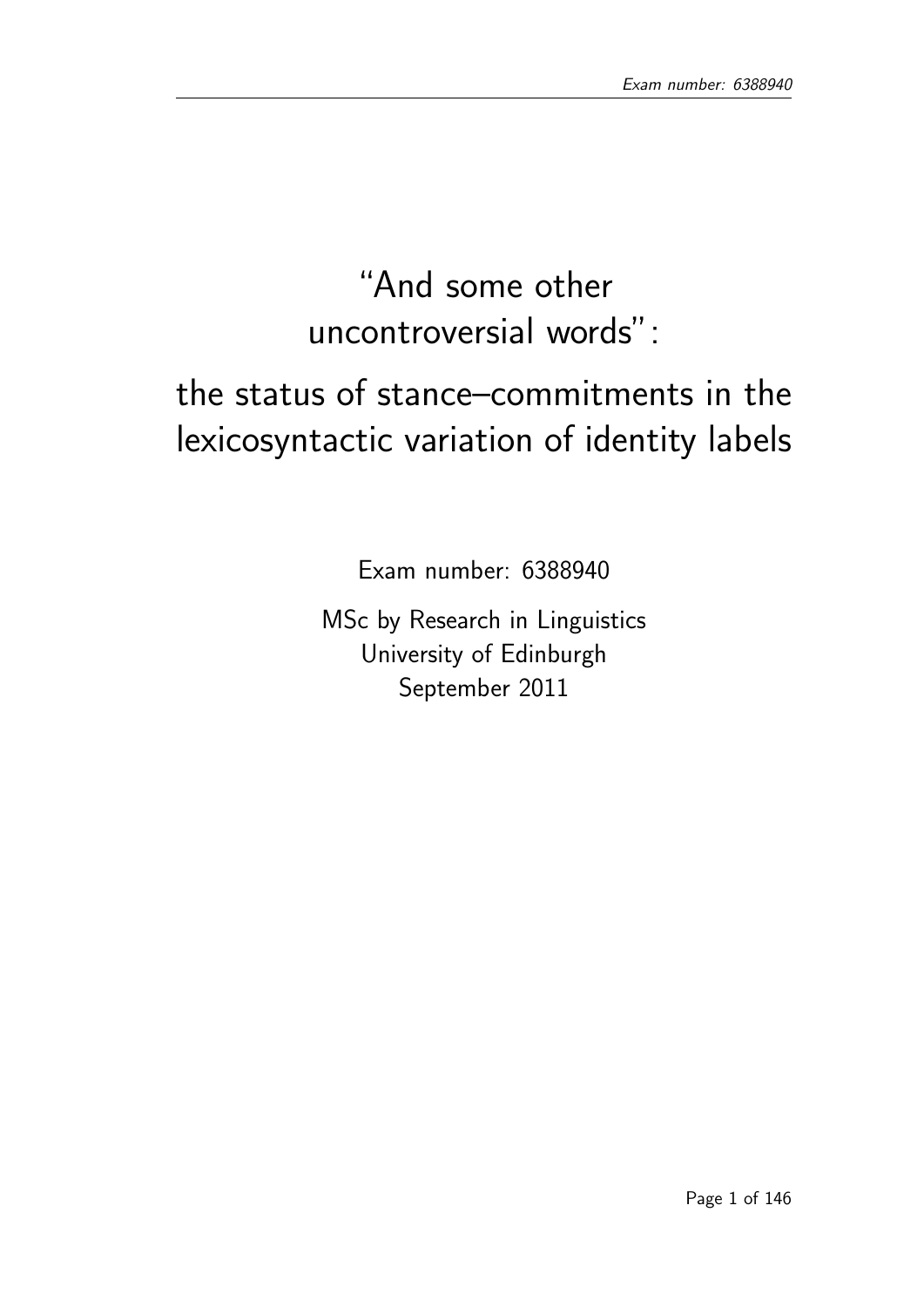# **Contents**

| $\mathbf{1}$      | Introduction                                              |                                                                                                                                                                                                                                |  | 7              |
|-------------------|-----------------------------------------------------------|--------------------------------------------------------------------------------------------------------------------------------------------------------------------------------------------------------------------------------|--|----------------|
| Let's stance<br>2 |                                                           |                                                                                                                                                                                                                                |  | $\overline{7}$ |
| 2.1               |                                                           | So what are stance and affect when they're at home? 8                                                                                                                                                                          |  |                |
|                   | 2.2                                                       |                                                                                                                                                                                                                                |  | - 9            |
|                   | 2.3                                                       |                                                                                                                                                                                                                                |  | 10             |
|                   | 2.4                                                       |                                                                                                                                                                                                                                |  | 12             |
|                   |                                                           | 2.4.1<br>The demarcation of science                                                                                                                                                                                            |  | 16             |
|                   |                                                           | 2.4.2                                                                                                                                                                                                                          |  | 19             |
|                   | 2.5<br>Sociolinguistic and empirical approaches to stance |                                                                                                                                                                                                                                |  | 19             |
|                   | 2.6                                                       | Theoretical approaches to stance response to contain the set of the state of the state of the state of the state of the state of the state of the state of the state of the state of the state of the state of the state of th |  | 23             |
| 3                 |                                                           | "What do you mean by that?" Some remarks on meaning                                                                                                                                                                            |  | 24             |
| 4                 |                                                           | <b>Sociopolitical identity labels</b>                                                                                                                                                                                          |  | 25             |
|                   | 4.1                                                       |                                                                                                                                                                                                                                |  | 27             |
|                   |                                                           |                                                                                                                                                                                                                                |  |                |
| 5                 |                                                           | <b>Hypotheses</b>                                                                                                                                                                                                              |  | 27             |
| 6                 |                                                           | Methodology                                                                                                                                                                                                                    |  | 28             |
|                   | 6.1                                                       |                                                                                                                                                                                                                                |  | 28             |
|                   |                                                           | 6.1.1                                                                                                                                                                                                                          |  | 29             |
|                   |                                                           | 6.1.2                                                                                                                                                                                                                          |  | 30             |
|                   |                                                           | Acceptability judgements 30<br>6.1.3                                                                                                                                                                                           |  |                |
|                   |                                                           | The Observer's Paradox and ethical issues 32<br>6.1.4                                                                                                                                                                          |  |                |
|                   | 6.2                                                       |                                                                                                                                                                                                                                |  |                |
|                   | 6.3                                                       | Focus group received and service contracts and service contracts of the Focus of the Focus of the Focus of the                                                                                                                 |  | 34             |
|                   | 6.4                                                       |                                                                                                                                                                                                                                |  | 36             |
| 7                 |                                                           | <b>Results: Discourse Analysis</b>                                                                                                                                                                                             |  | 38             |
|                   | 7.1                                                       | Lexicosyntactic features as vehicles for stance                                                                                                                                                                                |  | 39             |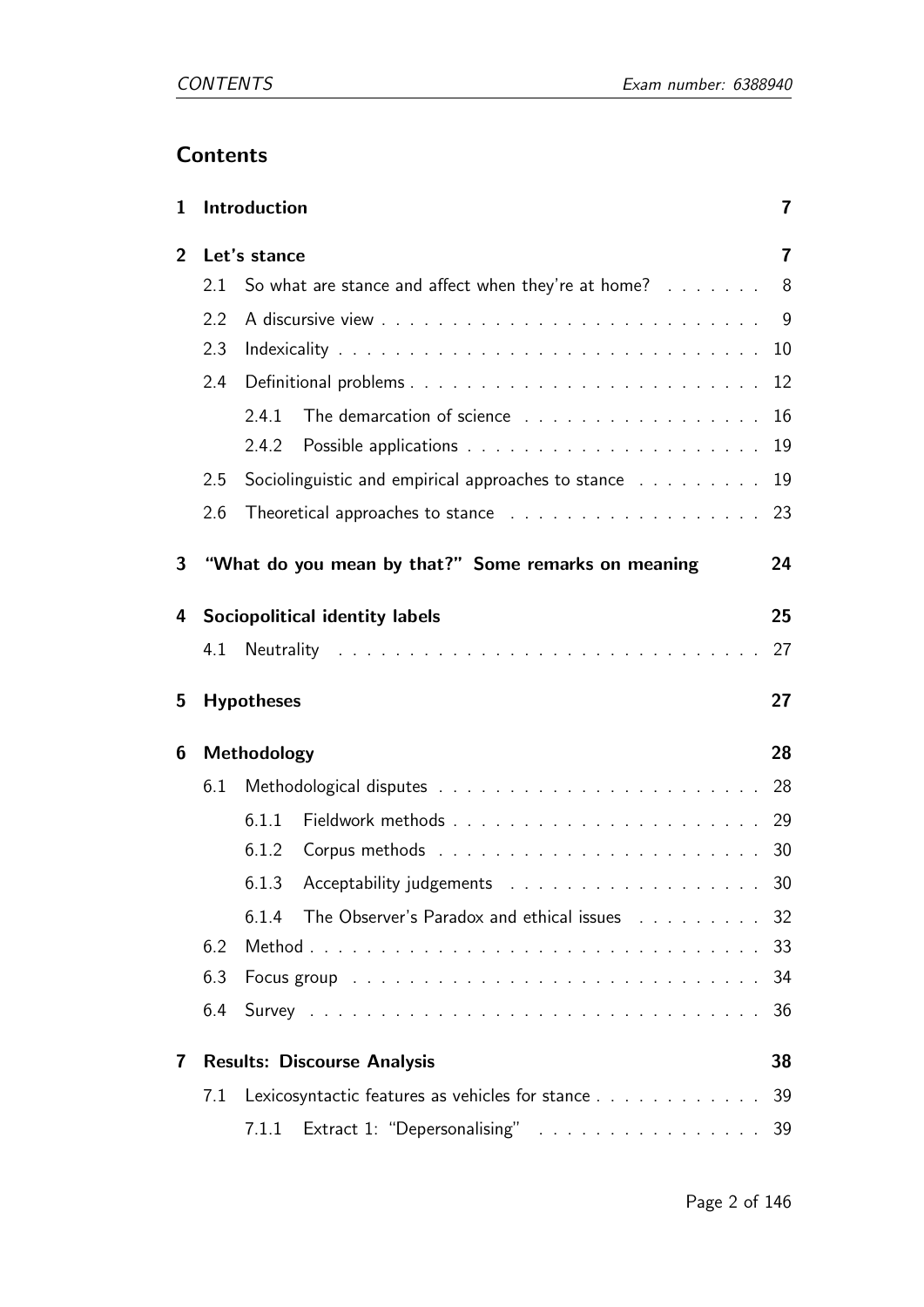|   |                                                               | Extract 2: "[T]he connotations of calling someone emo" 41<br>7.1.2                                                                                                                                                                  |    |  |
|---|---------------------------------------------------------------|-------------------------------------------------------------------------------------------------------------------------------------------------------------------------------------------------------------------------------------|----|--|
|   |                                                               | Extract 3: "I was just taught not to" 42<br>7.1.3                                                                                                                                                                                   |    |  |
|   | 7.2                                                           |                                                                                                                                                                                                                                     |    |  |
|   |                                                               | Extract 4: "[N]atural plurals" 44<br>7.2.1                                                                                                                                                                                          |    |  |
|   |                                                               | Extract 5: "You could use it to [identify him]" 46<br>7.2.2                                                                                                                                                                         |    |  |
|   | Social kind construction and related language norms 47<br>7.3 |                                                                                                                                                                                                                                     |    |  |
|   |                                                               | 7.3.1                                                                                                                                                                                                                               |    |  |
|   |                                                               | Extract 7: "[Y] ou don't use that as the distinguishing feature" 48<br>7.3.2                                                                                                                                                        |    |  |
|   |                                                               | Extract 8: " $[H]$ as [] connotations of race $\ldots$ 49<br>7.3.3                                                                                                                                                                  |    |  |
|   | 7.4                                                           |                                                                                                                                                                                                                                     |    |  |
|   |                                                               | Extract 9: "Could just be describing" 51<br>7.4.1                                                                                                                                                                                   |    |  |
|   |                                                               | Extract 10: "there's always that sort of FEEling" 52<br>7.4.2                                                                                                                                                                       |    |  |
|   |                                                               | Extract 11: "Jokingly insulting" 52<br>7.4.3                                                                                                                                                                                        |    |  |
| 8 |                                                               | <b>Results: Quantitative Analysis</b>                                                                                                                                                                                               | 55 |  |
|   | 8.1                                                           | A note on the sample and coding $\ldots \ldots \ldots \ldots \ldots \ldots \ldots 56$                                                                                                                                               |    |  |
|   | 8.2                                                           |                                                                                                                                                                                                                                     |    |  |
|   | 8.3                                                           |                                                                                                                                                                                                                                     |    |  |
|   | 8.4                                                           |                                                                                                                                                                                                                                     |    |  |
|   | 8.5                                                           | Dependent variable: acquaintance use 75                                                                                                                                                                                             |    |  |
|   | 8.6                                                           | Dependent variable: ungrammaticality 78                                                                                                                                                                                             |    |  |
| 9 |                                                               | <b>Discussion</b>                                                                                                                                                                                                                   | 82 |  |
|   | 9.1                                                           |                                                                                                                                                                                                                                     | 82 |  |
|   | 9.2                                                           | Distal and proximal use $\ldots \ldots \ldots \ldots \ldots \ldots \ldots$<br>82                                                                                                                                                    |    |  |
|   | 9.3                                                           | 84<br>Zero response reconsident and the contract of the contract of the contract of the contract of the contract of the contract of the contract of the contract of the contract of the contract of the contract of the contract of |    |  |
|   | 9.4                                                           |                                                                                                                                                                                                                                     | 88 |  |
|   | 9.5                                                           |                                                                                                                                                                                                                                     | 90 |  |
|   | 9.6                                                           | Lexical class                                                                                                                                                                                                                       | 90 |  |
|   | 9.7                                                           | Grammatical category, plurality, determiner presence                                                                                                                                                                                | 92 |  |
|   | 9.8                                                           | 92                                                                                                                                                                                                                                  |    |  |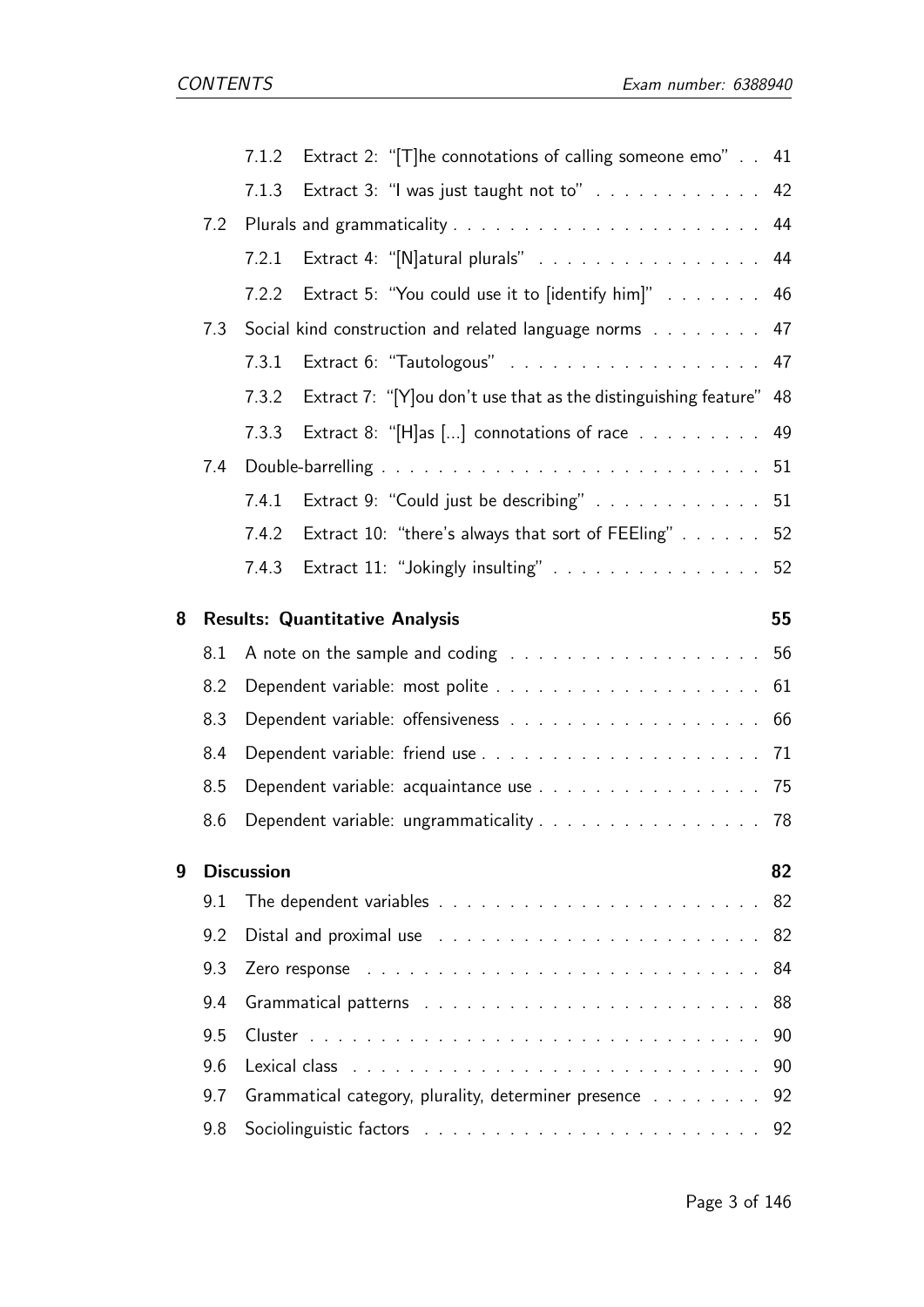|     | 9.8.1                |                                                                                                        |     |
|-----|----------------------|--------------------------------------------------------------------------------------------------------|-----|
|     | 9.8.2                |                                                                                                        |     |
|     | 9.8.3                |                                                                                                        |     |
|     | 9.8.4                |                                                                                                        |     |
|     | 9.8.5                |                                                                                                        |     |
|     | 9.8.6                |                                                                                                        |     |
|     | 9.8.7                |                                                                                                        |     |
|     | 9.8.8                |                                                                                                        |     |
| 9.9 |                      |                                                                                                        |     |
|     |                      |                                                                                                        |     |
|     |                      |                                                                                                        |     |
|     |                      |                                                                                                        |     |
|     |                      | 10 What is the status of stance–commitments? The semantic-pragmatic<br>distinction, and "what is said" | 108 |
|     |                      | 10.2 Are stance-commitments reducible? 114                                                             |     |
|     |                      |                                                                                                        |     |
|     | history              | 11 What is the status of stance–commitments? A look at discursive<br>115                               |     |
|     |                      |                                                                                                        |     |
|     |                      |                                                                                                        |     |
|     |                      |                                                                                                        |     |
|     |                      |                                                                                                        |     |
|     |                      |                                                                                                        |     |
|     | and performativity   | 12 "What have experts ever done for us?" Speech acts, knowledge,                                       | 127 |
|     |                      | 12.1 Speech act structure and the distribution of knowledge 129                                        |     |
|     |                      | 13 Directions for future work                                                                          | 130 |
|     | <b>14 Conclusion</b> |                                                                                                        | 132 |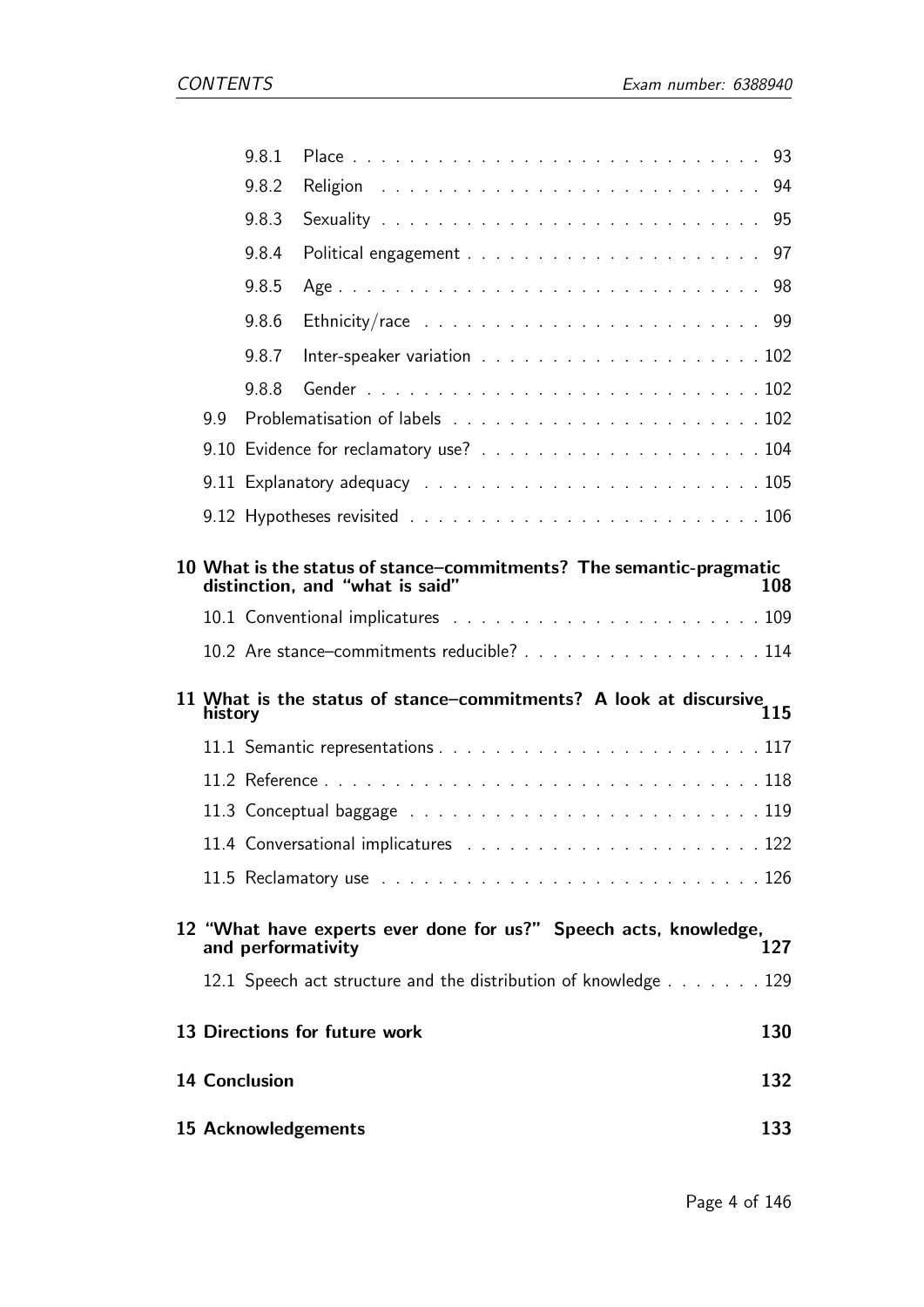| 134<br><b>16 References</b> |                                                                                                                                                             |     |
|-----------------------------|-------------------------------------------------------------------------------------------------------------------------------------------------------------|-----|
|                             | 17 Appendix I: Focus group sentence list                                                                                                                    | 143 |
|                             | 18 Appendix II: Transcription conventions                                                                                                                   | 146 |
|                             | <b>List of Tables</b>                                                                                                                                       |     |
| 1                           | Table showing a typology of ethnonym declensions, from Tuite                                                                                                | 21  |
| $\overline{2}$              |                                                                                                                                                             |     |
| 3                           | Survey participants by sexuality response to response the set of the second section of the second service of the                                            | 58  |
| 4                           |                                                                                                                                                             | 59  |
| 5                           |                                                                                                                                                             | 60  |
| 6                           | Participants by political engagement (Fig. 1, Theorem 1, Theorem 1, Theorem 1, Theorem 1, Theorem 1, Theorem 1                                              | 61  |
| 13                          | From CBSNews/New York Times Poll, 2010 119                                                                                                                  |     |
| 14                          | Typology of (possibly contested) changes in lexical significance<br>(from McConnell-Ginet 2008, p. 516). $\ldots \ldots \ldots \ldots \ldots \ldots \ldots$ |     |
|                             | List of Figures                                                                                                                                             |     |
| 1                           | Showing politeness judgements by age (a) and a subset of the set of the Showing politeness in the set of the s                                              | 63  |
| $\overline{2}$              | Showing politeness judgements by age remain and contact the set of the Showing politeness judgements by age remains and contact the state                   | 64  |
| 3                           | Showing friend use and acquaintance use judgments by grammati-                                                                                              | 67  |
| 4                           | Showing friend use and acquaintance use judgments by grammati-                                                                                              | 68  |
| 5                           | Showing friend use and acquaintance use judgments by grammati-                                                                                              | 83  |
| 6                           | Showing friend use and aquaintance use judgments by grammatical                                                                                             | 84  |
| 7                           | Showing acceptability judgements by place and context                                                                                                       | 93  |
| 8                           | Showing acceptability judgements by religion and context                                                                                                    | 95  |
| 9                           | Showing acceptability judgements by sexuality and context                                                                                                   | 96  |
| 10                          | Showing friend use and aquaintance use judgments by grammatical                                                                                             | 97  |
| 11                          | Showing acceptability judgements by political engagement and con-                                                                                           | 98  |
| 12                          | Showing acceptability judgements by age and context 100                                                                                                     |     |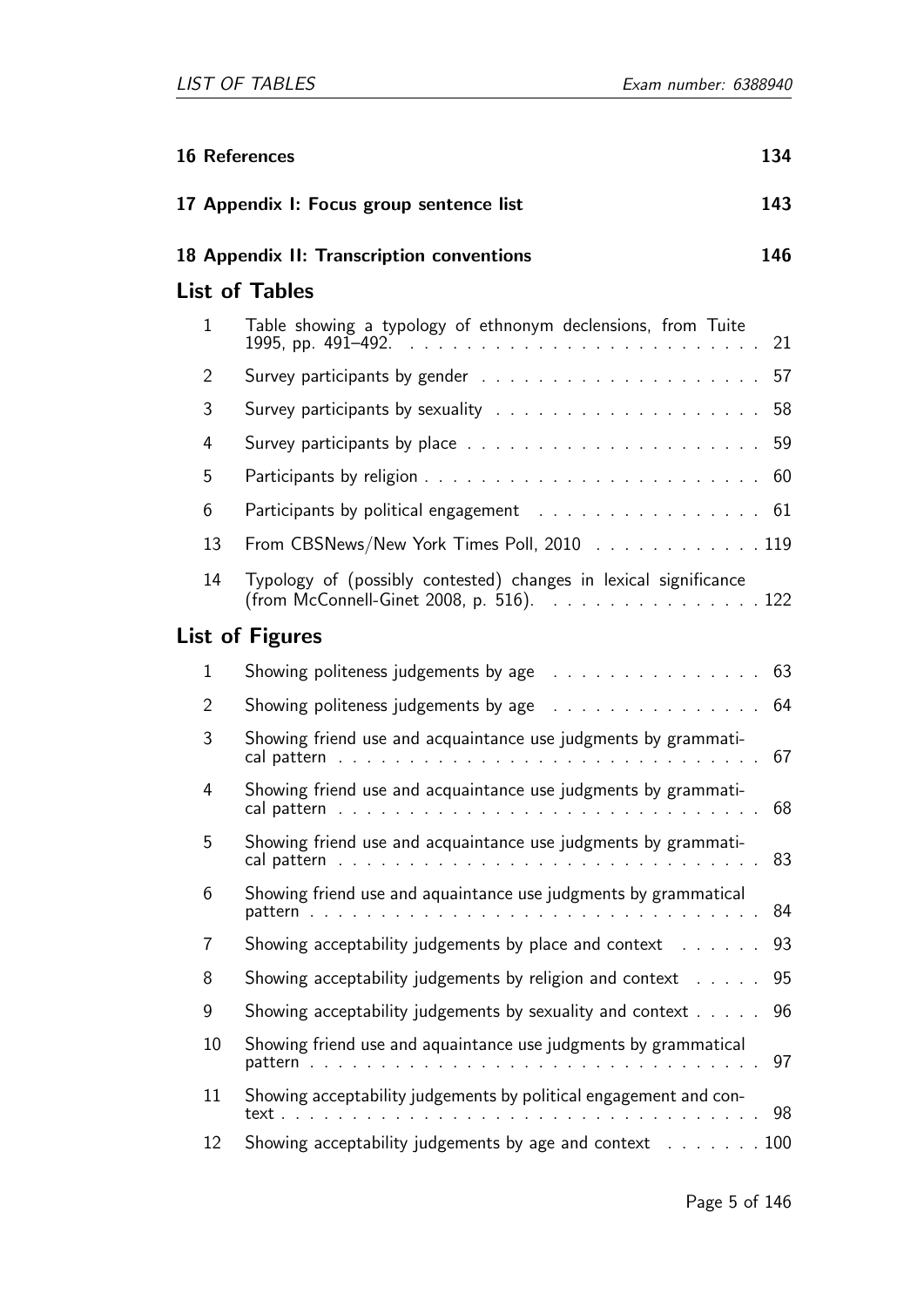# **Declaration**

I have read and understood the University of Edinburgh guidelines on plagiarism and declare that this written dissertation is all my own work except where I indicate otherwise by proper use of quotes and references.

Word count: 31,946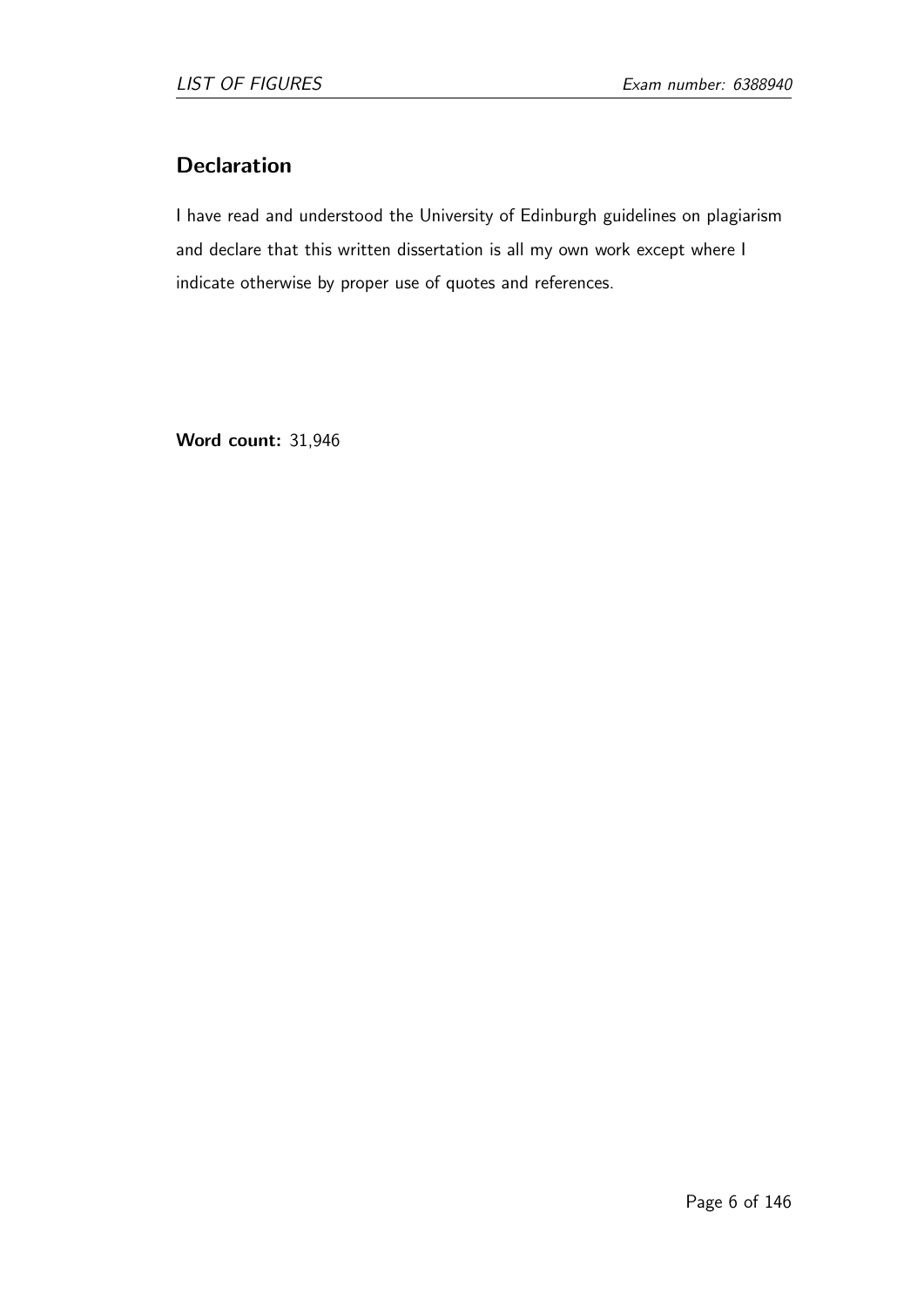# 1 Introduction

Traditionally, formal linguistic approaches have assumed that affective stance (Ochs 1992, Jaffe 2009) is not part of a linguistic expression's semantics, although recent approaches have sought to integrate stance and other aspects of social discourse into semantic approaches (McConnell-Ginet 2002, 2006, 2008; Potts 2003, 2005). In this paper I will outline some of the definitional and methodological areas of concern in current stance research.

I will also explore how stancetaking is "done" on the lexicosyntactic level and argue that empirical evidence from lexicosyntactic variation and discourse suggests that affect is part of what speakers commit themselves to when they utter a statement containing a semantically "double-barreled" (Zwicky 2003, p. 84) term.

The empirical enquiry and definitional concerns provide a motivation for integrating stance into semantic/pragmatic models; I shall consider what sorts of semantic/pragmatic description can accommodate stance–commitments and argue that we should look to Sally McConnell-Ginet's tripartite account of lexical significance as a possible model for the integration of stance into semantics (McConnell-Ginet 2002, 2006, 2008).

Along the way, I will look at what consequences this has in terms of knowledge distribution for social kind terms; and outline some directions for future stance research, including a quick look at what an analysis of reclamatory language use (Zwicky 2003) might have to offer.

## 2 Let's stance

Although several definitions of stance have been offered in the sociolinguistics and linguistic anthropology literature (see Jaffe 2009 for an overview), I shall rely primarily on the definition given by Elinor Ochs (1992), which is based on indexicality.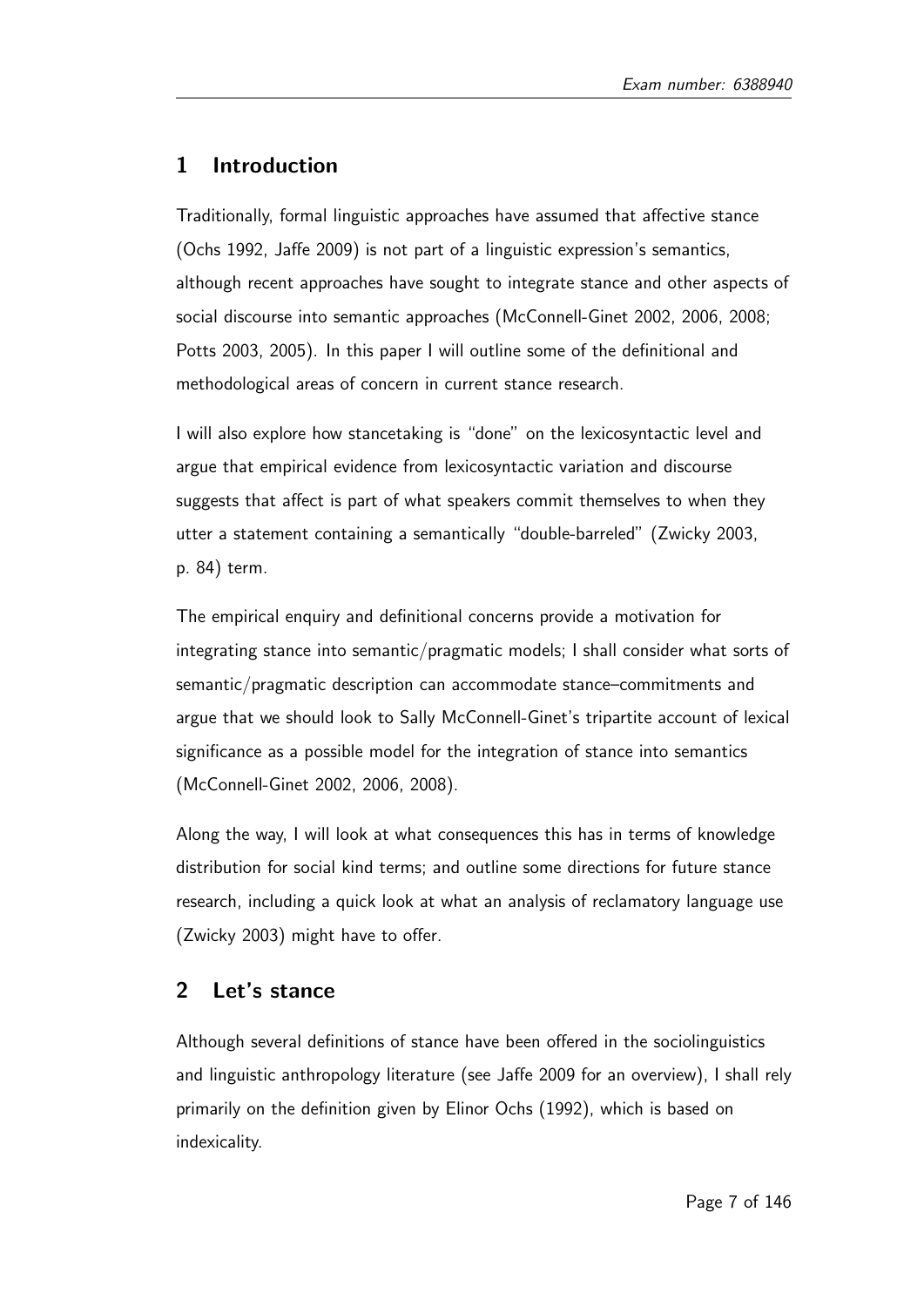Stance: linguistic and social resources that can be employed in a directly or indirectly indexical manner to perform a particular pragmatic attitude or social action (Ochs 1992, p. 342).

On Ochs's framework, certain clusters of stances can jointly constitute a social role.

.

The sociolinguistic notion of stance is not well–defined, although it has a great deal of explanatory power. In the sociolinguistic tradition, the explanatory power of stance has been exploited in both discursive and variationist approaches. In discursive approaches, stance may be used to explain situated meaning — that is, how and why interlocutors orient to particular propositions in context, and how these contribute to the building of identity (Moore & Podesva 2009). In variationist approaches, stance may be used to explain how we get from frequencies (first–order indexicality) to social meaning (second– and third– order) — these are research questions that underpin the work such as that done by Eckert (2005), Labov (2010), Leslie and James Milroy (Milroy & Milroy 2010), and others.

It should be noted here that *indexical* in this context is the sociolinguistic notion of indexicality, not the traditional semantic notion of indexical terms such as here, you, me, etc. In this paper, I will rely on the sociolinguistic notion of indexicality, according to which we say that the relationship between identity and and sociolinguistic variables becomes indexical when it becomes "imbued with meaning drawn from local ideology" (Johnstone & Kiesling 2008, p. 7; see also Eckert 1996, Ochs 1992).

#### 2.1 So what are stance and affect when they're at home?

Stance is the way sociolinguists talk about affect and "pragmatic attitude" (Ochs 1992, p. 342) in interaction; as a way of modelling the connection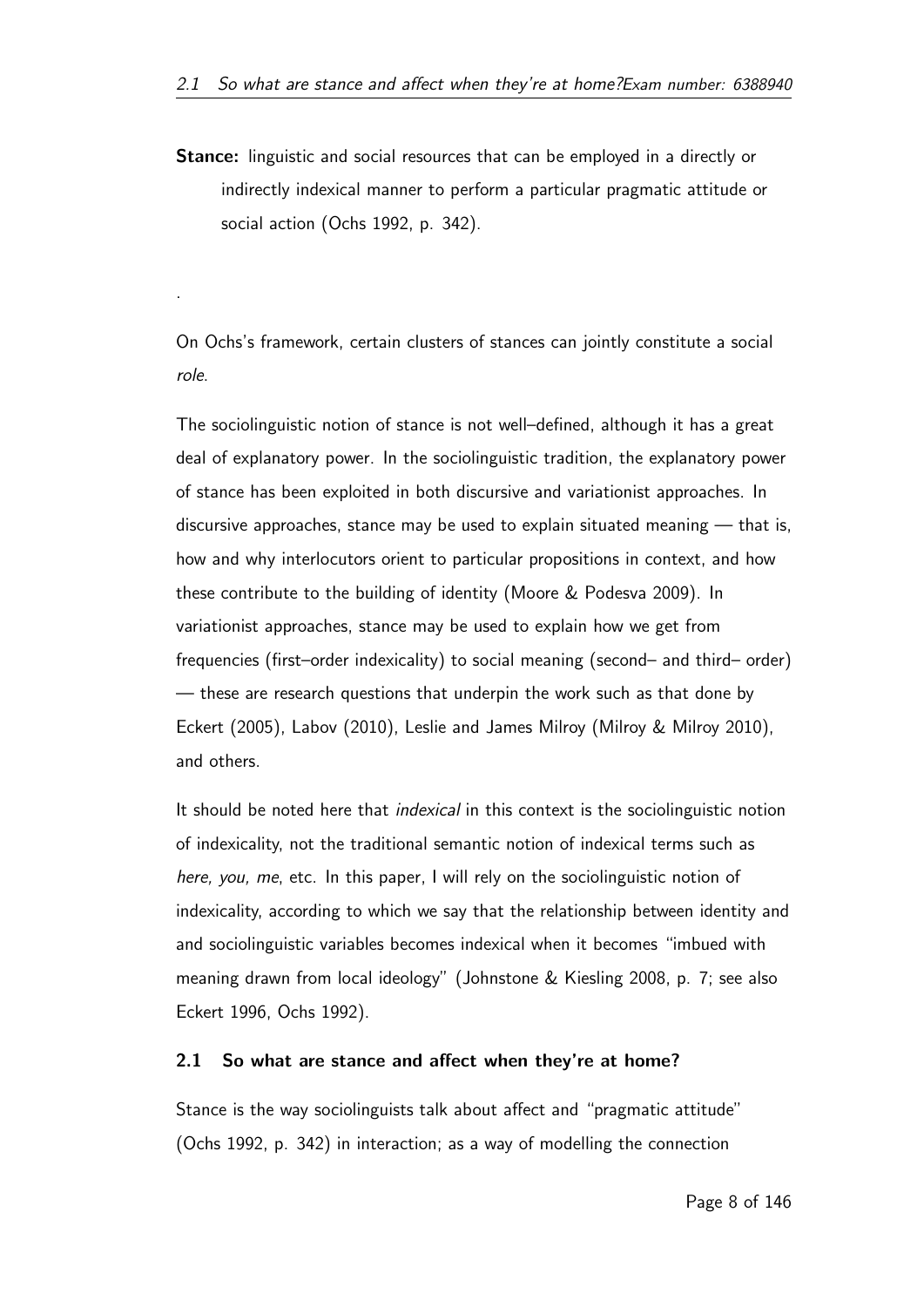between an utterance and the social action it may realise. This should not be confused with speech act theory (Austin 1975, Geis 1995), although they bear several similarities, and I will treat them as parallel research directions.

Presumably all of the sentences below<sup>1</sup> are about the same attribute of Ayisha's, but in each case the speaker has a different attitude towards the attribute:

- (1) a. Ayisha is obstinate.
	- b. Ayisha is stubborn.
	- c. Ayisha is pigheaded.

None of the sentences are generally taken to be positive (at least compared to, say, calling someone tenacious), but example (c) seems much more negative than (a) or (b). Of course context will change the way that a hearer might interpret these, but it seems plausible to say that, all else being equal, it is kinder to Ayisha to describe her as stubborn than as pigheaded.

Since *obstinate, stubborn*, and *pigheaded* all pick out the same attribute, the difference between them seems to be one of  $\mathit{after}$  that is, the emotional content of a term. If the speaker uses clusters of linguistic features to express their attitude relative to the the attribute in context, that is *stance*, and affect–laden lexical items may be one such type of linguistic feature. I will use the term *affect* for the emotional or attitudinal content of a term; and I shall use the term stance to talk about the interactional effects that indexicality and affect may realise in context.

#### 2.2 A discursive view

There are two senses of *discourse* that must be distinguished:

(linguistic) discourse: a communicative event.

(social/societal) discourse: "sets of propositions in circulation about a

<sup>&</sup>lt;sup>1</sup>This example is Jeffrey Ketland's, and I am grateful to him for his permission to include it.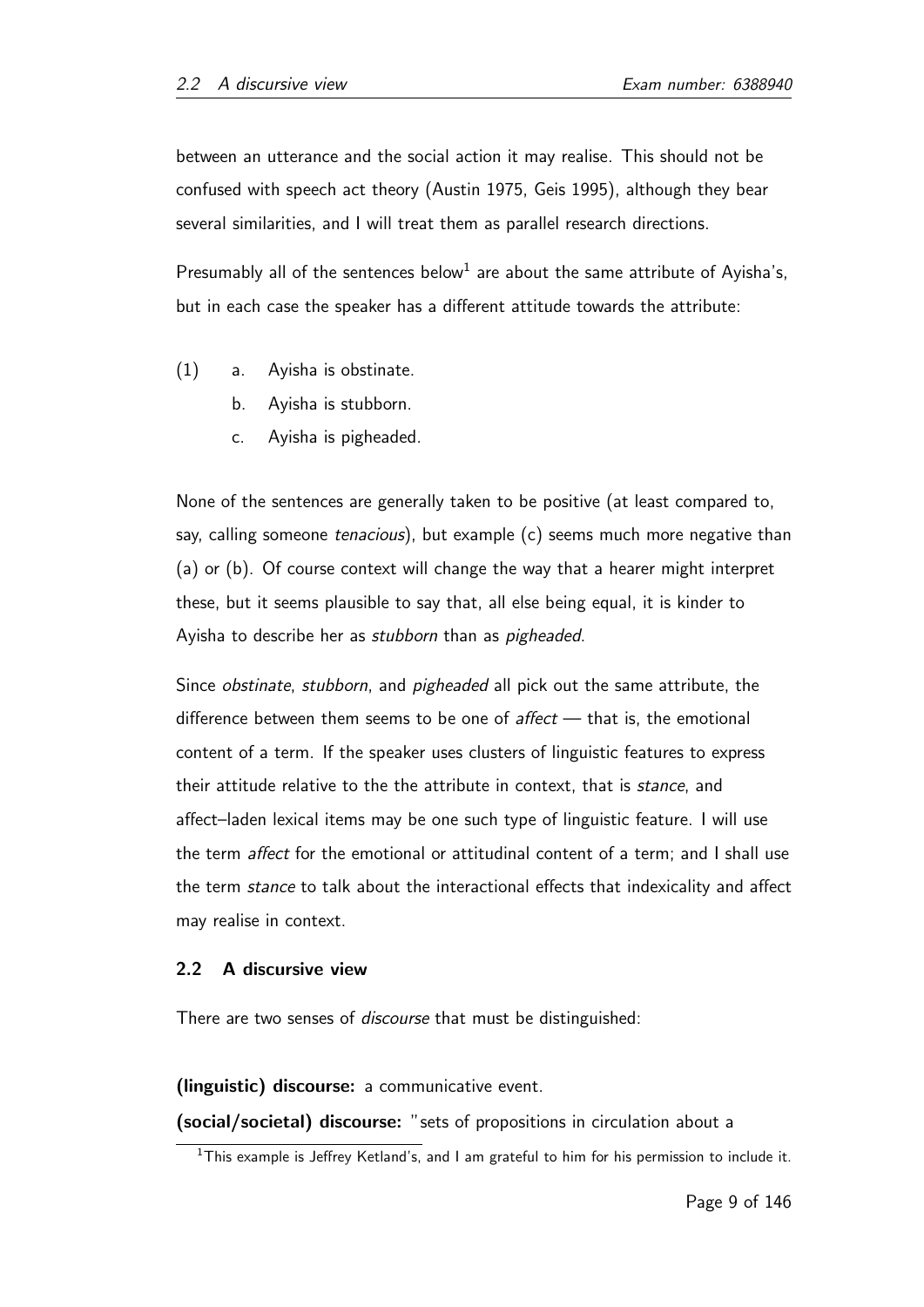particular phenomenon, which constitute what people take to be the reality of the phenomenon" (Cameron & Kulick 2003, p. 16).

These two senses of *discourse* are connected in that they are a least partly mutually constitutive. Social discourses, a notion that comes from critical theory, is made up of many instances of communicative events. Similarly, individual communicative events may draw on social discourses for their context and background assumptions — a point that Kitzinger 2005 builds on in her argument that heterosexuality is "backgrounded" by the quotidian use of family relationship labels such as "my wife" in ordinary conversational interaction. This, Kitzinger argues, is connected to broader discourses about family structure and marriage, and it's these broader discourses that are brought into play that can trigger interactional difficulty if the expression "my wife" is used by a woman.

#### 2.3 Indexicality

On Johnstone and Kiesling's schema, a first–order indexical is a feature that correlates with some particular sociodemographic group (2008, p. 8). A first–order indexical becomes a second–order indexical when it "become[s] available for social work" (p. 8) and speakers can attribute social significance to the feature, or use it to identify speakers as having a particular identity. Second–order indexicals become third–order indexicals when it can be used as part of an explicit performance, serious or ironic, of a particular identity. While not all indexical linguistic strategies are equally available to all speakers (Podesva et al 2008), the use of certain features as third–order indexicals is available to speakers for whom it is not a first–order indexical. Johnstone and Kiesling 2008 discuss the case of /aw/–monophthongization in Pittsburgh English: use of /aw/–monophthongization is higher among working-class men in Pittsburgh, but /aw/–monophthongized words like "dahtahn" are printed on T-shirts and other souvenirs as examples of "Pittsburghese"; so speakers who are not working-class male Pittsburghers can and do use the feature, either seriously or playfully, in order to sound more "local".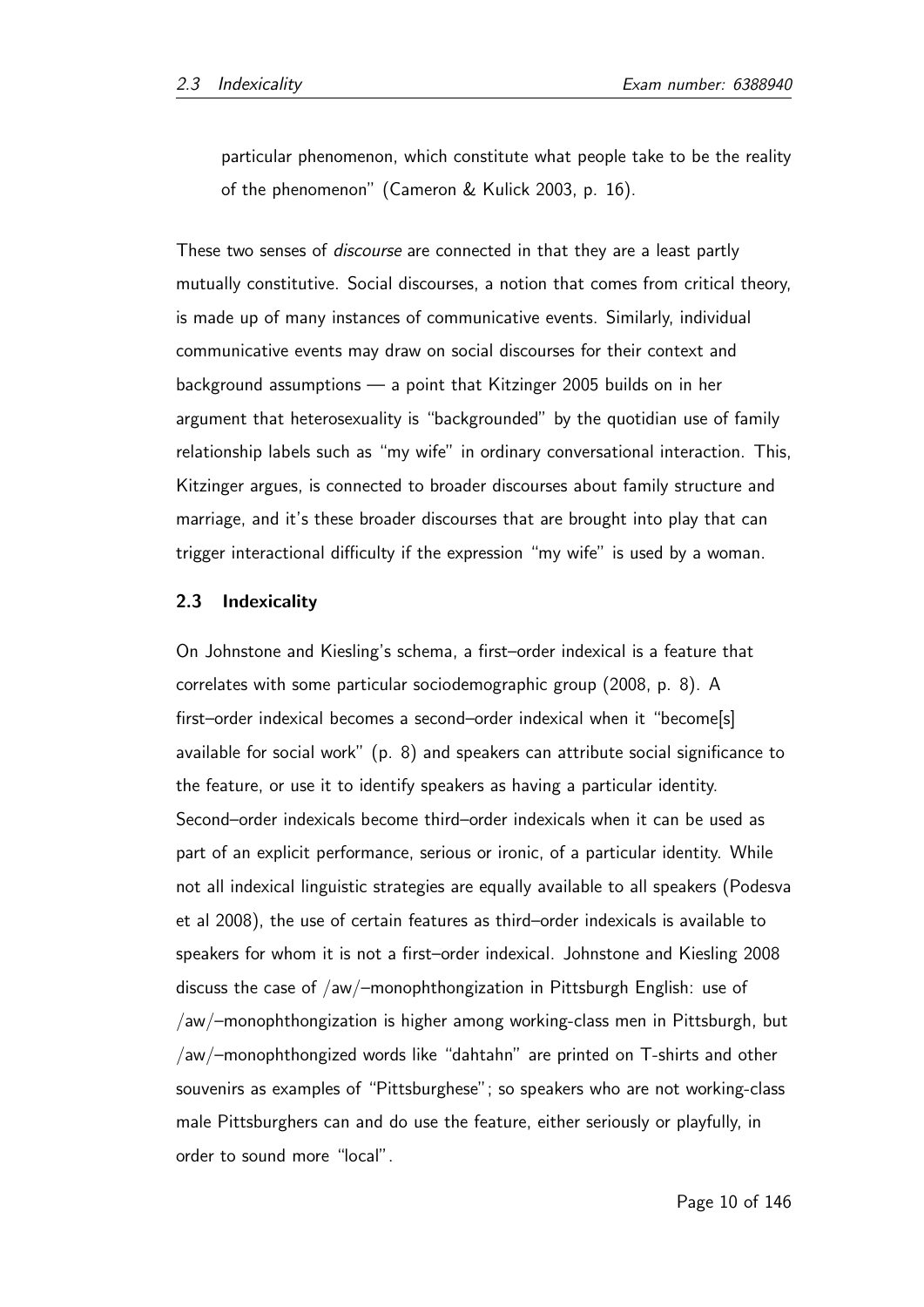Clusters of stances may jointly constitute social roles. Ochs (1992) makes this argument with regard to accommodating and nurturing stances (which, she argues, are in turn constituted by features of linguistic accommodation in speech to children by their caregivers) jointly constituting White Western middle-class motherhood. In other words, on Ochs's view, it is possible to indexically link child–directed speech with a motherhood role. Following Johnstone and Kiesling's argument, we can also point out that this indexical link is available to non-mothers in order to perform social work. For example, if I were to say "Now, now, play nicely together" to some rowdy colleagues, I risk sounding condescending (perhaps playfully so), because of the way in which such an utterance (and certain deliveries, such as the use of phonological simplification and other features of addressee–focussed speech) is indexically connected to child–directed speech; my colleagues would recognise these features, although I am not myself a mother.

How best to describe indexicality and stance is a point of ongoing debate among linguists, as some linguists argue there is a particular primacy to certain social variables (Meyerhoff, forthcoming), and others arguing that indexing is a matter of style and register (Eckert 2005). A particular point that requires closer attention in these debates is *salience* — Johnstone & Kiesling's 2008 schema is closely tied to levels of awareness among speakers. However, as Meyerhoff (forthcoming) notes, some social attributes such as gender may be salient in terms of how community life is organised, but may not be significant for many linguistic variables, as in the case of the Bequia speech community where Meyerhoff and her collaborators have consistently found more significant results for variation according to village than for gender, when investigating a range of linguistic variables.

In order to answer the question of why some variables come to be "imbued with meaning drawn from local ideology" (Johnstone & Kiesling 2008, p. 7), it seems that linguists need a clearer notion of linguistic salience. However, Meyerhoff's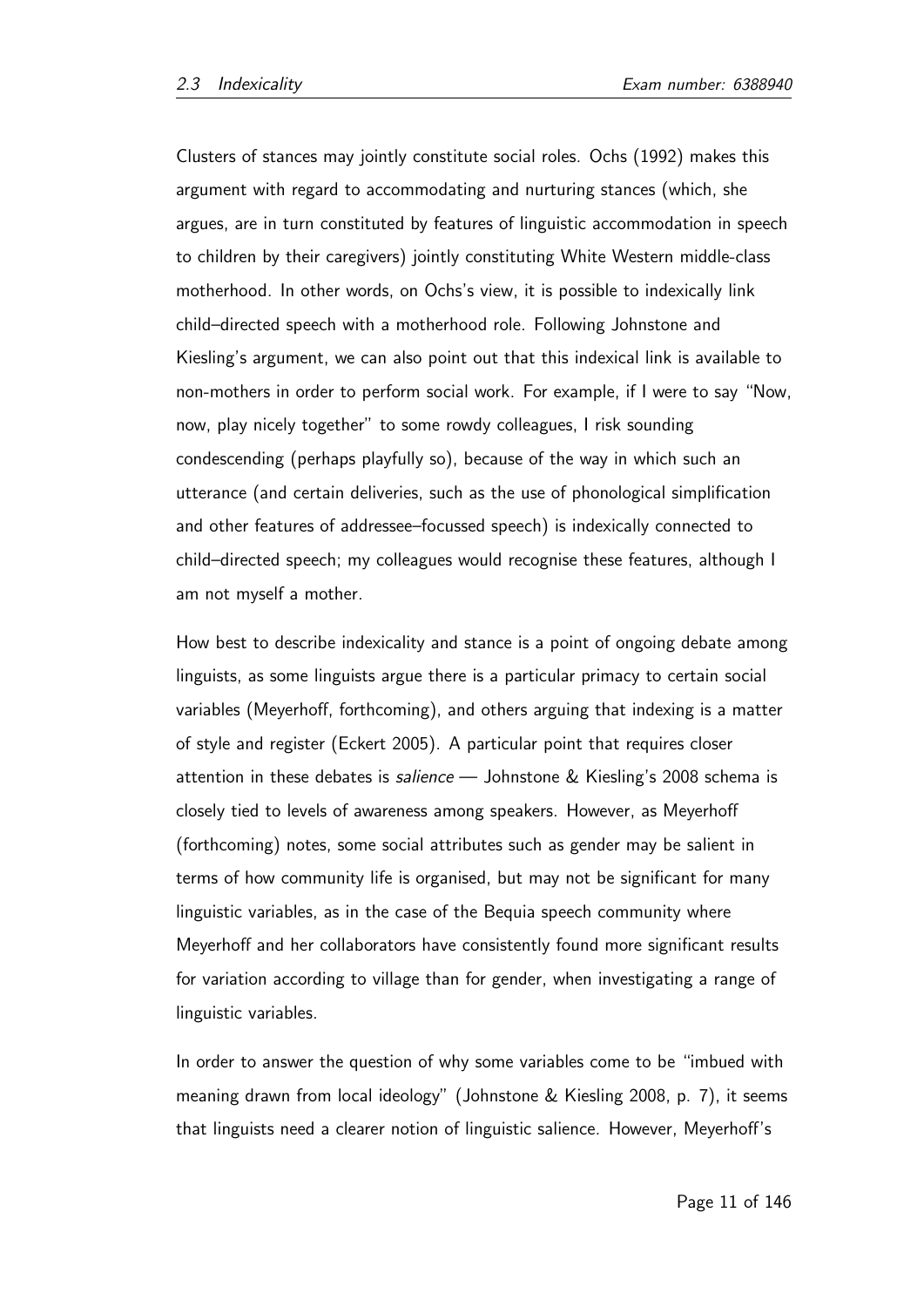findings seem to be a warning against being too quick to assume that sociopolitical salience will necessarily translate into statistically significant variation for a particular linguistic variable.

#### 2.4 Definitional problems

The lack definitional clarity for stance is due to a number of factors:

- 1. Social range: the range of indexicalities performable by a feature (Agha 2005, p. 39) $^2$ . Since stances are constituted by clusters of socially–coded features, each of which may present a range of performable indexicalities, individuating stances may not be a straightforward matter.
- 2. Social domain: the domain of people to whom the stance is recognisable (Agha 2005, p. 40). The social domain may not precisely map the set of speakers who are licensed to perform a feature (Podesva et al 2008).
- 3. Licensing: some strategies for stancetaking might not be equally available to all speakers (Podesva et al 2008). Use of an indexical feature does not mean that the feature is straightforwardly "switched on", nor does using more of a feature that indexes, say, intelligence, necessarily mean that the speaker will be perceived as more articulate. The work of Podesva et al (2008) on  $/t/$  realisations shows that speakers may "overshoot" in their production of indexical variants, and then be perceived as not being genuine, rather than as having more intelligence.
- 4. Vagueness: a feature may index vague attributes such as "masculinity", or "local identity", as in Johnstone & Kiesling's work (2008).
- 5. Situatedness: the notion of situated meaning which pervades stance research — especially in the linguistic anthropology tradition — is the idea that elements of social significance arise in dynamic situations as a product of interaction in a particular fleeting context, and cannot be isolated from that context.

 $2Agha$  2005 is discussing *registers*, but I take the same discussion to be applicable, mutatis mutandum, for sociolinguistic resources that constitute a stance.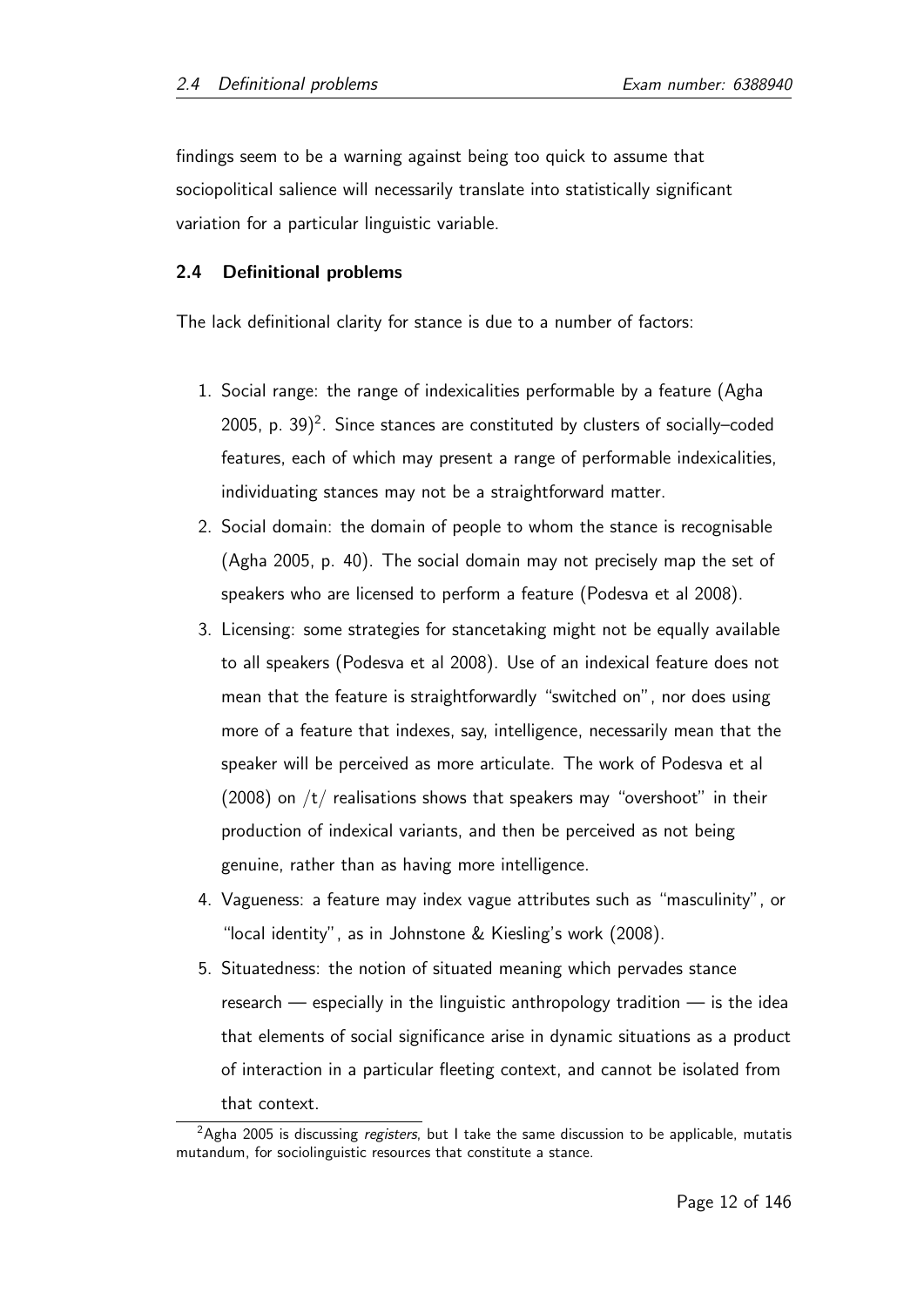Some linguists argue that stance is always situated, whereas others would want to recognise situated meaning as having certain special properties; so any account of stance must at the very least, remain compatible with situated meaning.<sup>3</sup> I would argue that stance can benefit from clarification without losing its explanatory power with regard to situated meaning, and the dangers of not doing so are serious. In particular, linguists should be concerned that study of situated meaning does not become permissive of research that is not fully testable, and repeatable, or of work that is "mind–reading".

The danger of poorly–defined notions is that they may lead to methodological sloppiness, and deviate significantly from the scientific method, even if they have explanatory power. I have outlined above a few examples in the literature where it seems to me that this change has led to problematic developments in stance research, and as a result, it seems that there are strong advantages to a clarification of stance and stance research methodologies.

#### Intention analyses

These are analyses that are premised on the idea that we can know or gain access to a speaker's intentions or mental states through linguistic analysis. Some linguists, such as Anna Wierzbicka go so far as to argue that an analysis of mental states is not only possible, but actually necessary for semantic analysis, in her work on speech act verbs from a second–language acquisition perspective (1987). She argues that

'first person mental phrases are not only more common than third person ones: they are also more basic, semantically. 'I want' is more basic than "he wants," and "I feel" is more basic than "she feels"' (1987, p. 15).

<sup>&</sup>lt;sup>3</sup>Thanks to Emma Moore for helpful discussion on this point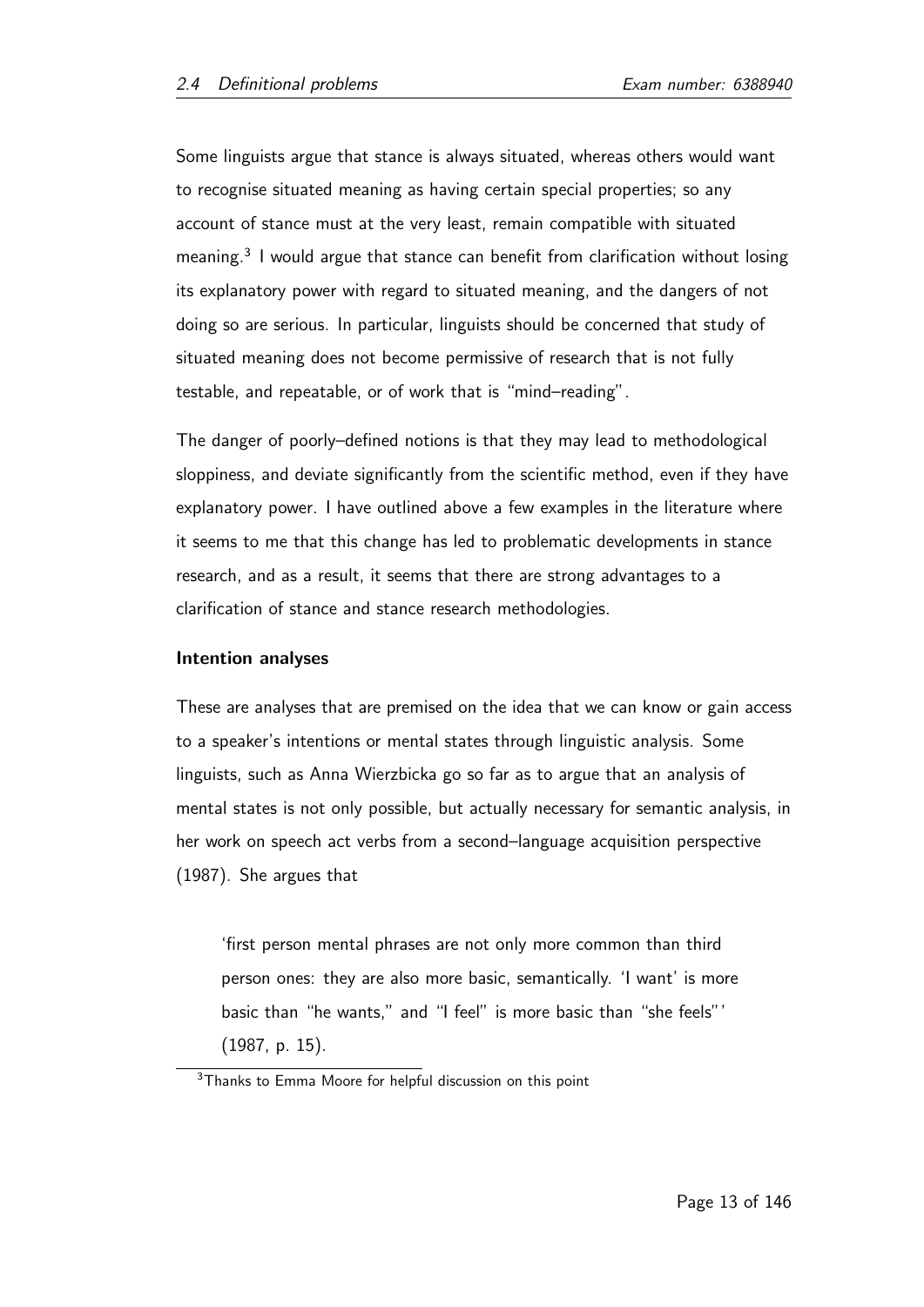However, it is not at all clear what it means for a mental phrase to be semantically "more basic", since the criteria Wierzbicka gives are syntactic and epistemological: she asserts that people cannot be wrong about what they themselves want or feel (but see Descartes 1996) and this is reflected by first person mental phrases being less grammatically complex in some languages, such as Japanese and Hua. However, this claim is highly problematic: Firstly, syntactic complexity in some languages does not necessarily license the conflation of epistemic concerns (about what it is possible for me to know about my mental states, and the mental states of others) with syntactic criteria (about the grammatical complexity of particular constructions). Secondly, neither of these are semantic criteria, so there is some danger of a category error.

Intention analyses present a range of philosophical problems and are epistemically vulnerable since speakers' intentions are mental states to which linguists have no access.

#### Omnipresence analyses

These are analyses that are premised on the idea that certain attributes (eg, gender, power, etc) must always be relevant in any given dataset or discourse. Schegloff (1997) discusses this problem at length, and notes the need for more rigorous approaches in order to ground conversation analysis and critical discourse analysis firmly in what the speakers themselves orient to, and in the linguistic form of their discourse, and he warns against permitting linguistic analysis to become "merely ideological" (1997, p. 183).

#### Essentialist analyses

These are analyses that are premised on the assumption that a speaker's sociodemographic group membership determines their speech in all contexts, and by extension, that broad sociodemographic categories (eg, gender) are sufficient to explain linguistic features. Kira Hall (2003) discusses a discourse transcription used in two different publications for starkly different conclusions: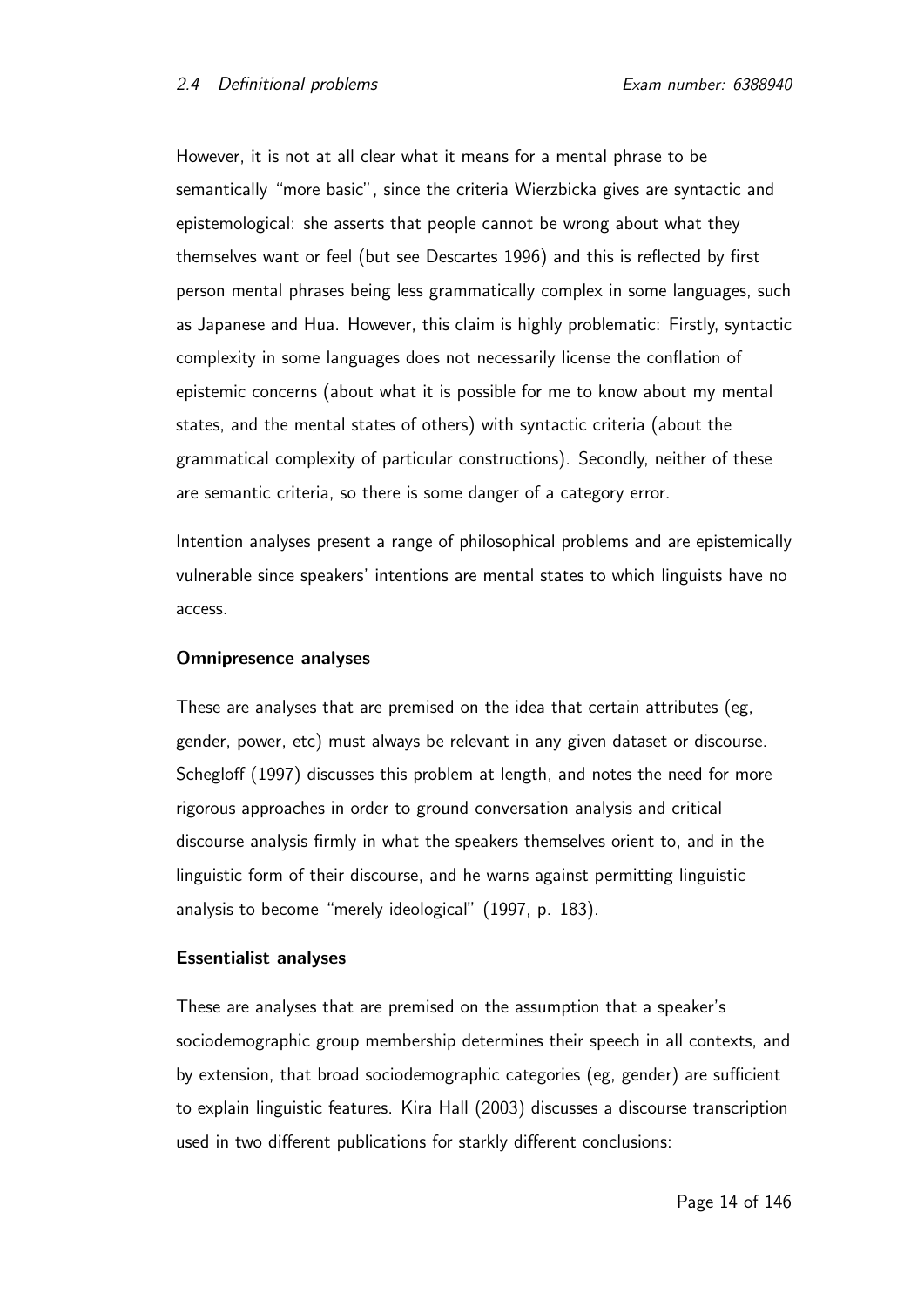|       | Mike: What kind of salad dressing should I make?                                      |  |  |
|-------|---------------------------------------------------------------------------------------|--|--|
| Ken:  | Oil and vinegar, what else?                                                           |  |  |
|       | Mike: What do you mean "what else?"                                                   |  |  |
| Ken:  | Well, I always make oil and vinegar, but if you want, we<br>could try something else. |  |  |
| Ken:  | Does that mean you don't like it when I make other<br>dressings?                      |  |  |
| Mike: | No, I like it. Go ahead. Make something else.                                         |  |  |
| Ken:  | I don't. Make a yoghurt dressing.                                                     |  |  |
|       | Mike makes yoghurt dressing, tastes it, and makes a<br>face.                          |  |  |
| Ken:  | Isn't it good?                                                                        |  |  |

- 
- Mike: I don't know how to make yoghurt dressing.
- Ken: Well, if you don't like it, throw it out.
- Mike: Never mind.
- Ken: What never mind? It's just a little yoghurt.
- Mike: You're making a big deal about nothing.
- Ken: You are!

(From Tannen 1986, p. 119)

Tannen presents the interaction between two male partners as an example of self–deprecating humour that was not understood by one of the interlocutors, leading to a disagreement. But as Hall points out, in Burrell and Fitzpatrick (1989), the interlocutors are presented as Bob and Joanne instead of Mike and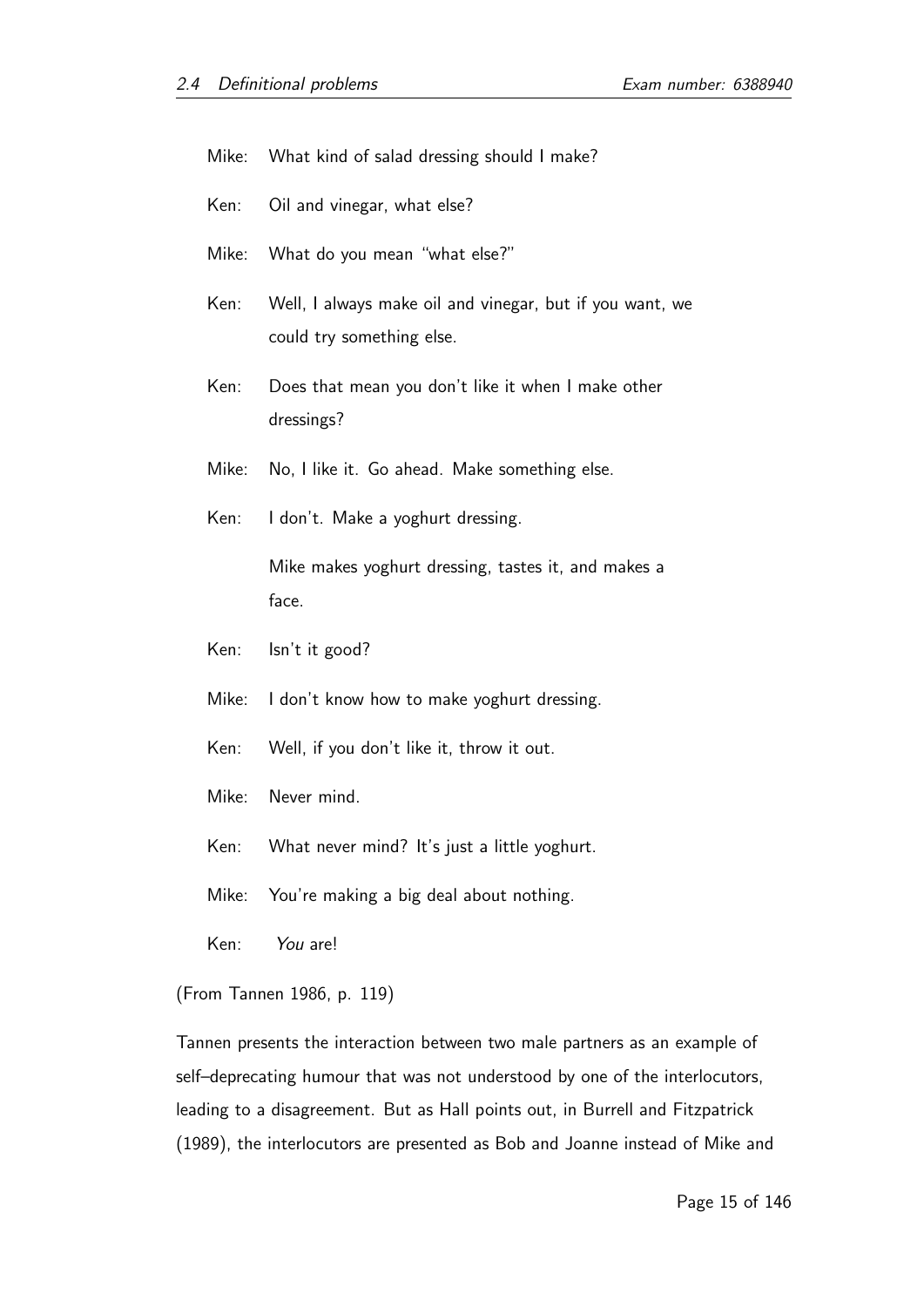Ken; and the authors couch their analysis in terms of traditional gender roles.

Hall points out is not at all clear how the interaction between two men came to be recast as an interaction between different-sex partners, but the fact that the interaction can be "straightened" at all, and still be read as a plausible conversation shows the gendered element that Burrell and Fitzpatrick highlight is not inherent to the original text at all and is and certainly nothing that the speakers themselves orient to.

However the recasting of the original couple as a heterosexual couple came about, this case highlights that linguists must be much more careful about attributing particular linguistic usage to sociodemographic group membership without careful consideration of what a falsifying case would look like (Popper 1998)

#### 2.4.1 The demarcation of science

The philosopher of science Karl Popper argues that falsifiability is the primary distinction between scientific theories and pseudoscientific accounts (1998); he gives the examples of Einsteinian physics, in contrast to Marx's accounts of history and class struggle. One should not, Popper argues, search for verification of a claim — any Marxist can point out countless examples that support Marx's claims, because even strikingly different situations can be explained by Marx's account: if people in deprived areas of England riot, it can be explained by saying that they are alienated (Marx 1844); if some other equally–deprived young people do not riot, this can be explained by saying they are under false consciousness. Consequently, almost any situation can be seen as confirmation of Marx's account.

By contrast, Einstein's theory of relativity made testable predictions, that were "incompatible with certain possible results of observation" (Popper 1998, p. 6, emphasis original).

Instead of seeking confirmation of a theory, therefore, Popper argues that one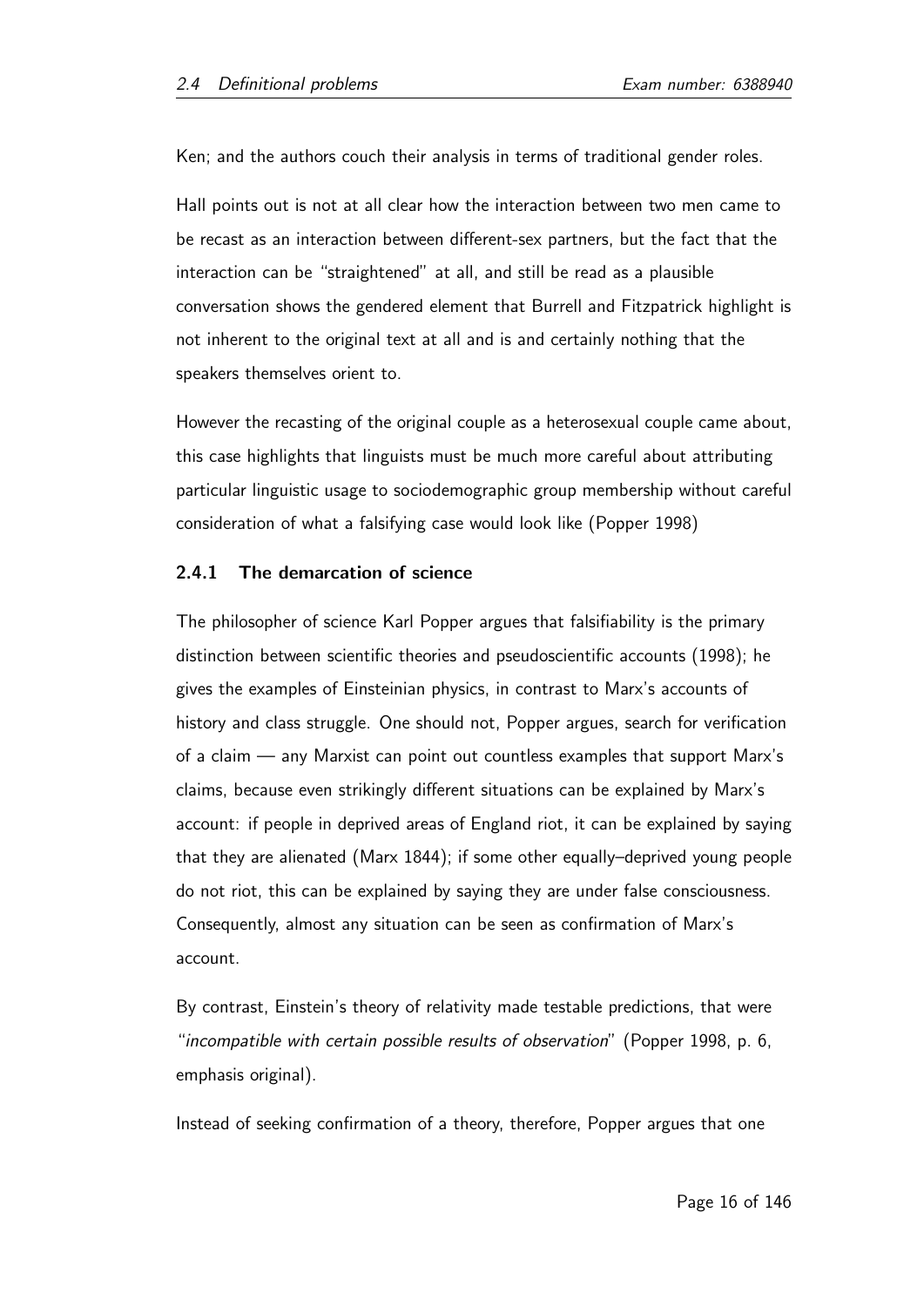should seek to refute a theory, which he explains as:

- 1. "[...] Confirmations should count only if they are the result of risky predictions; that is to say, if, unenlightened by the theory in question, we should have expected an event which was incompatible with the theory – an event which would have refuted the theory.
- 2. Every 'good' scientific theory is a prohibition: it forbids certain things to happen. The more a theory forbids, the better it is.
- 3. A theory which is not refutable by any conceivable event is non–scientific. Irrefutability is not a virtue of a theory (as people often think) but a vice.
- 4. Every genuine test of a theory is an attempt to falsify it, or refute it. Testability is falsifiability; but there are degrees of testability: some theories are more testable, more exposed to refutation, than others; they take, as it were, greater risk.
- 5. Confirming evidence should not count except when it is the result of a genuine test of the theory; and this means it can be presented as a serious but unsuccessful attempt to falsify the theory (I now speak in such cases of 'corroborating evidence')."

(From Popper 1998, p. 7. Emphasis original)

Thomas Kuhn also discussed the psychological tendency to seek out verification in his work on the shortcomings of the scientific method. He argues that although we would want science to be objective and unified, advances in science ("scientific revolutions") are frequently neither (1996). Scientific revolution are much better described as decisions between incommensurable paradigms than objective decisions between comparable theories. This is strikingly similar to the anthropology and linguistic anthropology literature on subjectivity, which concerns itself with the ways in which a researcher views data through the lens of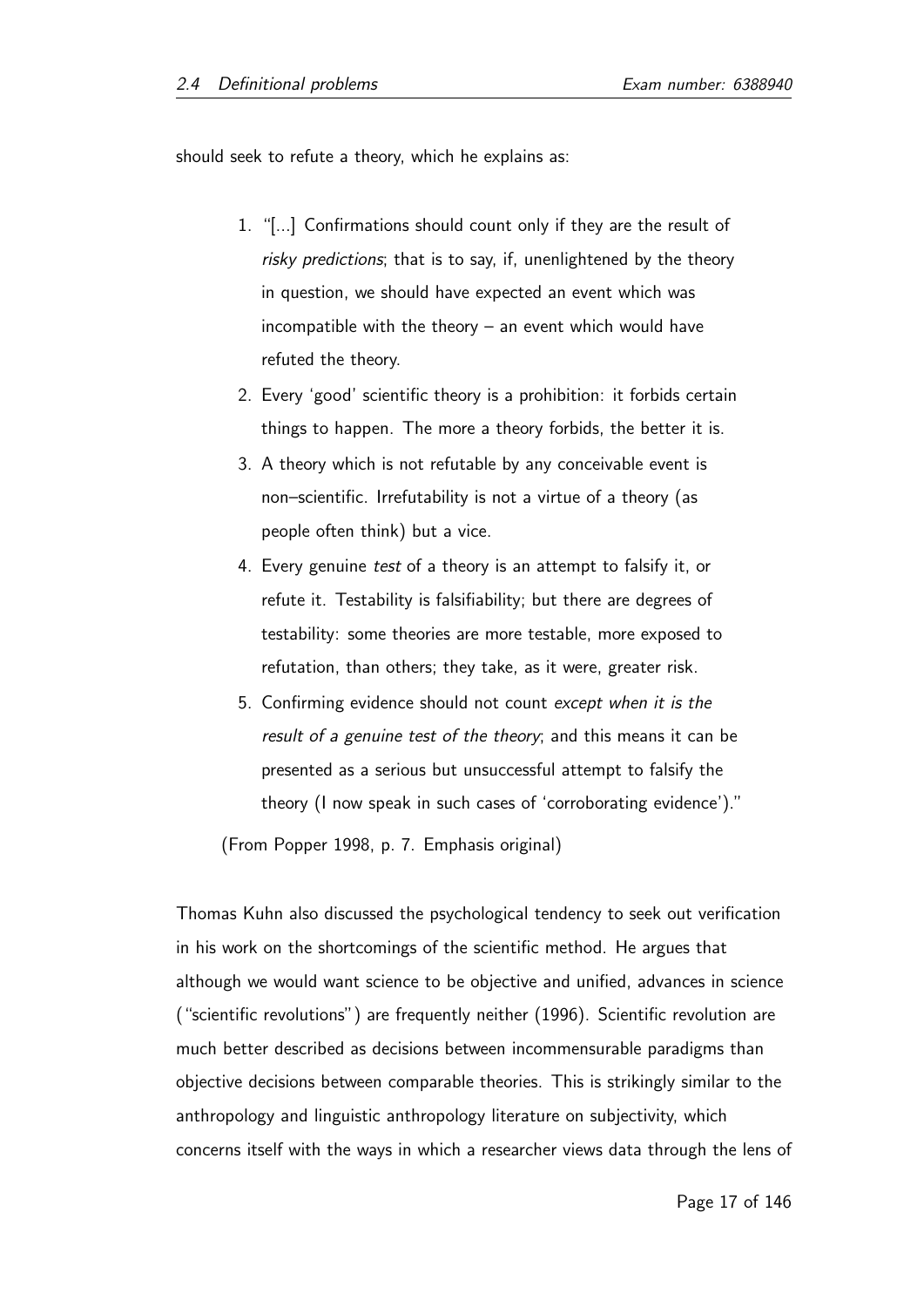their subjective experience, and the extent to which it is possible for researchers to detach themselves from their subjectivity (see, for example, Kulick & Wilson 1995). Kuhn's claims are descriptive not prescriptive, so he does not advocate subjectivity, but rather notes it as a tendency of human psychology (1996).

My concern here is that some stance research may be deviating from the falsifiability principle of scientific method, and tending more towards embracing subjectivity. In light of the falsifiability criterion, it would seem that sociolinguists are right to struggle with questions of what constitutes explanatory adequacy for studies on style, stance, identity, and variation, as it is not always clear what would count as falsifiability when considering many of these questions.<sup>4</sup>

There are also reasons to be concerned with the clarification of these notions within semantics, given the extent to which previous work has relied on speakers' mental states, and the extent to which semantics methodologies have made use of intuition. A more detailed overview of these problems will be undertaken in Section 6.1.

Despite methodological concerns, however, there has been an ongoing program of research in semantics and pragmatics to understand the interactional effects of certain sentences and sentence forms. For example, Sadock & Zwicky 1985 are concerned with how to explain clause types and their associated force. As mentioned above, I will treat this development in semantics/pragmatics work as a parallel research program to stance research.

In other words, it seems that semanticists have been working towards a comparable understanding of utterances as effecting certain kinds of interactional work as sociolinguists have, but through different methods and working from different premises, and with little cross-fertilisation between the subdisciplines. It is my aim here to create a little common ground between the sociolinguistic and semantic accounts of the mechanisms that underly this interactional work, and in

<sup>4</sup>Thanks to Lauren Hall-Lew and the participants of the Sociolinguistics Reading Group for productive conversations on this topic.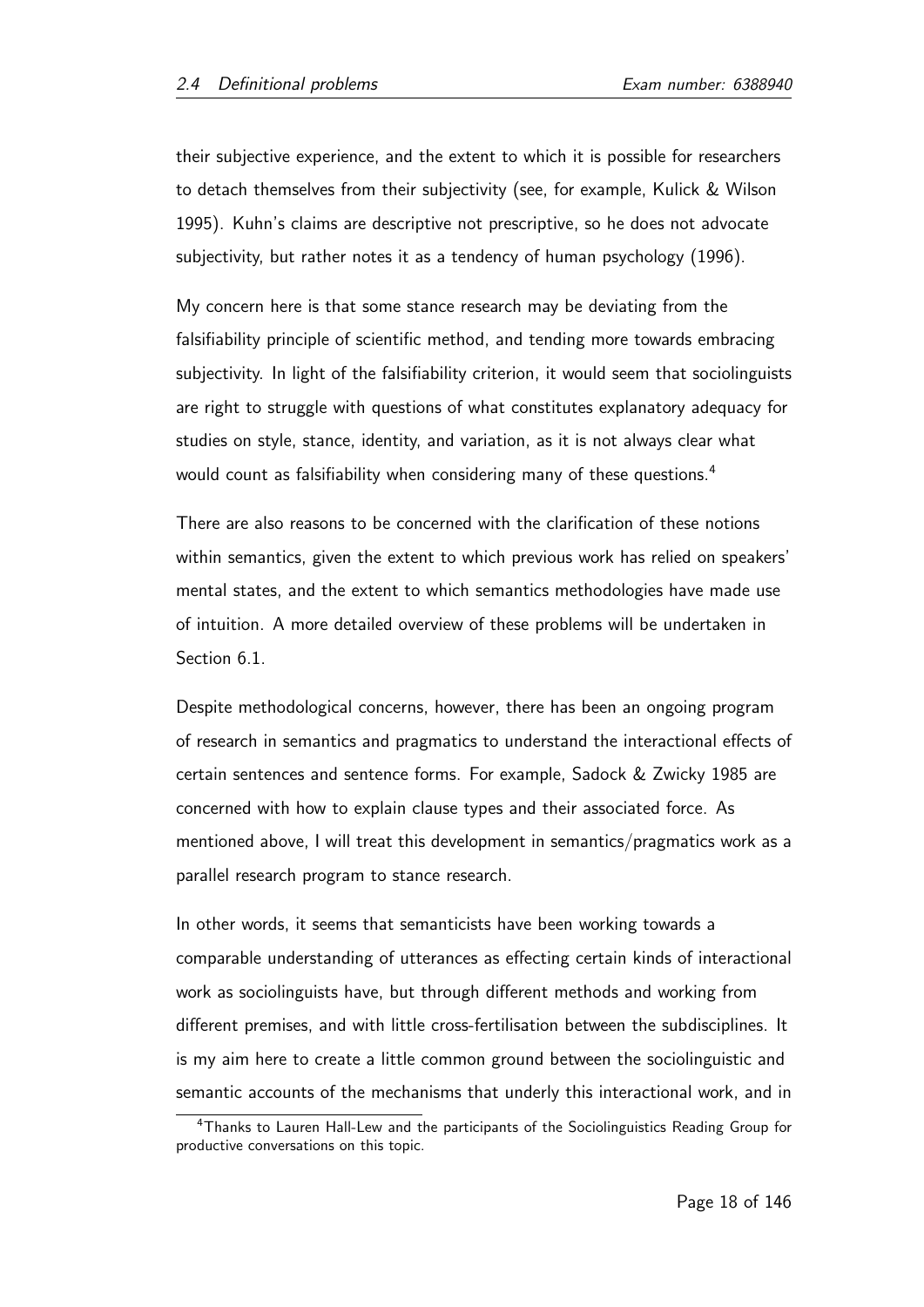doing so, to clarify some of these concepts.

#### 2.4.2 Possible applications

An ancillary advantage to the clarification of stance would be practical applications as well as theoretical clarification. These applications are beyond the scope of this dissertation, but I have sketched them here as motivation for definitional clarification.

The clarification of stance in semantic and pragmatic terms also opens the possibility of formalising it, and applying it for computational use in the long run. I shall not attempt this here, but potential applications might include machine summarisation, and similar computational problems.

Another practical application, in the long run, might be a clearer understanding of high-affect terms in legal domains. For example, a recent employment dispute between the train operator Arwyn Thomas, and his employer, the London Underground, hung on whether Thomas had been abusive in calling another member of staff a "scab" and a "strikebreaker". Thomas was dismissed by London Underground under gross misconduct regulations, but he maintained that he had been victimised for his trade union activities, and had been unfairly dismissed (Thomas v London Underground 2011). It is possible that a clearer understanding of wether and how high–affect terms are taken to commit speakers to particular stances might have been helpful in this case, and other cases that turn on instances of stancetaking in the field of language and the law.

#### 2.5 Sociolinguistic and empirical approaches to stance

Traditionally, studies on stance have drawn primarily on discursive methods, although there is an increasing move to combine discursive and empirical methods. For example, MOORE AND PODESVA 2009 use a combination of statistical and discursive methods in order to comment on both the distribution of tag questions among British teenagers, and the interactional contexts in which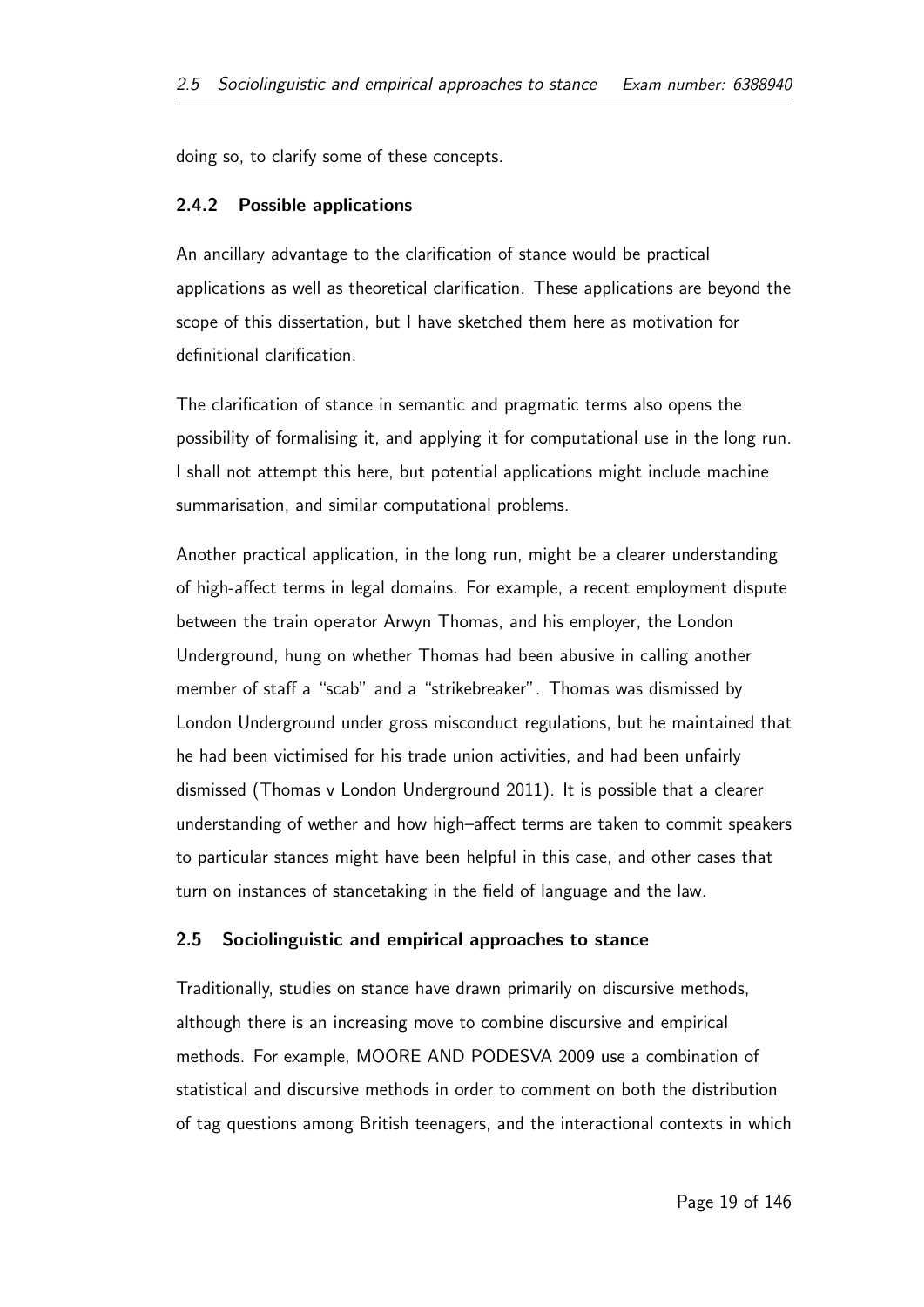they occur. Similarly, Adachi uses a similar approach for her investigation on compliments among young Japanese adults (2011). Such methods allow the authors to discuss not only the frequency and significance of the features they investigate, but also their contexts, and how the occurrence of the features in context can be seen as performatively realising certain social categories.

Stuart-Smith and her colleagues use a combination of discursive methods, together with Labovian methods such as word lists, in their investigation of media influence in TH-fronting among Glasgow teenagers (2010). They argue that media influence of the teenagers' speech is due to their stance to mass media programmes such as East Enders, and this results in TH-fronting in liminoid situations. That is, the realisation of voiceless<sup>5</sup> interdental fricatives as labiodental:

(2) Non-fronted: I'd do any [ $\theta$ ]ing for love, but I won't listen to Meat Loaf. TH-fronted: I'd do any[f]ing for love, but I won't listen to Meat Loaf.

Recent work on stance and indexicality has also focused on experimental approaches, although many of these have been focused primarily on sociophonetic variation. Johnstone & Kiesling 2008 work consisted of asking participants to evaluate sentences containing /aw/–monophthongized lexemes, and use this work as a basis to develop their indexicality schema. Podesva and his collaborators used an experimental approach to both production and perception of  $/t/$  realisation in the speech of US politicians (Podesva et al 2008), and found that the released variant seemed to be available for use by politicians to create an "articulate" persona.

While there has been extensive work on on phonetic and phonological variation as a vehicle for stance (including , Johnstone & Kiesling 2008, Labov 2010, Podesva et al 2008, Stuart-Smith 2010), there has been surprisingly little work

<sup>&</sup>lt;sup>5</sup>Stuart-Smith is dealing only with voiceless TH-fronting, but cases of voiced TH-fronting are also attested in some UK dialects, including my own.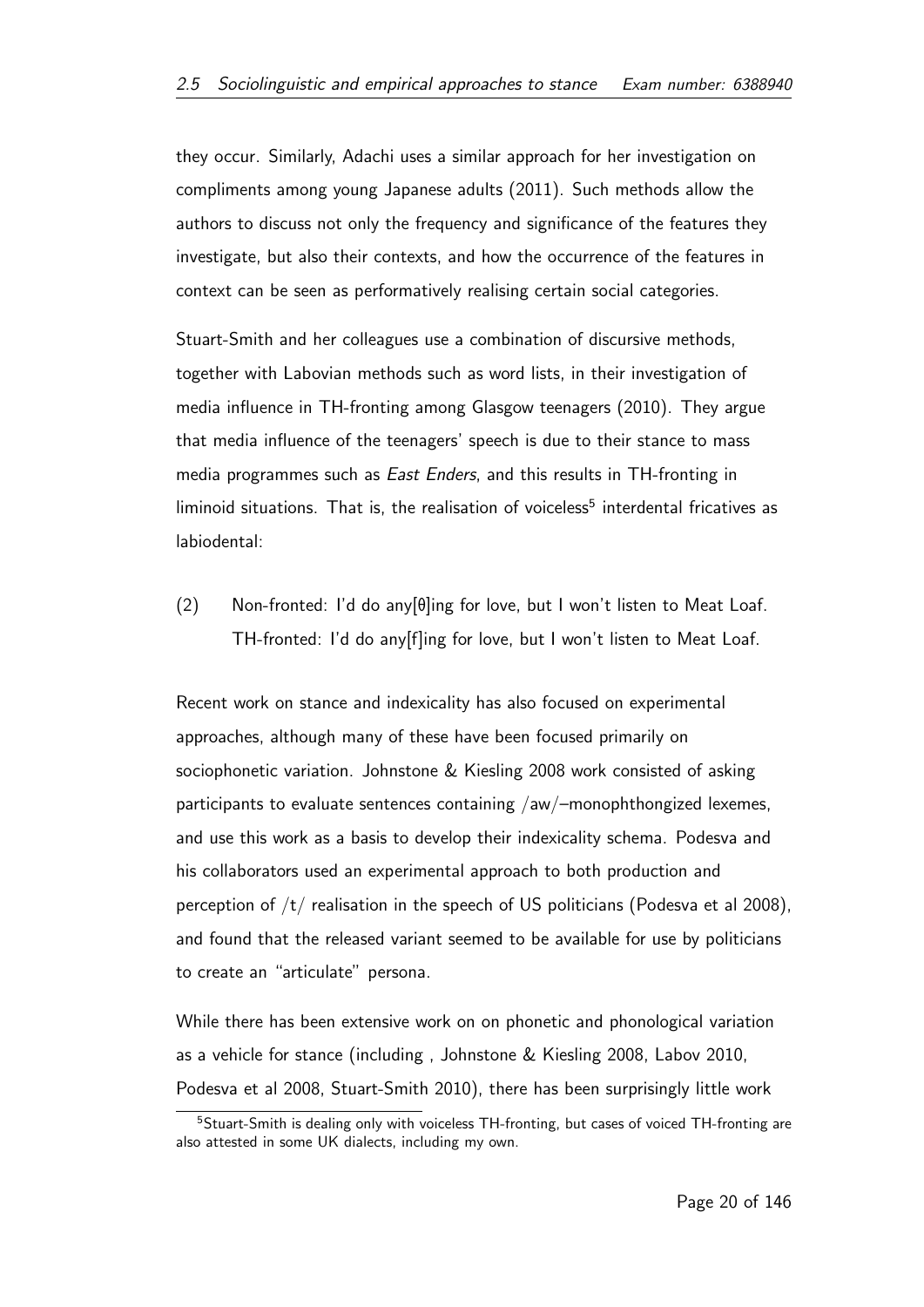on other types of linguistic features for as vehicles for stance and indexicality. Somasundaran and Wiebe's work on stance identification in online ideological debates focuses on lexical choice (2010); Meyerhoff's work (forthcoming) on place in Bequian English investigates a range of morphosyntactic features; and Moore and Podesva discuss the role of tag questions as indexes. However, there has been surprisingly little research on lexicosyntactic features as vehicles for stance, with an exception of Hall-Lew and Norcliffe's (2006) work on ethnonyms (ethnicity labels such as Turk, Chinese, Welsh). The current research aims to redress this gap in the literature by focussing primarily on lexicosyntactic phenomena.

| Type        | <b>Example</b>    | <b>Characteristics</b>                                 |
|-------------|-------------------|--------------------------------------------------------|
|             | German            | Regular singular/plural opposition.                    |
|             |                   | Same declensional properties as most common nouns.     |
|             | French, Scottish  | Formed with $-ish/-sh/-ch$ suffix.                     |
|             |                   | Only plural-collective usage; no formal singular.      |
| Illa        | Japanese, Chinese | Formed by the -ese suffix.                             |
|             |                   | Singular and plural are formally identical.            |
| <b>IIIb</b> | Swiss, Manx       | Ethnonyms ending in sibilants that have the same       |
|             |                   | formal characteristics as Type IIIa.                   |
|             |                   | (Some dictionaries do allow regular plurals for some   |
|             |                   | Type IIIb words with $-es$ suffix.)                    |
| IV          | Zulu, Arawak      | Can be declined according to either Type I or Type III |
|             |                   | model (with or without overt plural suffix).           |

Table 1: Table showing a typology of ethnonym declensions, from Tuite 1995, pp. 491–492.

Hall-Lew &Norcliffe (2006) rely on Tuite's (1995) typology of ethnonyms, above, and note that mass plurals are not grammatical for individual, discrete or enumerated entities:

- (3) \*I ate rices for dinner.
- (4) \*There are fifty cereals in the breakfast bowl.
- (5) ?There five French in the restaurant.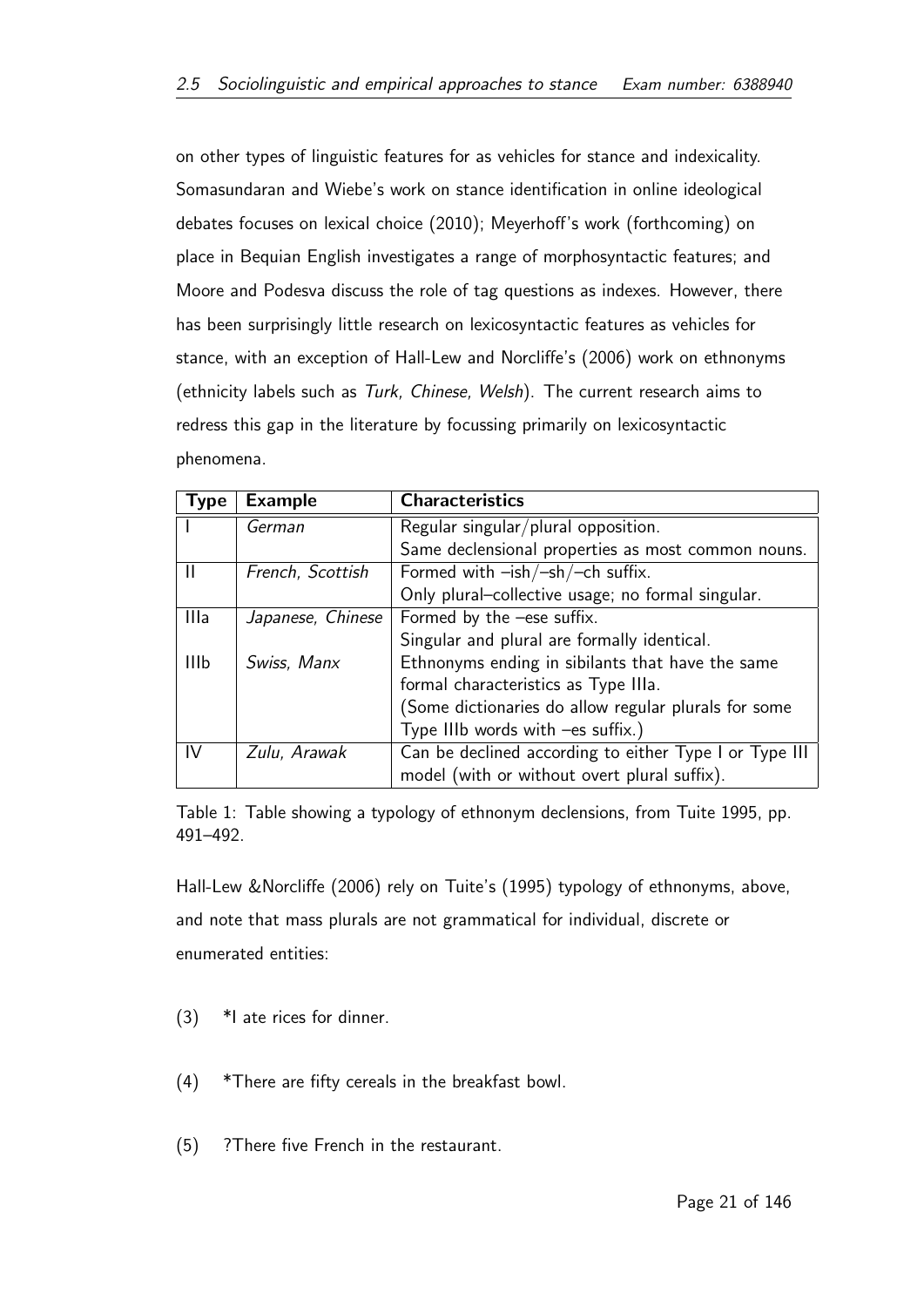Hall-Lew and Norcliffe's study investigated the use of ethnonyms in singular, plural, collective plural, and enumerated plural (with different numbers) environments. They found that, for ethnonyms where grammaticality depended on number, politeness also depended on number (2006, p. 35). They note that this supports the idea that "grammaticality and politeness judgements may be correlated for English ethnonyms" (2006, p. 33). Where grammaticality did not depend on number, politeness varied according to lexical cluster. They also found variation according to age and dialect, but not gender (p. 36).

Somasundaran and Wiebe discuss a formal approach to recognising stance in online ideological argumentation (2010). They characterise stance in terms of "sides" for and against in argumentation, such as *for–existence of God*. They note that "unigrams are reliable for stance classification in political domains" (2010, p. 121), remarking that,

"Intuitively, evoking a particular topic can be indicative of a stance. For example, a participant who chooses to speak about "child" and "life" in an abortion debate is more likely from an against–abortion side, while someone speaking about "woman", "rape" and "choice" is more likely from a for–abortion stance" (Somasundaran & Wiebe 2010, p. 121).

Somasundaran and Wiebe's labelling of argument sides seems to be driven by statistics rather than by ethnography, in that whether someone who opposes restrictions on abortion should be described as "for" abortion, or "for" choice, is an ideologically–laden decision, and situates the speaker in relation to a set of social discourses. To my ears at least, "pro-abortion" is a label that people tend not to pick for themselves, although political opponents may use it to speak about them, which suggests that the labelling of stances can itself be associated with particular discourses and with affect, although this claim would need to be tested. In this sense, competing discourse may not be "equal and opposite",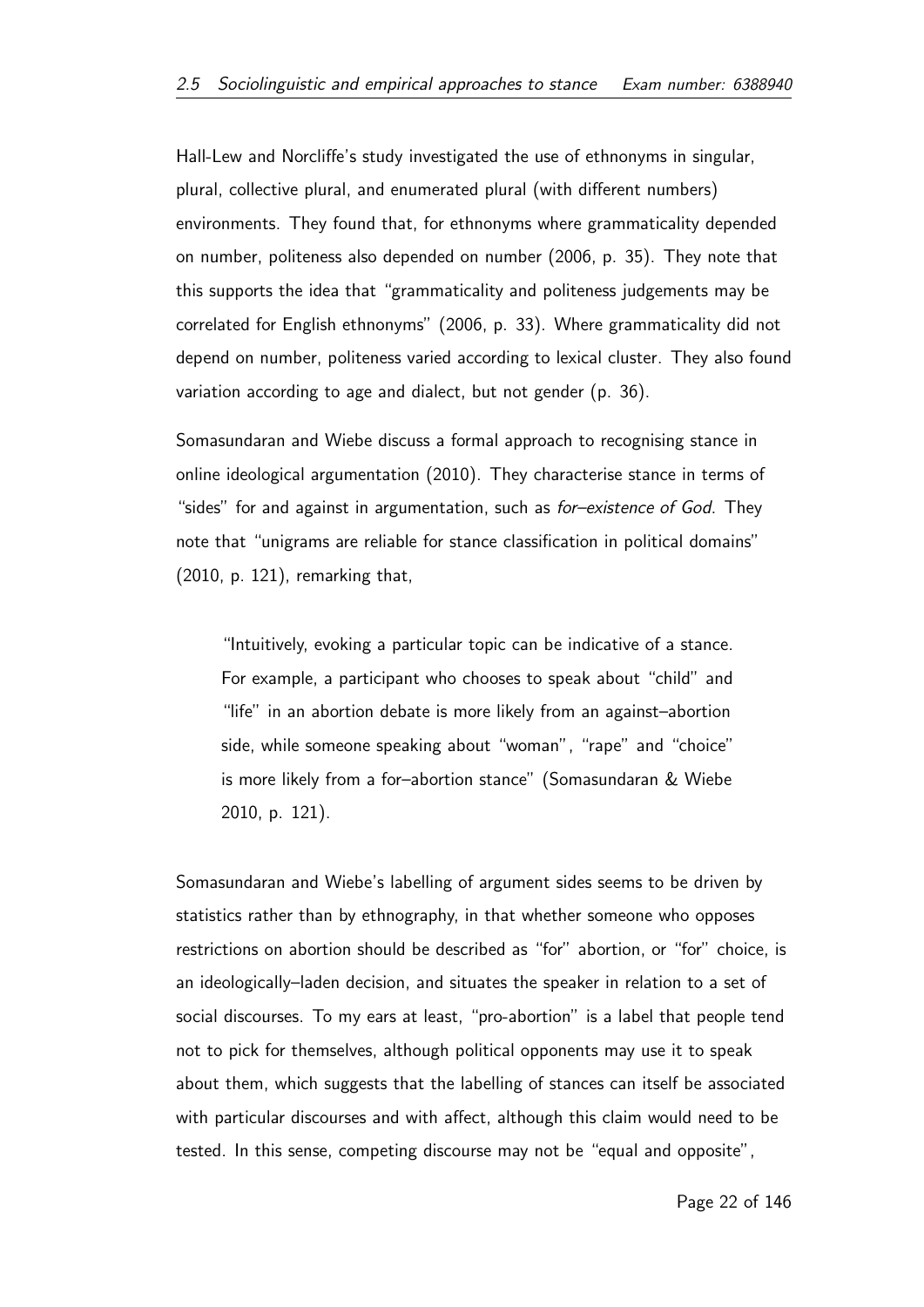since opposition to the stance or its accompanying discourse may come in the form of opposing the premises of an argument, rather than simply disagreeing with the conclusion. I will explore how this insight might raise some interesting questions for work on reclamatory language in Section 9.5, but it is worth noting here that this may have immediate empirical consequences in that semantically similar words may not necessarily correspond to the same argument side:

"we do not see a clear separation of the terms (for e.g.,"bible" is an indicator for against-gay rights while "christianity" is an indicator for for–gay rights)" (Somasundaran & Wiebe 2010, p. 122).

What Somasundaran and Wiebe note as a lack of clear separation of terms might in fact be indicative of salient semantic difference for the speakers, and indeed I will argue that this is the case.

#### 2.6 Theoretical approaches to stance

The exploration of stance from the theoretical linguistics subdisciplines is somewhat underdeveloped, but some avenues of investigation appear promising. In general the relevant semantics literature does not address stance and (sociolinguistic) indexicality using the framework that sociolinguists use, but nevertheless, there is ongoing work on similar ideas. The phenomenon of affective variation according to lexical and social categorisation has been noted by several linguists, especially by Arnold Zwicky, who has noted speakers' affective attitudes as an important issue for semantic problems (1974, 1997a, 1997b, 2003). In particular, Zwicky remarks that different affective content may be associated with  $gay_{Adi}$  and  $gay_N$ , and that the affective variation by grammatical category may extent to *straight, queer* and *Jew(ish)* (1997a, pp. 22–23), but he does not offer a semantic/pragmatic characterisation of the issues that he identifies.

Christopher Potts has gives an account of expressives as conventional implicatures (2003, 2005), to which Kent Bach responds (1999, 2006); and I shall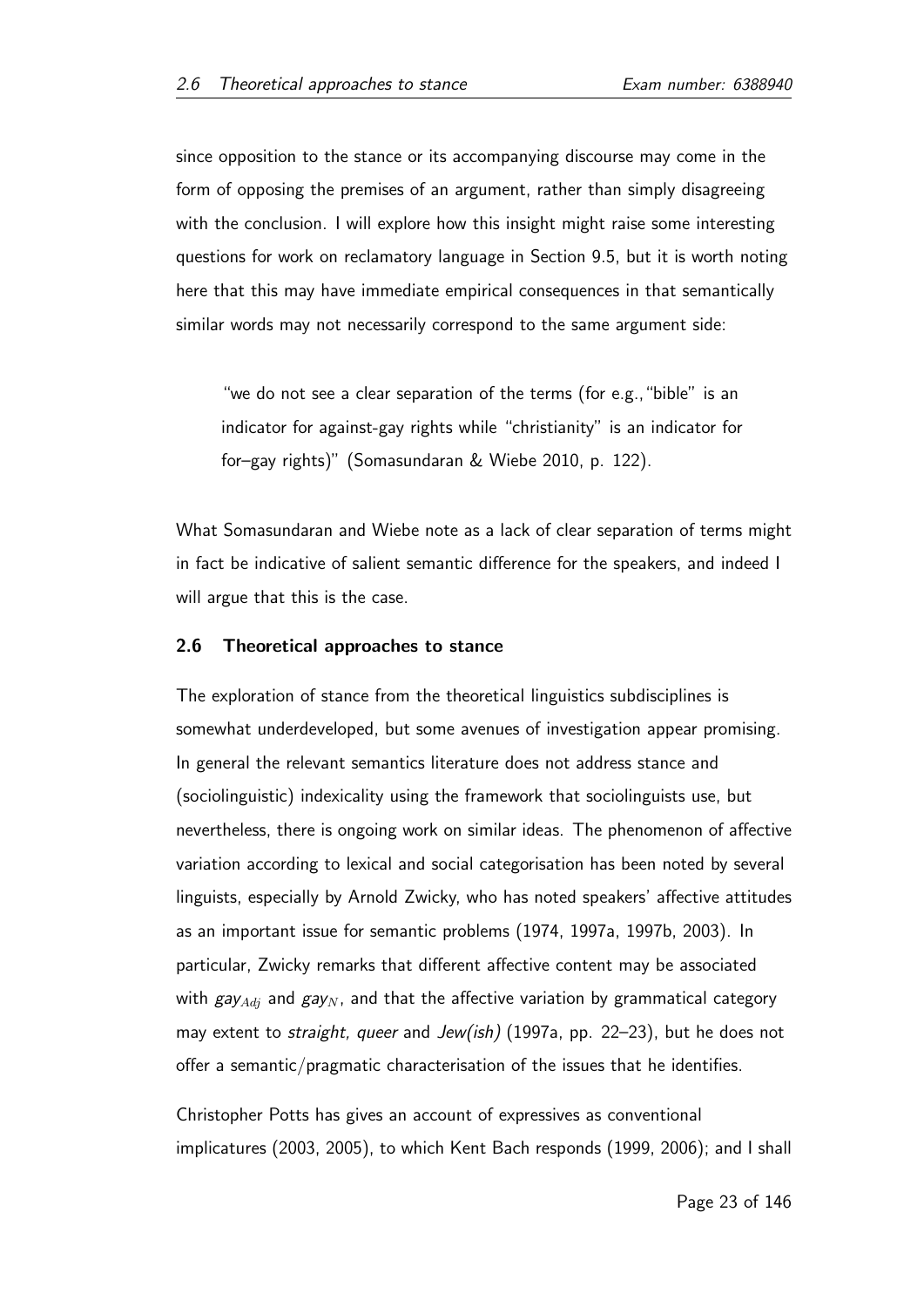review both Potts's account and Bach's response in Section 8. I will argue that Potts has overlooked crucial features of the referential component of high–affect terms, and adopt Bach's analysis of apparent–conventional implicatures. However, I will also argue that expressives have important consequences for a traditional view of the demarcation between semantics and pragmatics.

Perhaps working most closely to the sociolinguistic framework I have outlined above, Sally McConnell-Ginet argues that social significance should be considered to be part of the semantics of words like marriage, where salient sociopolitical discourses exist (2002, 2006, 2008). I will respond to McConnell-Ginet's argument in Section 11.

Geis develops an account of what he calls "conversational competence" (1995, p. xi) in which he argues that what, on an Austinian view, we might consider to be performative speech acts (Austin 1975) such as requesting or promising are social rather than linguistic actions (pace Sadock & Zwicky 1985), and that making this distinction reduces the need to "associate the performance of particular speech acts with the uttering of sentences having particular linguistic forms" (Geis 1995, p. xii). Geis aims to revise the traditional view of speech act structure; and critiques traditional speech act theory on the basis that speech acts lack the appropriate (linguistic) individuation conditions.

## 3 "What do you mean by that?" Some remarks on meaning

There is extensive empirical sociolinguistic research to motivate taking seriously the idea of linguistically-encoded conceptual baggage (Eckert 2005, Podesva et al 2008, Stuart-Smith 2010, and others).

However variation according to speaker, speech community or community of practice, and context suggests that at least some elements of conceptual baggage cannot be truth-conditional unless one is prepared to accommodate a very large and unwieldy amount of relativisation. Even so, some degree of relativisation is not terribly controversial — indeed, relativisation is built into systems such as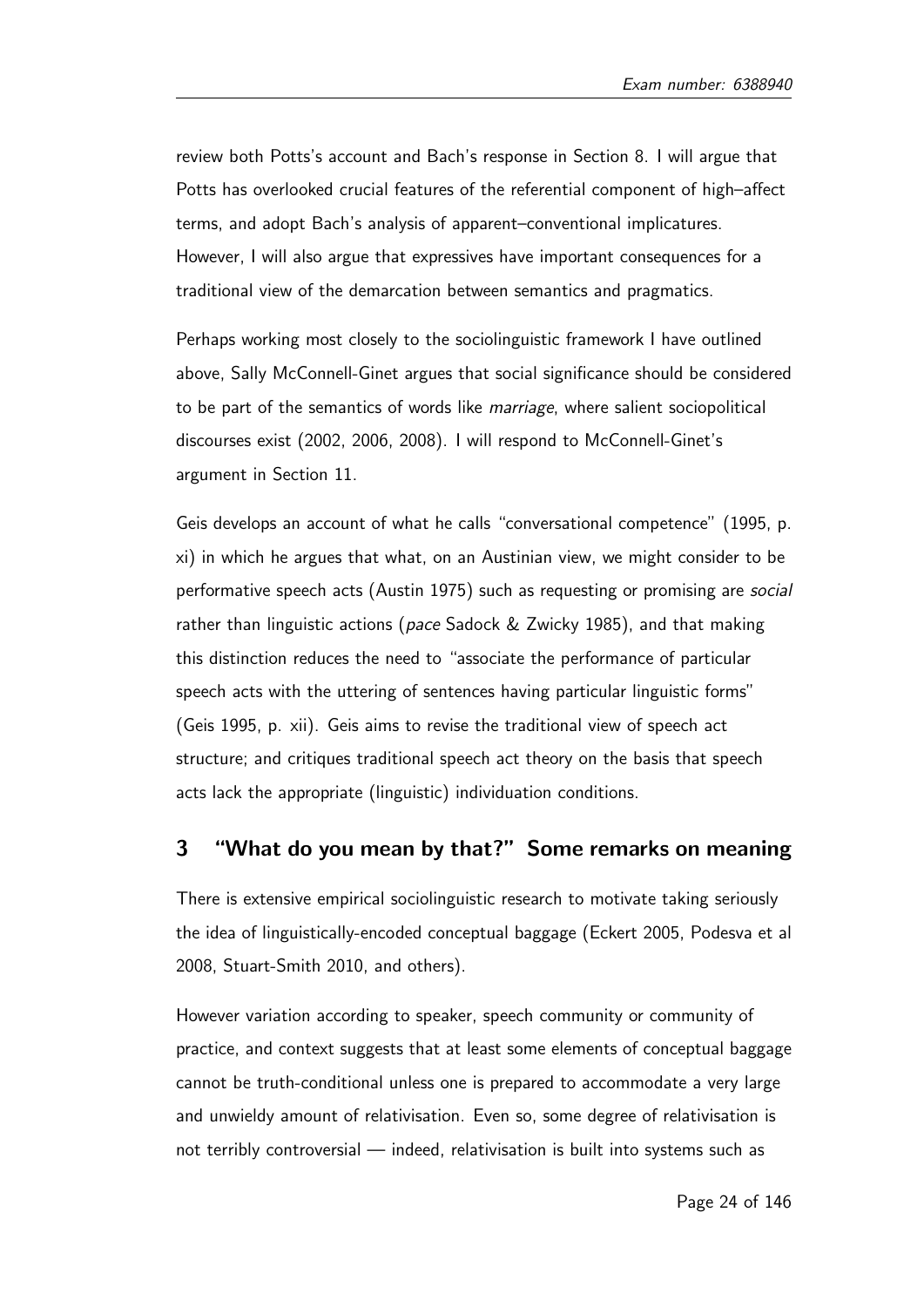Discourse Representation Theory (Kamp & Reyle 1993), and the claim that context shapes discourse is widely accepted by computational and theoretical linguists as well as by sociolinguists.

However, some sociolinguists make a much stronger claim than an argument for relativisation for context. For example the work of Susan Ehrlich (2007) and Jan Blommaert (2005) suggests that not only does context change as speakers make certain things more or less salient by adding to what is in the common ground; but rather that the context itself is discursively constructed. This makes relativising to context in order to accommodate for this notion an intractable prospect indeed, and is surely not what Kamp and Reyle 1993 had in mind.

Linguists working in a semantic or pragmatic framework have differed on whether stance should be thought of as truth-conditional. I will return to this issue and explore its consequences for the status of stance and the semantic–pragmatic distinction in Section 11.

### 4 Sociopolitical identity labels

While there is an extensive and growing body of literature on language and ethnicity, sexuality, politics, and similar topics, there is comparatively less linguistic work focussed specifically on identity labels. I have chosen to focus my study on identity labels (gay, black, etc) which can be used in both affective ways and straightforwardly referential ways, as a way of exploring stance through lexicosyntactic variation and the implications for semantic/pragmatic description when dealing with terms that have both referential and affective components.

The linguistic issues that have been raised in previous linguistics work include the following:

• semantic "double-barrel[ing]" (Zwicky 2003, p. 84) of identity labels: this is when terms have both a referential component and an affective component.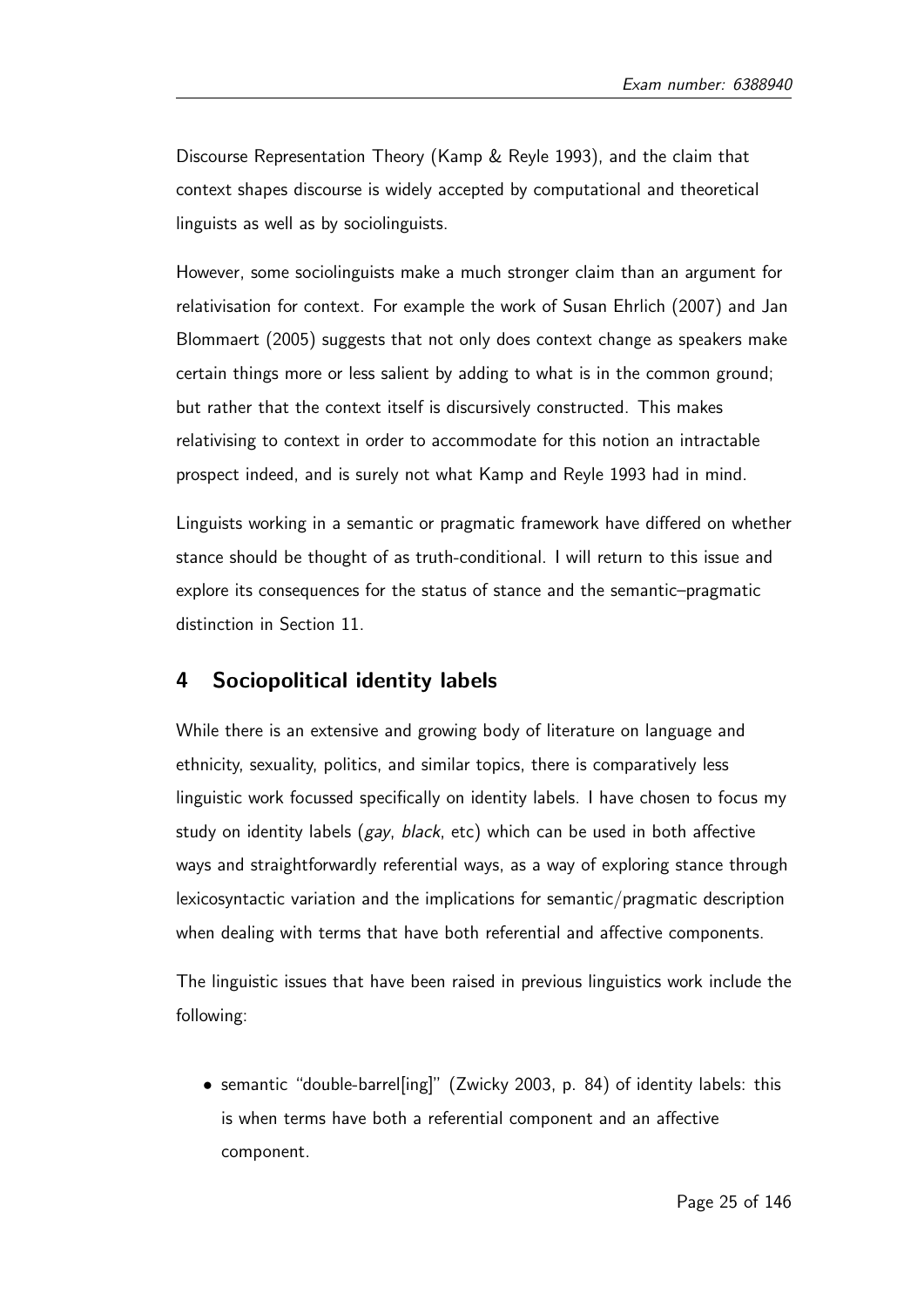- language and identity: the emergence and maintenance of group and individual identities through linguistic practice. This include local community-based identities but also debates about the extent to which broader categories like "gay", "African American", or "woman" can or should be thought of as corresponding to a set of linguistic practices (see, for example, Kulick 2000).
- renaming and reclaiming (Cameron 1985, Cameron & Kulick 2003, Zwicky 2003)
- semantic derogation of terms that are indexed with social identities that have low or problematic social status, such as the pejoration of *mistress* because of its association with the social status of women (Schultz 1975)
- construction of in-group and out-group identities (Cameron & Kulick 2003)
- folk taxonomies (Zwicky 1997a)

My enquiry will be focused primarily on the first of these. Approaches to these topics has changed considerably since the early work on language and identity in that, where labelling according to sociodemographic group membership used to be seen as an essentialist, deterministic matter by linguists, there has been a move in recent years to consider these categories to be matters of sociopolitical performance within certain normative conditions (Cameron & Kulick 2003, Kulick 2003).

It is important to note that these labels are not natural kind terms. They are social kind terms (see Haslanger 2000 for a detailed exploration of social kind terms) — terms for groups that are socially constructed. This means that the type of sociopolitical identities that are salient in a given context are culturally contingent: for example, black is a salient ethnicity category in the UK, in a way that *Hispanic* is not — *Hispanic* is not commonly a listed option on British racial equality monitoring forms, and is frequently confused with Caribbean. In the USA, the distinction between Hispanic and Caribbean is a salient one, but the distinction between, say, Welsh and British might not be. It would be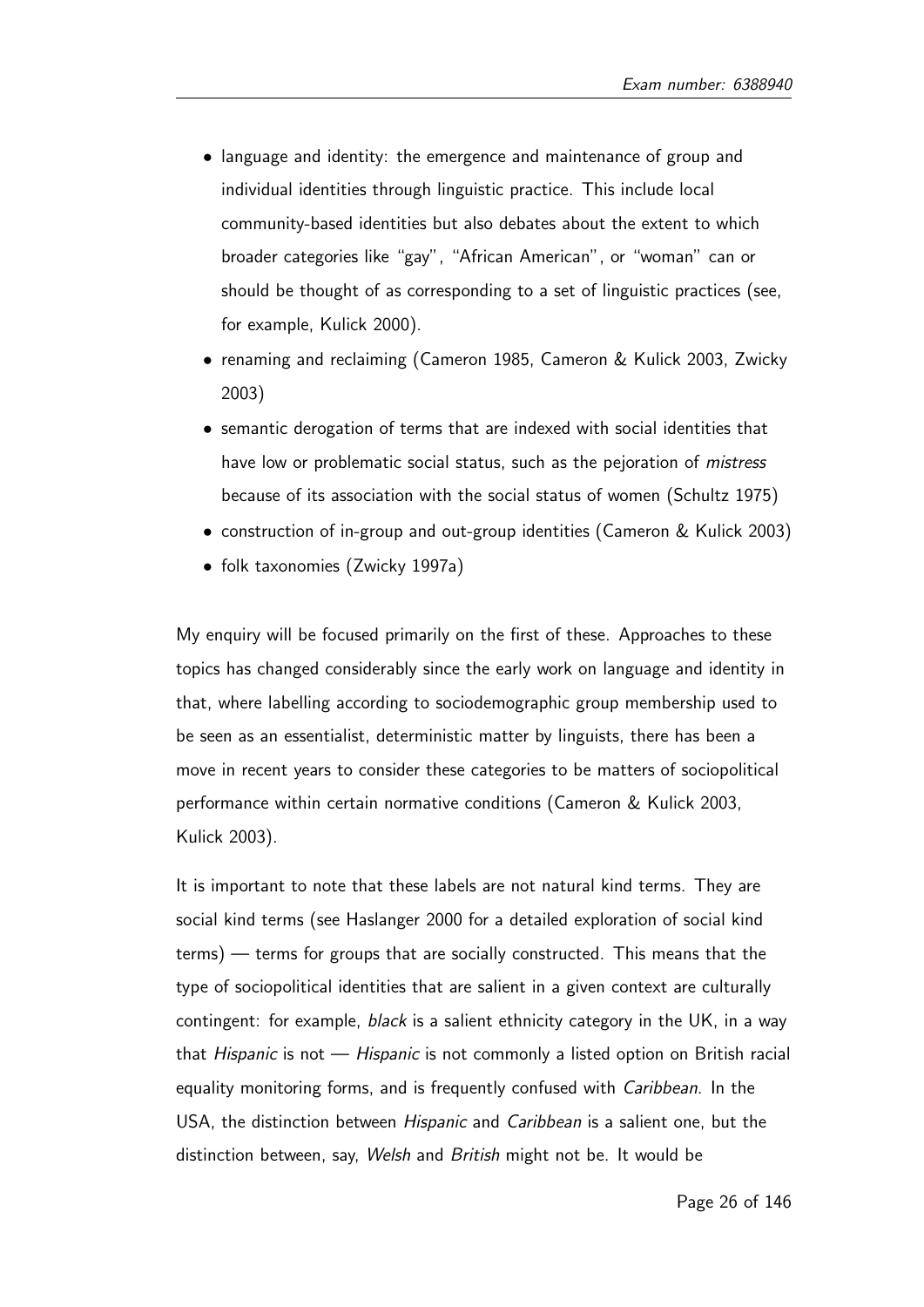methodologically naive to assume that identity labels are deterministic.

Cameron and Kulick (2003; Kulick 2002) have argued for a move to studying performativity and desire within language and gender and sexuality research, precisely as a way of moving away from relying on naively–labelled categories. While I have not taken up that approach here, I will discuss the problematisation of identity labels in Section 10.

#### 4.1 Neutrality

The usage of lexicosyntactic constructions containing identity labels is the focus of strong lay speaker ideologies, and these are often expressed both explicitly and implicitly in mass media and institutional discourse, as well as in lay speaker conversation. For example, the American English lexical shifts from negro, to coloured, to black, to Black, to ethnicity-focused terms such as African American, to person of colour, highlights a complex relationship between political and linguistic norms. In such a context, it is not at all clear that there exist neutral choices of lexicosyntactic construction.

### 5 Hypotheses

My hypotheses, each with its corresponding  $H_0$  formulation, are as follows:

- Hypothesis 1: I expect to see consistent, and statistically significant, association between intra-linguistic features and acceptability judgements  $H_{0_1}$ : There will be no statistically significant pattern in participants' identification of intra-linguistic features and acceptability judgements.
- Hypothesis 2: I expect intra-linguistic features that are identified as polite not to be identified as offensive and vice-versa; and for intra-linguistic features that are identified as polite to also be selected for friend use and acquaintance use.

 $H_{0_2}$ : There will be no statistically significant relationship between intra-linguistic features that are judged as polite, and how those features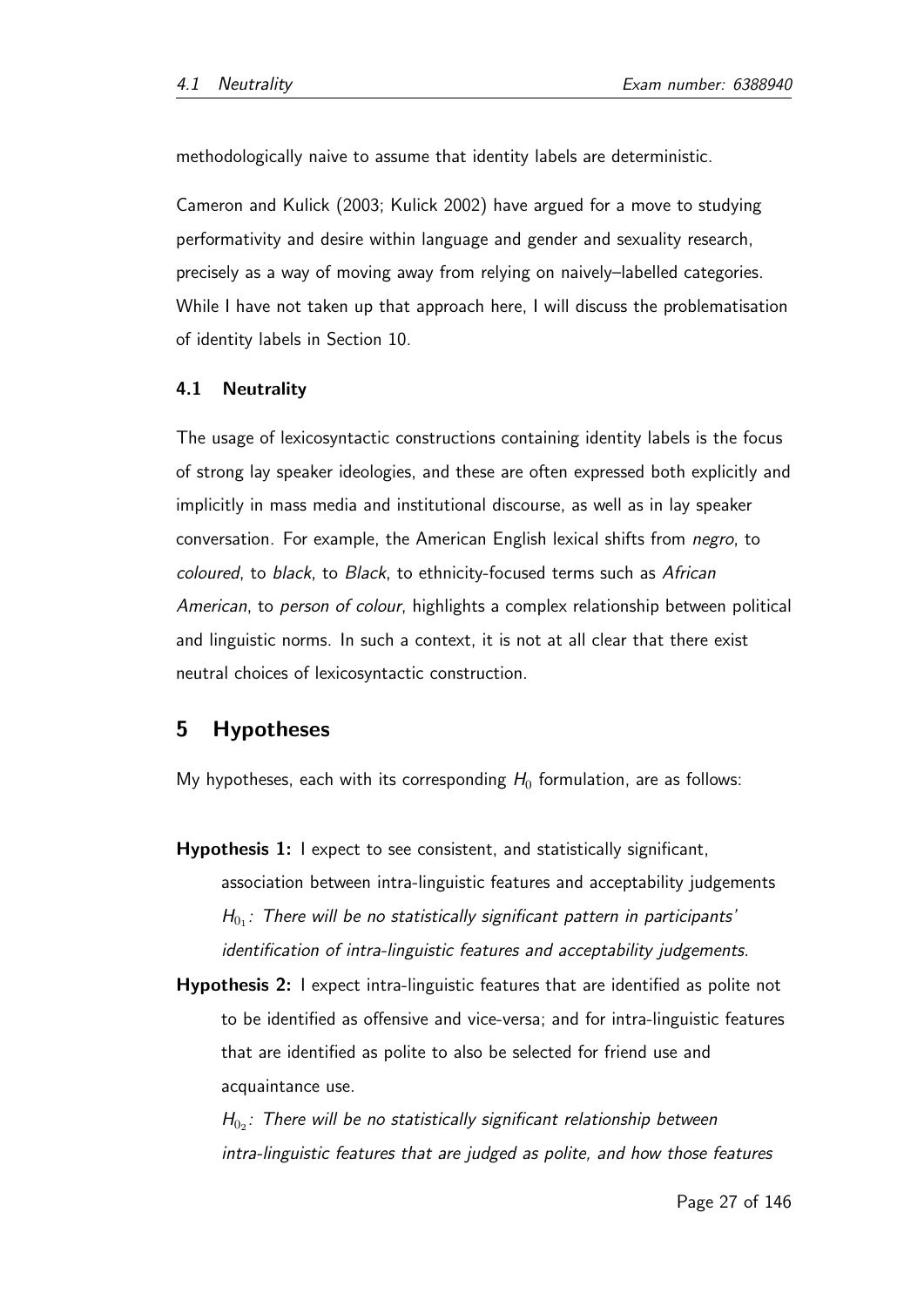are judged for offensiveness, friend use, and acquaintance use.

Hypothesis 3: I expect to see evidence of linguistic features being used to mark social distance: that is, consistent, and statistically significant, distinctions between intra-linguistic features that are judged as being suitable for friend use and those judged as being suitable for acquaintance use in the statistical analysis, and reports of differential use for friends and acquaintances in the discourse analysis.

 $H_{0_3}$ : There will be no evidence of a significant relationship between intra-linguistic features and social distance, in either the statistical analysis or the discourse analysis.

Hypothesis 4: I expect to see a statistically significant correlation between number and politeness or ungrammaticality judgements for labels that belong to the Type II (Jewish, Scottish) and Type III (Chinese) formal lexical classes.

 $H_{0_4}$ : There will be no statistically significant correlation according to formal lexical class and number.

## 6 Methodology

#### 6.1 Methodological disputes

Stance research has been undertaken with a number of different approaches, including sociolinguistic and linguistic anthropological fieldwork, corpus linguistics methods, acceptability judgements. I will briefly discuss some of the strengths and weaknesses of the methods used in the literature I have discussed in Sections 2–4 with a view to selecting a method for my own enquiry. As in Adachi's review of methodologies for speech act research (2011, pp. 49-58), it seems that "there is no one perfect methodology out there" (2011, p. 54).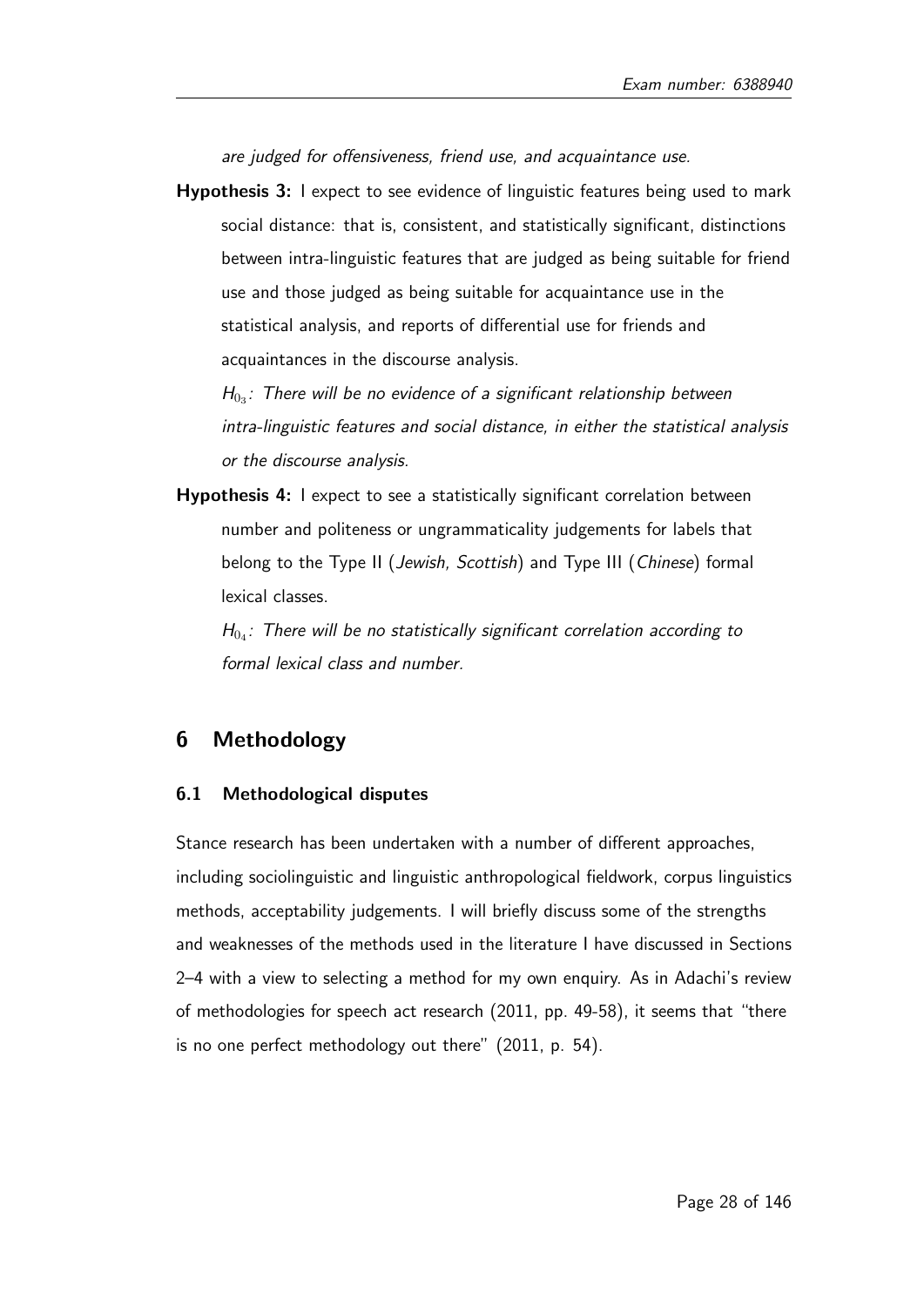#### 6.1.1 Fieldwork methods

In the context of stance literature, "fieldwork methods" means participant–observer data collection, which is recorded and later used for conversation analysis, critical discourse analysis, or other type of linguistic analysis. Fieldwork has the potential to yield large amounts of ethnographic information which has the three major advantages.

Firstly, the researcher will be able to gain more insight into the interactional context of conversation by knowing the participants better, and having a greater knowledge of their community ties. This can help the researcher in interpreting situated meaning. For example, Stuart-Smith opts for an explanation of stance in liminoid situations to explain the data — it would have been impossible to arrive at this explanation without knowledge of which situations could be considered liminoid for a given speaker, which in turn requires detailed knowledge of the speaker, and their social situation (Stuart-Smith 2010).

Secondly, fieldwork methods allow for the type of social network to be taken into account in the analysis, since the structure of social networks may play a large role in creating or maintaining certain types of meaning (Milroy & Milroy 2010).

Thirdly, fieldwork methods have traditionally been used in order to gain more naturalistic data. It is worth noting, however, that there is an extensive body of anthropological literature on researcher subjectivity and Otherness in the field, and the extent to which this may affect the researcher's inclusion in the field community, or may bias the researcher with respect to the data (see, for example Kulick & Wilson 1995). In other words, linguists may be overestimating the extent to which participant–observation really allows them an understanding of participants' interactional context.

A methodological reliance on subjectivity may therefore make fieldwork data vulnerable through not necessarily being repeatable or falsifiable, and this may compromise its scientific status (see Popper 1998). Additionally, fieldwork is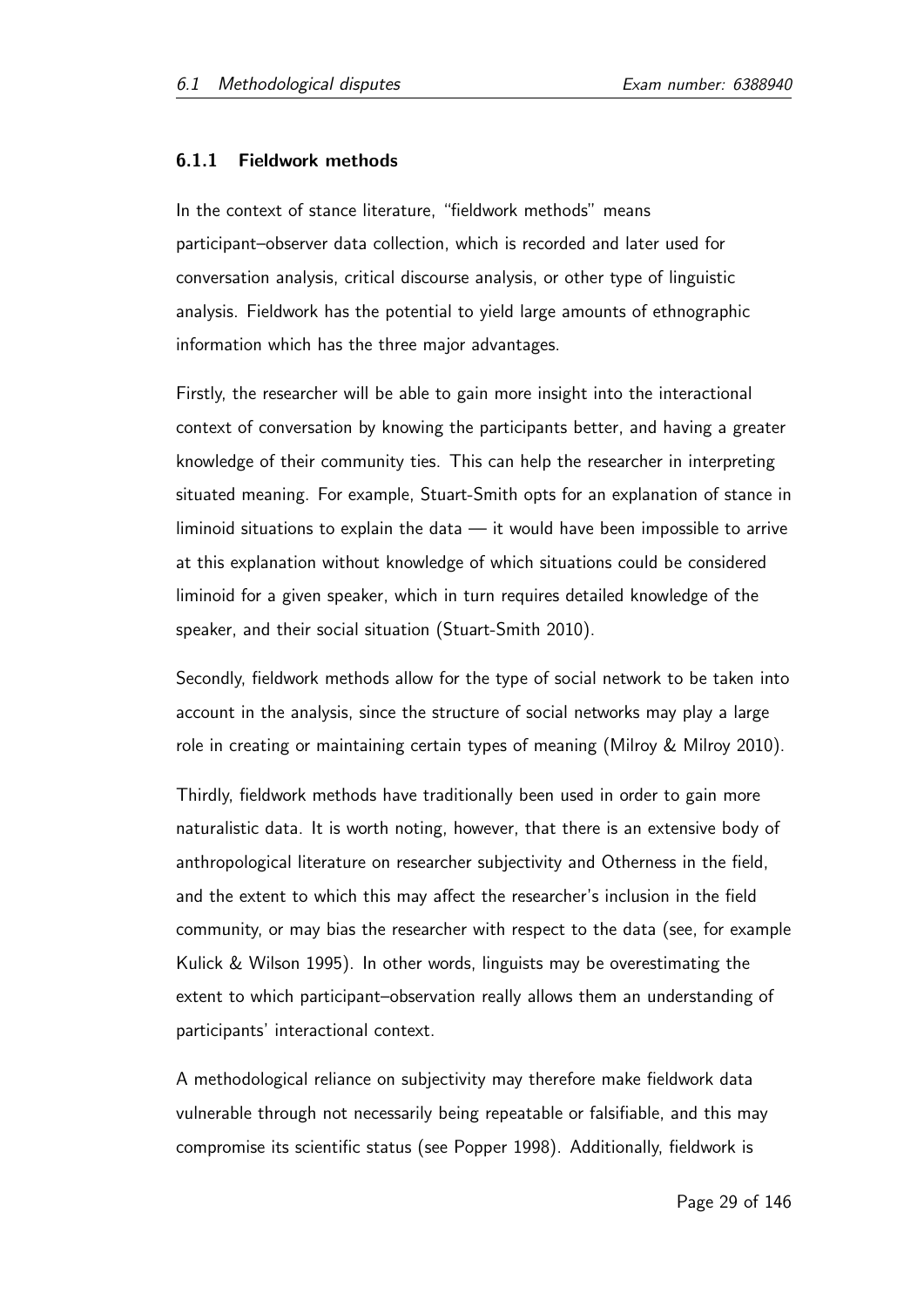highly time– and energy–intensive.

#### 6.1.2 Corpus methods

Corpus methods have the advantage of being able to draw on a much larger range of genres and contexts than fieldwork methods, and being able to work with larger data sets than could be collected using fieldwork or lab–based methods. Typically this typically does not include naturally–occurring face-to-face interactions, but does tend to include recorded or computer–mediated interaction which may be suitable for conversational or discursive analytic methods (see, for example Somasundaran and Wiebe). The disadvantage is that it may be difficult to get ethnographic information about the participants, so corpus methods tend to be most suitable for statistics–based research, rather than ethnography–based work.

#### 6.1.3 Acceptability judgements

Theoretical linguistics has tended to draw heavily on intuition for data about the grammaticality or acceptability of particular sentences. Often this takes the form of authors relying on their own intuitions, but may also include sampling the intuitions of lay speakers with surveys, to gather data on acceptability judgements. This may be done using a variety of methods, including various forms of ordinal data such as 7-point scales, or continuous line scales.

The use of the authors' own intuitions comes from the Chomskyan tradition that one cannot be wrong about one's own linguistic intuitions. However, as a methodological principle, it is subject to what I shall refer to as the Headcocking Problem — a term taken from Barbara C. Scholz's work, who described the problem as an individual who tilts their head and squints just so, and intuits a judgement without further evidence (History of Analytic Philosophy Seminars 200/2010). Headcocked judgements may not be scientifically rigorous because of the following problems: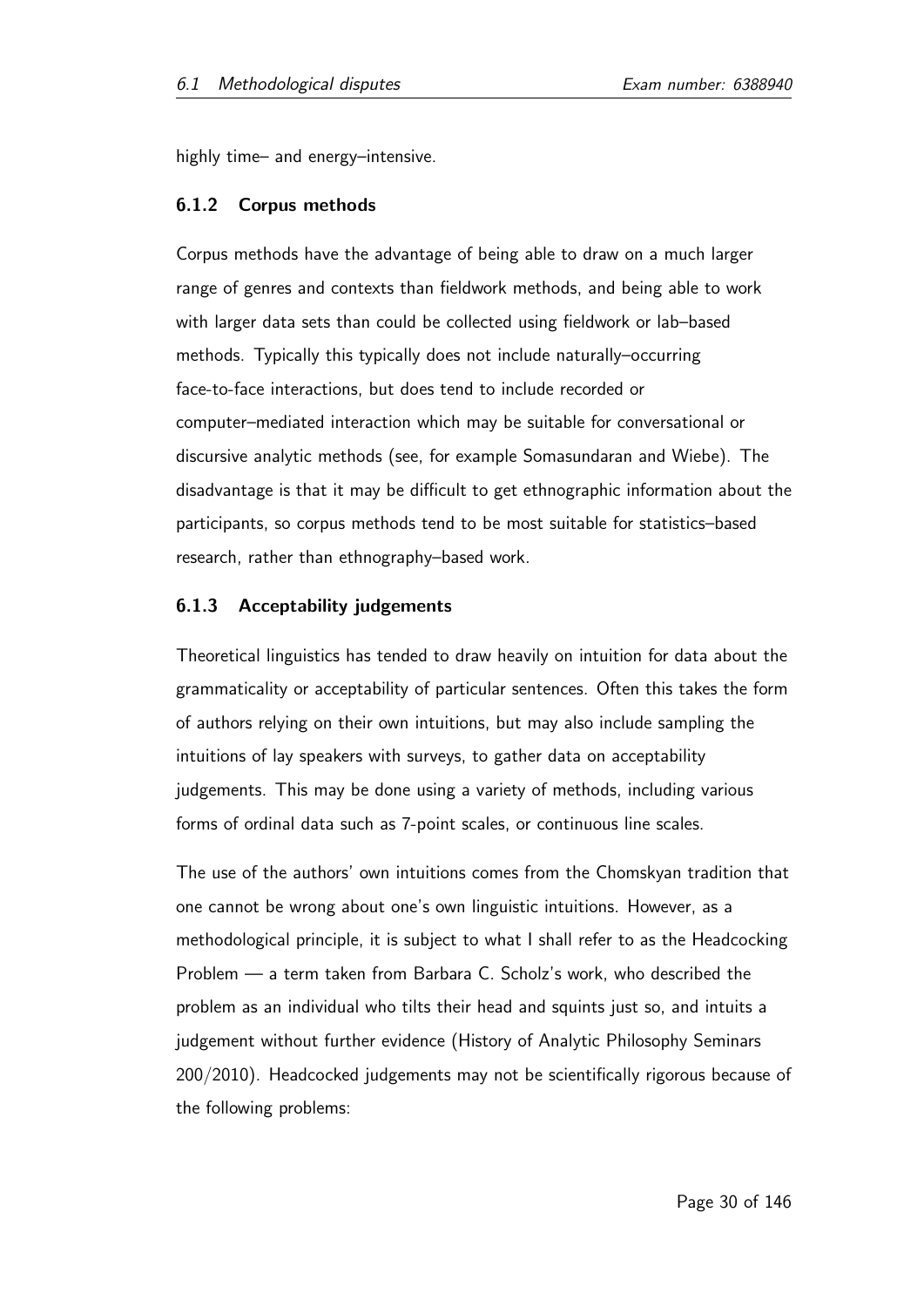- they may involve unwarranted or implausible degrees of accommodation.
- they may involve making an unwarranted generalisation about a class of features based on a single example, or a small number of examples.
- it is unclear whether grammaticality judgements should be made on the basis of individual judgements or on the basis of speech community norms;<sup>6</sup> some individuals may be exceptionally accommodating, and so may not accurately reflect the community norms; additionally, some norms may only come into play in certain social situations (Bell 2010) so an individual working in isolation is not accurately recreating the conditions that trigger particular forms or judgements.

Schütze discusses various difficulties with obtaining grammaticality judgements from lay speakers (2010), and argues that lay speakers give acceptability judgements, not grammaticality judgements in the way that linguists think about "grammar", since a sentence may be unacceptable to a lay speaker because of semantic, pragmatic, or social factors. Additionally, lay speakers tolerate sentences that linguists consider ungrammatical, and do not tolerate sentences that linguists do consider to be grammatical. Schütze gives the following example as a case that lay speakers seem to tolerate although most linguists agree it is ungrammatical (from Schütze 2010, p.  $213$ ):

(6) More people have been to Russia than I have.

Lay speakers also do not necessarily show a strict demarcation between acceptable and unacceptable sentences — they may judge some sentences as "not great" or "not what I would say", but not completely unacceptable. Finally, Schütze notes that it may not always be clear who should be considered to be speaking "the same language" in that some constructions may be acceptable only to a small speech community.

<sup>&</sup>lt;sup>6</sup>lt has not gone unnoticed that speech community membership is not a straightforward matter for the purpose of grammaticality judgements. See Schütze PAGE.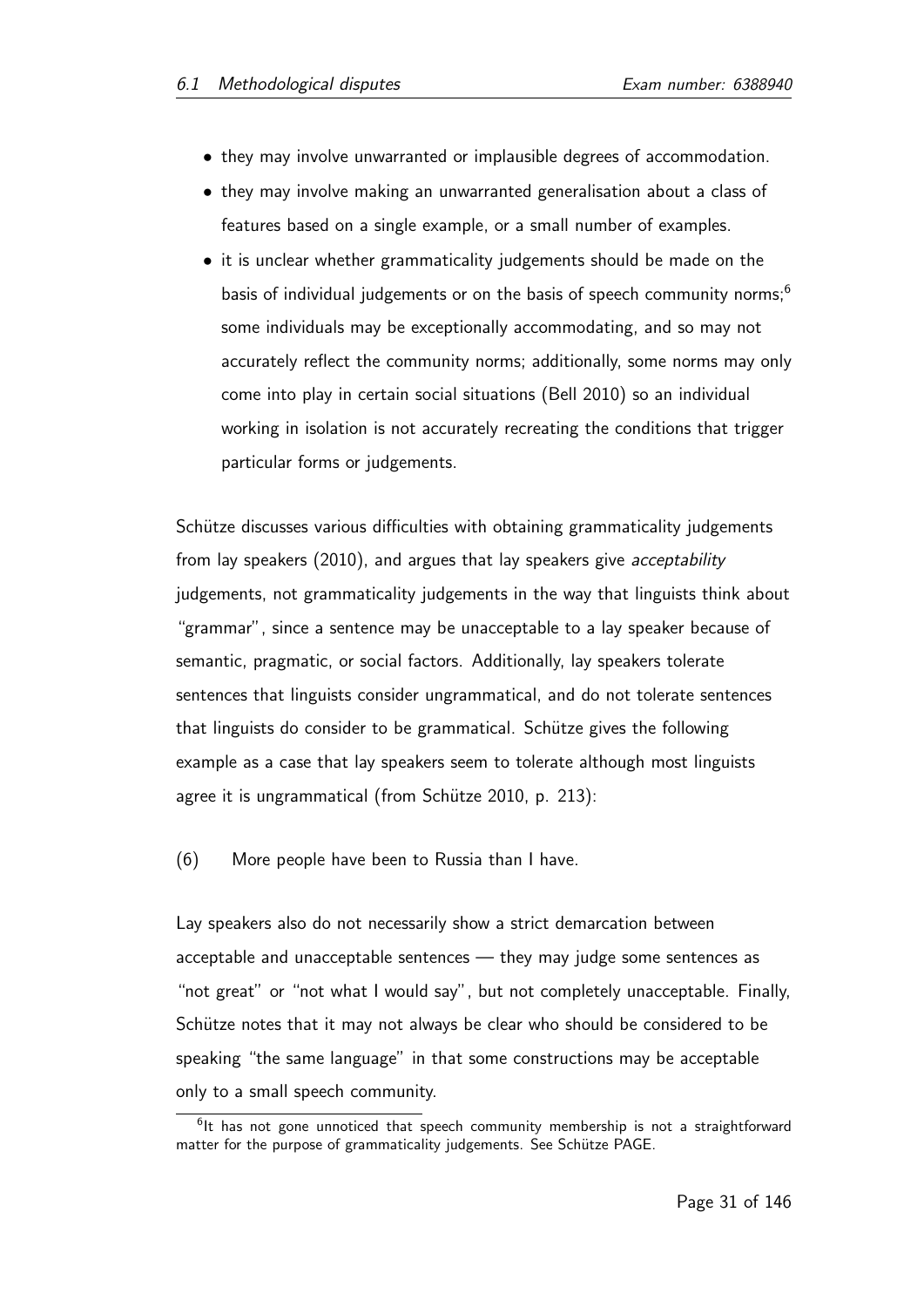The disadvantage of acceptability judgements, as Adachi points out, is that it does not help when it comes to collecting data on the frequency and distribution patterns of the production of the features that are being investigated (Adachi 2011, p. 50). There may also be a risk of Observer's Paradox, as the tasks designed to elicit acceptability judgements may be ones that make speakers self-conscious or trigger high attention to speech.

However, there are advantages to this method. In particular, it allows for the collection of speakers' opinions and ideologies about particular forms in a highly time–efficient manner. Because part of my focus is speaker opinions and ideologies, I have used a combination of survey and discursive methods that focus on acceptability judgements; the method is described in detail in Section 6.2.

#### 6.1.4 The Observer's Paradox and ethical issues

The Observer's Paradox is the dilemma that arises when one considers that people may behave differently if they know they are being observed, compared to situations when they believe that they are unobserved. As linguists we usually want to obtain data about speakers' behaviour and beliefs in a context that is as close to how they behave ordinarily; but to collect this data, we must observe them, and in observing speakers, we may be changing their speech.

The Observer's Paradox is of particular importance since it is usually considered unacceptable or irresponsible to record people without their informed consent. This being the case, many researchers have opted for research methods that either minimise participants' sense of being observed; for example, Stuart-Smith and her colleagues set up various game scenarios for their study participants in order to make their participants feel more comfortable (2010). Alternatively, a researcher may opt to set up the study such that the Observer's Paradox is exploited in order to tap into the participants' meta-linguistic knowledge and ideologies, as in Bell's work on audience design (2010). This latter is the approach I have taken in the present research since it was important to collect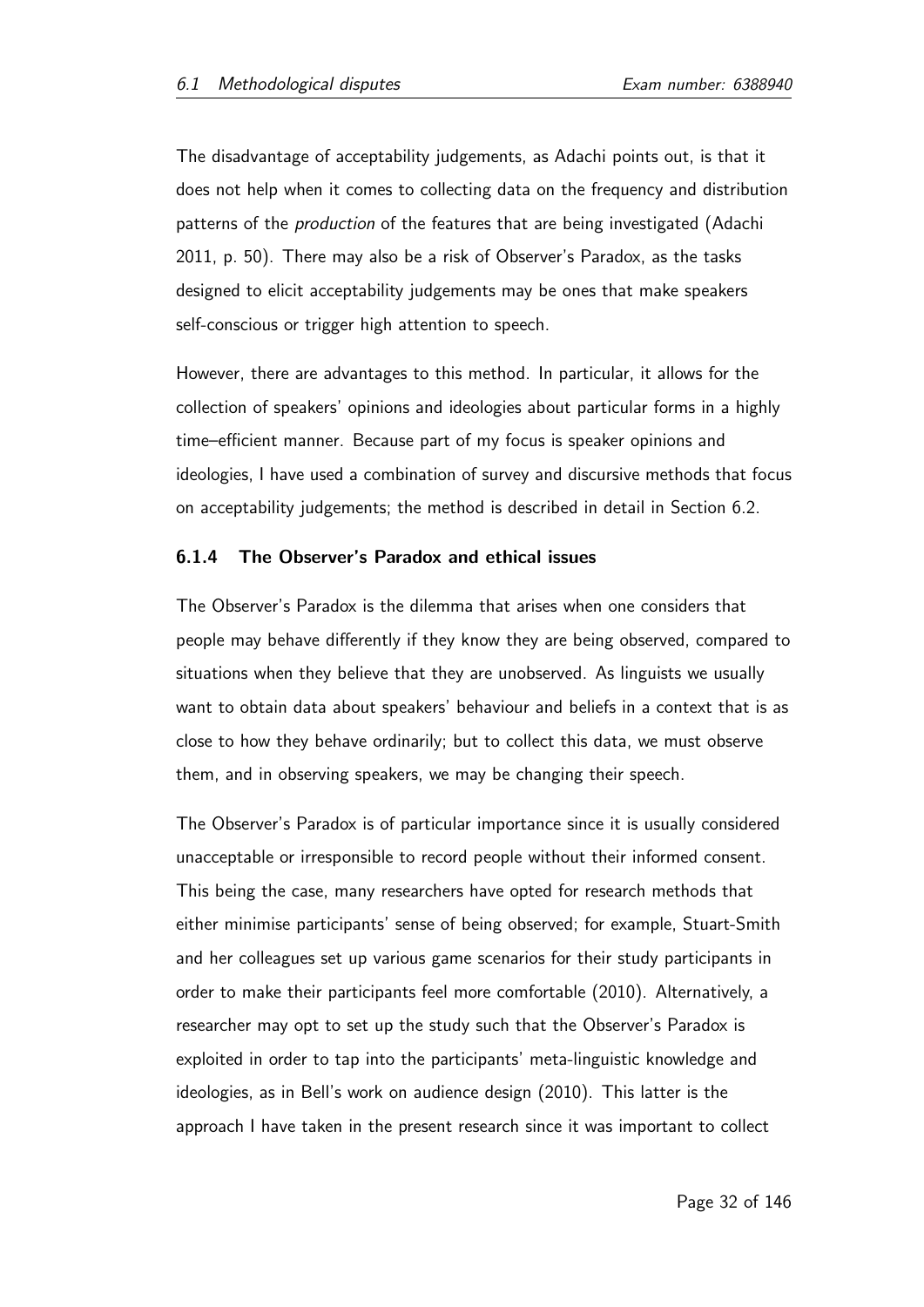not only self-reports of use, but also information about the ideologies that constrain use.

In some cases, the situations that might give rise to the most naturalistic realisations of a variable would put participants at unacceptable or irresponsible levels of risk. For example, in my own research, there would have been a high risk of causing significant psychological stress to participants had I attempted to elicit naturalistic productions of utterances that could have been offensive, hurtful, or threatening; so ethical considerations barred me from using such a method; additionally, it is not clear that such a method would have succeeded in eliciting the specific data I needed in sufficient quantity.

Some linguists have queried the extent to which observation actually does change speech to a sufficient extent as to invalidate results obtained in non-naturalistic settings (see Cameron 2011). That is not to deny audience–design effects (Bell 2010), but rather to suggest that it is the type of observation, not the observation itself, that should be the focus of methodological concern. There is some risk that my method might be perceived as a "formal" situation, which might cause that participants may be more polite or formal in this context than they would, say, if they were having an informal chat in the pub with close friends. But I consider that this risk is worthwhile, as it also permits me to gather extensive meta-linguistic information about language ideologies.

#### 6.2 Method

In the present research I have taken an empirical approach to some of the questions I raise in the earlier sections, which I will use to inform a theoretical enquiry in Sections 11–13. The goal of the experimental enquiry is to know whether speakers consistently associate certain lexicosyntactic constructions with particular sociopolitical stances. There are two portions to my method: a pilot study consisting of a focus group which yielded some fairly free–form conversation; and a survey to gather statistical data. Both components are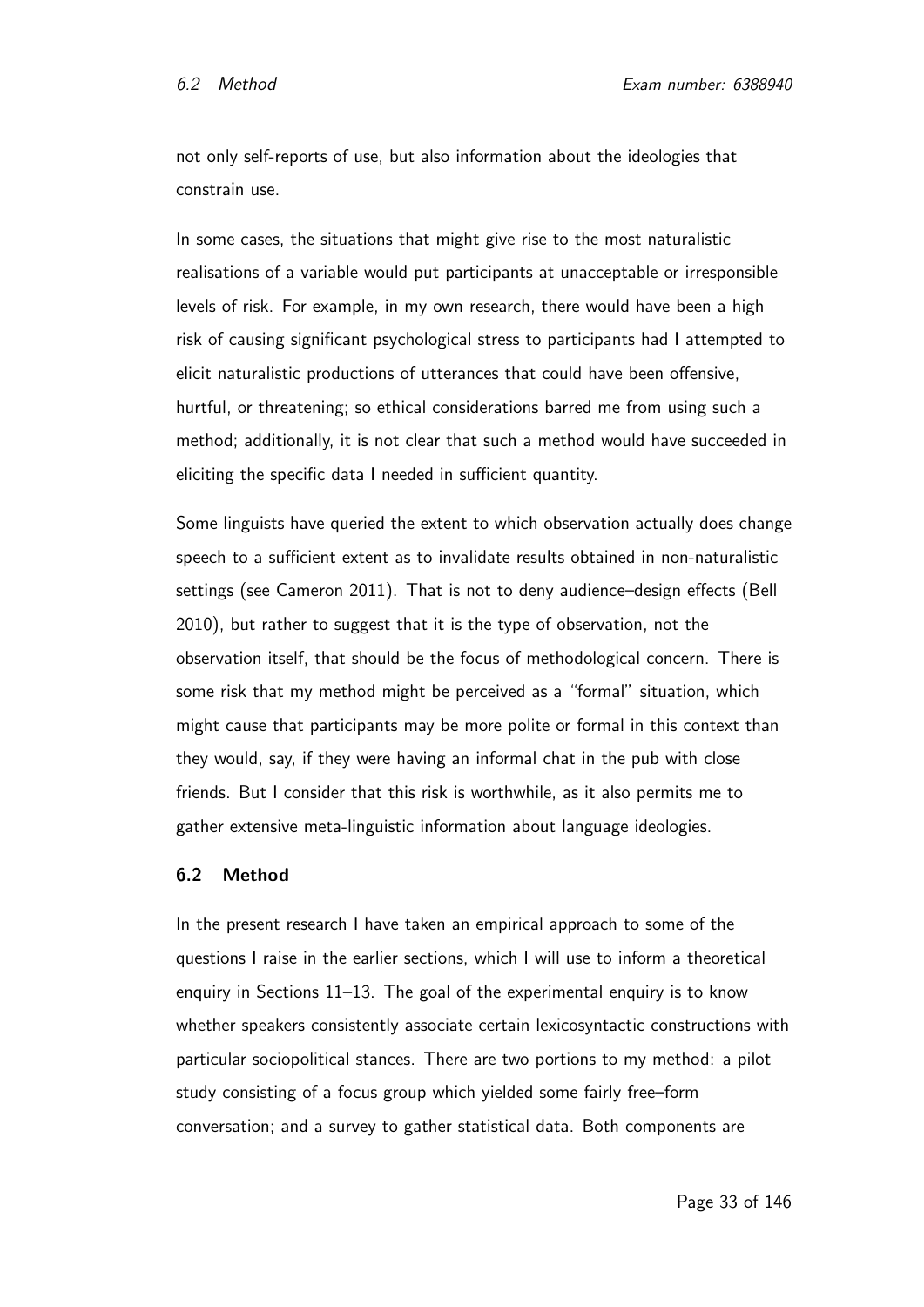described in detail below.

Since constructions containing identity labels are the focus of extensive lay speaker ideologies, I will be able to test for how consistently speakers associate certain constructions with particular stances. Cameron & Kulick 2003 note that such ideologies is often be associated with community building and in-group/out-group usage (pp. 25-6; also Cameron 1985, p. 78; Zwicky 2003, p. 84). It will therefore be important to collect demographic information in order to check for social factors which might constrain variation.

I intend to examine the effect of grammatical category of the identity label (Hall-Lew & Norcliffe 2006, Zwicky 1997a), plurals and lexical class (Hall-Lew & Norcliffe 2006, Tuite 1995), determiner presence and type (Kamp & Reyle 1993 Russell 1905, Strawson 1966, Webber 1979), and grammatical pattern in which the label occurs.

#### 6.3 Focus group

I used a focus group as a pilot study which served two purposes: firstly, it allowed me to check the questions and parameters that should be used for the survey (to ensure that all of the lexicosyntactic constructions that had compiled for use in the survey were indeed within the envelope of variation); and secondly, the focus group also allowed me to collect discourse data.

Focus group participants were recruited from the undergraduate population of Edinburgh University. The participants were shown the sentence list in Appendix I, which used the following lexical categories:

ethnicity/race: black, white religion: Catholic, Protestant, Jew(ish) nationality: Scot(tish), German, Chinese sexuality:  $gay|_{mask}$ ,  $gay|_{gender-neutral}$ , lesbian subculture: emo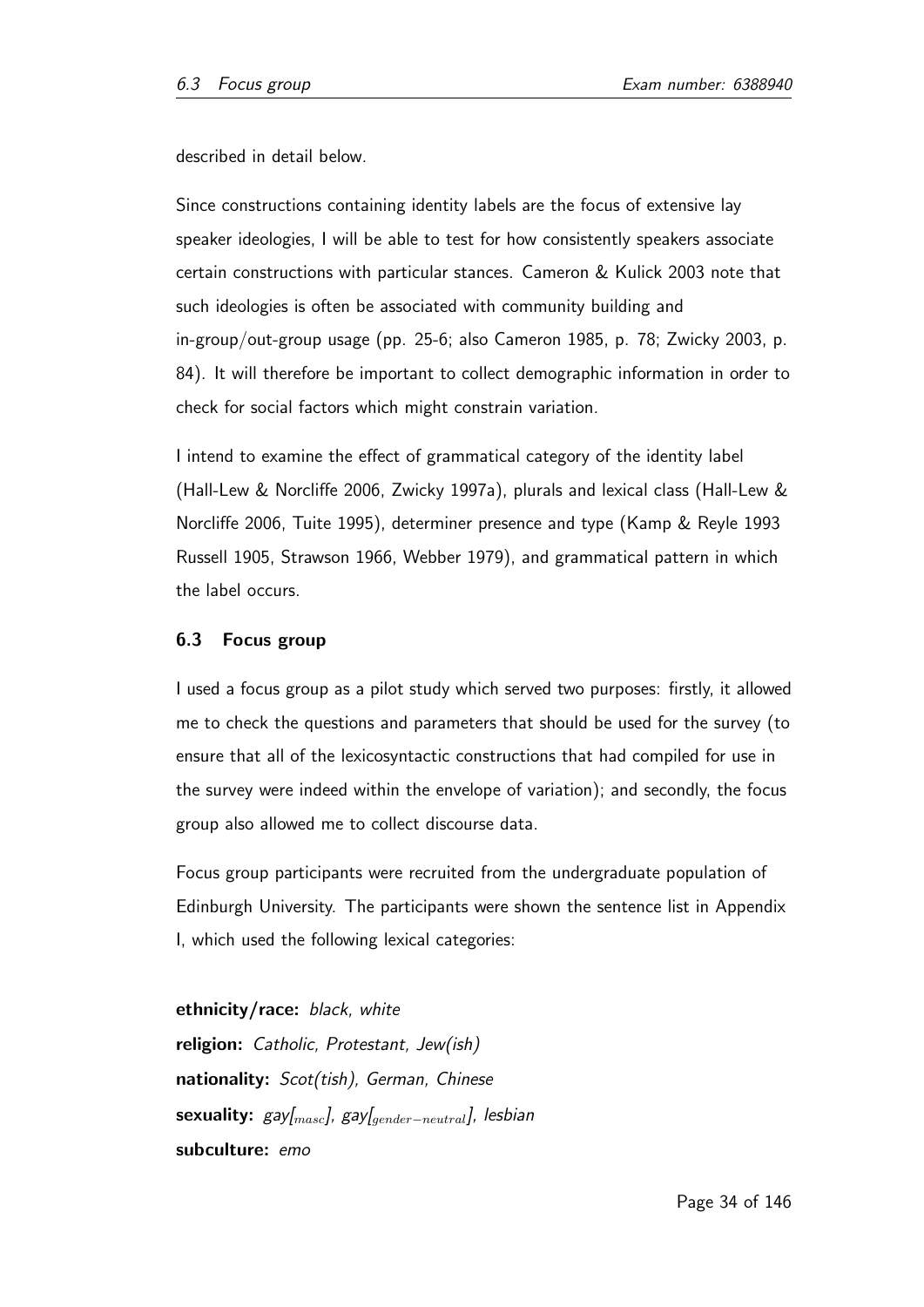Henceforth, I shall term the set of sentences I tested containing the lexical item emo as the "emo cluster", and so on, mutatis mutandum, for all of the others.

The participants were asked for their opinions on the sentences, what they thought the sentences implied, whether any were offensive or polite, whether they would use them for different audiences, and whether any were grammatically incorrect. The conversation was loosely structured by my questions, but also by the participants' interests and what they felt was significant about the sentences. Although designing the task in this way gave the participants a great deal of meta–knowledge about the task, it seemed to me that meta–linguistic knowledge was a strength in this case, as I was able to gain information about language ideologies, as explained above.

Demographic data was also collected from the participants using a short demographic questionnaire.

Three students participated in the focus group, and the conversation was sound– and video–recorded. Because of the use of video–recording, two kinds of informed consent procedure were used. Verbal consent was obtained prior to recording, and the participants were given written consent forms at the end of the recording.

The focus group yielded 27 minutes of conversation which I then transcribed and used for discourse analysis. This analysis is presented in Section 8.

Some changes were made to the sentence list that was then in preparation for the survey, as a result of observations made in the focus group. The "The  $\frac{1}{\sqrt{1-\frac{1}{n}}}\frac{1}{\sqrt{1-\frac{1}{n}}}\frac{1}{\sqrt{1-\frac{1}{n}}}\frac{1}{\sqrt{1-\frac{1}{n}}}\frac{1}{\sqrt{1-\frac{1}{n}}}\frac{1}{\sqrt{1-\frac{1}{n}}}\frac{1}{\sqrt{1-\frac{1}{n}}}\frac{1}{\sqrt{1-\frac{1}{n}}}\frac{1}{\sqrt{1-\frac{1}{n}}}\frac$ people" constructions did not appear to be within the envelope of variation, so all instances of *person* or *people* were changed to *student(s)*, except in the *German* cluster and the *Chinese* cluster, where I replaced *student(s)* with *scientist(s)* in order to avoid the possibility of the sentence being understood as meaning "student of German/Chinese" rather than "student who is German/Chinese". In order to maximise comparability across the lexical categories, two attributive adjective patterns were added to the set of grammatical patterns. The *vegetarian*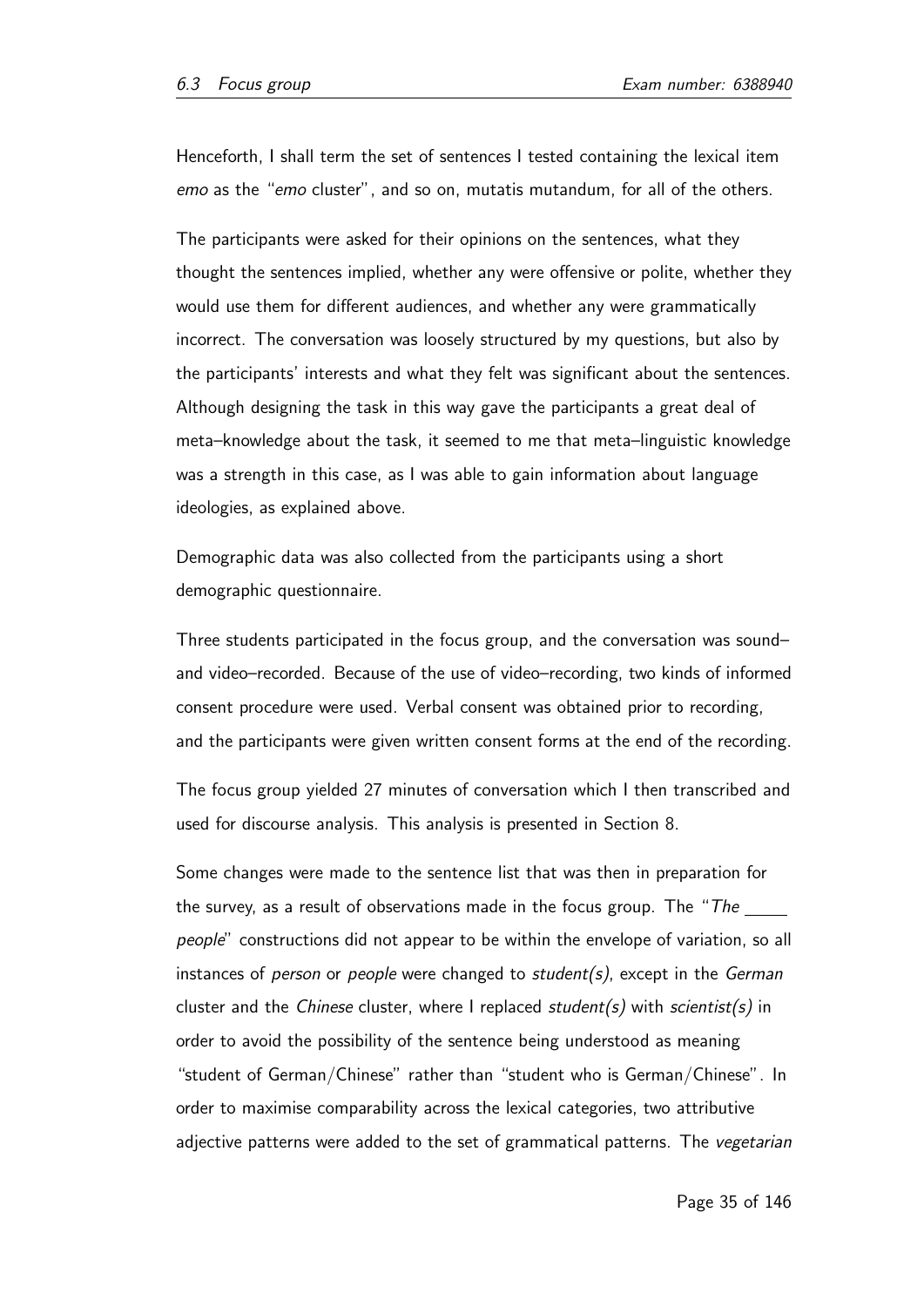cluster was added so that there would be two clusters in the Subculture category; and in order to reduce the risk of survey fatigue, the gay[gender-neutral] cluster was removed. Finally, a question was added to the demographic questionnaire in the survey asking participants about their political engagement.

#### 6.4 Survey

An online survey was used to gather statistically analysable data on acceptability judgements of the lexicosyntactic constructions.

The survey used the following lexical categories:

ethnicity/race: black, white religion: Catholic, Protestant nationality: Scot(tish), German sexuality: gay, lesbian subculture: emo, vegetarian ambiguous: Jew(ish), Chinese

Each cluster consisted of 10 syntactic patterns for each lexical cluster:

- A) (indefinite-Det + singular- $N_{label}$ )<sub>complement-NP</sub>
- **B)** (Adj<sub>label</sub>)<sub>singular</sub>–complement–NP</sub>
- **C)** (definite-Det + Adj<sub>label</sub> + singular-N<sub>proper</sub>−<sub>name</sub>)<sub>subject</sub>-NP
- D) (Adj<sub>label</sub> + singular-N<sub>proper</sub>−name)<sub>subject</sub>−NP
- E) (plural- $N_{label}$ ) subject-NP
- F) (definite-Det + Adj<sub>label</sub> + plural-N)<sub>subject-NP</sub>
- G) (definite-Det + plural-N<sub>label</sub>)<sub>subject</sub>-NP
- $H$ ) (Adj<sub>label</sub> + plural-N)<sub>subject−NP</sub>
- I) (indefinite-Det+ Adj<sub>label</sub> + singular-N)<sub>complement-NP</sub>
- J) (definite-Det + Adj<sub>label</sub> + singular-N + singular-N<sub>proper</sub><sub>-name</sub>) subject-NP</sub>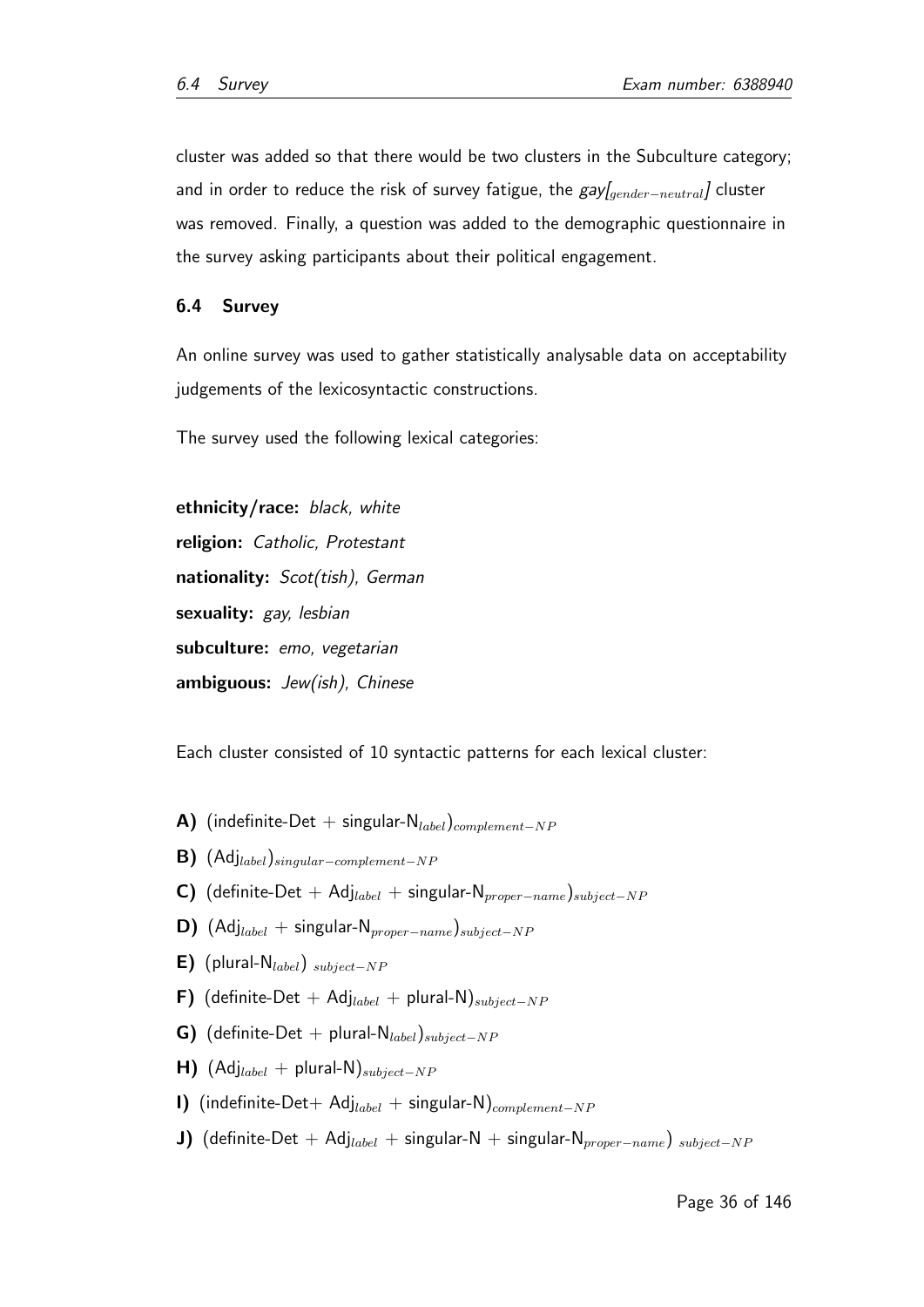And for each cluster, the following questions were asked:

- 1. Which sentence is the most polite?
- 2. Are any of these sentences offensive, and if so, which ones?
- 3. Can you imagine using any of these sentences to talk about a friend, and if so, which ones?
- 4. Can you imagine using any of these sentences to talk about someone you know only slightly, and if so, which ones?
- 5. Are any of the questions grammatically wrong, and if so, which ones?

The sentences, and the clusters, were presented in random order. However, the questions were always presented in the same left–to–right order, with the question about grammaticality to the furthest right, in order to avoid priming participants about grammaticality judgements which might influence their views on the acceptability of the sentences (following Johnstone & Kiesling 2008).

At the end of the survey, the participants were asked for demographic data: gender, race/ethnicity, religious beliefs (if any), sexuality/sexual orientation, age, where they are from, and whether they would describe themselves as politically engaged.<sup>7</sup> The participants were asked to enter this information into free text boxes rather than selecting from a list, for all the demographic questions except for age (which had to be a numeric value), and political engagement (the participants selected "yes" or "no", but could fill in free text for a "yes" response). There was also an opportunity for participants to make general comments about the sentences if they wished, towards the end of the survey.

 $^{7}$ l use the terms ethnicity/race, sexuality/sexual orientation, and religion/religious beliefs as being interchangeable for each case, although this is not standard sociolinguistic practice. This is because, it is not clear that all lay speakers make consistent distinctions between, for example, race and ethnicity (Saul 2006); and speakers who do consistently make such a distinction may not make it along the same lines that linguists do.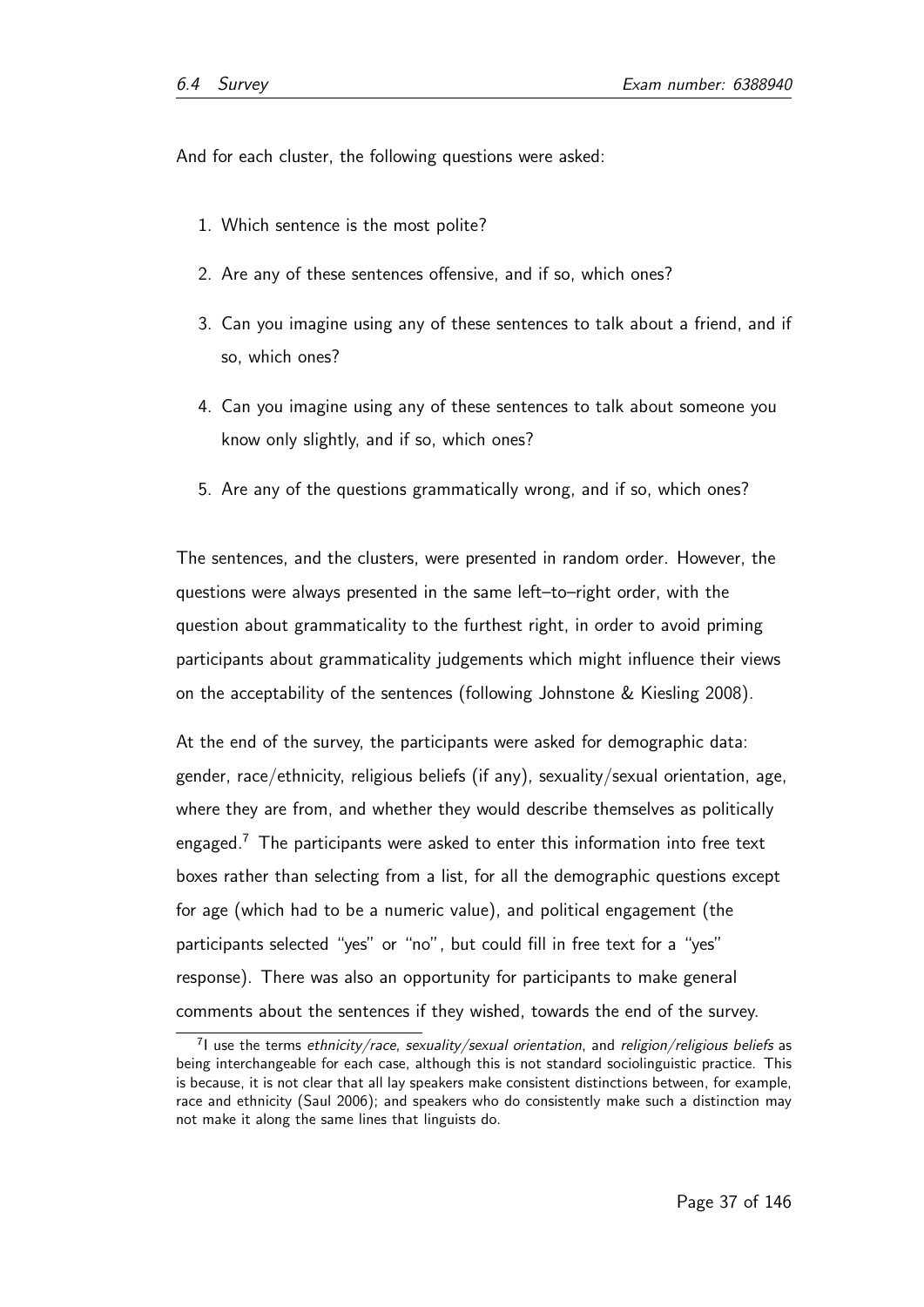The survey was distributed to undergraduates of the university through departmental mailing lists, as well as to politically-oriented student societies in order to recruit participants who were engaged in politics, as wells as participants who were not. The survey was also distributed through social media.<sup>8</sup>

This yielded 54 completed survey responses, with 120 acceptability judgements per participant, for a total of 6480 judgements.

The responses were coded for the social and intra-linguistic factors mentioned above. This way of coding does introduce some duplication: coding for grammatical pattern and a range of grammatical features means that some factor groups will not be independent of each other. However, I considered that it was worth the risk, as coding for grammatical pattern tracks only effects connected to each distinct syntactic construction, whereas coding for plurals and determiner presence tracks for similarities between grammatical patterns.

Coding for lexical cluster and the participants' demographic data constitutes double coding of a slightly different sort. One way for social factors to affect acceptability is for the lexical clusters to be judged differently because of their subject matter (Schultz 1975 argues this might play an important role in semantic derogation); but another way is for certain social groups to behave differently in their acceptability judgements. I coded for both of these possibilities.

The data was analysed using Rbrul, and the results are presented in the next section.

# 7 Results: Discourse Analysis

In this section, I shall examine 11 transcribed extracts from the focus group. The focus group consisted of three undergraduates recruited from undergraduate population of Edinburgh University. The given names used for the participants in the transcripts are, of course, pseudonyms.

<sup>&</sup>lt;sup>8</sup>Special thanks to the people who retweeted and shared the survey on Facebook and Twitter.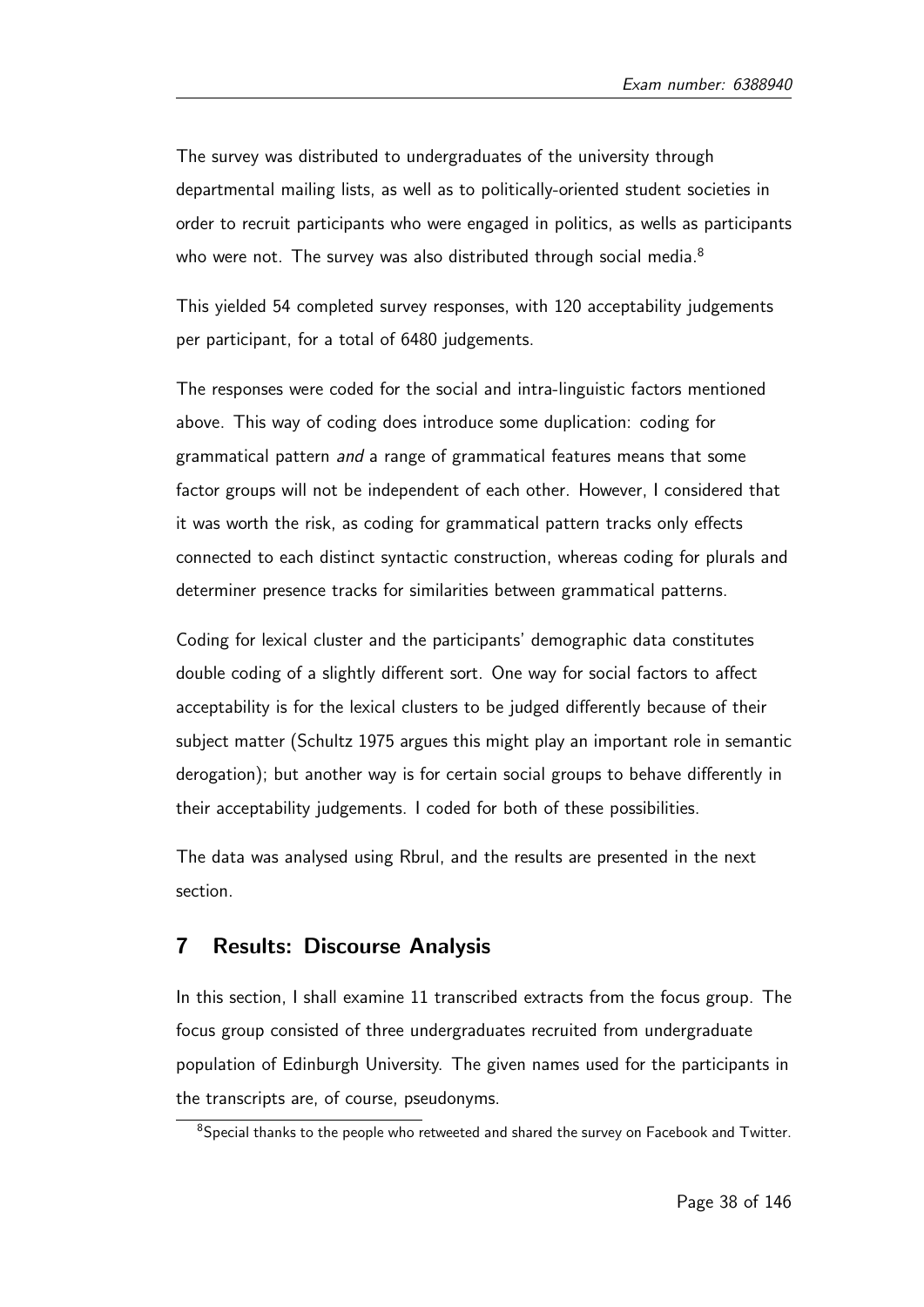In many ways, the three participants seem to be demographically typical examples of the students who responded to the survey. Of the three participants, two were male (James and Gareth), and one was female (Laura). James and Gareth are Scottish, and Laura is English. Laura and James are both 20 years old, and Gareth is a mature student. All three participants are white. Gareth is religious and mentions attending church, but James is atheist and Laura has no religion. Of the three, one described themselves as bisexual, one as heterosexual, and one participant preferred not to say.

Overall, the discourse shows a great deal of latching and crosstalk, which is typically thought to be a supportive interaction behaviour. The transcription conventions are shown in Appendix II.

#### 7.1 Lexicosyntactic features as vehicles for stance

### 7.1.1 Extract 1: "Depersonalising"

In this extract, Gareth and Laura are discussing sentence types C and D from the focus group sentence list given in Appendix I (note that the set of gramamtical patterns used in for the focus group does not correspond exactly to those used in the survey, so C and D mentioned here are not the same C and D from the survey!), for example, sentences such as The Catholic, Edith, celebrates Christmas.

$$
((T=1:51))
$$

| 31 |      | Gareth: $=$ if I was wanting to say C or D, I would say "Edith is a |
|----|------|---------------------------------------------------------------------|
| 32 |      | Catholic, and she celebrates $Christmas'' =$                        |
| 33 | Int: | $=$ Mm. $=$                                                         |
| 34 |      | Gareth: And I wouldn't, I wouldn't conflate Catholic and Edith.     |
|    |      | ((A few turns skipped))                                             |
| 41 |      | Laura: The use of say "THE Catholic" or "THE emo", or               |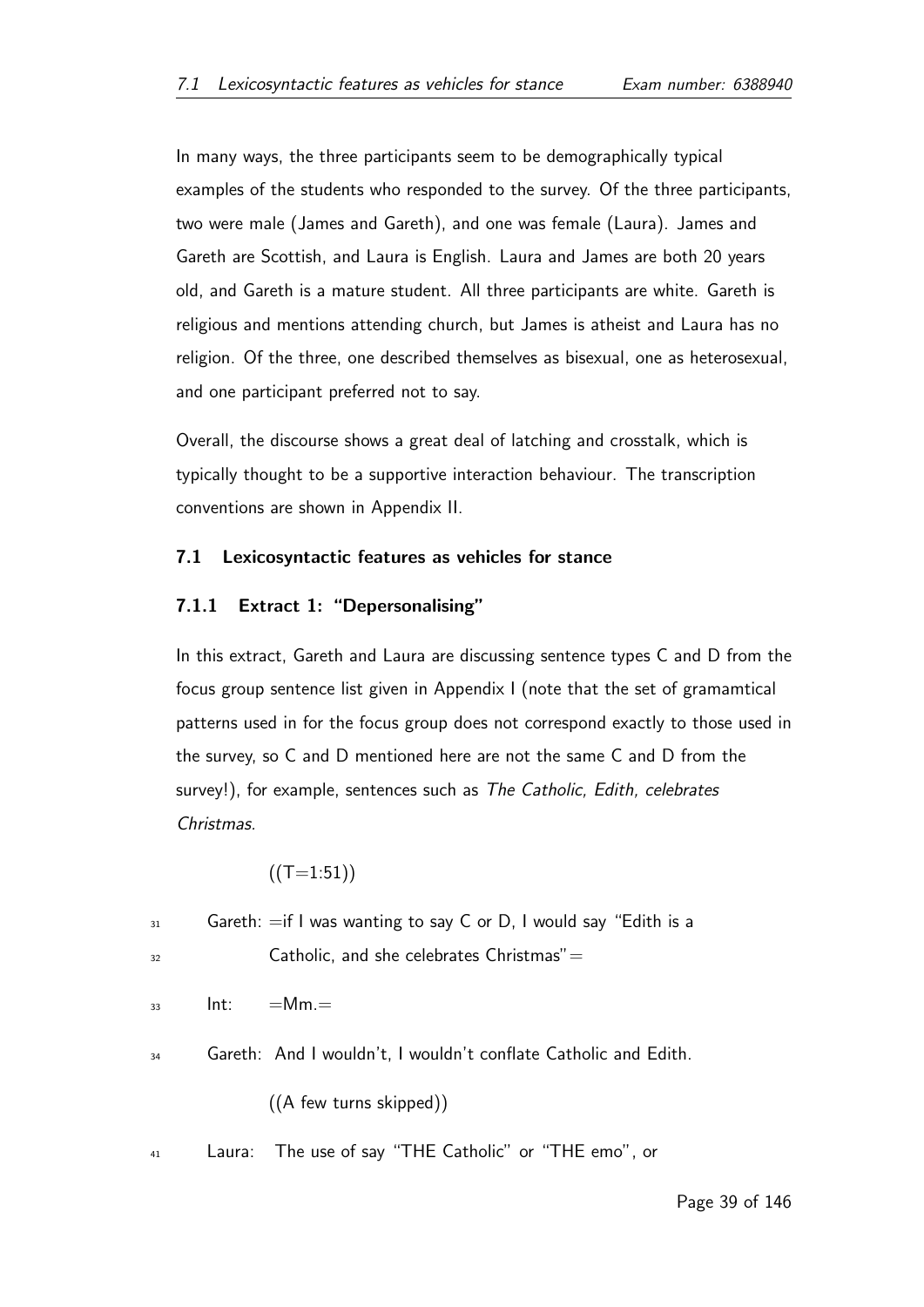| 42 |        | "THE lesbian", it sounds like you're just picking out     |
|----|--------|-----------------------------------------------------------|
| 43 |        | that quality of them? $=$                                 |
| 44 |        | Gareth: $Right =$                                         |
| 45 |        | Laura: $=$ And that's all that's important                |
| 46 |        | Gareth: All that's important, yes.                        |
|    |        | ((A few turns skipped))                                   |
| 57 | Laura: | Yeah.                                                     |
| 58 |        | And particularly the use of a demonstrative, sounds like  |
| 59 |        | that's just how you would talk about them, like you- it's |
| 60 |        | almost like you're using that instead of a name, even     |
| 61 |        | though you're using a name as well.                       |
| 62 | Int:   | Mm.                                                       |
| 63 | Laura: | It's like, I wouldn't want anyone to refer to me like     |
| 64 |        | "THE something".                                          |
| 65 |        | It It sounds a little bit like a, I don't know.           |
| 66 |        | It sounds slightly offensive, unless it was "THE          |
| 67 |        | something really good", but if it was just "THE some      |
| 68 |        | quality of me", it's a bit, deper- like depersonalising.  |
|    |        |                                                           |

 $((T = 3:17))$ 

In this extract, Laura and Gareth discuss the problems of isolating a single quality and "conflat[ing]" them with the person (line 34). Laura isolates elements of lexicosyntactic structure as contributing to an "offensive" (line 66) stance: "particularly the use of a demonstrative" in line 58. Laura goes on to say that it is the "depersonalising" aspect (line 68) of this construction that is offensive. Here Laura particularly isolates the definite determiner, which she repeatedly stresses in lines 41–42 and 64–67.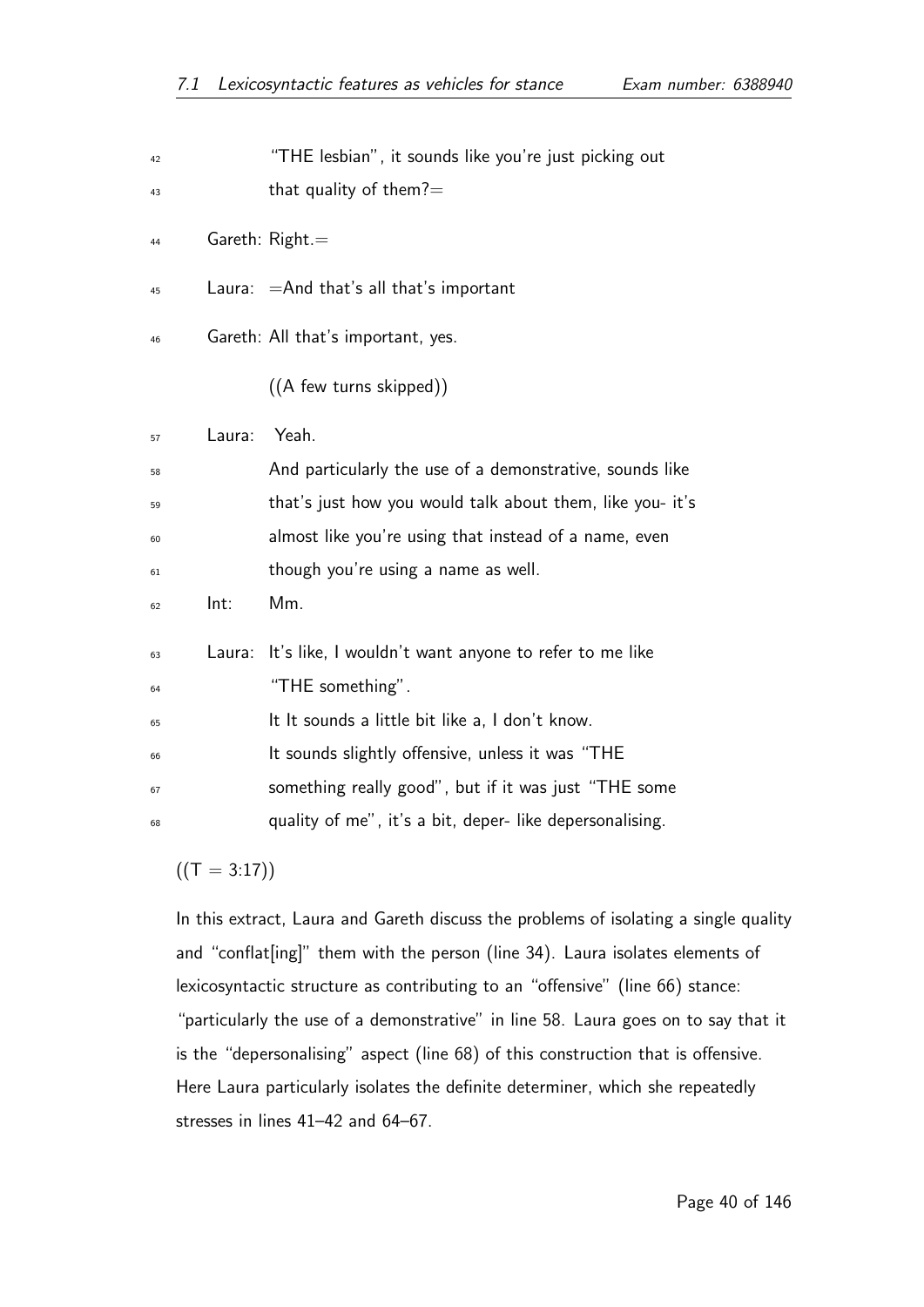# 7.1.2 Extract 2: "[T]he connotations of calling someone emo"

 $((T= 11:02))$ 

| 259 | Laura: | I think, also, like, oddly, like, it's um 4B, the LACK of   |
|-----|--------|-------------------------------------------------------------|
| 260 |        | demonstrative makes it sound a little bit more offensive    |
| 261 |        | again? Like, rather than the other way round.               |
| 262 |        | To say "something is emo" is a little more offensive than   |
| 263 |        | to say "someone is an emo".                                 |
| 264 | Int:   | Hmm.                                                        |
| 265 |        | Ok.                                                         |
| 266 | Laura: | I'm not sure WHY.                                           |
| 267 |        | Like it's the only one I think out of the entire group that |
| 268 |        | I would say it was that way round.                          |
| 269 | Int:   | Right.                                                      |
| 270 | Laura: | I think.                                                    |
| 271 |        | Having read through them.                                   |
| 272 |        | Cause like I said that like "is a gay" sounds more          |
| 273 |        | offensive than "is gay".                                    |
| 274 |        | And I'd say the same for most of them. But for some         |
| 275 |        | reason, to say someone is emo? is more offensive.           |
| 276 |        | I think possibly just because of the connotations of        |
| 277 |        | calling someone emo.                                        |
| 278 |        | Like sometimes you don't mean they're of that               |
| 279 |        | subculture.                                                 |
| 280 |        | Sometimes you just mean that they're just WHIning a         |
| 281 |        | bit and they need to shut up. So to say that someone is     |
| 282 |        | an emo can't have that connotation, [but to say]            |
| 283 |        | James: You- you mean why emo can be used as an insult.      |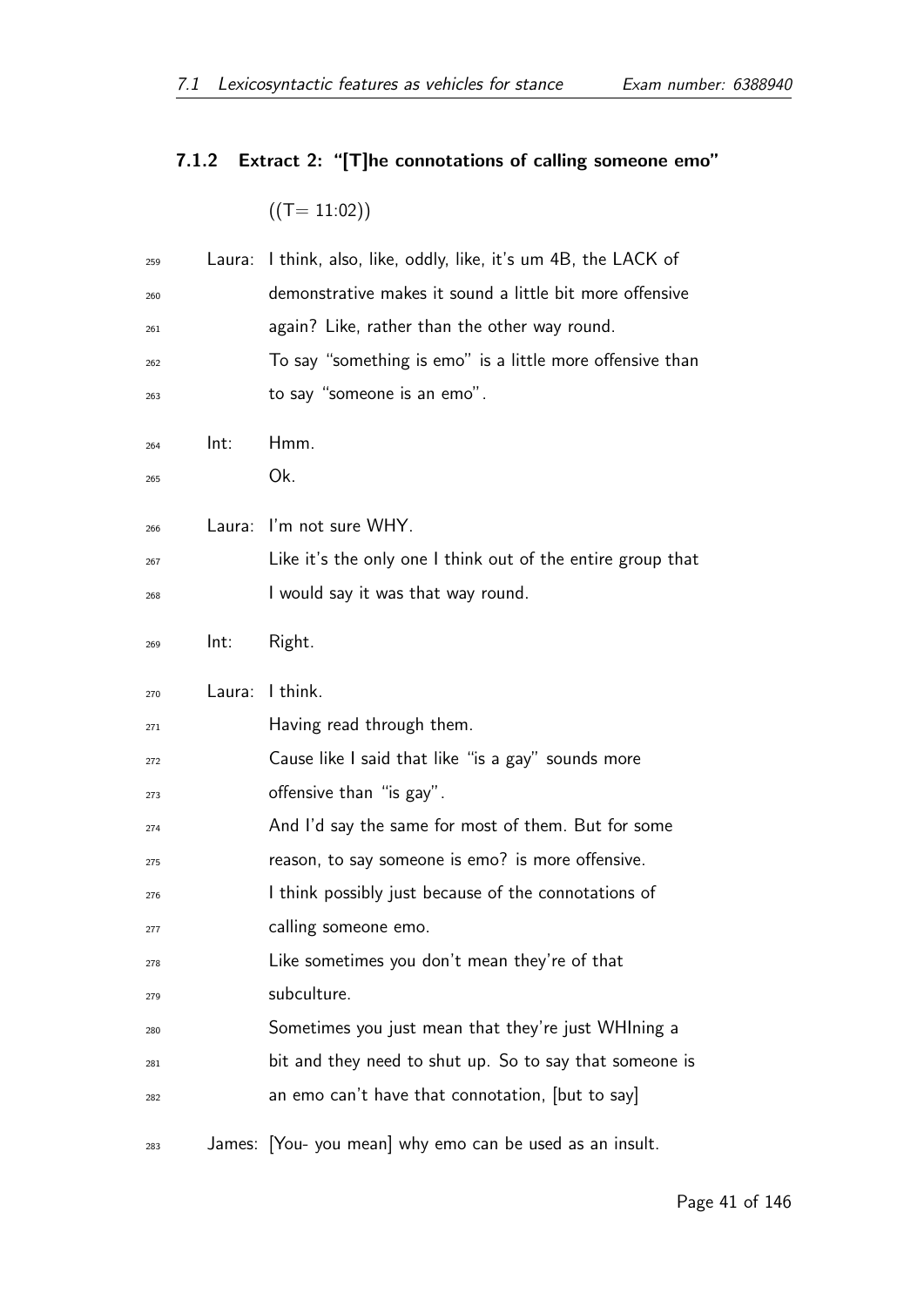| 284                      | Laura: Yeah, right.                                                                                                                                                   |
|--------------------------|-----------------------------------------------------------------------------------------------------------------------------------------------------------------------|
| 285                      | James: I think that's different.                                                                                                                                      |
| 286                      | Gareth: Every single one of them can be used [as]                                                                                                                     |
| 287<br>288               | James: [Ah YEAH], but emo more so I think, because I wouldn't<br>just go "oh you're Chinese", it would just be "and?"                                                 |
| 289<br>290<br>291<br>292 | Laura: Yeah, if someone if someone called me like Chinese it<br>wouldn't offend me at all.<br>If someone called me emo I would actually be a little be<br>upset, @so. |
|                          |                                                                                                                                                                       |

Here again, Laura isolates an element of lexicosyntactic structure — this time the "LACK of demonstrative" (line 259) — that makes a construction offensive, rather than the presence of a demonstrative, which is the element discussed in

Laura remark that "if someone called me Chinese it wouldn't offend me at all" (line 290), together with James's hypothetical negotiation of "I wouldn't just go "oh you're Chinese, it would just be "and?"" (lines 287–288) suggests that some lexical items are more affect–laden than others: there is something specific to the lexical significance of emo. This is good grounds to think that the lexical clusters may behave differently with regard to acceptability judgements, and also with regard to how affect–laden they can be.

#### 7.1.3 Extract 3: "I was just taught not to"

$$
((\mathsf{T} = 3:29))
$$

 $((T = 12:05))$ 

Extract 1.

- $69$  Gareth: I don't like "Harry is a Chinese".
- $70$  James: Yeah. I think with [all the] nationality ones, I'm thinking.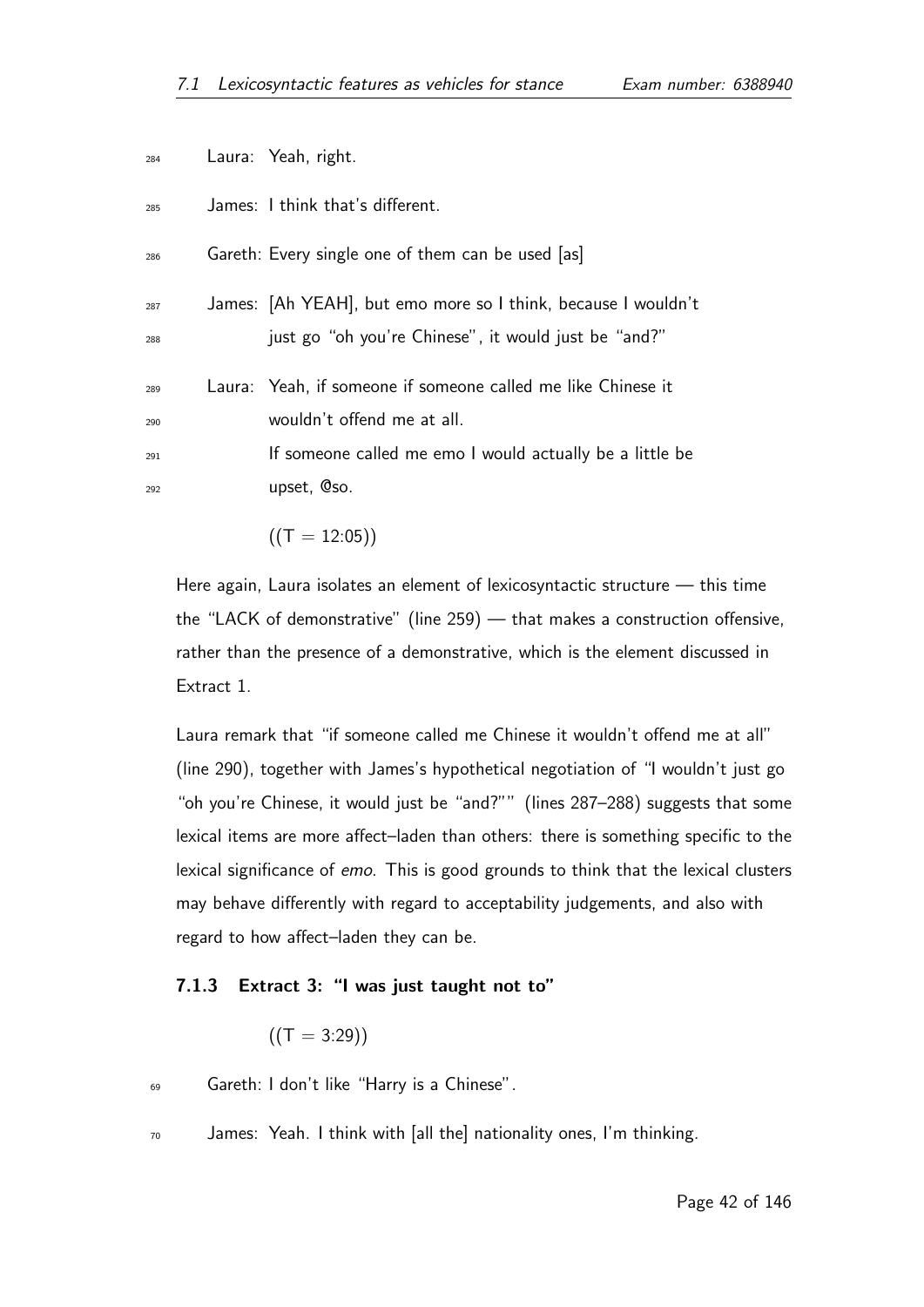| 71 |        | Gareth: [That's].                                           |
|----|--------|-------------------------------------------------------------|
| 72 |        | Well I don't I don't MIND it with "a German", "a Jew",      |
| 73 |        | "a Catholic", "a lesbian", "a Scot".                        |
| 74 |        | I'm a Scot and I don't mind myself being referred to        |
| 75 |        | that way.                                                   |
| 76 |        | I don't like "a black".                                     |
| 77 | Int:   | Mm.                                                         |
| 78 |        | James: Or "a gay" as well.                                  |
| 79 | Laura: | YEAH.                                                       |
| 80 |        | Gareth: Yes, "a gay". Same thing.                           |
| 81 |        | "A white" likewise.                                         |
| 82 |        | But seem- seems fine with um, with "a German" or "a         |
| 83 |        | $Catholic" =$                                               |
| 84 | Int:   | $=$ Mm.                                                     |
| 85 |        | Gareth: I think there's something specific about "Chinese". |
| 86 |        | You don't - (Hx), I don't know? I was just taught not       |
| 87 |        | to, as a child?                                             |
| 88 |        | But it it seems worse with Chinese, FAR worse with          |
| 89 |        | Chinese than with German. $=$                               |
|    |        | $((T = 4:28))$                                              |

Here Gareth notes that nationality words do not necessarily pattern together in terms of their acceptability for the "x is a  $[label]$ " construction: "I'd happily say that "so-and-so is a German", but never DREAM of saying "Harry is a Chinese"", in lines (91–92), and compares "a Chinese" with "a gay", "a white", and "a black" (lines 76, 80, 81), but isolates "a Chinese" as having "something specific about" it (line 85).

This seems noteworthy in that Chinese is a sibilant-ending ethnonym which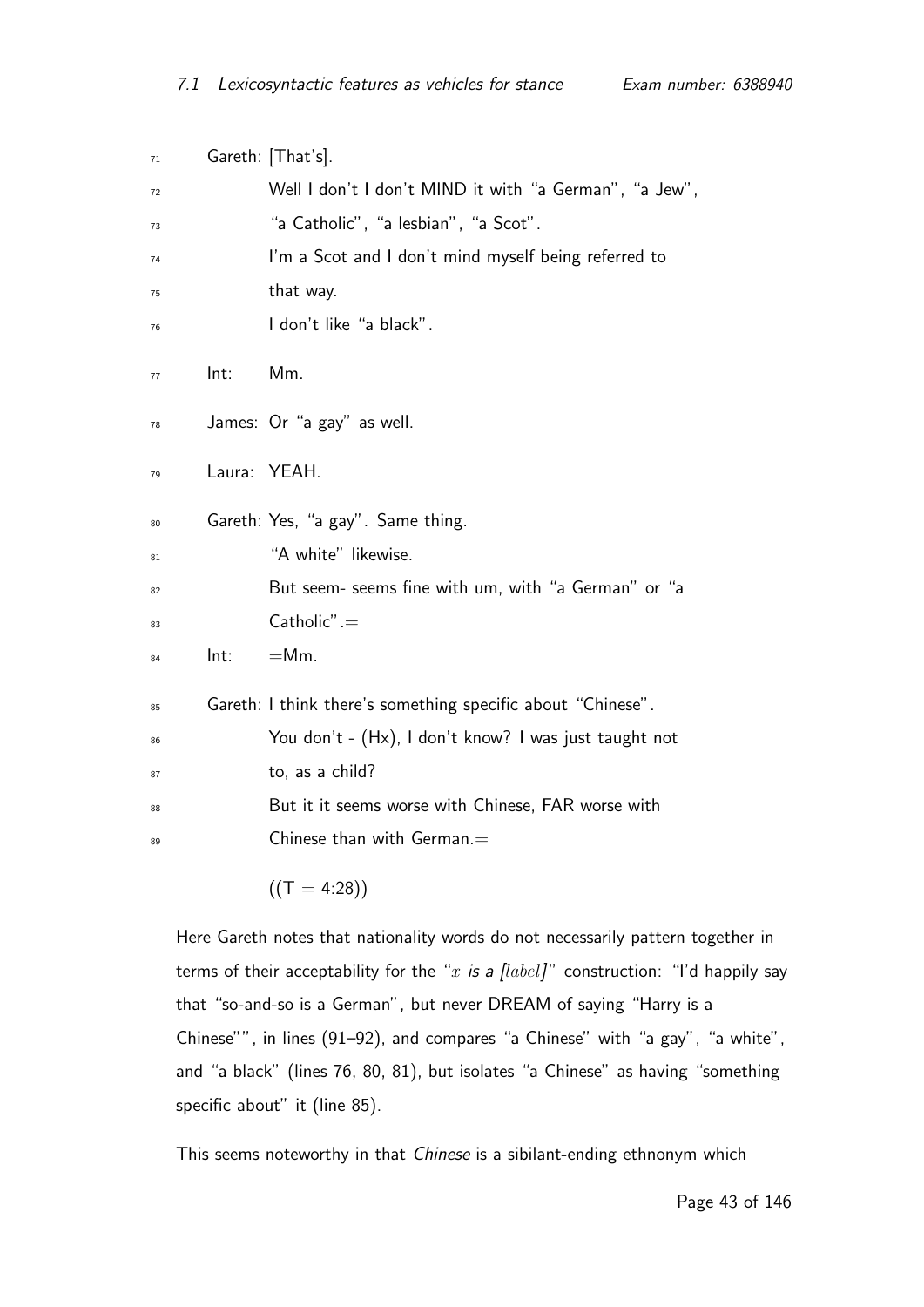belongs to Type III in Tuite's typology (1995), and Hall-Lew and Norcliffe's results would lead us to expect that using it in a singular construction would be considered ungrammatical (2006). But here the participants seem to regard it as comparable, but "FAR worse", than Type I ethnonyms such as Germans. This is good grounds to think that ungrammaticality and offensiveness may be proxies for each other in terms of how ordinary speakers perceive acceptability (cf Schütze 2010, Hall-Lew & Norcliffe 2006).

### 7.2 Plurals and grammaticality

### 7.2.1 Extract 4: "[N]atural plurals"

$$
\left((T=15:53)\right)
$$

| 358 | Int:         | Are there any others that seem like grammatically not    |
|-----|--------------|----------------------------------------------------------|
| 359 |              | $acceptable? =$                                          |
| 360 |              | Gareth: $=$ Yes, 3E.                                     |
| 361 | Int:         | 3E.                                                      |
| 362 |              | Gareth: I wouldn't use "Chinese" as a plural count noun. |
| 363 |              | James: Mm, no I would- I would say 3E, actually. I think |
| 364 |              | "Chinese celebrate Chinese New Year" that, that's fine   |
| 365 |              | for me.                                                  |
| 366 |              | Gareth: That's ok for you, is it?                        |
| 367 | James: Yeah  |                                                          |
| 368 | Gareth: Aha. |                                                          |
| 369 |              | Laura: II w- wouldn't say that.                          |
| 370 |              | I would say "the Chinese" [or] "Chi- Chinese [PEople]",  |
| 371 |              | but I wouldn't just say "Chinese celebrate".             |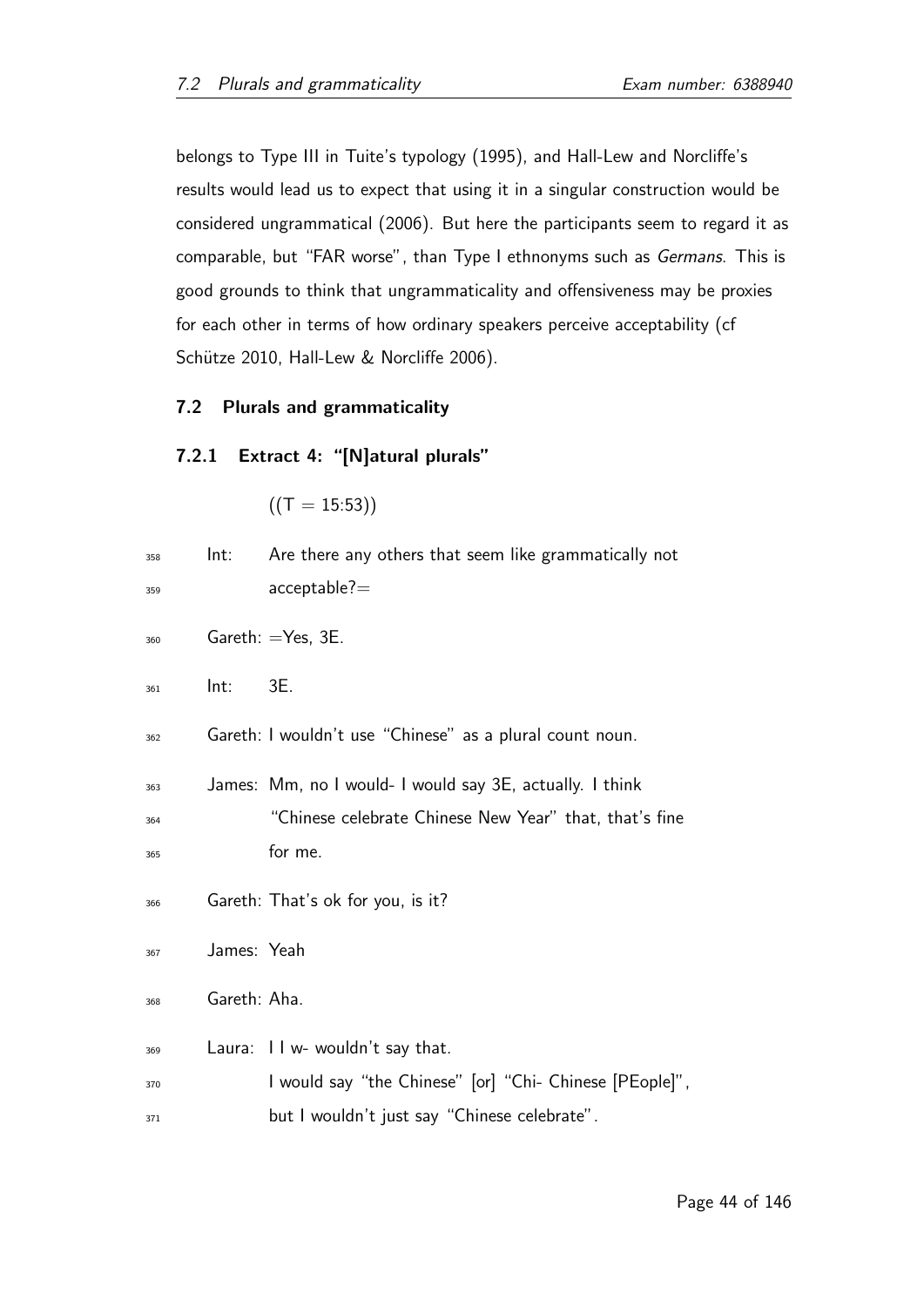| 372 |              | Gareth: [Yeah] [Yes]                                             |
|-----|--------------|------------------------------------------------------------------|
| 373 |              | Laura: For some reason, I don't know why.                        |
| 374 |              | Like grammatically it just doesn't sit right.                    |
| 375 |              | Gareth: It's um, you can say "Scots", you can say "Germans",     |
| 376 |              | the words "Scot" and "German" used as nouns have                 |
| 377 |              | natural plurals.                                                 |
| 378 | Laura: Yeah. |                                                                  |
| 379 |              | Gareth: You can't say "Chineses".                                |
| 380 |              | Um, and I think it's the difficulty of making the word           |
| 381 |              | "Chinese" plural.                                                |
| 382 |              | Laura: I find even "Harry is a Chinese" a BIT off, to be honest. |
| 383 | Gareth: Yes. |                                                                  |
| 384 |              | James: Mm. That does seem a bit off.                             |

 $((T = 16:55))$ 

Here the participants isolate acceptability problems for *Chinese* depending on plurality. The singular and plural of Chinese are formally identical (Tuite 1995), but as the participants note, there may be constraints on usage for bare plurals. James finds the bare plural construction, Chinese celebrate Chinese New Year, acceptable (line 363), but Laura does not (lines 369–371) and she offers "the Chinese" or "Chinese people" as better alternatives, noting that "grammatically it just doesn't sit right" (line 374).

Conversely, for the singular, all three speakers seem to regard "Harry is a Chinese" — that is, the Type a singular nominal construction with an indefinite determiner — as being "a BIT off" (line 382). As in the previous extract, this is a construction that, according to Hall-Lew and Norcliffe's results, one would expect to be considered ungrammatical (2006); but the interviewer question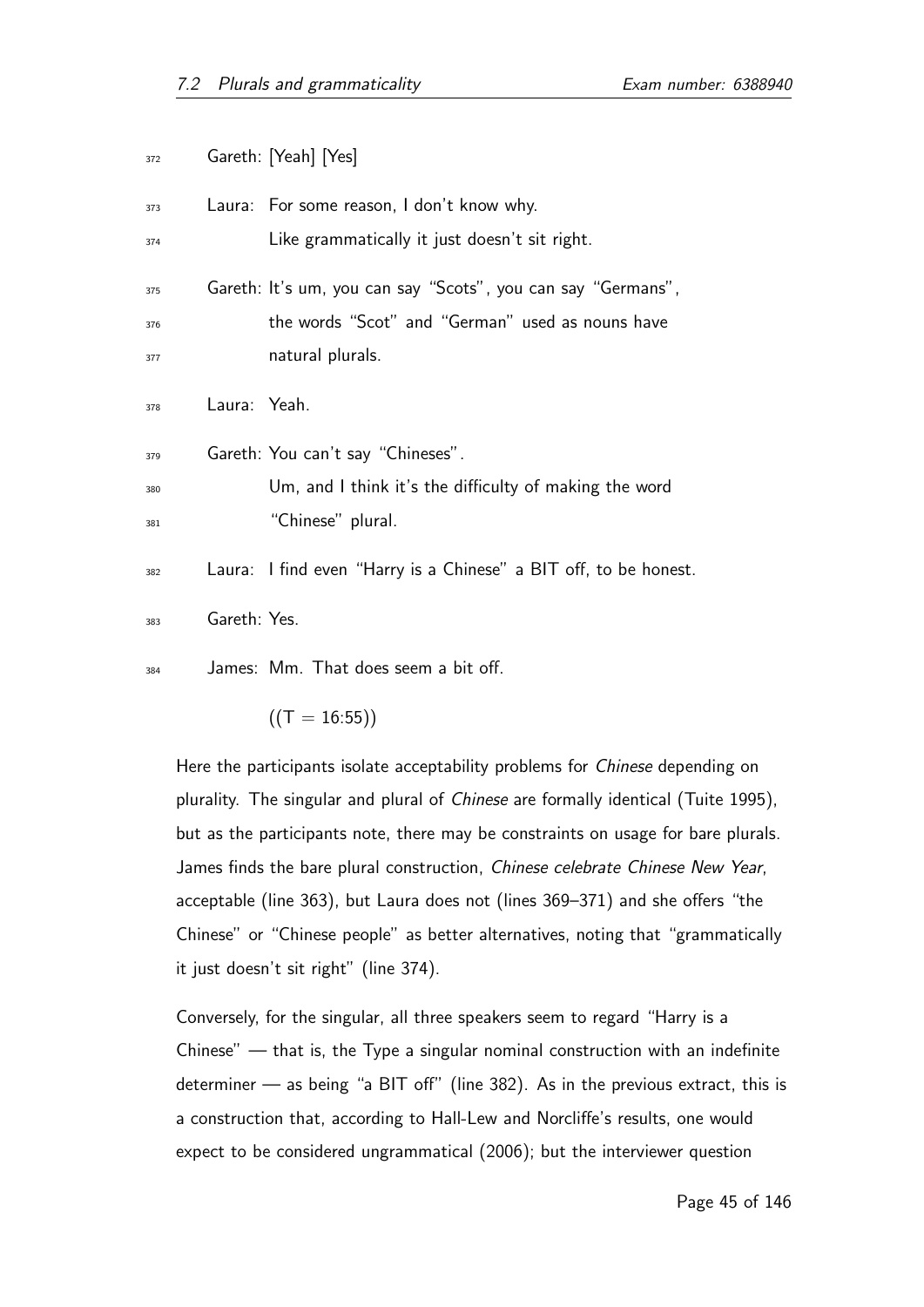about grammaticality has been renegotiated to "off" in line 382 by Laura, so this is good grounds to think that there is a connection between ungrammaticality and offensiveness.

Gareth attributes these effects to the lack of a "natural plural" for Chinese (lines 377, 379–381), which he exemplifies with the impossibility of inflecting for number in line 379. Gareth is in fact incorrect about whether the word Chinese can be plural, — since Hall-Lew and Norcliffe's findings would seem to indicate that it is compulsory for Chinese to occur in plural constructions (2006). But Gareth is right to note that plurality may be relevant for Chinese which is a Type III ethnonym.

### 7.2.2 Extract 5: "You could use it to [identify him]"

 $((T = 21:16))$ 

| 485               |               | Gareth: You could use it to [identify him,]                                                                                                                            |
|-------------------|---------------|------------------------------------------------------------------------------------------------------------------------------------------------------------------------|
| 486               |               | Laura: [Mhm. Yeah]                                                                                                                                                     |
| 487<br>488        |               | Gareth: if there were two Toms, you could say "no no, I'm<br>talking about blind $Tom'' =$                                                                             |
| 489               |               | James: $=$ [Yeah.]                                                                                                                                                     |
| 490<br>491<br>492 |               | Laura: $=$ [Yeah] and like you could do the same possibly with<br>like black and white. Like if you have two friends called<br>Tom you could say "oh yeah, black Tom". |
| 493               | Gareth: Yeah. |                                                                                                                                                                        |
| 494<br>495        | Laura:        | But that would be with company that you knew quite<br>well.                                                                                                            |
| 496               |               | James: [Yeah it's a bit of an insult]                                                                                                                                  |
| 497               |               | Laura: You you wouldn't use that as the feature with people                                                                                                            |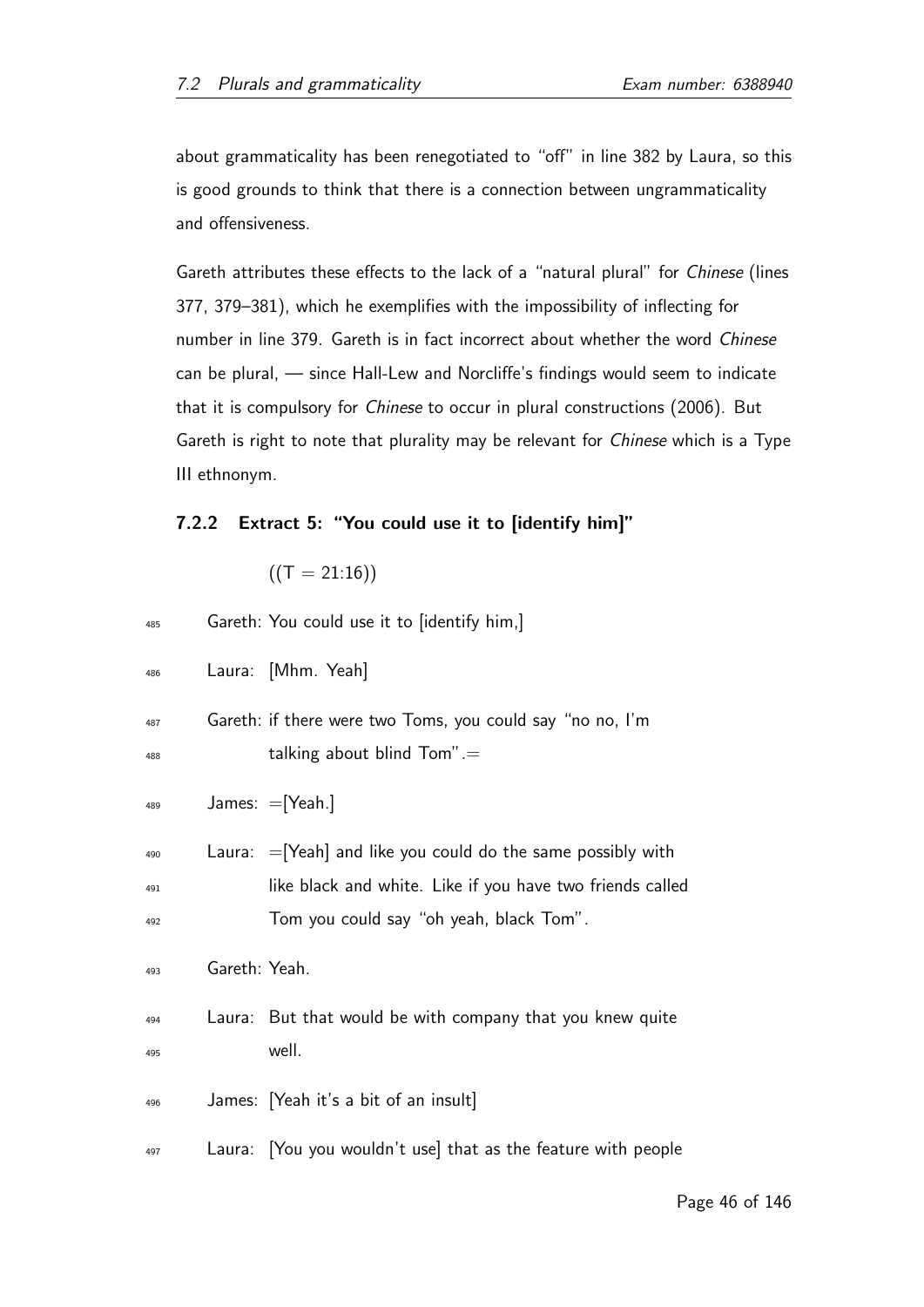<sup>498</sup> you don't know

 $((T = 21:34))$ 

Here the participants discuss under what circumstances it is appropriate to use constructions such as Black Georgina celebrates Hogmanay, and line 485 Gareth suggests that it could be used to "identify" a person, and then he and Laura repeat that this would be "if there were two Toms" (line 487) and "if you have two friends called Tom (line 491–492). Even used in the context they suggest, James, says that it is "a bit of an insult" (line 496) and so Laura emphasises that it would be for use with "company that you knew quite well" (lines 494 – 495), not "with people you don't know" (lines 497–498).

The picture we get here is that this construction is only suitable as contrastive (to "identify", line 485), when it is implicit in the context that there are multiple possibilities for the referent of the named individual.

### 7.3 Social kind construction and related language norms

The participants do seem to show a general preference for more economical options, as shown in this extract:

### 7.3.1 Extract 6: "Tautologous"

$$
((T=5:37))
$$

 $118$  Laura: I think 6B is a bit odd, saying "Charlotte is a lesbian <sup>119</sup> WOman".

- 120 James: Yeah, it's
- $121$  Laura: Because, I think that's possibly
- $122$  James: Yeah [what's the purpose]
- $_{123}$  Laura: [just superfluous]=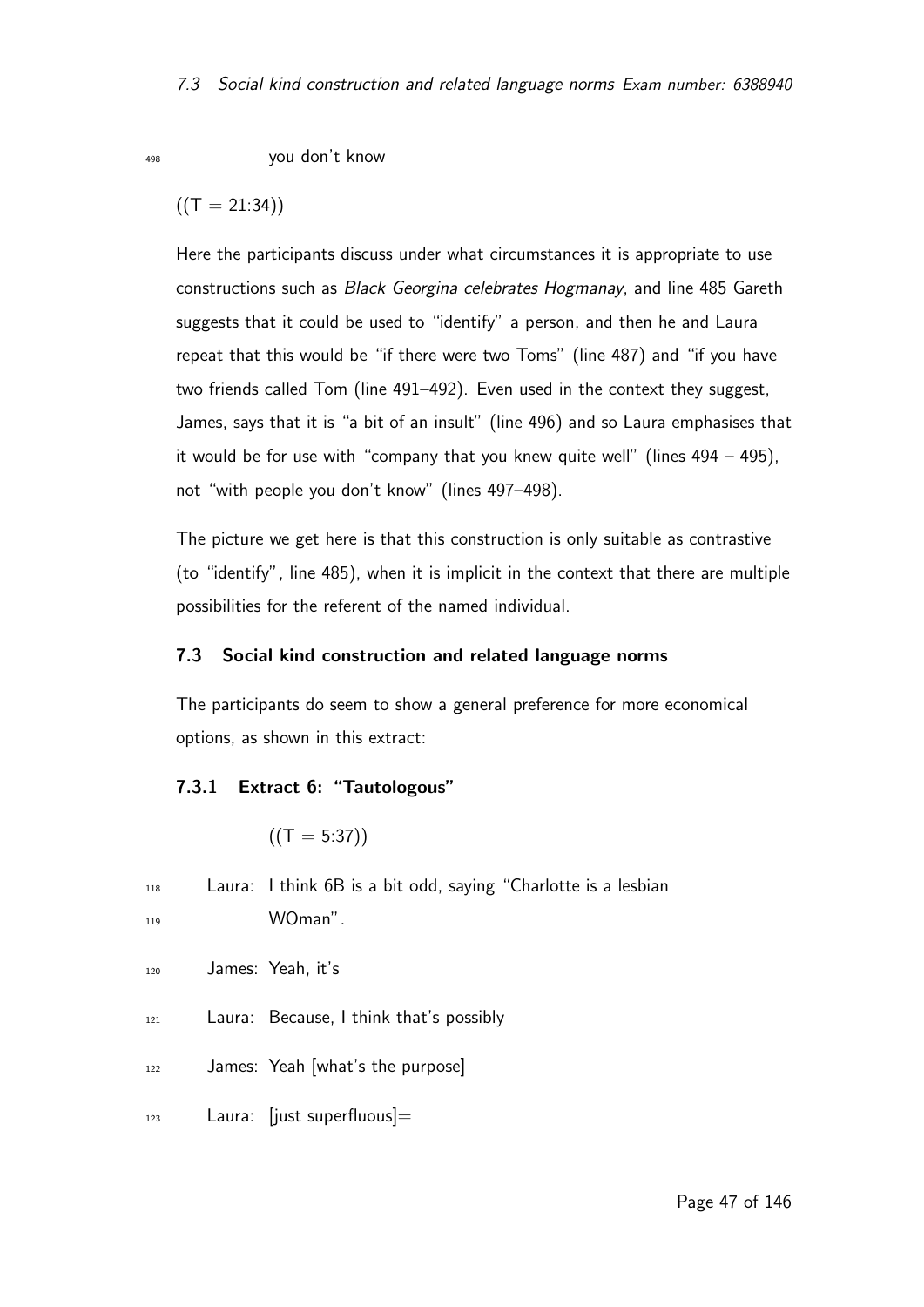| 124               | Gareth: = not necessary, it's tauto- tautologous=                                                                                                       |
|-------------------|---------------------------------------------------------------------------------------------------------------------------------------------------------|
| 125<br>126        | James: $=$ Yeah, the same with "THE lesbian women celebrate<br>Pride".                                                                                  |
| 127<br>128<br>129 | Laura: And I think if you were adding that extra thing in, it<br>almost sounds like you w- wouldn't understand a<br>hundred percent what lesbian meant? |
|                   | ((a few turns skipped))                                                                                                                                 |
| 138               | Laura: It's as if that- the person who's saying "The Jewish                                                                                             |
| 139               | people" feels like they need to specify that Jewish people                                                                                              |
| 140               | ARE people?                                                                                                                                             |

$$
((T = 6:43))
$$

In this extract, the participants criticise lexicosyntactic constructions that they consider to be "superfluous" or "tautologous" (lines 123–124), in that they duplicate information that seems to already be lexically encoded ("if you were adding that extra thing in", line 127). Moreover, if one does specify unnecessary information, this marks the speaker as either not understanding ("almost sounds like you w- wouldn't understand a hundred percent", lines 128–129) the meaning of the label lesbian or Jewish, or as taking a particular stance relative to Jewishness ("It's as if the person who's saying "The Jewish people" feels like they need to specify that Jewish people ARE people?", line 140).

Curiously, Laura herself uses the construction "Jewish people" that she seems to be criticising in line 140.

## 7.3.2 Extract 7: "[Y]ou don't use that as the distinguishing feature"

$$
\left( \left( \mathsf{T=21:34}\right) \right)
$$

494 Laura: You you wouldn't use] that as the feature with people <sup>495</sup> you don't know, and I think that co- that's VERY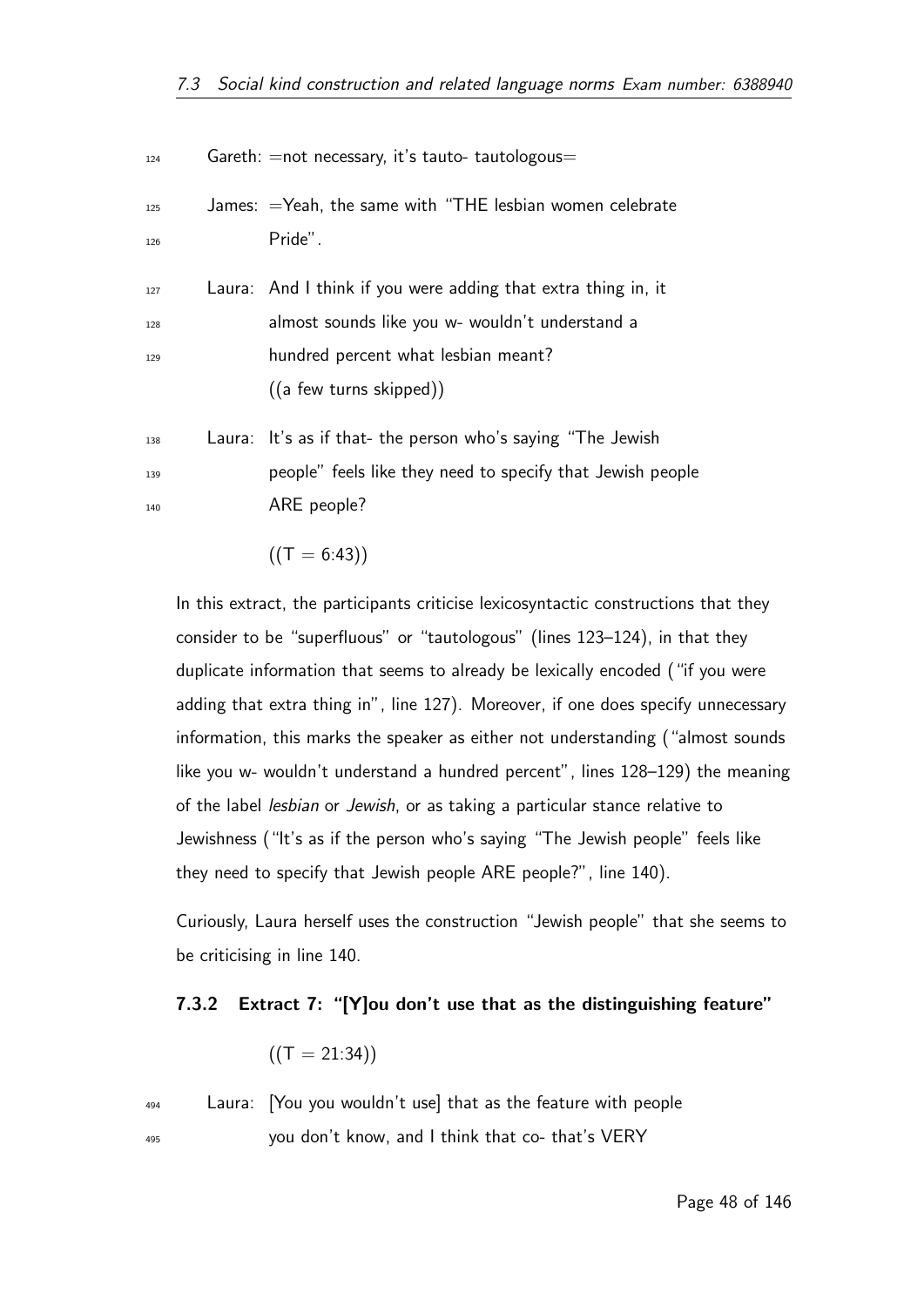| 496 | obvious, like when people, like uh when you're you're              |
|-----|--------------------------------------------------------------------|
| 497 | watching TV like when there's an audience? and they're             |
| 498 | trying to pick people out they specifically don't say like         |
| 499 | "the BLACK man". "Can I have a question from THE                   |
| 500 | BLACK man?"                                                        |
| 501 | James: $=$ Or they'll like point out by your T-shirt or something. |
| 502 | Laura: Yeah it's like "the person with the white shirt."           |
| 503 | There could be like THREE people with white shirts in              |
| 504 | that area and they're all like "which one of us?" but              |
| 505 | they're still not going to say                                     |
| 506 | James: $=$ Yeah it'll be more your hair, stuff like that           |
| 507 | Laura: Yeah. Cause anything, any other feature, you don't use      |
| 508 | that as the distinguishing feature.                                |
|     |                                                                    |

 $((T = 22:08))$ 

Despite the participants' apparent preference for less "superfluous" constructions, expressed in Extract 6, this extract suggests that in some cases, circumlocution is preferable (line 498), to avoid using race as "the distinguishing feature".

## 7.3.3 Extract 8: "[H]as [...] connotations of race

Some of the lexical clusters are ambiguous with respect to social type: for example, it is unclear whether  $Jew(ish)$  is considered to be a race term or a religion term. In this extract, Laura and Gareth suggest that Jew is a race term, but Jewish is a religion term:

$$
\left((T=24:20)\right)
$$

563 Gareth: If if I were, if I were to convert to Judaism, I would say <sup>564</sup> "I'm now Jewish", but I wouldn't regard myself as one <sup>565</sup> of the Jewish people.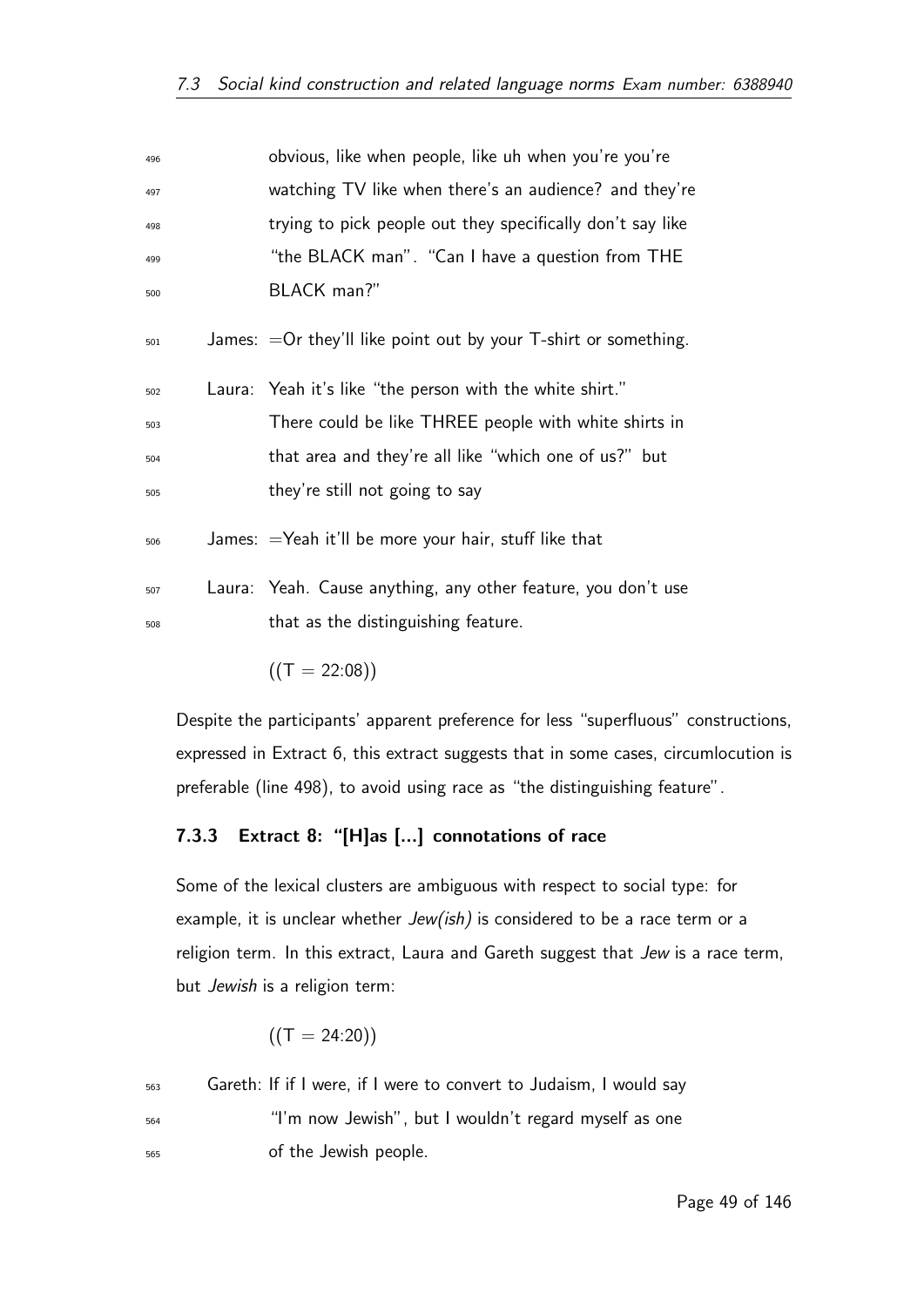| 566 | Int:                      | Because- sorry why is that?                                    |
|-----|---------------------------|----------------------------------------------------------------|
| 567 |                           | Gareth: Because the phrase "the Jewish people" has for me      |
| 568 |                           | connotations of race.                                          |
| 569 | Int:                      | Oh right I [see, ok.]                                          |
| 570 | James: $[1 \text{ sec.}]$ |                                                                |
| 571 | Laura:                    | [Yeah]                                                         |
| 572 |                           | Gareth: I've converted, I'm not one of THEM, I've merely       |
| 573 |                           | converted to their religion, is the way that I would see it.   |
| 574 |                           | Laura: And you also wouldn't say like "I'm a Jew", no, I don't |
| 575 |                           | think.                                                         |
| 576 |                           | I don't think I would.                                         |
| 577 |                           | James: No, "I'm Jewish" $#$                                    |
| 578 | Laura:                    | It'd be "I'm Jewish now" but you wouldn't say "I'm a           |
| 579 |                           | Jew now" $=$                                                   |
| 580 | $Gareth: = Yeah.$         |                                                                |
| 581 |                           | That's right. $=$                                              |
| 582 | Laura:                    | =Because it sounds like, just doesn't sound like               |
| 583 |                           | something you could suddenly become.                           |
| 584 |                           | It would just be like walking in and going "I'm black          |
| 585 |                           | now" and like I can't do that, it's not going to happen,       |
| 586 |                           | SO.                                                            |

 $((T = 25:04))$ 

Here race is presented as immutable by Laura: "I can't do that, it's not going to happen", lines 580–581; and "just doesn't sound like something you could suddenly become" lines 582–583. By contrast, religion is presented as something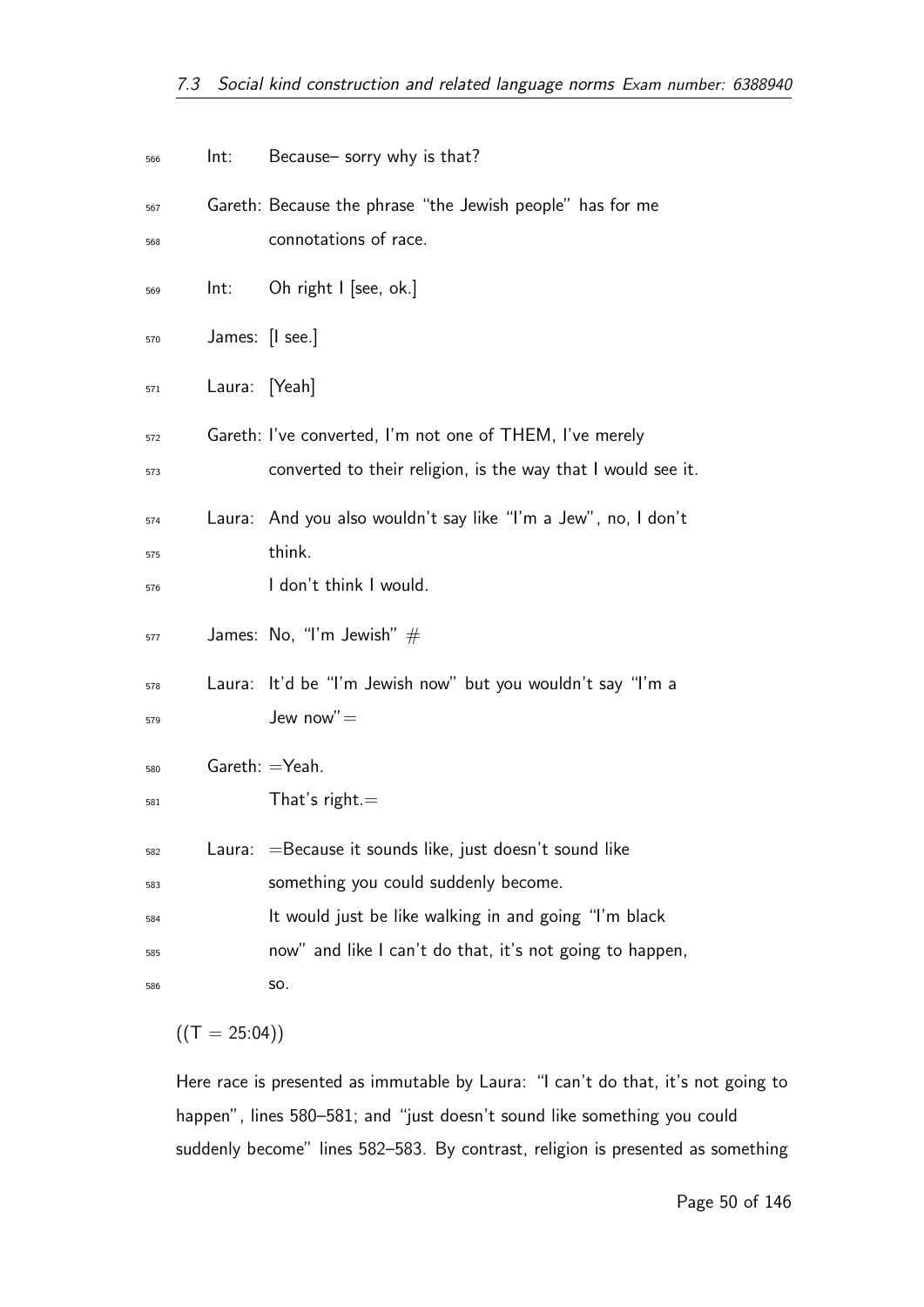one can convert to (lines 563, 572). On Laura and Gareth's account, the race/religion distinction between Jew and Jewish is such that a Jewish person and  $Jew(s)$  could potentially have different referents, in the hypothetical case of someone who converts to Judaism (lines 563–564 and 575). Gareth explains that, were he to convert, this would make him Jewish, but not "one of the Jewish people" (lines 564–565) which Laura renegotiates to "a Jew" when she says that if she would not say "I'm a Jew" if she had converted, in lines 574 and repeats in line 578.

#### 7.4 Double-barrelling

#### 7.4.1 Extract 9: "Could just be describing"

 $((T = 4:45))$ 

| 98  |      | Laura: "is a GAY" sounds particularly offensive to me.      |
|-----|------|-------------------------------------------------------------|
| 99  |      | I think possibly because, when people have said that        |
| 100 |      | around me like at, high school and stuff, they've           |
| 101 |      | MEANT it in an offensive way?                               |
| 102 |      | James: [Yeah.]                                              |
| 103 | Int: | [Right]                                                     |
| 104 |      | Laura: So, like, to say like someone is gay, like it CAN be |
| 105 |      | offensive but it-you could also just be describing.         |
| 106 |      | But to say someone is A gay, was almost always used         |
| 107 |      | offensively.                                                |

 $((T=5:08))$ 

Here Laura highlights the tension between the derogatory baggage (""a gay" sounds particularly offensive to me", line 98) and referential sense ("you could also just be describing", line 105) of gay. So it seems reasonable to consider gay to be a semantically "double-barreled" term (Zwicky 2003, p. 84): there is an affective component and a referential component and both are lexically encoded.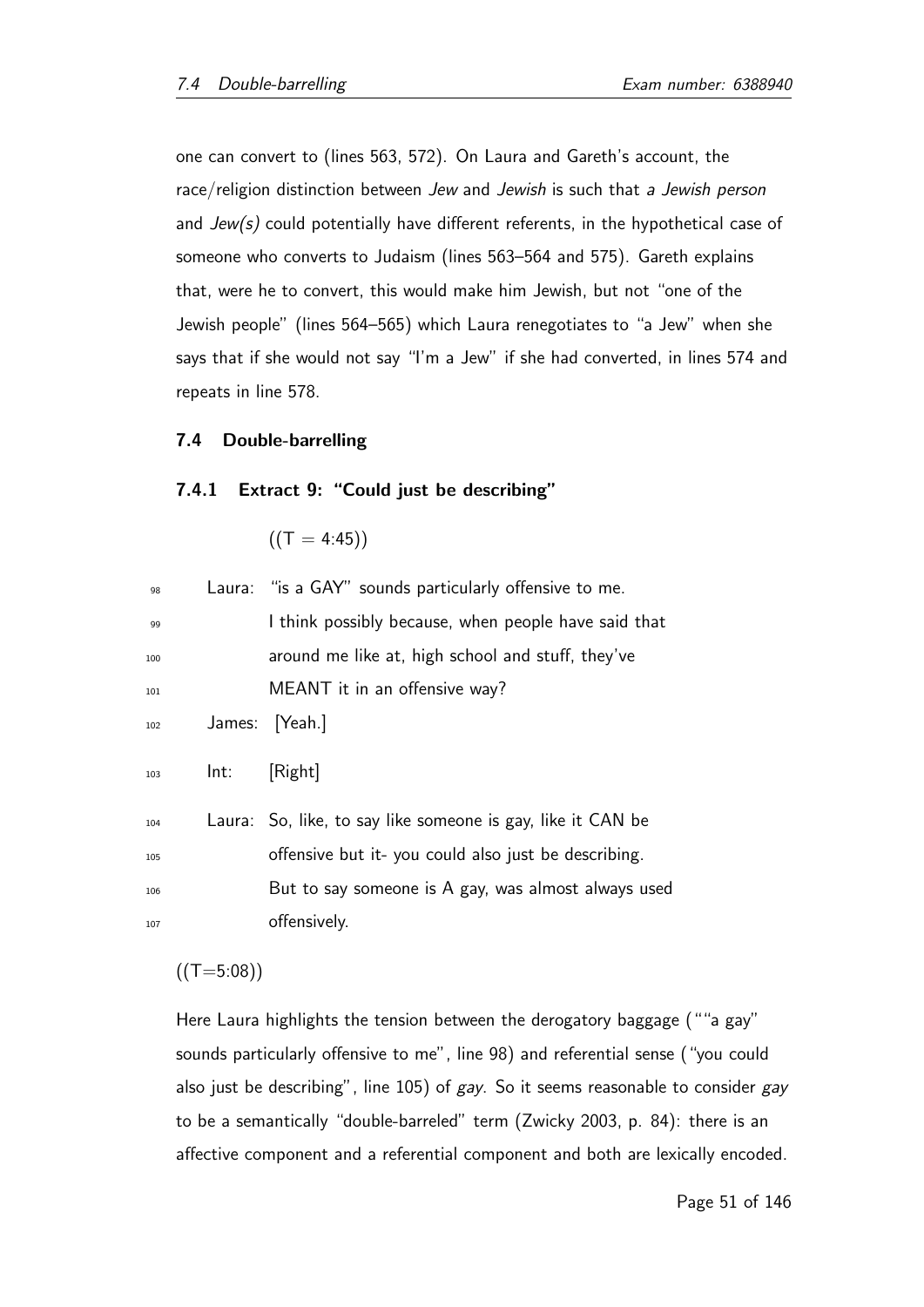In Extract 2 above, double-barrelling also seems to be an important attribute of emo, in Laura's remark that if you call someone an emo, " sometimes you don't mean they're of that subculture. Sometimes you just mean that they're just whining a bit and they need to shut up" (lines 279–281). Laura also notes that some of the labels have more affective content than others, in that being called an emo is more offensive than being called, say, Chinese (lines 289–292). Similarly, in the next extract Laura discusses her reservations about lesbian.

### 7.4.2 Extract 10: "there's always that sort of FEEling"

```
((T = 15:16))
```

| 348 | Laura: I would say maybe "you're a lesbian" but I don't think I |
|-----|-----------------------------------------------------------------|
| 349 | would say "you're a gay".                                       |
| 350 | It just- even saying it just now out loud it feels a bit like   |
| 351 | I'm doing something I shouldn't.                                |
| 352 | Cause I COULD be causing offense to someone.                    |
| 353 | But I think there is that like - there is just that whole       |
| 354 | thing where people like use "gay" to mean something             |
| 355 | REAlly negative for a LONG long time, so I think there's        |
| 356 | always that sort of FEEling when you use the word.              |
|     |                                                                 |

 $((T = 15:43))$ 

Here Laura remarks that lesbian and gay may always have a negative dimension to them (line 355), to the point that Laura reports concern about saying lesbian in the focus group setting (line 350). This suggests that, while the extent to which a term is offensive may vary in context, it may be that some semantically double-barrelled terms cannot ever be only referential and not affective.

### 7.4.3 Extract 11: "Jokingly insulting"

$$
((T = 14:11))
$$

 $326$  Laura: Yeah, if I was joke- jokingly insulting someone, a friend, I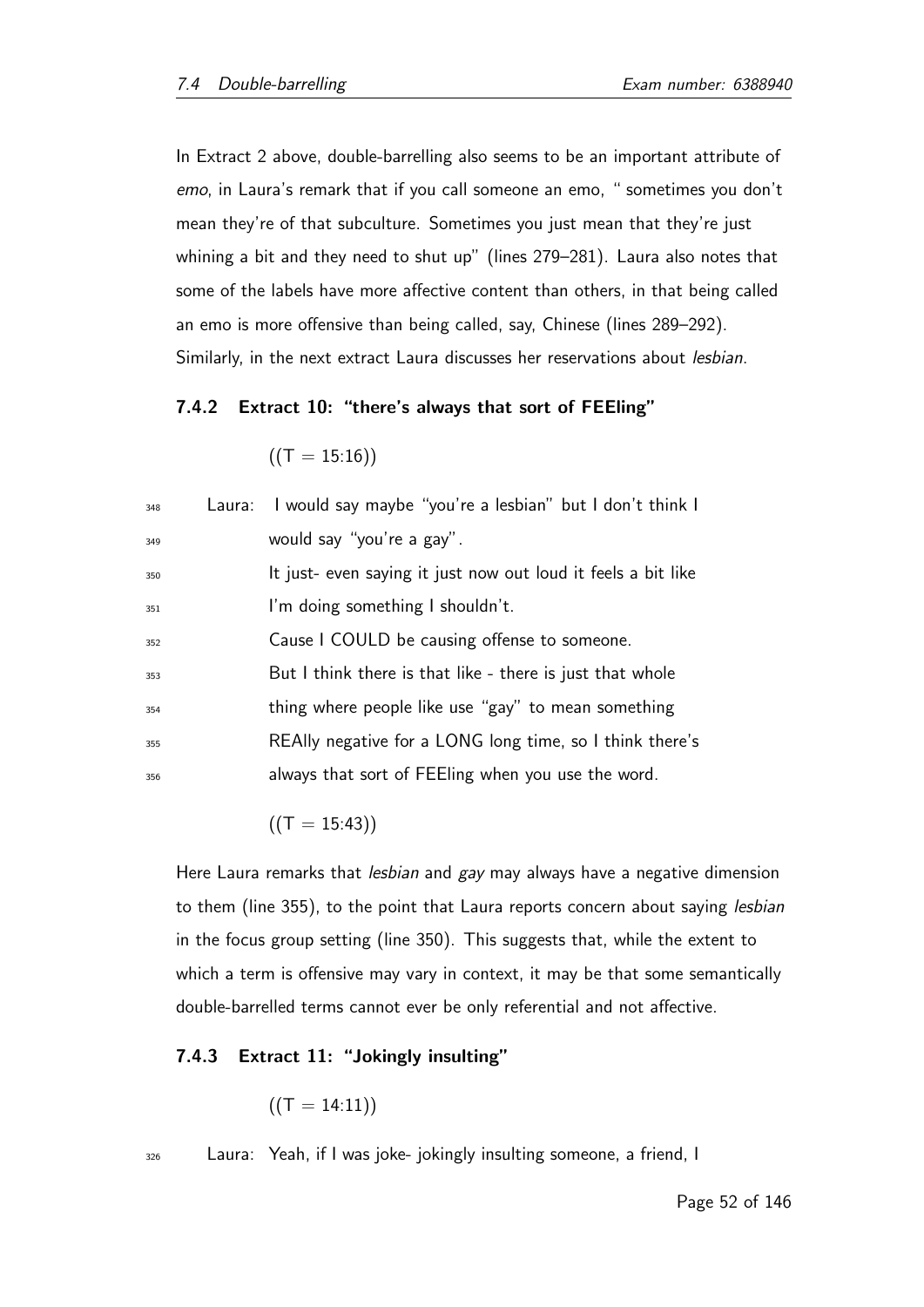| 327 |      | would definitely go with the A categories, on these like,     |
|-----|------|---------------------------------------------------------------|
| 328 |      | 1A "Edith is a Catholic" sort of a thing like.                |
| 329 |      | To say someone is "a something" is- is for some reason        |
| 330 |      | a little bit more insulting                                   |
| 331 |      | So I would use those with friends, but I wouldn't use         |
| 332 |      | those with people I didn't know well.                         |
| 333 |      | And when I was using them with friends I would                |
| 334 |      | probably be using them with the intention of being            |
| 335 |      | jokingly insulting.                                           |
| 336 | Int: | Mm.                                                           |
| 337 |      | Laura: Although I don't think I would even say "you're a gay" |
| 338 |      | to one of my friends, particularly one who WAS actually       |
| 339 |      | $\mathsf{gay} =$                                              |
|     |      | James: $=$ Yeah. Although I I w- would say, I think me and my |
| 340 |      |                                                               |
| 341 |      | sister say that, to each other a lot, in jest. But if anyone  |
| 342 |      | who's actually gay, you'd NEver say that to them.             |
|     |      | $((T = 14:55))$                                               |

Here the "you're a gay" construction seems to have a default insulting reading, but proximity might mitigate the insult and make it "jest" (line 341). However, Laura and James both seem to suggest that the strategy is not available if the addressee is "actually gay" (lines 339 and 341). $9$ 

A reasonable query is who is "actually gay", since in the discourse analytic method, this should not be a-priori'ed. Cameron 1997 paper on men's

<sup>&</sup>lt;sup>9</sup>Caroline Heycock notes that this could be a social/pragmatic constraint associated with the paucity of situations in which one would non-insultingly inform another person of their sexuality or other demographic group membership. While this is a possibility, it does not seem a flaw to the argument, since You're a gay seems to be available for jokingly insulting someone in a way that You're a jazz enthusiast or You're a young professional does not. This would seem to indicate that the double-barrelled property of gay is not solely due to the context of informing someone else of their demographic membership. A tip of the hat to Caroline for helpful discussion on this point.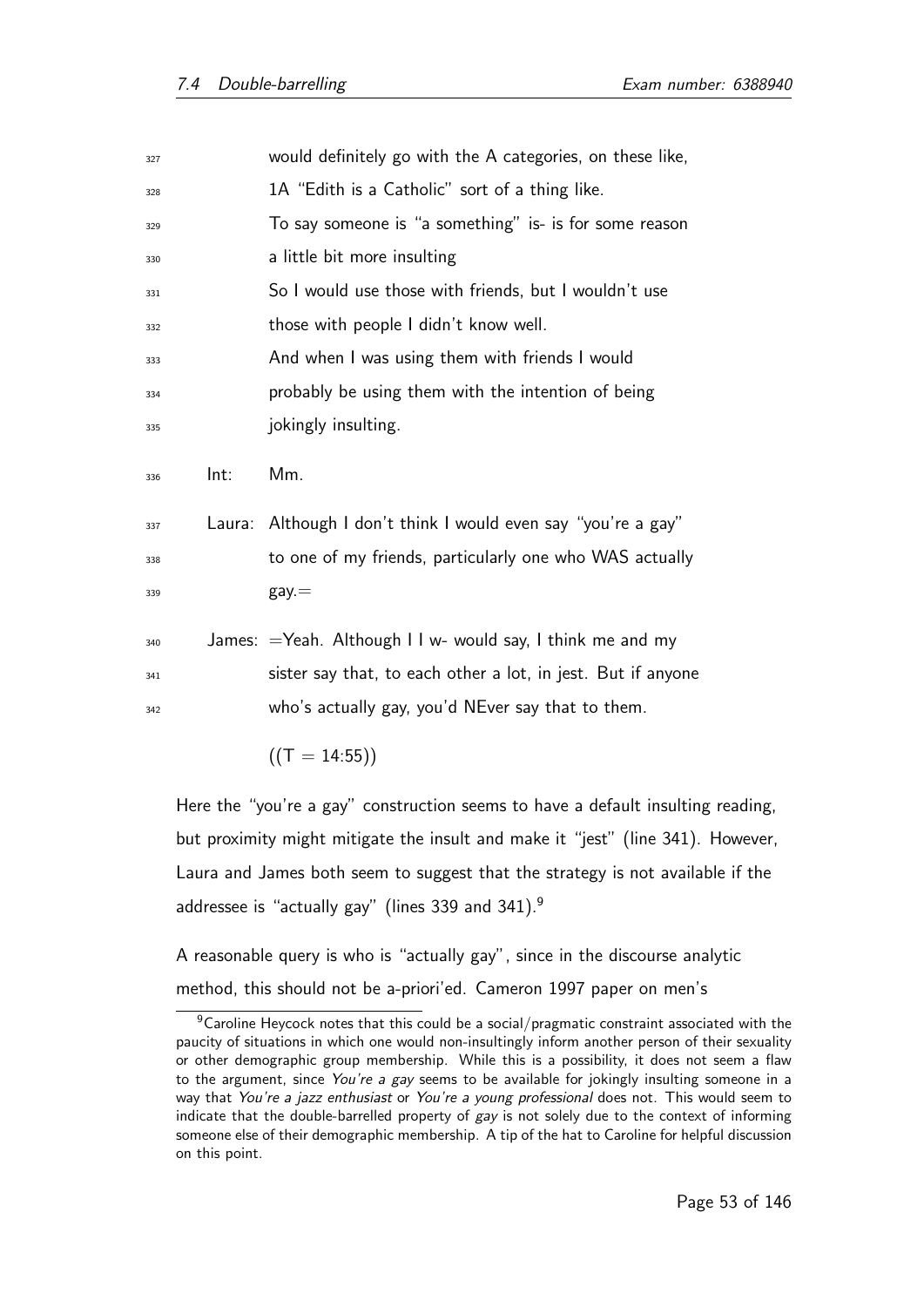homosocial gossip explores the connection between the disparaging sense and normative masculinity. In the extract she analyses, a group of young men describe a classmate as "that really gay guy" (p. 67) which is re-negotiated to "he's the antithesis of man". In another extract, "a real artsy, fartsy fag he's like (indeciph) he's so gay" sits next to a woman classmate, who is described as having "four homos hitting on her" (p. 69). Cameron points out (p. 66) that the criteria for the categorisation of people as "gay" or "homo" in the discourse is not necessarily straightforwards, since what we know about the romantic life of the supposed "homos" is that they "hit[ ] on" women, so it seems clear that "homo" in this case does not mean something like "someone whose sociopolitical identity is typically associated with experiencing attraction to people of the same gender", but rather something like "non-normatively masculine", since the interlocutors express other disapproval of the men in question by criticising their clothing, their presumed behaviours, their bodies, and the "ugliest-ass bitch" they are "hitting on" (p. 69).

Similarly, Zwicky 2003 seems to suggest that "faggot" means something like  $[+$ gay man,  $+$ disparaging] or  $[+$ gay man, -normatively masculine], although the disparaging dimension is not independent of the non-normatively masculinity dimension. However, the use of normative masculinity is not the only way in which gay can be disparaging. Another sense of gay is something like "inadequate" or "wrongheaded", not necessarily with any reference to masculinity. For example, the following sentences would be well-understood among my peers:

(7) East Enders is gay  $-$  the plots are so boring; I much prefer Doctor Who.

This suggests a process of semantic derogation (Schulz 1975, Wong 2002): a process in which words become associated with people of lower social status and for that reason become derogatory. Schulz argues this with words that become associated with women in order to explain, for example, why words which ought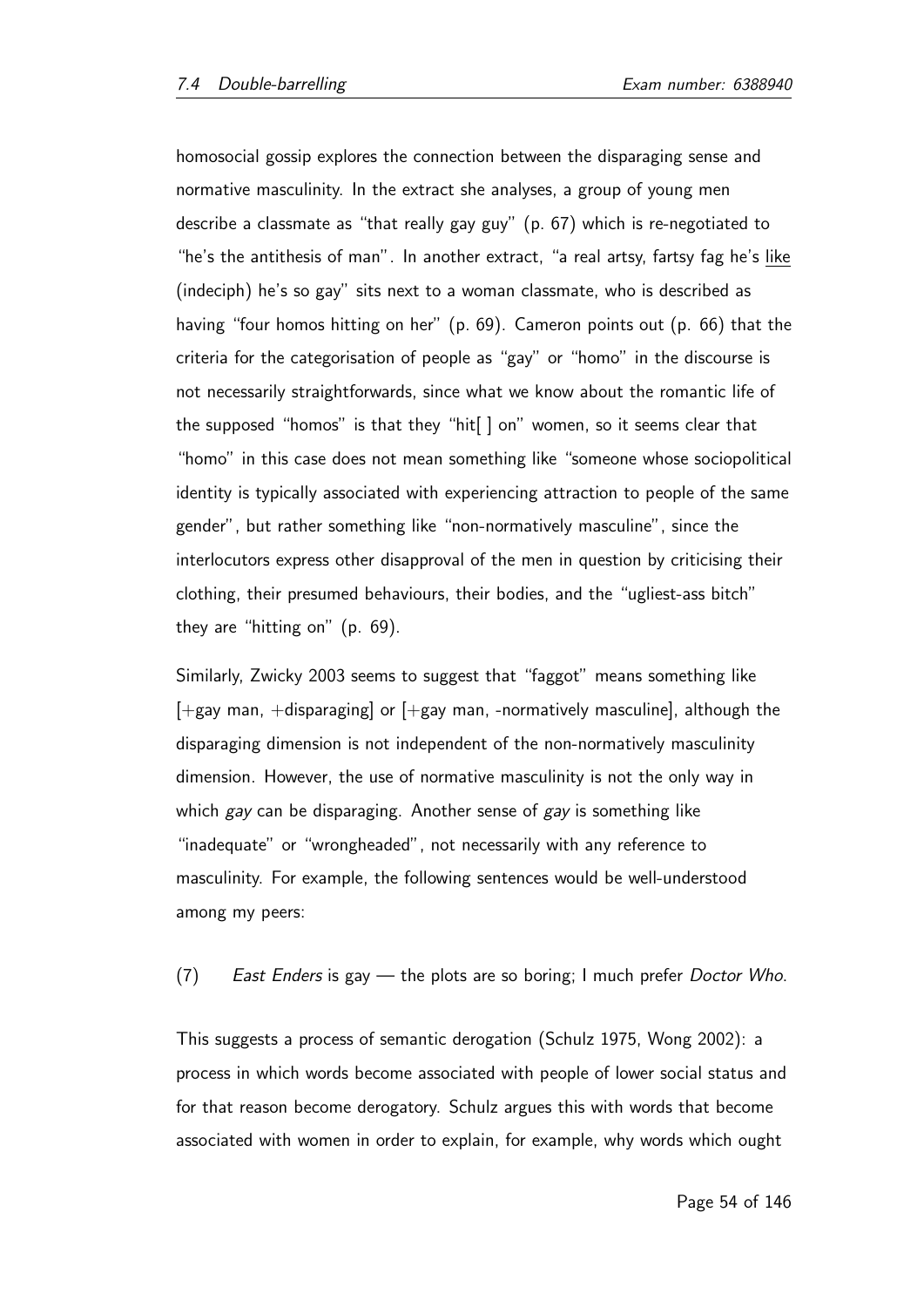to be masculine and feminine counterparts, such as *master* and *mistress* have differ in their affective content (1975). Similarly, Wong argues that tongzhi has undergone a process of semantic derogation due to its use for and by Chinese lesbian and gay people  $(2002)$ . It seems reasonable to posit that the English gay has undergone a similar process due to its association with homosexuality. This semantic derogation licenses its use as an insult.<sup>10</sup>

However, Laura and James note some tension between the insulting use and the "literal" use: "I don't think I would even say "you're a gay" to one of my friends, particularly one who WAS actually gay" (lines 337-337, and 342). The disparaging sense is invoked specifically in contrast to "actually gay" (lines 338 and 342). So the implication is that the disparaging sense is not the "actual" sense of *gay*.

Semantic derogation also explains why political instability might lead to linguistic instability: if a linguistic form becomes derogatory through association with a particular demographic group, the group may then seek a new linguistic form (although one would want to avoid a strongly Whorfian view of semantic change as being driven entirely by societal structure).

## 8 Results: Quantitative Analysis

In this section I will present the statistical analysis for each of the dependent variables in turn. Overall, the intralinguistic factor groups show some fairly consistent patterns although the social factor groups are more of a mixed bag. These trends will also be considered in more depth in the discussion in Section 9.

Throughout, percentages are accurate to one decimal place, and probabilities and

 $10$ Ronnie Cann notes that the referential component and affective component could be homonyms, especially in a case like  $gay$ , where the affective component may appear in contexts where is seems to be bleached of its referential sense. While this is a possibility, it does not seem fatal to my argument since the affective form can occur with the referential form. It therefore seems more economical to explain this apparent–homonymy by pointing to semantic processes like reclamation and semantic derogation. Thanks to Ronnie for helpful discussion on this topic.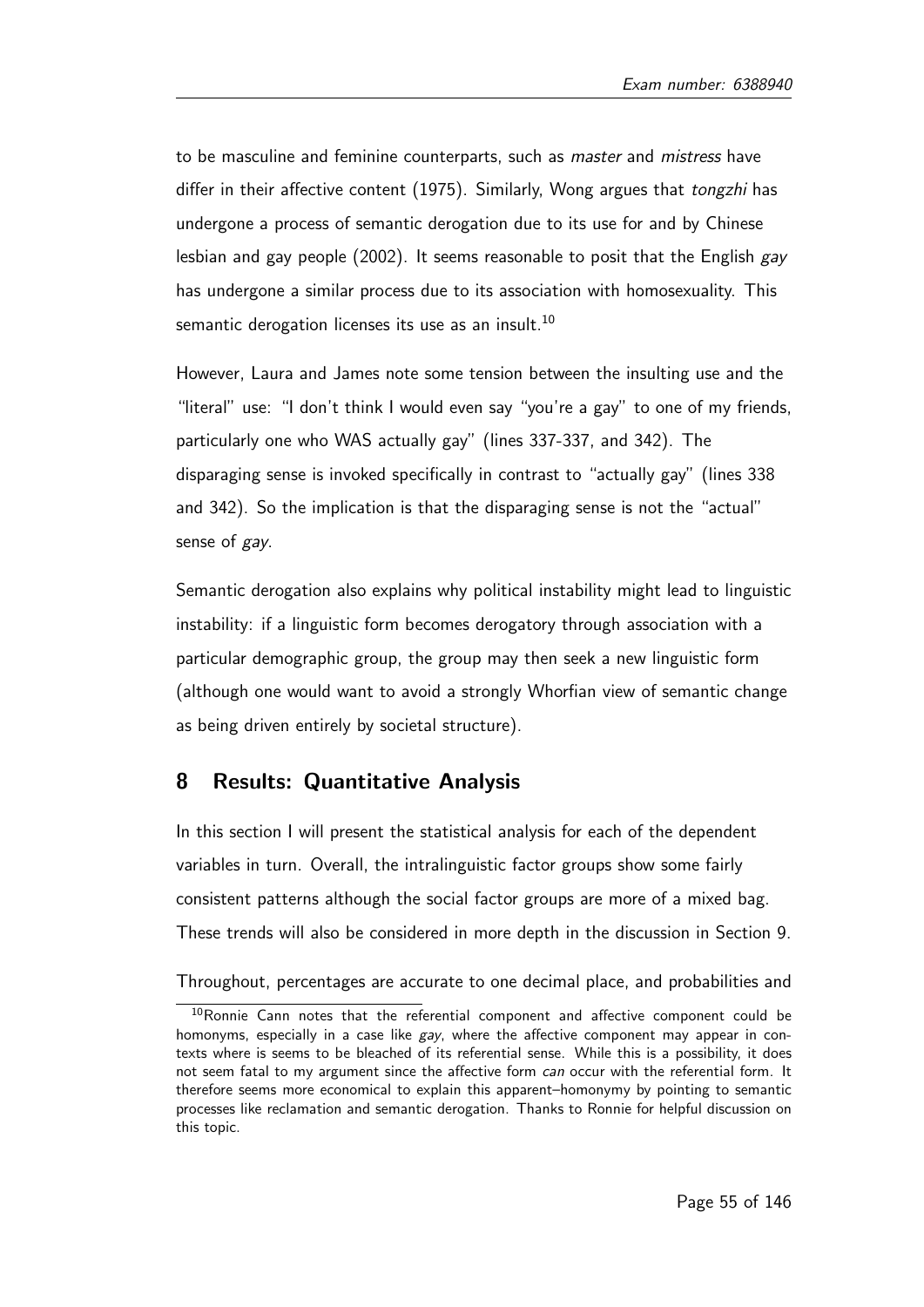factor weights are accurate to three significant figures unless otherwise specified. I take the significance threshold to be  $p \leq 0.05$ .

#### 8.1 A note on the sample and coding

Since participants self-selected to take part, it is important to note the demographics of the participants, and explain some of the coding and statistical decision that were made. Although Rbrul will run an analysis on singleton groups  $-$  a factor which consists of only one token or participant  $-$  it is generally considered better practice to remove or recode singleton factors as they cannot show evidence of variation according to that factor.

Because of this, some tokens had to be excluded from the statistical analysis. From the place factor group, participants from Switzerland, Australia, India, Trinidad and Tobago, or participants who had moved to the UK from other countries, and one participant who gave their place information as "earth", were all excluded; as these participants all resulted in singleton groups, and some of them constituted singleton groups in more than one factor group. From the political engagement factor group, I excluded a participant who described themself as independent, as this participant resulted in a singleton group. I also excluded a participant who described themself as a Liberal activist, as I could not be certain whether the participant was referring to the Liberal party (in which case they would have formed a singleton group), or a "small-L liberal", in which case they could have been recoded. However, I still discuss all these participants' responses as important data points for the discursive construction of the demographic categories, as described in Section 9, so their survey data was still highly valuable.

After excluding these participants from the statistical analysis, there remained a total of 5160 tokens from 43 participants, for use in the statistical analysis. The tables in this section give the demographic breakdown of the participants whose tokens were used in the statistical analysis, after recoding.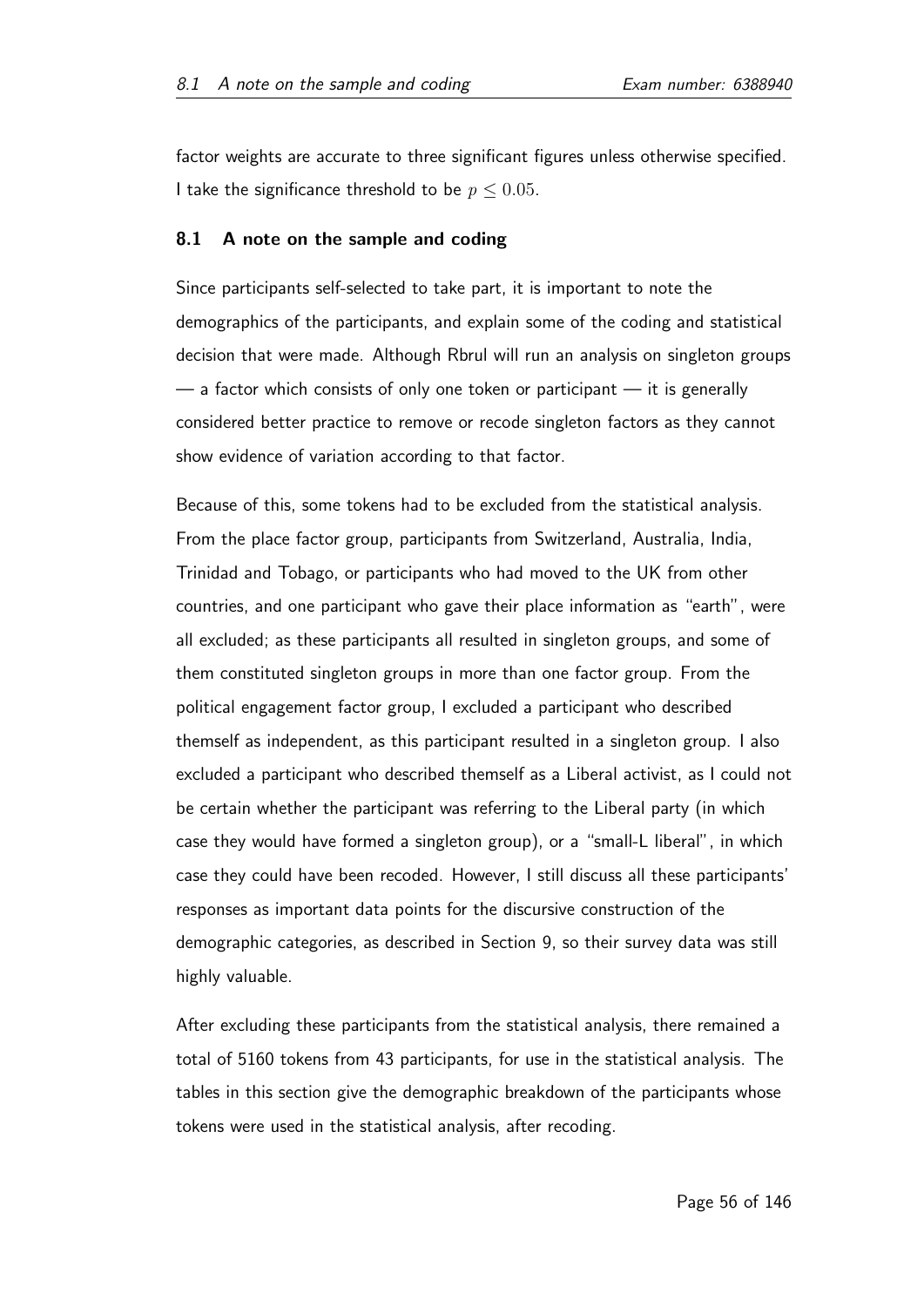### Gender

Of these 43 participants, 20 described themselves as female, one described herself as a woman, 21 described themselves as male, and one was genderqueer (as we shall see, gender turned out not to be significant, even after recoding attempted recoding, so I have left the singleton groups as is).

| Gender       | <b>Number of Participants</b> |  |  |
|--------------|-------------------------------|--|--|
| Female or F  | 20                            |  |  |
| Woman        |                               |  |  |
| Genderqueer  |                               |  |  |
| Male or M    | 21                            |  |  |
| <b>TOTAL</b> | 43                            |  |  |

Table 2: Survey participants by gender

## Sexuality/Sexual orientation

In terms of sexuality 28 of the 43 participants (65.1%) identified as straight or heterosexual, which is disproportionately low (one participant identified as "straight/het" and was recoded as straight as that was the best fit statistically); two participants answered "in a hetero-relationship currently" or answered "I don't" and were coded as "no label". One participant answered "other" and was coded with the queer participant as this was the best fit. The full breakdown by sexuality is shown in Table 3.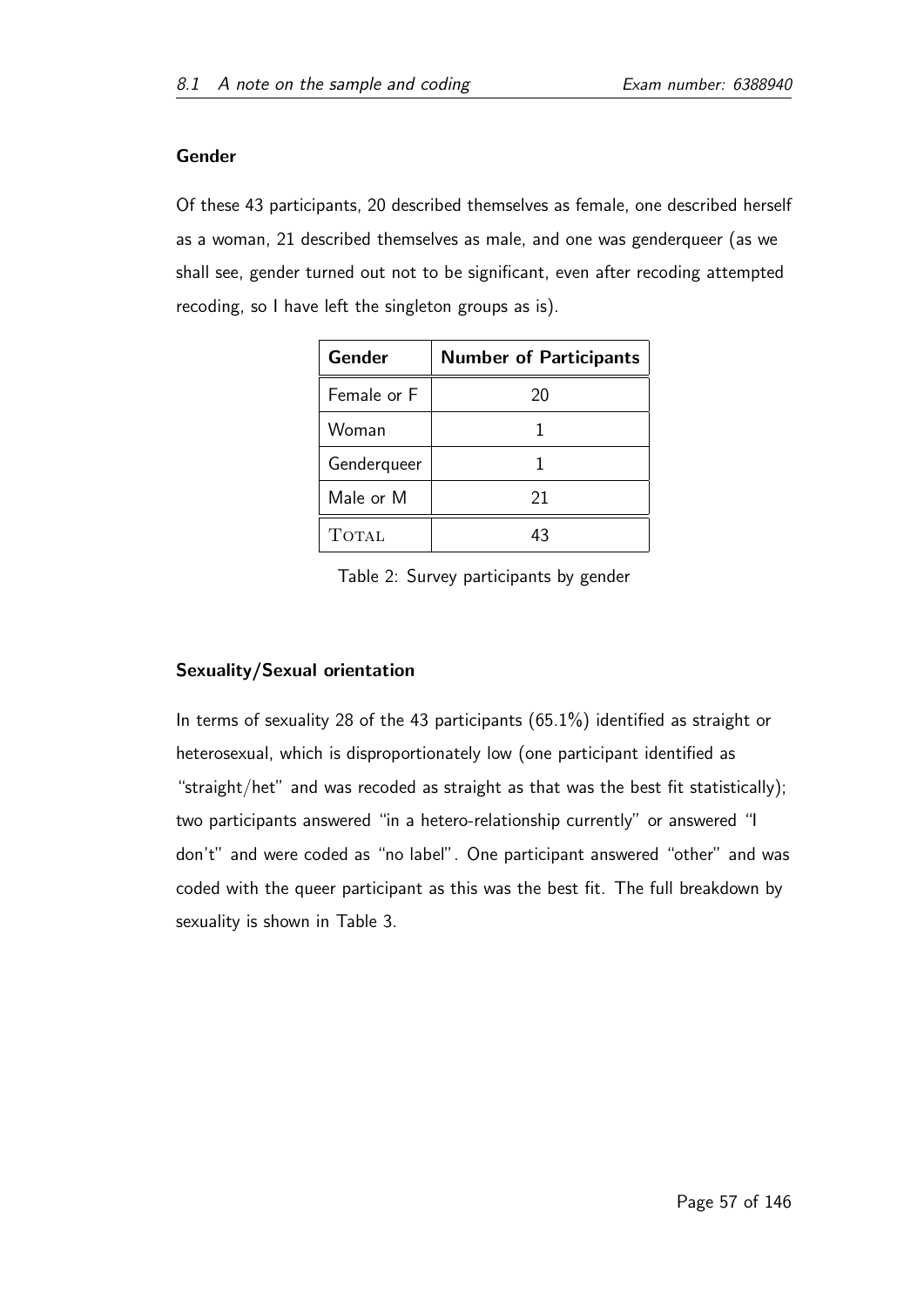| <b>Sexuality</b> | <b>Number of Participants</b> |  |  |
|------------------|-------------------------------|--|--|
| Asexual          | 3                             |  |  |
| <b>Bisexual</b>  | 2                             |  |  |
| Gay              | 4                             |  |  |
| Lesbian          | 2                             |  |  |
| Queer/Other      | 2                             |  |  |
| Heterosexual     | 14                            |  |  |
| Straight         | 14                            |  |  |
| (no label)       | 2                             |  |  |
| <b>TOTAL</b>     | 43                            |  |  |

Table 3: Survey participants by sexuality

## Age

Participants ranged in age from 17 to 64, but the sample is disproportionately biased towards younger adults. The median age was 25.5; and only 8 participants (18.6%) are over 40, compared to the 69.8% who are aged under 30. It is fair to say, therefore, that this is primarily a survey of young adults' judgements.

## Place

Of the 43 participants, 34 of the participants (79.1%) were from the UK. Of these 34 participants, 19 were English, 10 were Scottish, and 4 did not specify. One participant from Northern Ireland was coded with the UK group as they would otherwise have been a singleton group, although I realise this is politically controversial. The full breakdown is given in Table 4. Prospective participants were asked to take part only if they were native speakers of English.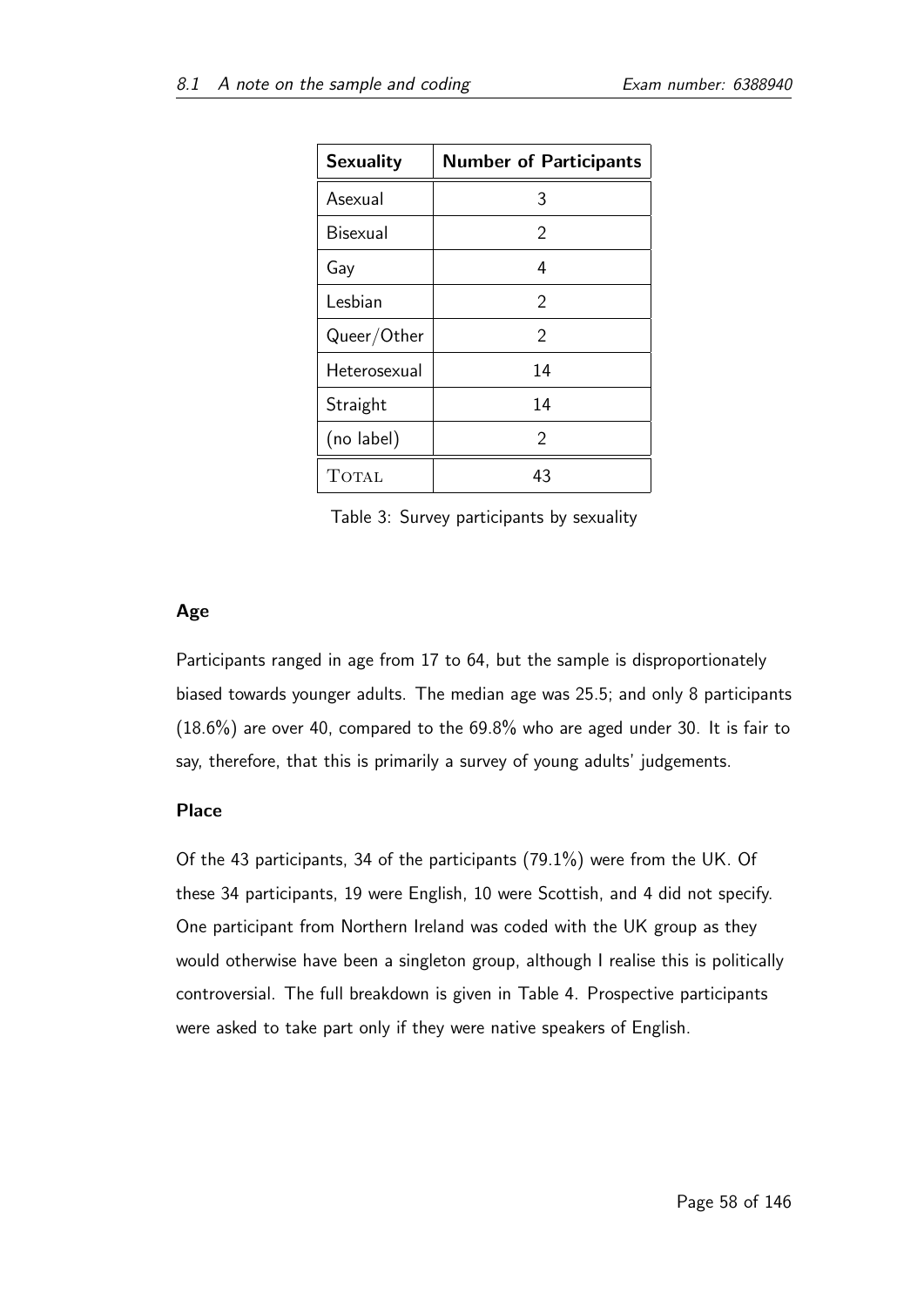| <b>Place</b>       | <b>Number of Participants</b> |
|--------------------|-------------------------------|
| Canada             | 3                             |
| <b>USA</b>         |                               |
| England            | 19                            |
| Scotland           | 10                            |
| UK (not specified) | 5                             |
| <b>TOTAL</b>       | 43                            |

Table 4: Survey participants by place

#### Ethnicity/race

Due to the high number of singleton groups, it would have been impossible to include the ethnicity/race factor group without significant recoding. However, while it would have been possible to recode some of the white denominations together, it is unclear how to recode, for example, singleton factors like "Chinese" and "British Sudanese". Consequently, it was not possible to include to include ethnicity in the statistical analysis. However, I rely on the ethnicity/race data the participants gave as important data points for the discursive construction of the demographic categories, and there is a fuller discussion of this in Section 9.5.7.

#### Religion

In answer to the question "How would you describe your religion, if any?", nearly half (48.8%) replied that they had none. Another 20.9% said they were atheist and 9.3% said they were agnostic. Jointly these three groups constitute 79.1% of the participants, so it is fair to say that they are not, on the whole, a religious bunch. Three of the participants are Catholic, but of these two described themselves as "lapsed" or "not religious". Four participants were Protestant; some described themselves simply as "Protestant", but others gave a denomination, and these included Episcopalian and Church of England. Two participants were Jewish. One participant described themself as Quaker agnostic,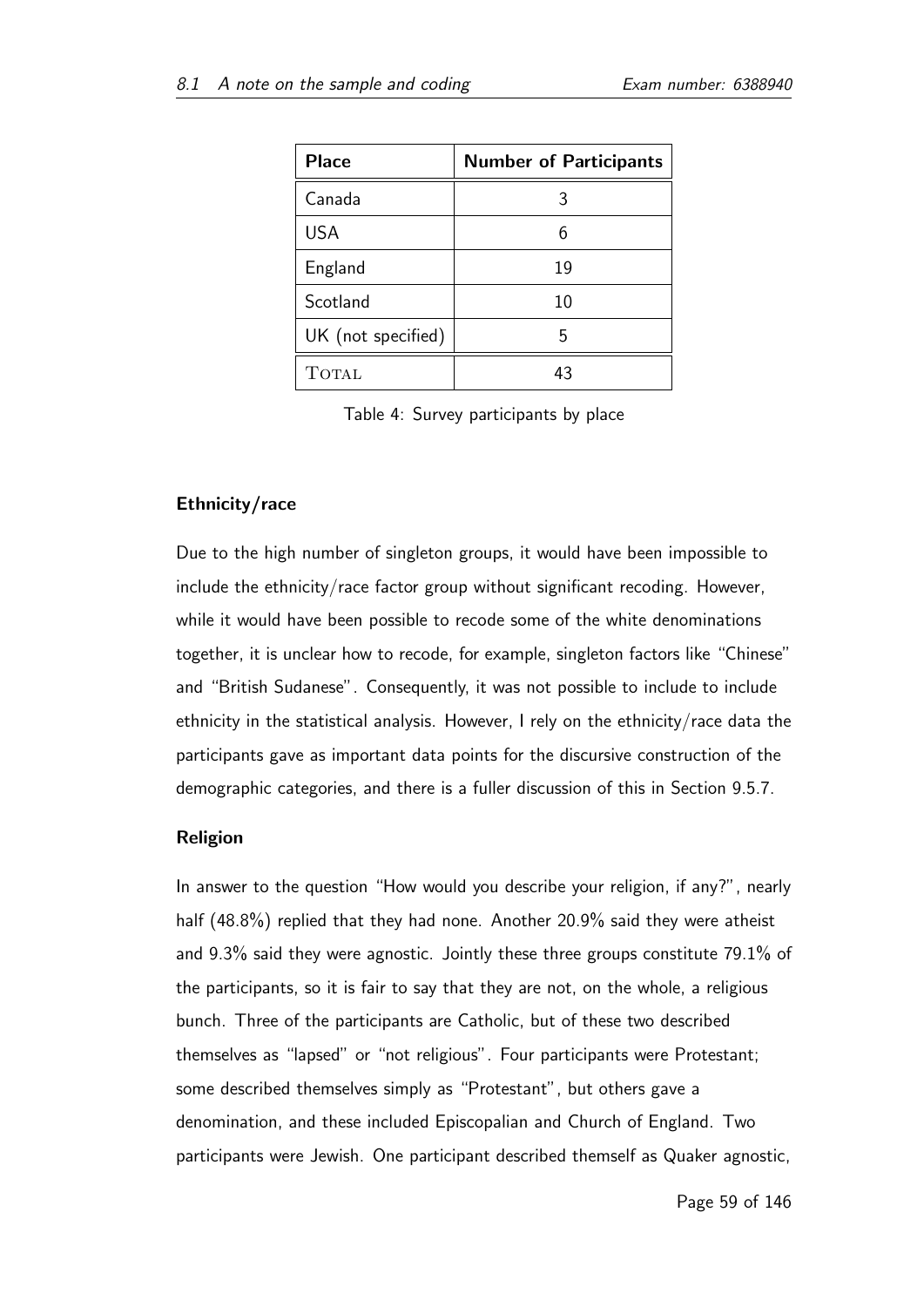| Religion     | <b>Number of Participants</b> |
|--------------|-------------------------------|
| None         | 21                            |
| Atheist      | 9                             |
| Agnostic     | 4                             |
| Catholic     | 3                             |
| Protestant   | 4                             |
| Jewish       | 2                             |
| <b>TOTAL</b> | 43                            |

but as they formed a singleton group, they were recoded as agnostic.

Table 5: Participants by religion

#### Political affiliation

Participants who did not describe themselves as being politically engaged were a slight majority at 53.5%, compared to the 46.5% of participants who did describe themselves as engaged. Participants who were politically engaged were disproportionately likely to describe their engagement in terms of alignment with socially progressive or left–of–center political parties (eg, the Green Party) or ideologies (eg, socialist, "small-L liberal"); or with causes that are often associated with social progressivism (eg, feminism, anti-militarism). Singleton categories that patterned together statistically were coded together as "broad left"; and a few participants detailed the type of engagement without a description of their political alignment, such as saying they "watch the news and debate with friends", for example, and these participants were recoded together with participants who described themselves as engaged but did not specify the type of engagement.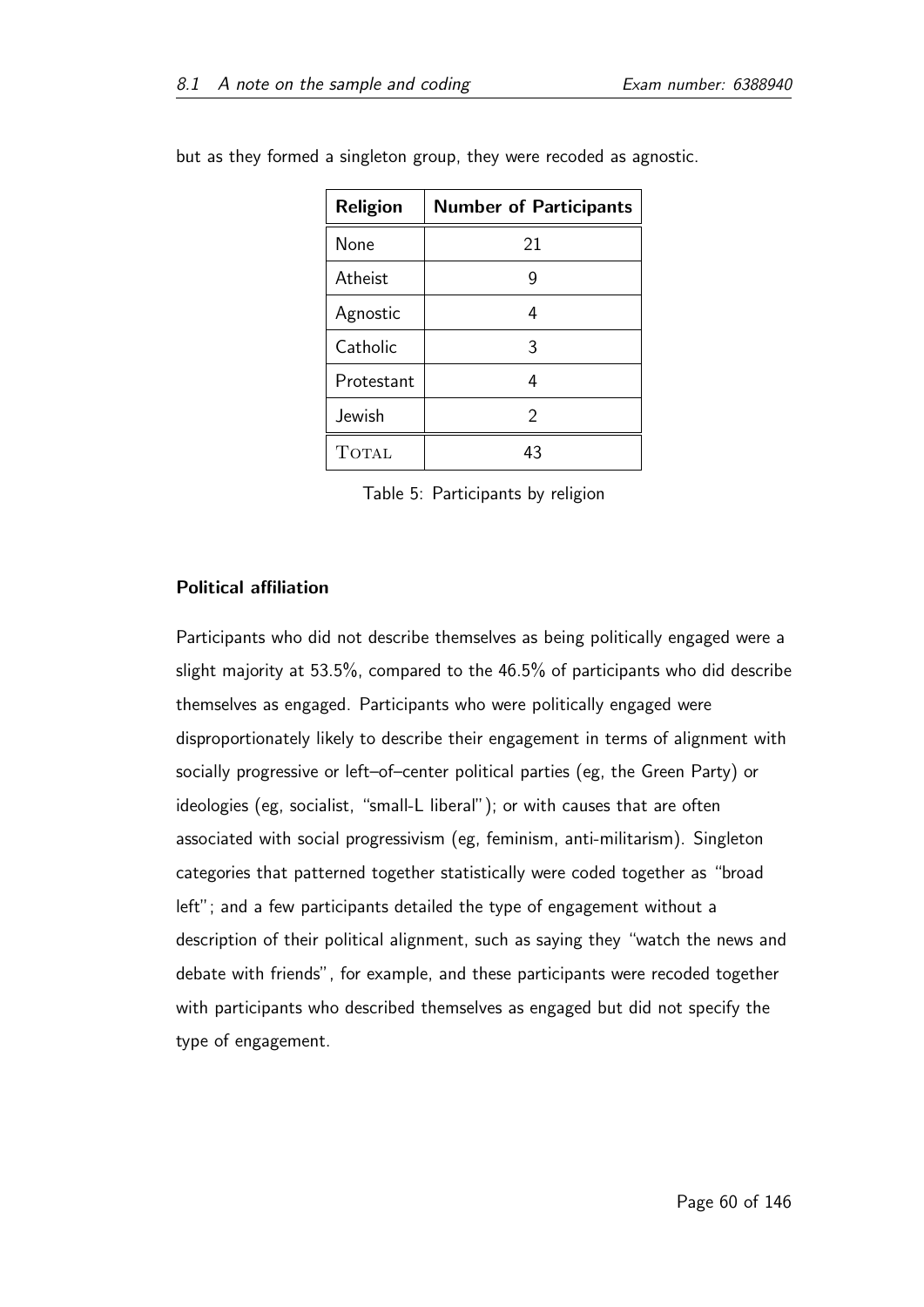| Political engagement              | Number of Participants |
|-----------------------------------|------------------------|
| None                              | 23                     |
| Democrat                          | 3                      |
| Labour Party                      | $\mathcal{P}$          |
| Green                             | 2                      |
| Small-L liberal                   | 4                      |
| Socialist                         | $\mathcal{P}$          |
| Broad left                        | 4                      |
| Engaged (not otherwise specified) | 4                      |
| <b>TOTAL</b>                      | 43                     |

Table 6: Participants by political engagement

## 8.2 Dependent variable: most polite

Politeness was measured by asking the participants "Which sentence is the most polite?". The significant factor groups for politeness were: grammatical pattern, friend use, acquaintance use, offensiveness, ungrammaticality, place, religion, sexuality, and political engagement. These are shown in the Table 7. Overall, the probability for this model was  $p = 0.015$ .

As one would expect, offensiveness and ungrammaticality both disfavour a politeness judgement, with offensive and ungrammatical sentences being judged polite only 1.9% and 2.4% of the time, respectively, which is near–categorical. Friend use and acquaintance use favour a politeness judgement and show a virtually identical pattern: since sentences judged appropriate for friend use are judged polite 33.5% of the time, and sentences judged appropriate for acquaintance use are judged polite 32.2% of the time, which is perhaps slightly lower than one might expect, although sentences judged not appropriate for friend use or acquaintance use are near–categorically not judged polite.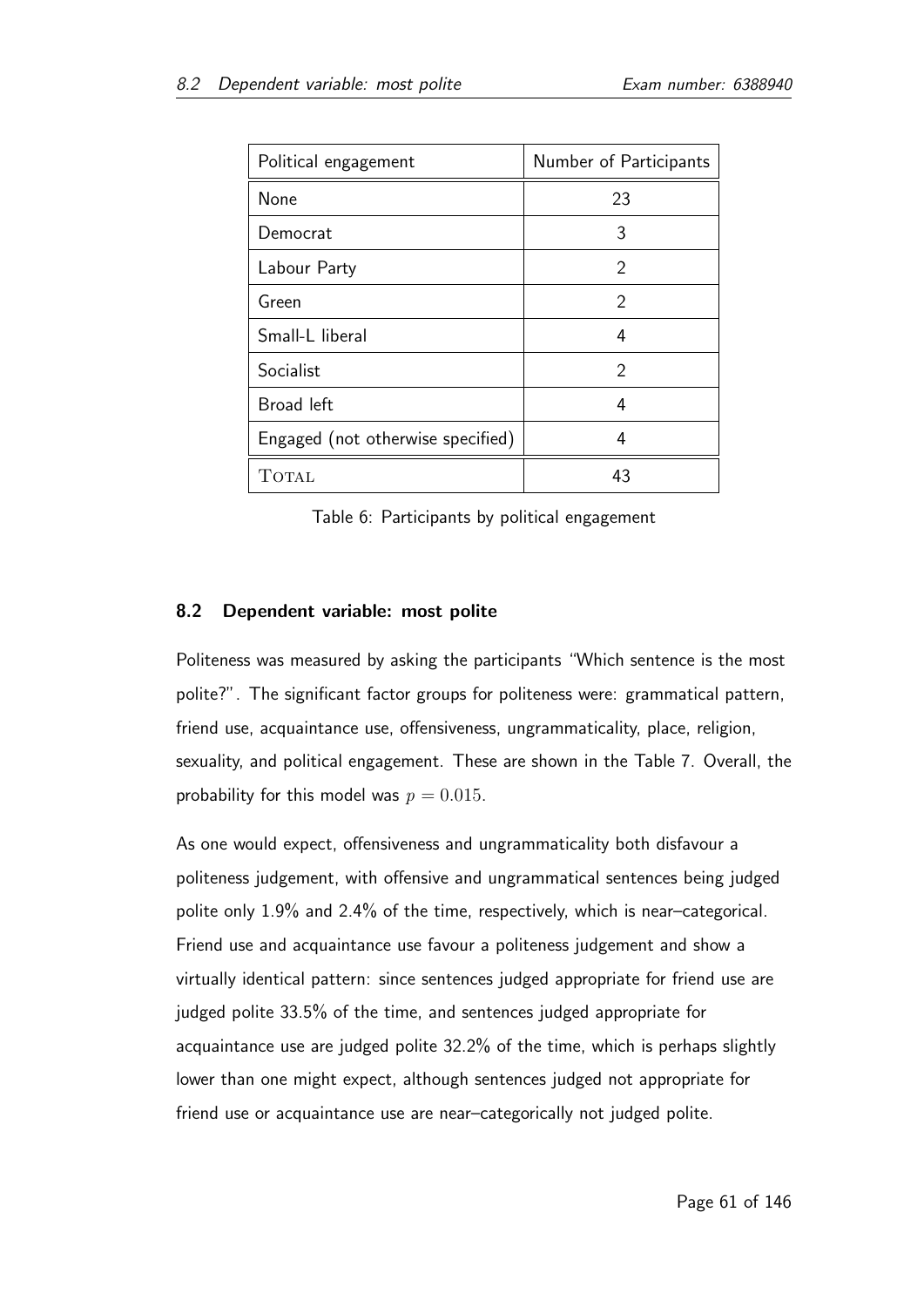Of all the grammatical patterns, B  $((\text{Adj}_{label})_{singular-complement-NP}),$  is the most commonly judged as polite at 50.2%, and having a strongly favouring factor weight<sup>11</sup> of 0.907. The most strongly disfavoured patterns are patterns G, E, C, and D:

- G) (definite-Det + plural- $N_{label}$ ) $_{subject-NP}$
- **E)** (plural-N<sub>label</sub>)  $subject-NP$
- C) (definite-Det + Adj<sub>label</sub> + singular-N<sub>proper</sub><sub>−name</sub>)<sub>subject</sub>-NP
- **D)** (Adj<sub>label</sub> + singular-N<sub>proper</sub><sub>−name</sub>)<sub>subject</sub>−NP</sub>

All four of these constructions are considered to be polite in less than 3% of cases and can all therefore be considered to be near–categorical non–polite constructions.

English participants (14.6%, factor weight  $= 0.680$ ) were more likely to judge the sentences polite than Scottish participants  $(9.0\%$ , factor weight = 0.299), who produced the least politeness judgements overall (although participants from the USA had the lowest factor weight at 0.241). Canadian participants were the most likely to judge a sentence as polite, with a favouring factor weight of 0.757.

The top age bracket patterns more closely to the youngest participants than to participants who are chronologically closer to them — in fact, the 17–22 group and the  $54+$  group differ by only 0.6 percentage points. It is unclear how this should be interpreted, since the correlation between decreased politeness judgements and age is weak ( $R^2 = 0.03736$ ). It could be that the speakers in the two higher age brackets, which have fewer participants, are anomalous.

Atheist participants have the highest factor weight of 0.618, closely followed by participants who have no religion with 0.616, and agnostic participants are slightly lower at 0.589. However, there are several crossovers in this group, so

<sup>&</sup>lt;sup>11</sup>A factor weight, which is an probability scale between 0 and 1, is a measure of whether a factor favours or disfavours a particular feature. A factor weight of 0 disfavours the feature, 1 favours it, and 0.5 is neutral.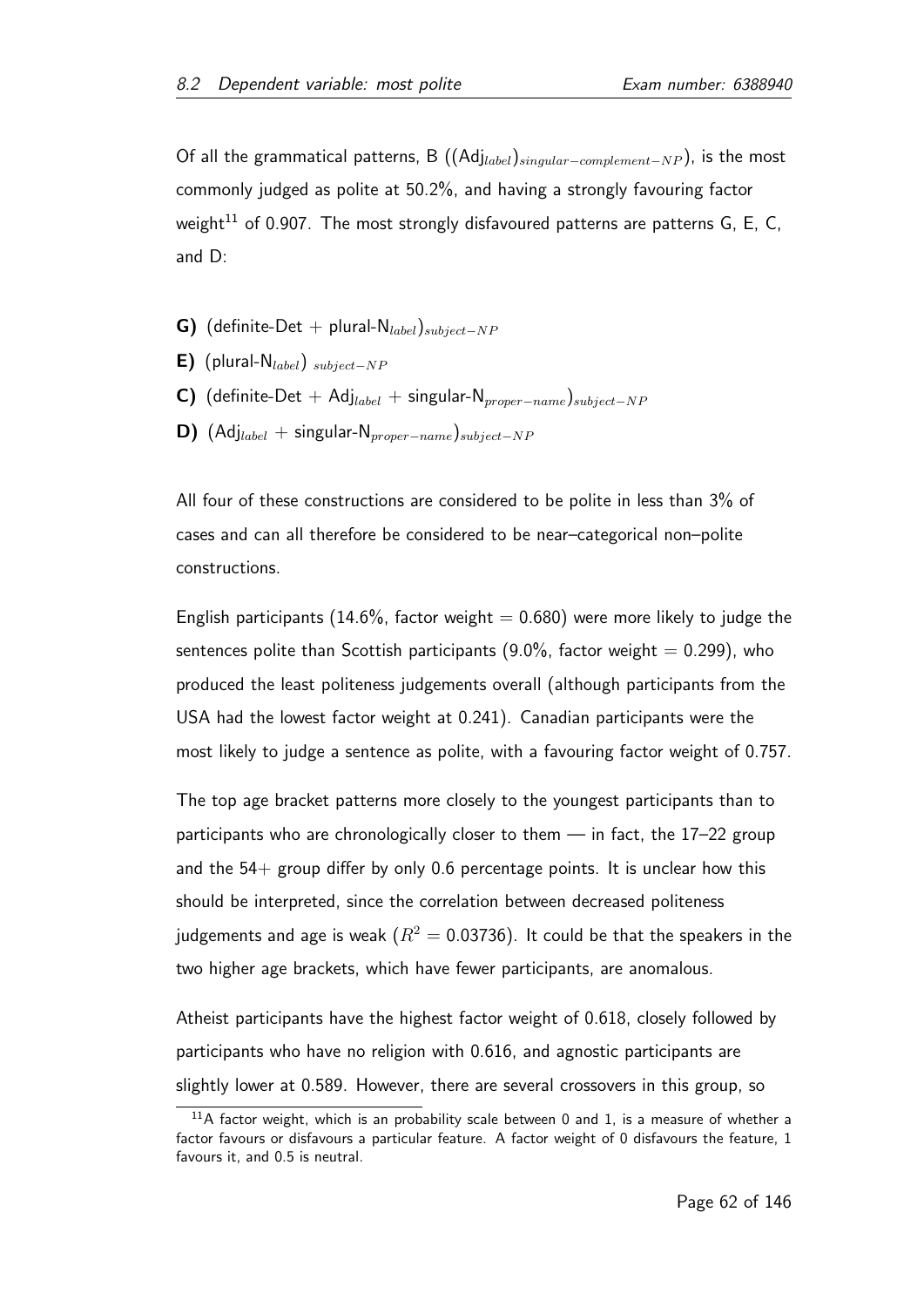

Figure 1: Showing politeness judgements by age

looking at the percentages, atheist participants pattern most closely with Catholic participants, who produced the most politeness judgements at 15.3%. Protestant participants produced the lowest number of politeness responses with only 9.6%, but disfavour the politeness rating, rather than patterning with agnostic participants who differed by only 0.2 percentage points.

The sexuality category is also something of a mixed bag with several crossovers. Participants in the queer/other group most favour politeness responses, with a strongly favouring factor weight of 0.933, but judged only 8.8% of the sentences polite. The most politeness judgements are given by heterosexual participants, at 16.2%, which is slightly favouring. Curiously, participants who identified themselves as straight do not pattern together with participants who identified themselves as heterosexual; the former return only 11.8% politeness judgements. Gay participants return the least politeness judgments, judging sentences as polite in only 7.3% of cases, and showing a slightly disfavouring factor weight of 0.413.

Political engagement also shows some crossovers, with Labour Party members producing the greatest percentage politeness responses with 19.2%, but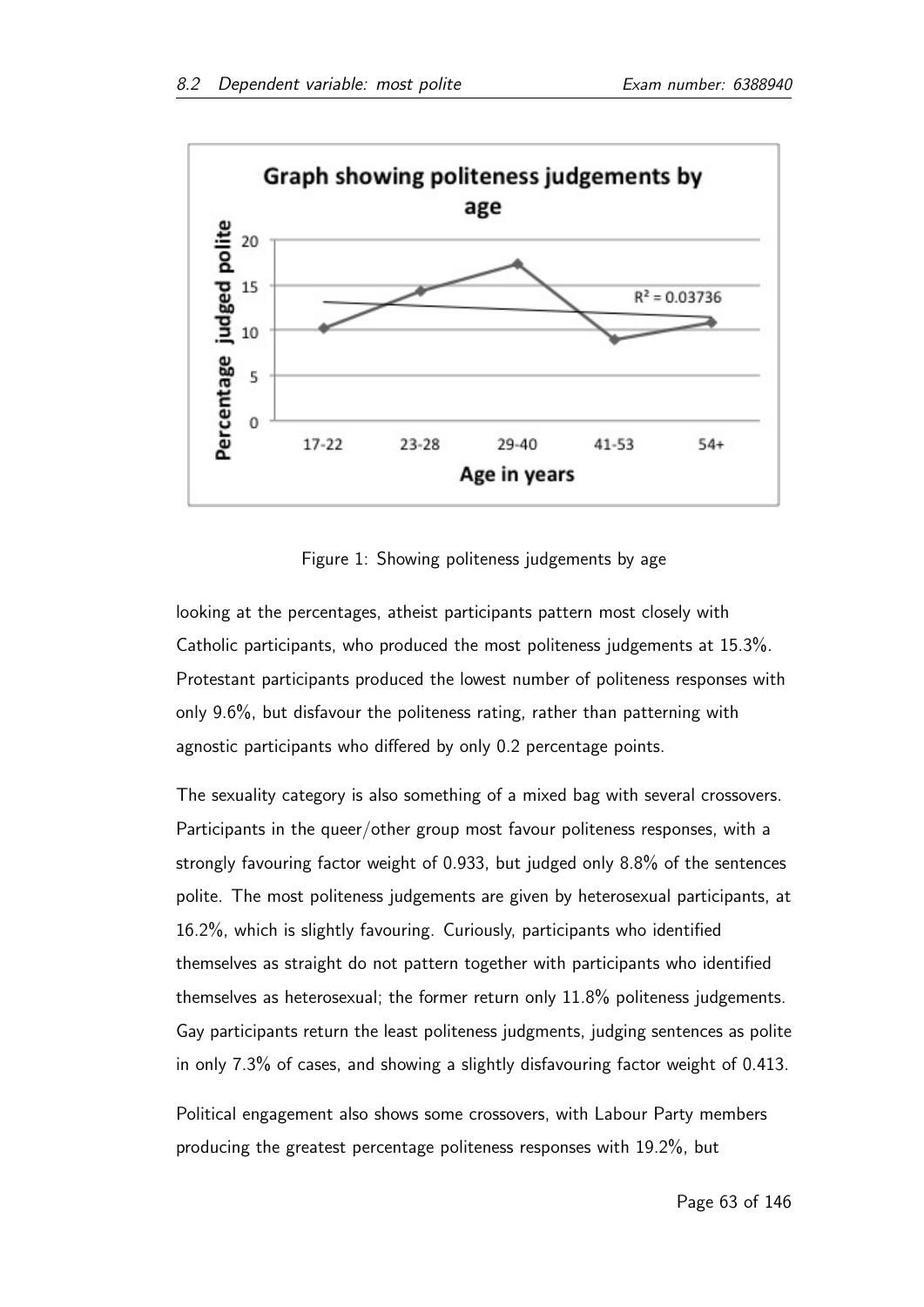

Figure 2: Showing politeness judgements by age

Democrats are the most favouring according to factor weight, with the strongly favouring factor weight of 0.841 (but the second–lowest percentage, with 9.2%). The lowest percentage is produced by the broad left group with 7.7%.

| <b>Factor group</b>         | Factor   | <b>Tokens</b> | Percentage | <b>Factor</b> |
|-----------------------------|----------|---------------|------------|---------------|
|                             |          |               |            | weight        |
| <b>OFFENSIVE</b>            | 0        | 4169          | 15.0       | 0.653         |
| $(p = 1.83 \times 10^{-7})$ | yes      | 991           | 1.9        | 0.347         |
| <b>FRIEND USE</b>           | yes      | 1279          | 33.5       | 0.546         |
| $(p = 0.0222)$              | 0        | 3881          | 5.6        | 0.454         |
| ACQUAINTANCE USE            | yes      | 1362          | 32.2       | 0.671         |
| $(p = 2 \times 10^{-19})$   | 0        | 3798          | 5.5        | 0.329         |
| UNGRAMMATICAL               | $\Omega$ | 4748          | 13.4       | 0.639         |
| $(p = 0.000429)$            | yes      | 412           | 2.4        | 0.361         |
| GRAMMATICAL                 | Β        | 516           | 50.2       | 0.907         |
| <b>PATTERN</b>              | A        | 516           | 21.5       | 0.790         |
|                             |          | 516           | 21.7       | 0.711         |
|                             | F        | 516           | 11.0       | 0.588         |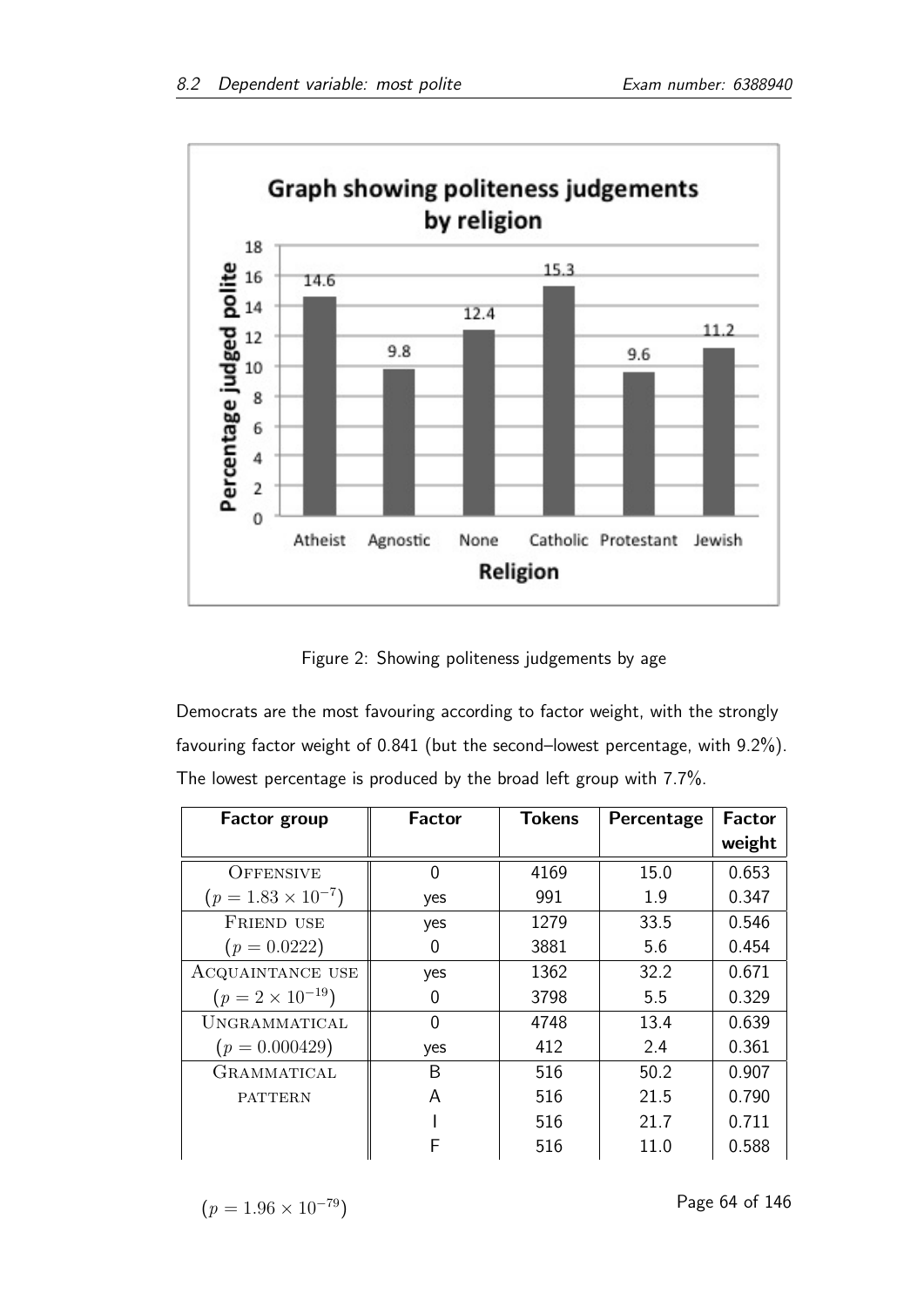| <b>Factor group</b>          | <b>Factor</b>   | <b>Tokens</b> | Percentage | <b>Factor</b> |
|------------------------------|-----------------|---------------|------------|---------------|
|                              |                 |               |            | weight        |
|                              | H               | 516           | 7.0        | 0.475         |
|                              | J               | 516           | 6.4        | 0.468         |
|                              | G               | 516           | 2.9        | 0.309         |
|                              | E               | 516           | 2.1        | 0.256         |
|                              | $\overline{C}$  | 516           | 1.4        | 0.229         |
|                              | D               | 516           | 1.0        | 0.175         |
| <b>PLACE</b>                 | Canada          | 360           | 16.9       | 0.757         |
|                              | England         | 2280          | 14.6       | 0.680         |
| $(p = 5.20 \times 10^{-21})$ | UK $(nos)^{12}$ | 600           | 12.7       | 0.526         |
|                              | Scotland        | 1200          | 9.0        | 0.299         |
|                              | <b>USA</b>      | 720           | 9.6        | 0.241         |
| AGE                          | $29 - 40$       | 840           | 17.3       | 0.715         |
|                              | $23 - 28$       | 1680          | 14.3       | 0.575         |
| $(p = 7.98 \times 10^{-11})$ | $17 - 22$       | 1680          | 10.2       | 0.544         |
|                              | $54+$           | 240           | 10.8       | 0.463         |
|                              | $41 - 53$       | 720           | 8.9        | 0.223         |
| <b>RELIGION</b>              | Atheist         | 1080          | 14.6       | 0.618         |
|                              | None            | 2520          | 12.4       | 0.616         |
|                              | Agnostic        | 480           | 9.8        | 0.589         |
| $(p = 0.0419)$               | Catholic        | 360           | 15.3       | 0.485         |
|                              | Protestant      | 480           | 9.6        | 0.372         |
|                              | Jewish          | 240           | 11.2       | 0.324         |
| <b>SEXUALITY</b>             | Other/Queer     | 240           | 8.8        | 0.933         |
|                              | Lesbian         | 240           | 10.4       | 0.682         |
|                              | Heterosexual    | 1680          | 16.2       | 0.593         |
|                              | (No label)      | 240           | 14.6       | 0.516         |
| $(p = 5.4 \times 10^{-17})$  | Gay             | 480           | 7.3        | 0.413         |
|                              | Straight        | 1680          | 11.8       | 0.398         |
|                              | Bisexual        | 240           | 10.4       | 0.185         |
|                              | Asexual         | 360           | 9.2        | 0.169         |
| POLITICAL                    | Democrat        | 360           | 9.2        | 0.841         |
| <b>ENGAGEMENT</b>            | Green           | 240           | 13.3       | 0.626         |
|                              | Labour          | 240           | 19.2       | 0.588         |
|                              | Small-L liberal | 480           | 10.2       | 0.559         |
| $(p = 8.1 \times 10^{-14})$  | None            | 2760          | 14.3       | 0.555         |
|                              | Broad left      | 480           | 7.7        | 0.525         |
|                              | Engaged (nos)   | 360           | 8.3        | 0.213         |

<sup>12</sup>Here and throughout, "nos" stands for "not otherwise specified".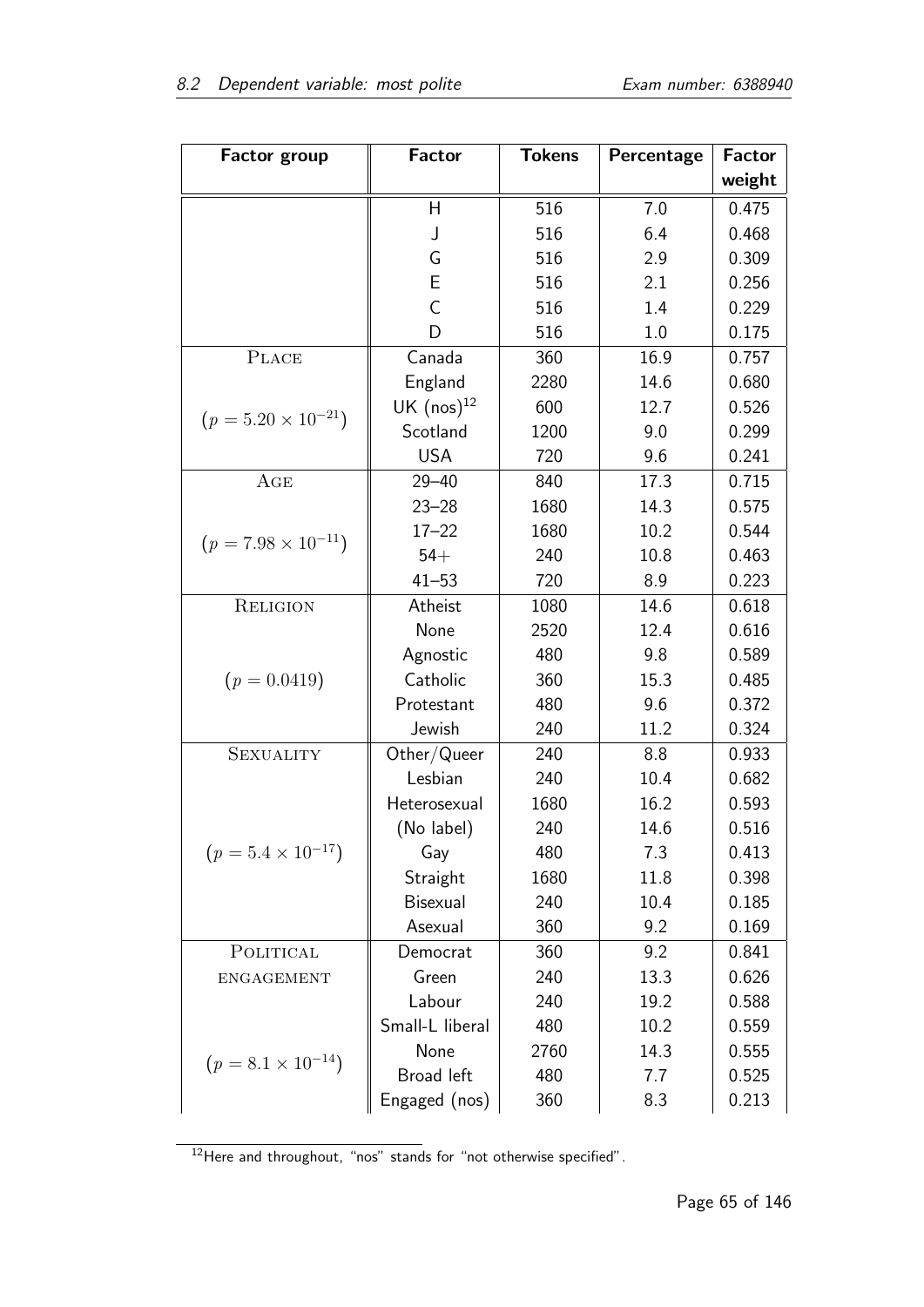| <b>Factor group</b> | <b>Factor</b> | <b>Tokens</b> | Percentage  | <b>Factor</b> |
|---------------------|---------------|---------------|-------------|---------------|
|                     |               |               |             | weight        |
|                     | Socialist     | 240           | 10.0        | 0.143         |
|                     | Deviance      | Degrees       | Probability | $R^2$         |
| OVERALL             |               | of freedom    |             |               |
|                     | 2475.837      | 41            | 0.015       | 0.453         |

Table 7 Factors constraining variation in politeness judgements, in reply to the question "Which sentence is the most polite?"

#### 8.3 Dependent variable: offensiveness

Participants were asked for offensiveness judgements with the question "Are any of these sentences offensive, and if so, which ones?", and the factors constraining variation are shown in Table 8. The significant factor groups constraining their answers were: grammatical pattern, politeness, friend use, acquaintance use, place, age, religion, sexuality, and political engagement. The overall probability for the model is  $p = 0.036$ . Surprisingly, ungrammaticality is not significant for offensiveness ( $p = 0.278$ ), although it is significant for politeness, friend use, and acquaintance use.

As one might expect, a politeness judgement, friend use judgement, and acquaintance use judgement all disfavour an offensiveness judgement. Only 2.9% of sentences judged polite, 2.0% of sentences reported for friend use, and 2.3% of sentences reported for acquaintance use, are judged as offensive (factor weights of 0.328, 0.287, and 0.334, respectively). These are all near–categorical.

However for sentences not judged polite, a surprisingly low percentage of only 21.5% are judged as offensive (factor weight  $= 0.672$ ), which suggests that participants are making a distinction between a sentence that is non-polite and one that is offensive. Similarly, only 24.9% of sentences that are not judged as friend use, and 25.3% of sentences that are not judged as acquaintance use, are judged as offensive. It may be the case that participants distinguish between what is offensive and what they simply would not use.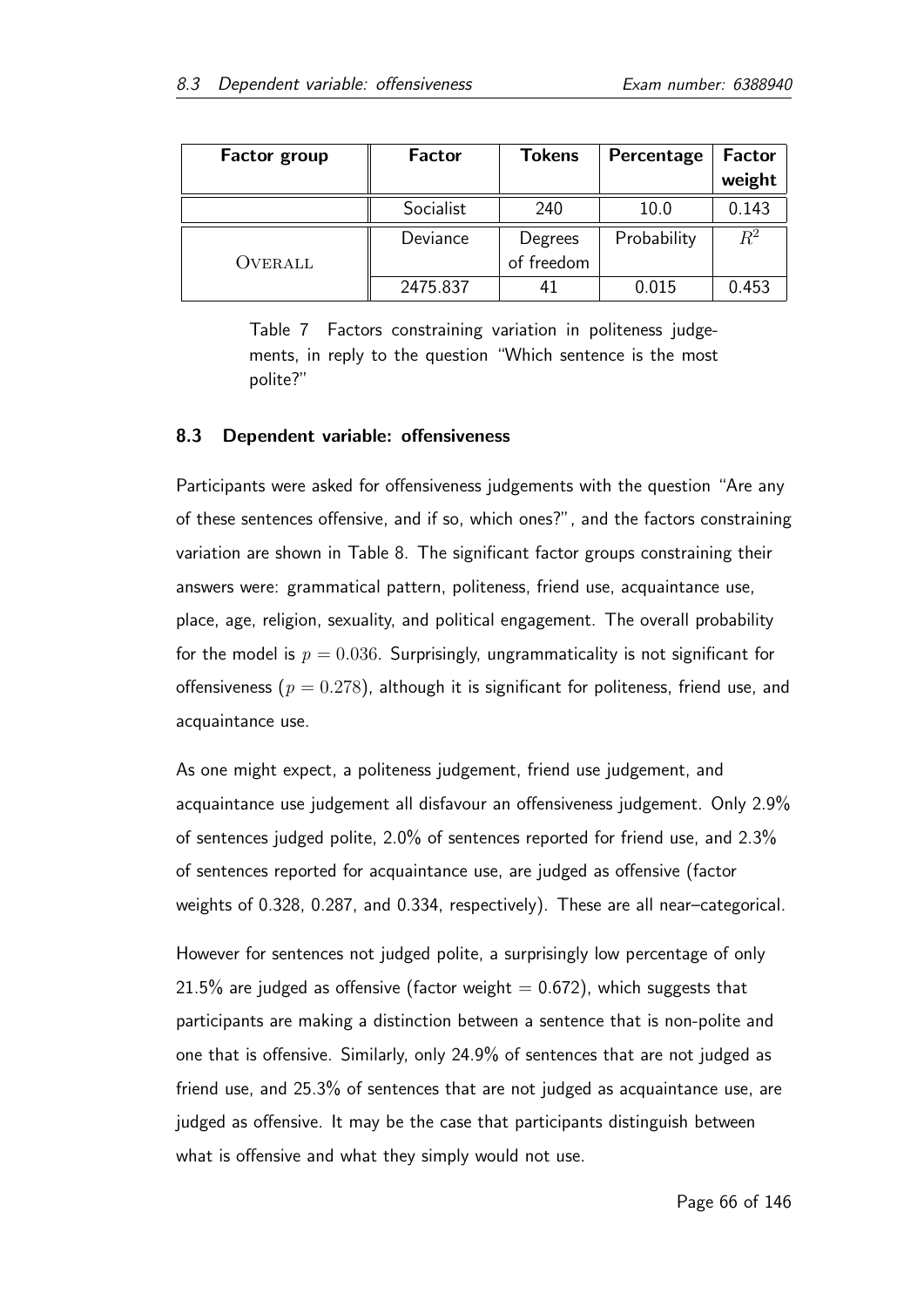

Figure 3: Showing friend use and acquaintance use judgments by grammatical pattern

Grammatical pattern A ((indefinite-Det + singular-N<sub>label</sub>)<sub>complement-NP</sub>) most strongly favours an offensive response, with a factor weight of 0.756. But if ranked by percentages, the four patterns that all return more than 30% are the same four patterns that were least favoured in the politeness analysis, but in different order:

- G) (definite-Det + plural- $N_{label}$ ) $_{subject-NP}$
- D) (Adj<sub>label</sub> + singular-N<sub>proper</sub>−name)<sub>subject</sub>−NP
- E) (plural-N<sub>label</sub>)  $_{subject-NP}$
- C) (definite-Det + Adj<sub>label</sub> + singular-N<sub>proper</sub><sub>-name</sub>)<sub>subject</sub>-NP

Grammatical pattern B ( $(Ad_{Jlabel})_{singular-complement-NP}$ ), which was the most favoured in the politeness analysis, is the penultimate one here, with the near–categorical 3.3% and a factor weight of 0.228. The most strongly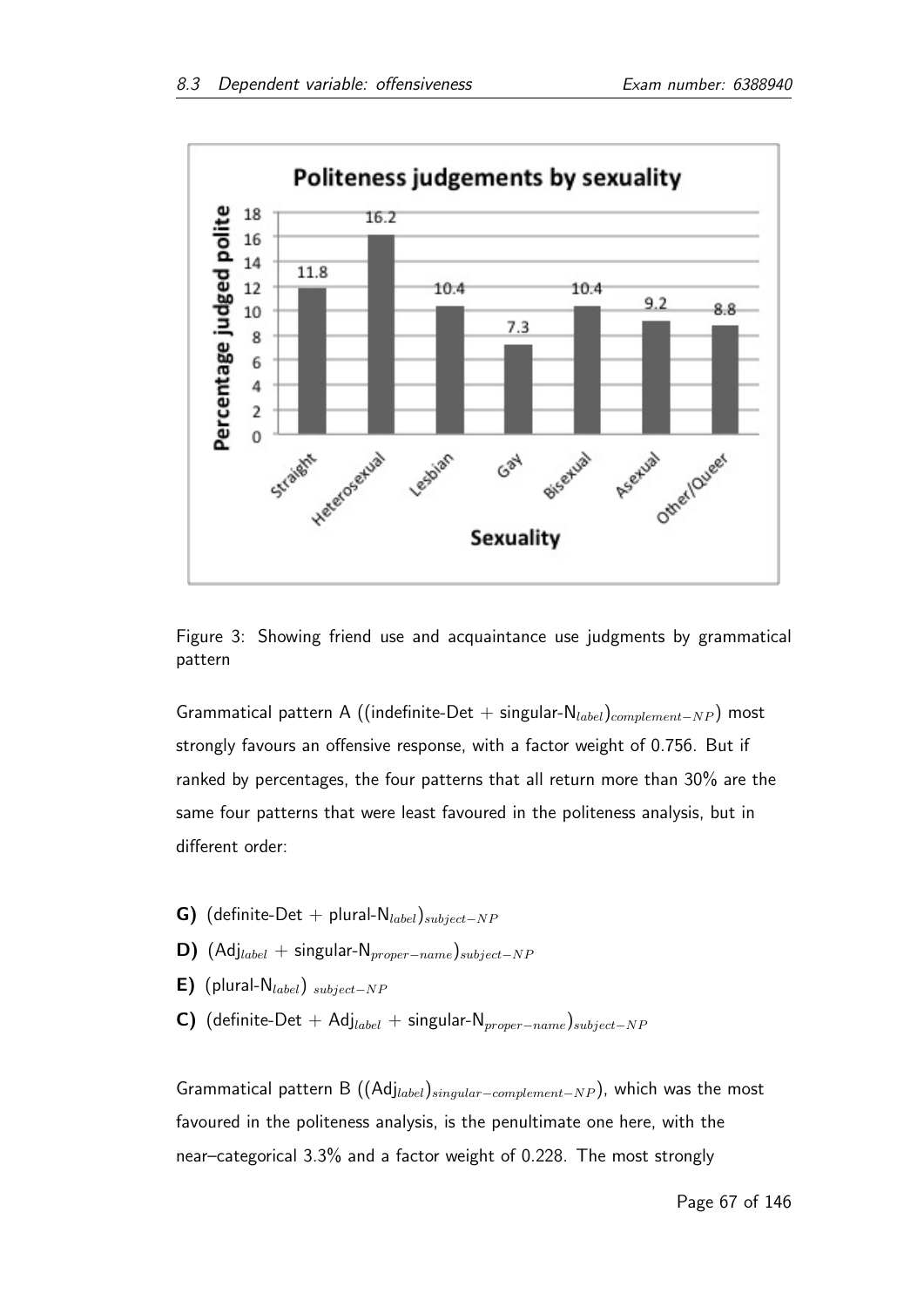

Figure 4: Showing friend use and acquaintance use judgments by grammatical pattern

disfavoured, and least selected pattern, is pattern I ((indefinite-Det+ Adj<sub>label</sub> + singular-N)<sub>complement</sub>-NP $).$ 

English participants and Scottish participants returned very similar responses, with 18.1% and 18.5% offensive judgements respectively; but despite the difference of only 0.4 percentage points, Scottish participants returned the most disfavouring factor weight. Participants from the USA gave the most offensiveness judgements, judging 27.1% of the sentences to be offensive (factor weight  $= 0.825$ ).

The results by age show a U–shaped curve with participants in the 41–54 group giving the fewest offensiveness judgements (3.5%); and participants in the youngest group judging 23.9% of the sentences offensive, and participants in the 54+ group returning the most offensiveness judgements at 50.8%. There is an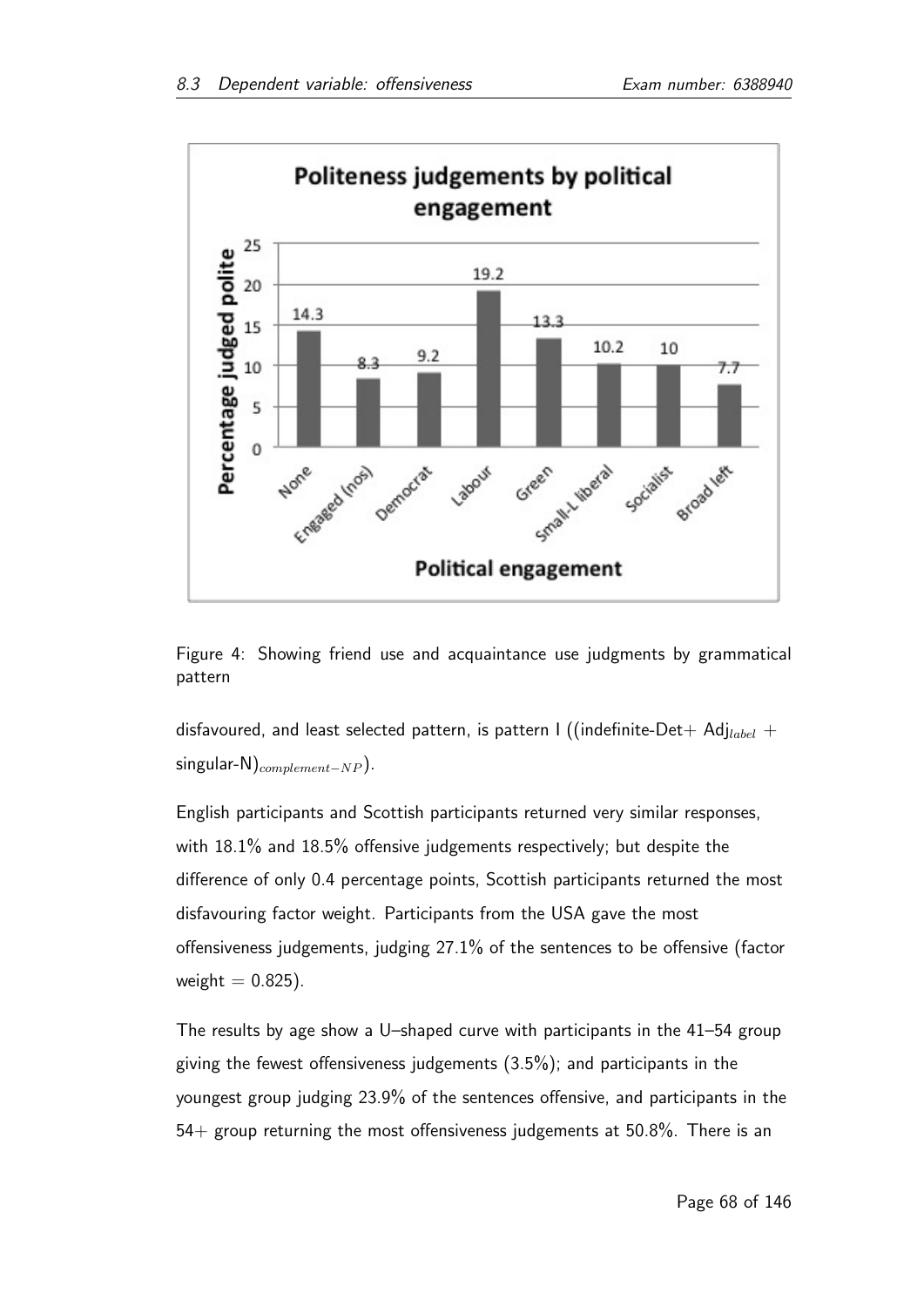overall trend of offensiveness judgements increasing with age, but the correlation is weak ( $R^2 = 0.1143$ ). However, the 54+ group has only two participants, so it could be an anomalous point in a trend of decreasing offensive judgements as age increases.

The results by religion present a similar picture to the politeness results by religion; and again, there are some crossovers. Catholic participants most strongly favoured offensive judgements with a factor weight of 0.935, but judge only 17.8% of the sentences offensive. As with the politeness analysis, Catholic participants pattern closely with atheist participants, with only 0.3 percentage points difference between them; these two groups return fewest offensiveness judgements. Protestant participants and participants with no religion both judged 20.0% of sentences offensive, making them the two groups to return the most offensiveness judgements.

Sexuality presents almost the reverse picture from the politeness analysis. Participants in the lesbian and other/queer groups were the most favouring of offensiveness judgement with factor weights of 0.896 and 0.752 respectively (participants who described themselves as other or queer returned the highest percentage of offensiveness judgement responses at 37.5%), but were also the two groups most favouring of politeness judgements. Here, gay participants were the least favouring with only 13.3% offensiveness judgements, and a factor weight of 0.176. Straight and heterosexual participants patterned differently with heterosexual participants producing 23.3% of offensiveness judgements, and straight participants producing just over half as many with 12.6%.

Political engagement also has some crossover categories. Participants in the engaged–(not otherwise specified) category most favoured offensiveness judgements, with a factor weight of 0.819 and Labour members were the most disfavouring group with a factor weight of 0.272. The broad left group returned the lowest percentage at 9.6%.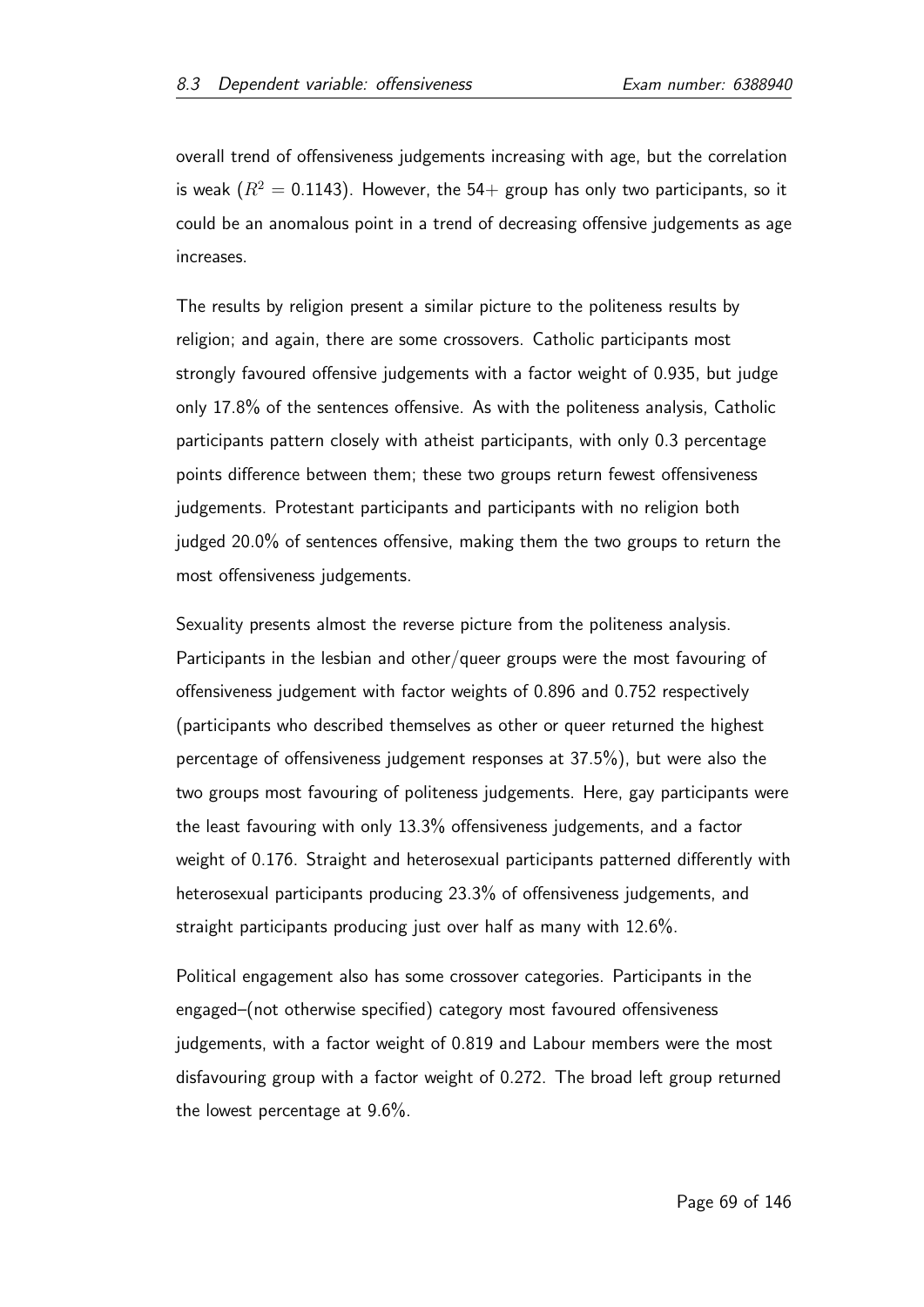| <b>Factor group</b>           | <b>Factor</b>  | <b>Tokens</b> | Percentage | <b>Factor</b> |
|-------------------------------|----------------|---------------|------------|---------------|
|                               |                |               |            | weight        |
| MOST POLITE                   | $\overline{0}$ | 4514          | 21.5       | 0.672         |
| $(p = 4.35 \times 10^{-8})$   | yes            | 646           | 2.9        | 0.328         |
| FRIEND USE                    | $\overline{0}$ | 3881          | 24.9       | 0.713         |
| $(p = 6.48 \times 10^{-16})$  | yes            | 1279          | 2.0        | 0.287         |
| ACQUAINTANCE USE              | $\overline{0}$ | 3798          | 25.3       | 0.666         |
| $(p = 1.01 \times 10^{-11})$  | yes            | 1362          | 2.3        | 0.334         |
| GRAMMATICAL                   | A              | 516           | 25.0       | 0.756         |
| <b>PATTERN</b>                | G              | 516           | 32.8       | 0.736         |
|                               | D              | 516           | 33.7       | 0.732         |
|                               | E              | 516           | 30.8       | 0.712         |
|                               | $\overline{C}$ | 516           | 32.8       | 0.691         |
| $(p = 2.46 \times 10^{-76})$  | Η              | 516           | 11.6       | 0.403         |
|                               | F              | 516           | 10.1       | 0.351         |
|                               | J              | 516           | 8.9        | 0.269         |
|                               | B              | 516           | 3.3        | 0.228         |
|                               |                | 516           | 3.1        | 0.161         |
| PLACE                         | <b>USA</b>     | 720           | 27.1       | 0.825         |
|                               | England        | 2280          | 18.1       | 0.599         |
| $(p = 8.22 \times 10^{-32})$  | Canada         | 360           | 16.7       | 0.376         |
|                               | UK (nos)       | 600           | 17.0       | 0.364         |
|                               | Scotland       | 1200          | 18.5       | 0.29          |
| AGE                           | $54+$          | 240           | 50.8       | 0.963         |
|                               | $17 - 22$      | 1680          | 23.9       | 0.688         |
| $(p = 1.38 \times 10^{-113})$ | $23 - 28$      | 1680          | 19.5       | 0.644         |
|                               | $29 - 40$      | 840           | 13.7       | 0.308         |
|                               | $41 - 53$      | 720           | 3.5        | 0.021         |
| <b>RELIGION</b>               | Catholic       | 360           | 17.8       | 0.935         |
|                               | Protestant     | 480           | 19.6       | 0.515         |
|                               | None           | 2520          | 20.0       | 0.388         |
| $(p = 6.06 \times 10^{-19})$  | Atheist        | 1080          | 17.5       | 0.366         |
|                               | Jewish         | 240           | 20.0       | 0.320         |
|                               | Agnostic       | 480           | 19.2       | 0.274         |
| <b>SEXUALITY</b>              | Lesbian        | 240           | 0.212      | 0.896         |
|                               | Other/Queer    | 240           | 37.5       | 0.752         |
|                               | (no label)     | 240           | 27.5       | 0.455         |
|                               | Heterosexual   | 1680          | 23.3       | 0.450         |
| $(p = 1.98 \times 10^{-22})$  | Asexual        | 360           | 18.9       | 0.428         |
|                               | Bisexual       | 240           | 20.0       | 0.374         |
|                               | Straight       | 1680          | 12.6       | 0.370         |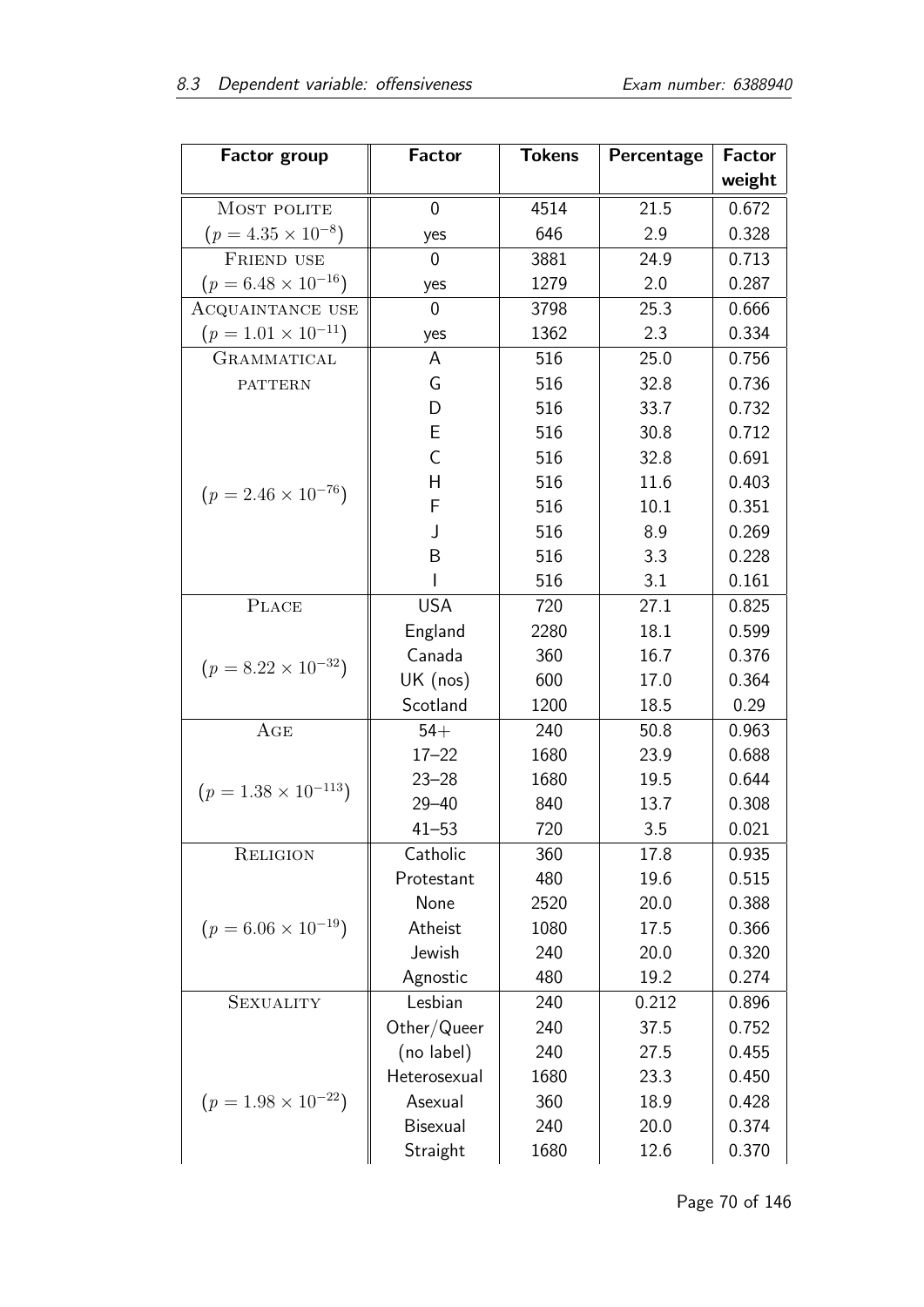| <b>Factor group</b>         | Factor          | <b>Tokens</b> | Percentage  | <b>Factor</b> |
|-----------------------------|-----------------|---------------|-------------|---------------|
|                             |                 |               |             | weight        |
|                             | Gay             | 480           | 13.3        | 0.176         |
| POLITICAL                   | Engaged (nos)   | 360           | 29.4        | 0.819         |
| <b>ENGAGEMENT</b>           | Green           | 240           | 22.9        | 0.747         |
|                             | Small-L liberal | 480           | 15.4        | 0.507         |
|                             | Broad-left      | 480           | 9.6         | 0.476         |
| $(p = 1.38 \times 10^{-6})$ | Socialist       | 240           | 15.4        | 0.449         |
|                             | <b>None</b>     | 2760          | 18.2        | 0.384         |
|                             | Democrat        | 360           | 30.0        | 0.297         |
|                             | Labour          | 240           | 26.2        | 0.272         |
|                             | Deviance        | Degrees       | Probability | $R^2$         |
| OVERALL                     |                 | of freedom    |             |               |
|                             | 3286.859        | 40            | 0.036       | 0.463         |

Table 8 Factors constraining variation in offensiveness judgements, in reply to the question "Are any of these sentences offensive, and if so, which ones?"

## 8.4 Dependent variable: friend use

Participants were asked "Can you imagine using any of these sentences to talk about a friend, and if so, which ones?", and the resulting data is recorded in Table 9 as friend use. The significant factor groups for friend use were: lexical cluster, grammatical pattern, politeness, acquaintance use, offensiveness, ungrammaticality, place, age, religion, sexuality, and political engagement. Overall, the model fit for this variable was significant with  $p = 0.043$  and shows a strong correlation with  $R^2 = 0.747$ .

Friend use is the only dependent variable for which cluster is a significant factor group ( $p = 0.000282$ ). All of the clusters show the same behaviour, except for the *black* cluster which disfavours friend use with a factor weight of 0.391, and only 15.8% of black cluster sentences were judged suitable for friend use, compared to the other clusters which have a factor weight of 0.609 and are judged suitable for friend us in 25.6% of cases.

Sentences that are considered polite return a high percentage of friend use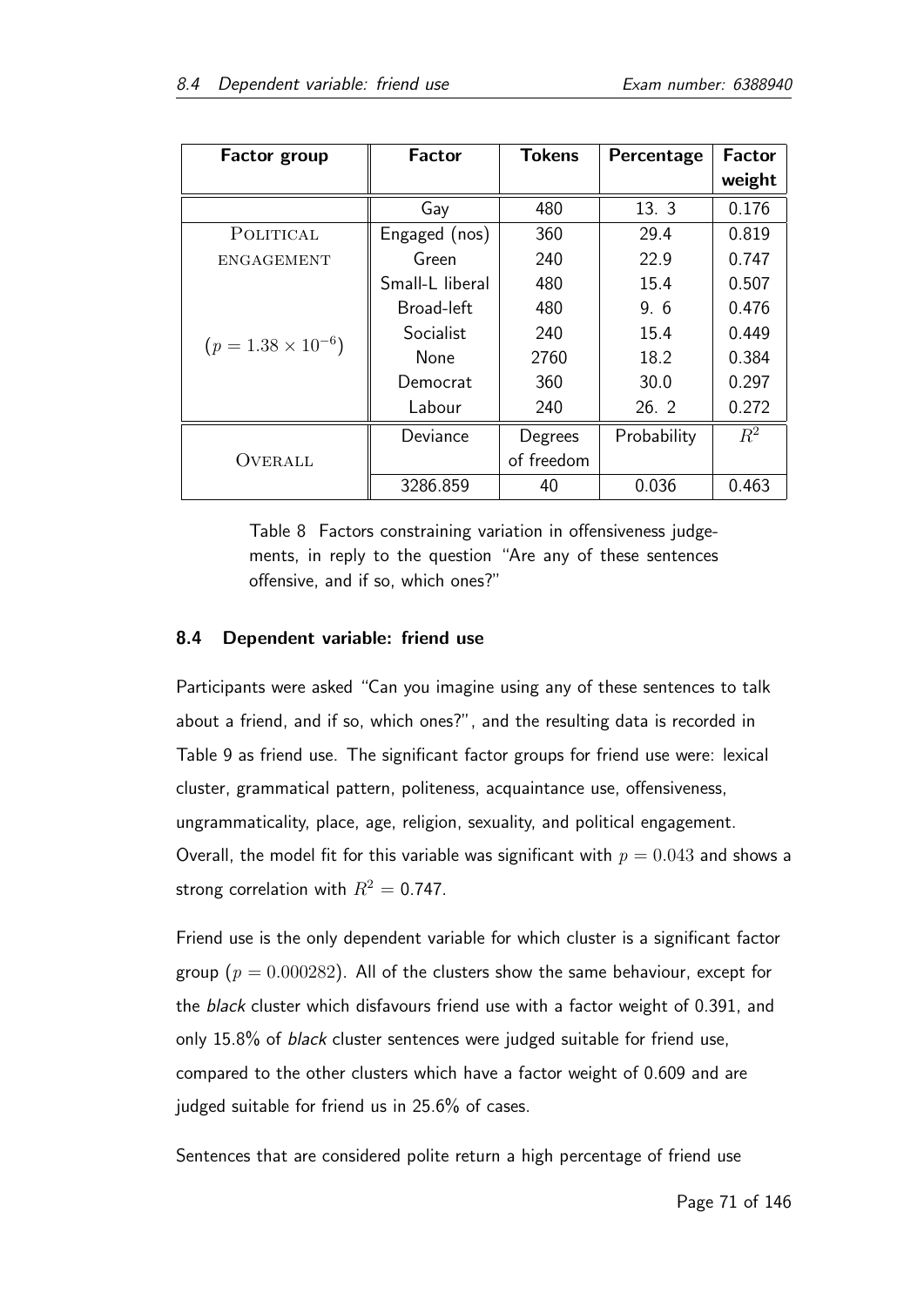judgements at 66.4%, but this is only marginally favouring with a factor weight of 0.559. Unsurprisingly, however, sentences judged offensive are hardly ever judged suitable for friend use, with the near–categorical percentage of 2.6%. Also unsurprising is that sentences considered to be ungrammatical were hardly ever considered to be suitable for friend use, with a near–categorical 3.2% (factor weight  $= 0.269$ ).

Acquaintance use is the strongest predictor of friend use ( $p = 4.82 \times 10^{-279}$ ), and 73.1% of sentences which are considered to be suitable for acquaintance use are also judged suitable for friend use, yielding the strongly favouring factor weight of 0.887.

Grammatical patterns, B ((Adjlabel)singular−complement−NP ) was judged suitable for friend use in 69.4% of cases and was the most strongly favoured grammatical pattern (factor weight  $= 0.907$ ). The second–most selected pattern, pattern I trails nearly 20 percentage points behind (50.0%, factor weight  $= 0.748$ ); and the second–most favoured pattern which was pattern A trails nearly 30 percentage points behind(39.7%, factor weight  $= 0.811$ ). The most disfavoured pattern was pattern C ((definite-Det + Adj<sub>label</sub> + singular-N<sub>proper</sub><sub>−name</sub>)<sub>subject</sub>−NP) with the near–categorical 2.5% and a factor weight of 0.158. Pattern C was also among the most disfavoured patterns for the

politeness variable and most favoured for the offensiveness variable.

Scottish participants returned the most friend use judgements at 29.8% (factor weight of 0.612); English students (23.3%, factor weight of 0.403) were less likely to consider a sentence suitable for friend use than Scottish students. Participants from the USA returned a friend use judgement on 22.5% of sentences, and patterned closely to Canadian participants for this variable, with only 0.3 percentage points' difference between the two groups.

Friend use judgments increase with age, and the correlation is strong compared to the other dependent variables ( $R^2 = 0.83347$ ). However, the factor weights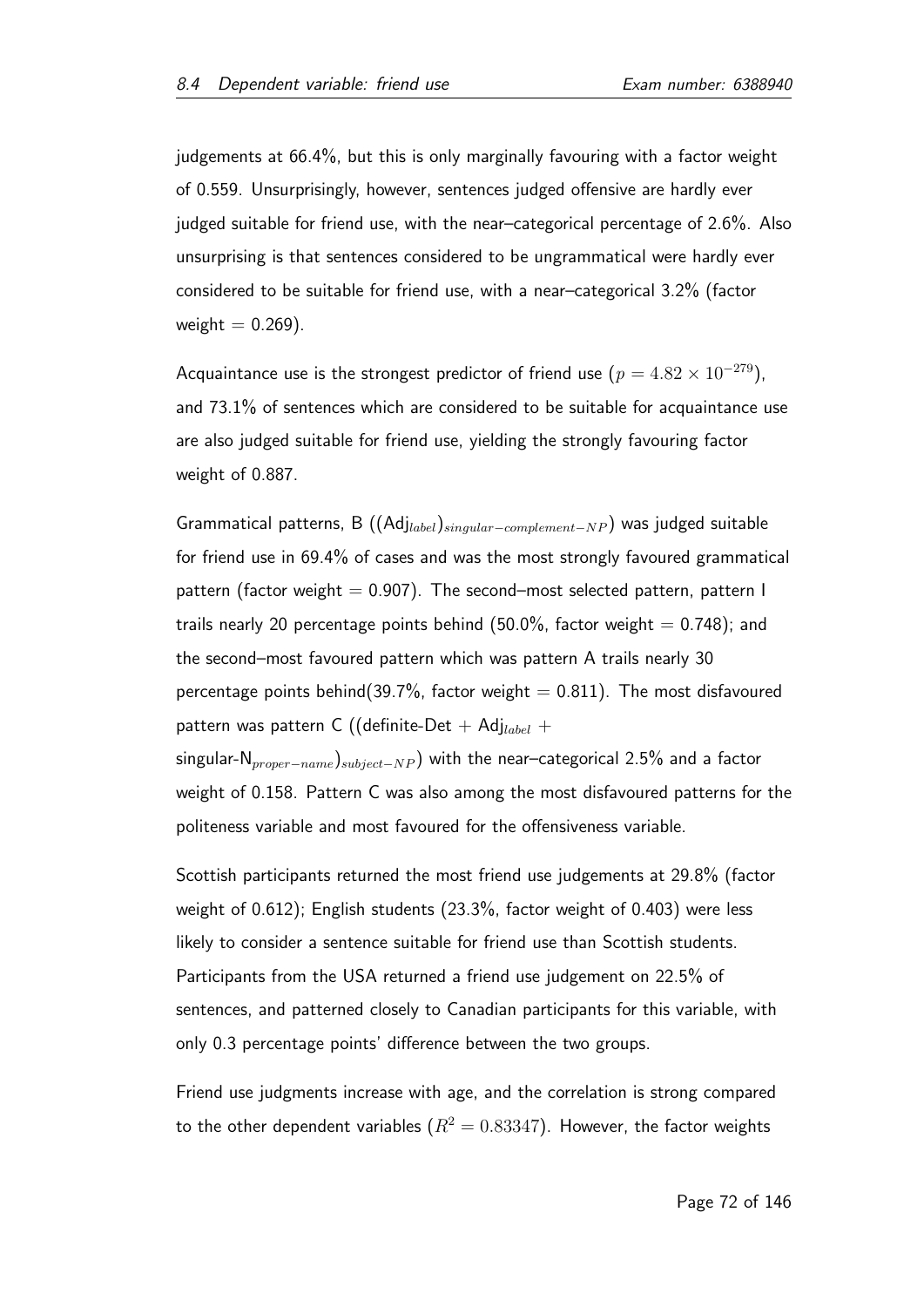present a different picture, with speakers aged 23–28 and 29–40 disfavouring friend use judgements (factor weights of 0.398 and 0.217 respectively), the youngest speakers almost neutral (0.513), and speakers in the  $54+$  and  $41-53$ groups favouring friend use judgments. This mixed evidence will be assessed in more detain in the discussion in Section 9.

The pattern by religion is very similar to that seen in the politeness analysis, with Catholic and atheist participants producing the most friend use judgements at 29.7% and 30.3% respectively (factor weights of 0.864, and 0.540 respectively). Agnostic participants most disfavouring friend use judgements (factor weight  $=$ 0.150) and Protestant participants return the least friend use judgements with 18.1%.

Straight and heterosexual participants pattern differently, with straight participants returning 30.6% friend use judgements, and heterosexual participants returning 25.5% friend use judgements. The other/queer group shows the lowest friend use judgements at 11.7%, as in the politeness analysis. Lesbian participants pattern very differently from gay and bisexual participants at 28.3% whereas the three groups had patterned similarly in the politeness analysis.

Labour party members return the most friend use judgements at 29.2% who had also returned the most politeness judgements). They are followed closely by unengaged participants (28.9%). Democrats are the most strongly disfavouring of friend use judgements (10.6%, factor weight of 0.062), followed by green participants (15.4%, factor weight of 0.238).

| <b>Factor group</b>         | <b>Factor</b> | <b>Tokens</b> | Percentage | <b>Factor</b> |
|-----------------------------|---------------|---------------|------------|---------------|
|                             |               |               |            | weight        |
| <b>CLUSTER</b>              | (All others)  | 4730          | 25.6       | 0.609         |
| $(p = 0.000282)$            | <b>Black</b>  | 430           | 15.8       | 0.391         |
| MOST POLITE                 | yes           | 646           | 66.4       | 0.559         |
| $(p = 0.00355)$             |               | 4514          | 18.8       | 0.441         |
| <b>OFFENSIVE</b>            |               | 4169          | 30.1       | 0.708         |
| $(p = 2.8 \times 10^{-13})$ | yes           | 991           | 2.6        | 0.292         |
| ACQUAINTANCE USE            | yes           | 1362          | 76.6       | 0.887         |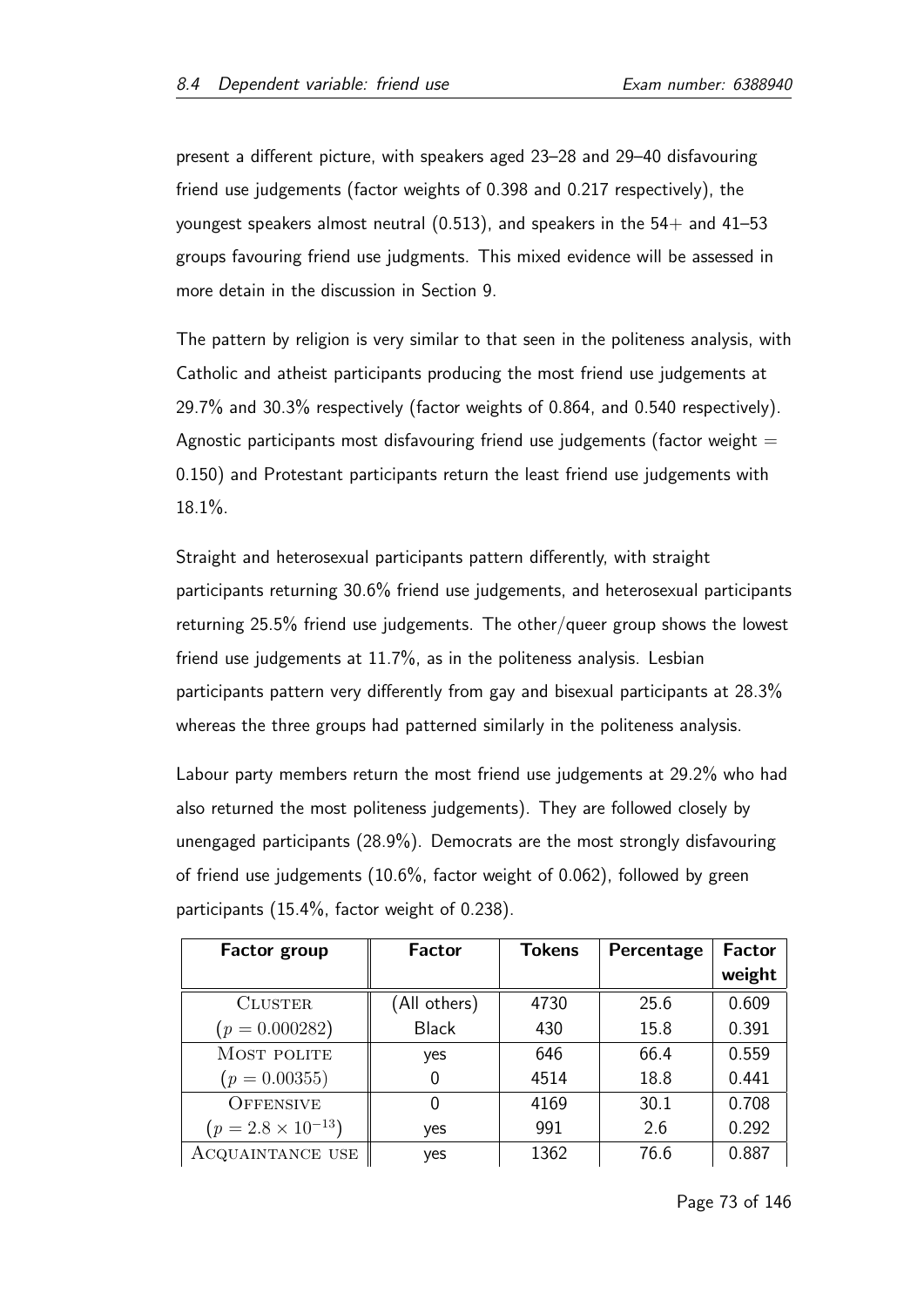| <b>Factor group</b>           | <b>Factor</b>  | <b>Tokens</b> | Percentage | <b>Factor</b> |
|-------------------------------|----------------|---------------|------------|---------------|
|                               |                |               |            | weight        |
| $(p = 4.82 \times 10^{-279})$ | 0              | 3798          | 6.2        | 0.113         |
| UNGRAMMATICAL                 | $\overline{0}$ | 4748          | 26.7       | 0.731         |
| $(p = 3.74 \times 10^{-11})$  | yes            | 412           | 3.2        | 0.269         |
| GRAMMATICAL                   | B              | 516           | 69.4       | 0.907         |
| <b>PATTERN</b>                | A              | 516           | 39.7       | 0.811         |
|                               | L              | 516           | 50.0       | 0.748         |
|                               | D              | 516           | 9.7        | 0.528         |
|                               | F              | 516           | 22.1       | 0.389         |
| $(p = 6.74 \times 10^{-80})$  | Е              | 516           | 11.8       | 0.387         |
|                               | G              | 516           | 11.8       | 0.357         |
|                               | H              | 516           | 18.8       | 0.347         |
|                               | J              | 516           | 12.0       | 0.245         |
|                               | C              | 516           | 2.5        | 0.158         |
| <b>PLACE</b>                  | Canada         | 360           | 22.8       | 0.619         |
|                               | Scotland       | 1200          | 29.8       | 0.612         |
| $(p = 3.26 \times 10^{-10})$  | <b>USA</b>     | 720           | 22.5       | 0.607         |
|                               | England        | 2280          | 23.3       | 0.403         |
|                               | UK (nos)       | 600           | 24.3       | 0.272         |
| AGE                           | $41 - 53$      | 720           | 26.7       | 0.725         |
|                               | $54+$          | 240           | 30.8       | 0.647         |
| $(p = 3.31 \times 10^{-12})$  | $17 - 22$      | 1680          | 21.5       | 0.531         |
|                               | $23 - 28$      | 1680          | 24.5       | 0.398         |
|                               | $29 - 40$      | 840           | 28.6       | 0.217         |
| <b>RELIGION</b>               | Catholic       | 360           | 29.7       | 0.864         |
|                               | Jewish         | 240           | 25.0       | 0.843         |
|                               | Atheist        | 1080          | 30.3       | 0.540         |
| $(p = 3.77 \times 10^{-17})$  | None           | 2520          | 23.9       | 0.379         |
|                               | Protestant     | 480           | 18.1       | 0.187         |
|                               | Agnostic       | 480           | 20.0       | 0.150         |
| <b>SEXUALITY</b>              | (no label)     | 240           | 35.0       | 0.961         |
|                               | Lesbian        | 240           | 28.3       | 0.774         |
|                               | Asexual        | 360           | 19.2       | 0.644         |
|                               | Straight       | 1680          | 30.6       | 0.607         |
| $(p = 8.86 \times 10^{-26})$  | Heterosexual   | 1680          | 25.5       | 0.461         |
|                               | Bisexual       | 240           | 12.5       | 0.243         |
|                               | Gay            | 480           | 11.9       | 0.200         |
|                               | Other/Queer    | 240           | 11.7       | 0.058         |
| POLITICAL                     | Engaged (nos)  | 360           | 25.6       | 0.859         |
| ENGAGEMENT                    | Labour         | 240           | 29.2       | 0.767         |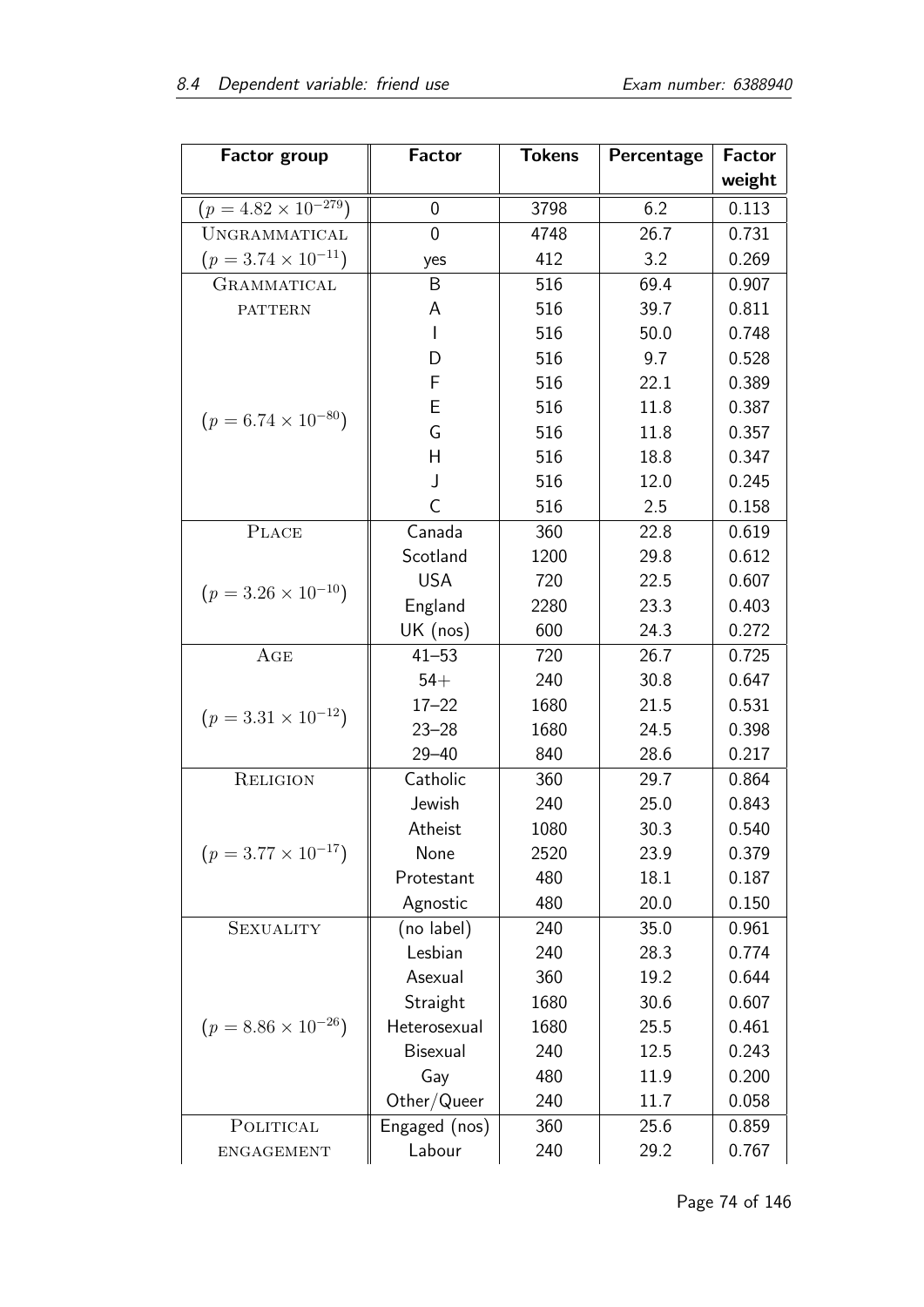| <b>Factor group</b>          | Factor          | <b>Tokens</b> | Percentage  | <b>Factor</b> |
|------------------------------|-----------------|---------------|-------------|---------------|
|                              |                 |               |             | weight        |
|                              | <b>None</b>     | 2760          | 28.9        | 0.723         |
|                              | Socialist       | 240           | 25.0        | 0.642         |
| $(p = 3.02 \times 10^{-15})$ | Broad left      | 480           | 18.8        | 0.448         |
|                              | Small-L liberal | 480           | 19.6        | 0.388         |
|                              | Green           | 240           | 15.4        | 0.238         |
|                              | Democrat        | 360           | 10.6        | 0.062         |
| OVERALL                      | Deviance        | Degrees       | Probability | $R^2$         |
|                              |                 | of freedom    |             |               |
|                              | 2167.996        | 42            | 0.043       | 0.747         |

Table 9 Factors constraining variation in friend use judgements, in reply to the question "Can you imagine using any of these sentences to talk about a friend, and if so, which ones?""

# 8.5 Dependent variable: acquaintance use

The significant factor groups for acquaintance use were: grammatical pattern, politeness, offensiveness, ungrammaticality, religion, sexuality, and political engagement. The overall model is significant with  $p = 0.029$ . Unlike the dependent variables we have seen so far, place and age were not significant; and although friend use was a significant predictor (and its inclusion decreased the deviance and increased the  $R^2$  value, suggesting an overall better fit model), I have removed it as the two variables appear to be strongly co-linear (81.5% of sentences that were judged suitable for friend use were also judged suitable for acquaintance use and only 8.2% of sentences that were not judged suitable for friend use were judged suitable for acquaintance use); and its inclusion would have raised the probability above the acceptable threshold.

As with the friend use analysis, a politeness judgement response favours an acquaintance use judgement with a factor weight of 0.673: 67.8% of sentences that were judged polite were judged suitable for acquaintance use. But curiously, 20.5% of sentences that are not judged polite are judged suitable for acquaintance use.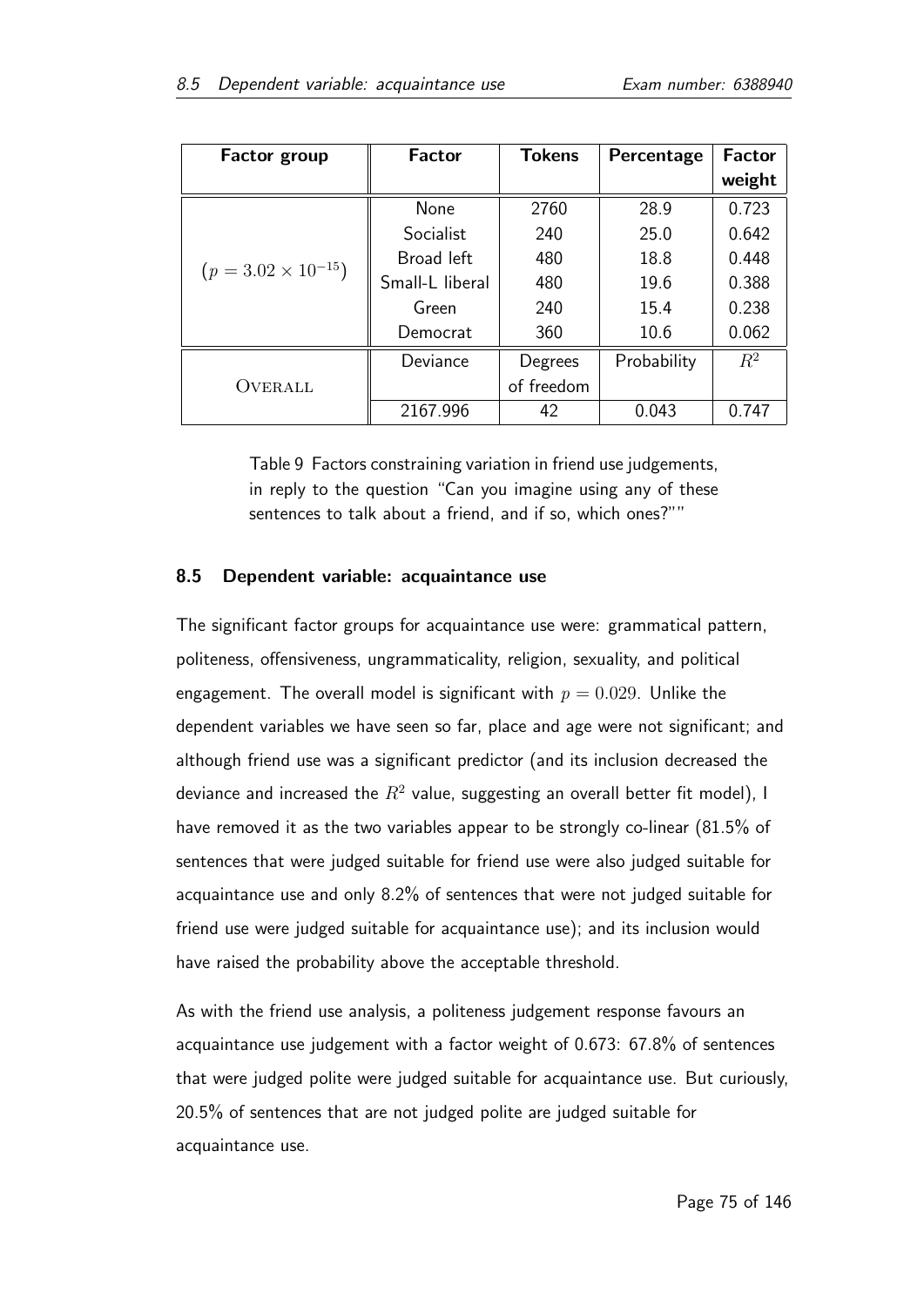Unsurprisingly, sentences judged offensive are nearly categorically not judged usable for acquaintances, returning only  $3.2\%$  (factor weight  $= 0.256$ ), but only 31.9% of sentences that are not judged offensive are judged suitable for acquaintance use (factor weight  $=0.744$ ). Similarly, sentences that were considered ungrammatical also return the near–categorical 3.6% for acquaintance use (factor weight  $= 0.251$ ), but bizarrely, only 28.4% of sentences that were not considered ungrammatical are considered suitable for acquaintance use (factor weight  $= 0.749$ ).

Of the grammatical patterns, B  $((\text{Adj}_{label})_{sincular-complement-NP}$  is the most favoured with a factor weight of 0.788 and judged suitable for acquaintance use in 60.1% of cases; followed by pattern I ((indefinite-Det+ Adj<sub>label</sub> + singular-N)<sub>complement−NP</sub>) which is judged suitable for acquaintance use in 48.1% of cases (factor weight of 0.726); patterns B and I were also the two most favoured patterns for friend use. The least used pattern is pattern C (definite-Det + Adj<sub>label</sub> + singular-N<sub>proper</sub><sub>−name</sub>)<sub>subject</sub><sub>−NP</sub>, at only 5.4% and with a disfavouring factor weight of 0.210; which is also comparable to its ranking in the friend use analysis.

The pattern by religion is somewhat different from what we have seen so far. Catholic and atheist participants do not pattern together, and they return relatively few acquaintance use judgements at 21.1% and 29.2% respectively (but their factor weights are close, at 0.112 for Catholic participants, and 0.101 for atheist participants). Here, it is Protestant and Jewish participants who pattern most closely with 40.8% (factor weight  $= 0.995$ ) and 35.4% (factor weight  $=0.968$ ) acquaintance use judgements, respectively.

The pattern by sexuality is somewhat different from that for the other variables. This time straight participants and heterosexual do pattern similarly 29.5% (factor weight  $= 0.877$ ) and 25.7% (factor weight  $= 0.849$ ) respectively. Lesbian, gay, and bisexual participants also pattern together, unlike in the friend use.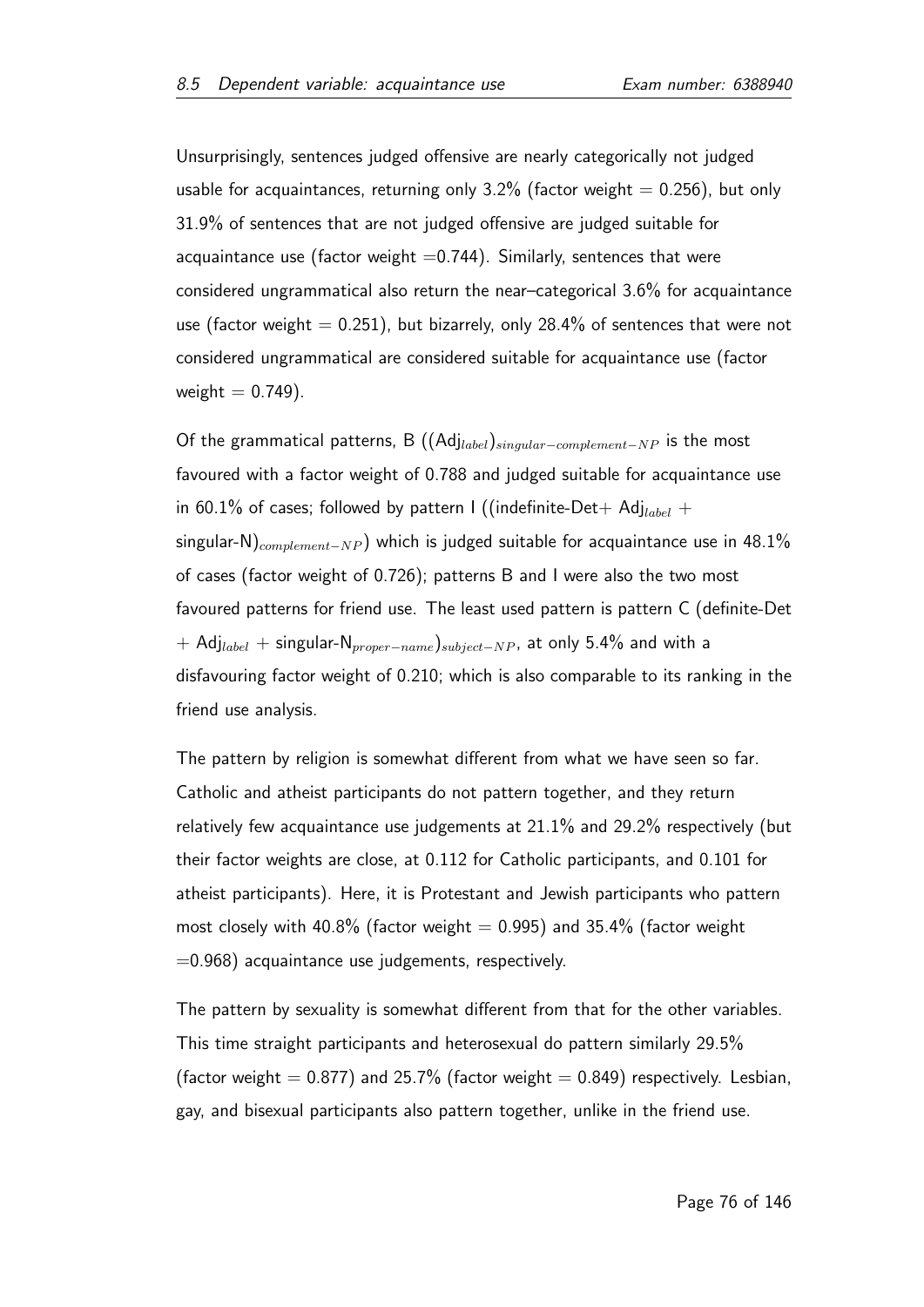Political engagement patterns very similarly for this variable to the patterns in the friend use analysis. In both analyses, Democrats and green participants are the most strongly disfavouring (here, the factor weight is 0.057 for Democrats, and 0.129 for green participants). The broad left participants return the lowest percentage of acquaintance use, with only 11.2%. Labour party members and unengaged participants return the highest acquaintance use judgements at 28.8% and 31.9% respectively.

| <b>Factor group</b>          | <b>Factor</b>   | <b>Tokens</b> | Percentage | <b>Factor</b> |
|------------------------------|-----------------|---------------|------------|---------------|
|                              |                 |               |            | weight        |
| MOST POLITE                  | yes             | 646           | 67.8       | 0.673         |
| $(p = 3.44 \times 10^{-36})$ | 0               | 4514          | 20.5       | 0.327         |
| <b>OFFENSIVE</b>             | $\overline{0}$  | 4169          | 31.9       | 0.744         |
| $(p = 1.79 \times 10^{-42})$ | yes             | 991           | 3.2        | 0.256         |
| UNGRAMMATICAL                | $\overline{0}$  | 4748          | 28.4       | 0.749         |
| $(p = 1.84 \times 10^{-21})$ | yes             | 412           | 3.6        | 0.251         |
| GRAMMATICAL                  | B               | 516           | 60.1       | 0.788         |
| <b>PATTERN</b>               | I               | 516           | 48.1       | 0.726         |
|                              | A               | 516           | 34.1       | 0.673         |
|                              | F               | 516           | 29.1       | 0.527         |
|                              | H               | 516           | 26.2       | 0.506         |
| $(p = 8.25 \times 10^{-63})$ | J               | 516           | 21.9       | 0.445         |
|                              | G               | 516           | 15.7       | 0.419         |
|                              | E               | 516           | 14.5       | 0.416         |
|                              | D               | 516           | 8.9        | 0.284         |
|                              | $\overline{C}$  | 516           | 5.4        | 0.210         |
| <b>RELIGION</b>              | Protestant      | 480           | 40.8       | 0.995         |
|                              | Jewish          | 240           | 35.4       | 0.968         |
|                              | Catholic        | 360           | 21.1       | 0.112         |
| $(p = 2.52 \times 10^{-86})$ | None            | 2520          | 23.3       | 0.110         |
|                              | Atheist         | 1080          | 29.2       | 0.101         |
|                              | Agnostic        | 480           | 21.5       | 0.080         |
| <b>SEXUALITY</b>             | (no label)      | 240           | 33.8       | 0.993         |
|                              | Straight        | 1680          | 29.5       | 0.877         |
|                              | Heterosexual    | 1680          | 25.7       | 0.849         |
|                              | Atheist         | 360           | 21.1       | 0.828         |
| $(p = 1.29 \times 10^{-79})$ | <b>Bisexual</b> | 240           | 21.7       | 0.791         |
|                              | Lesbian         | 240           | 20.8       | 0.042         |
|                              | Gay             | 480           | 22.3       | 0.018         |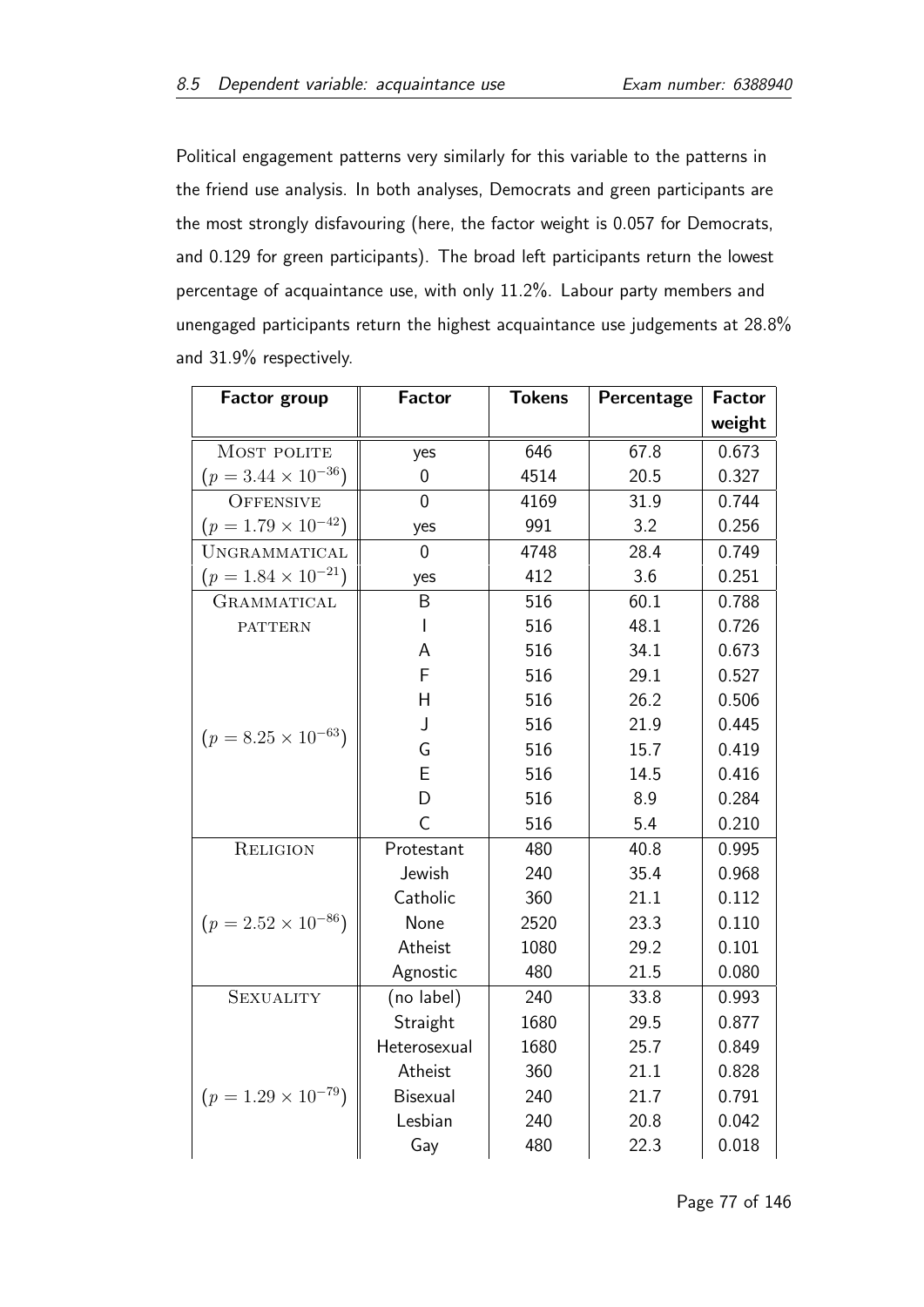| <b>Factor group</b>          | Factor          | <b>Tokens</b> | Percentage  | <b>Factor</b> |
|------------------------------|-----------------|---------------|-------------|---------------|
|                              |                 |               |             | weight        |
|                              | Other/Queer     | 240           | 28.8        | 0.012         |
| POLITICAL                    | Engaged (nos)   | 360           | 23.9        | 0.853         |
| <b>ENGAGEMENT</b>            | None            | 2760          | 31.9        | 0.816         |
| $(p = 1.95 \times 10^{-76})$ | Small-L liberal | 480           | 24.2        | 0.783         |
|                              | Broad left      | 480           | 11.2        | 0.682         |
|                              | Labour          | 240           | 28.8        | 0.499         |
|                              | Socialist       | 240           | 24.6        | 0.360         |
|                              | Green           | 240           | 14.6        | 0.129         |
|                              | Democrat        | 360           | 17.2        | 0.057         |
| OVERALL                      | Deviance        | Degrees       | Probability | $R^2$         |
|                              |                 | of freedom    |             |               |
|                              | 3996.67         | 32            | 0.029       | 0.461         |

Table 10 Factors constraining variation in acquaintance use judgements, in reply to the question "Can you imagine using any of these sentences to talk about someone you know only slightly, and if so, which ones?"

# 8.6 Dependent variable: ungrammaticality

The significant factor groups for ungrammaticality were: grammatical pattern, lexical class, politeness, most polite, friend use, acquaintance use, place, age, religion, and political engagement. The overall probability for the model is  $p = 0.010$ , which is well below the significance threshold, although of all the dependent variable models it shows the weakest correlation.

As one would expect, most of the factors return low percentages compared to the other dependent variables. So while for the other dependent variables, seeing so many factors return counts less than 10% might be cause for concern, here it is not (although it perhaps does explain the low  $R^2$  value) — one expects ungrammaticality judgements to be rare with the set of sentences that have been presented.

Unsurprisingly, sentences which are considered to be polite, suitable for friend use, or suitable for acquaintance use are all near–categorically not considered to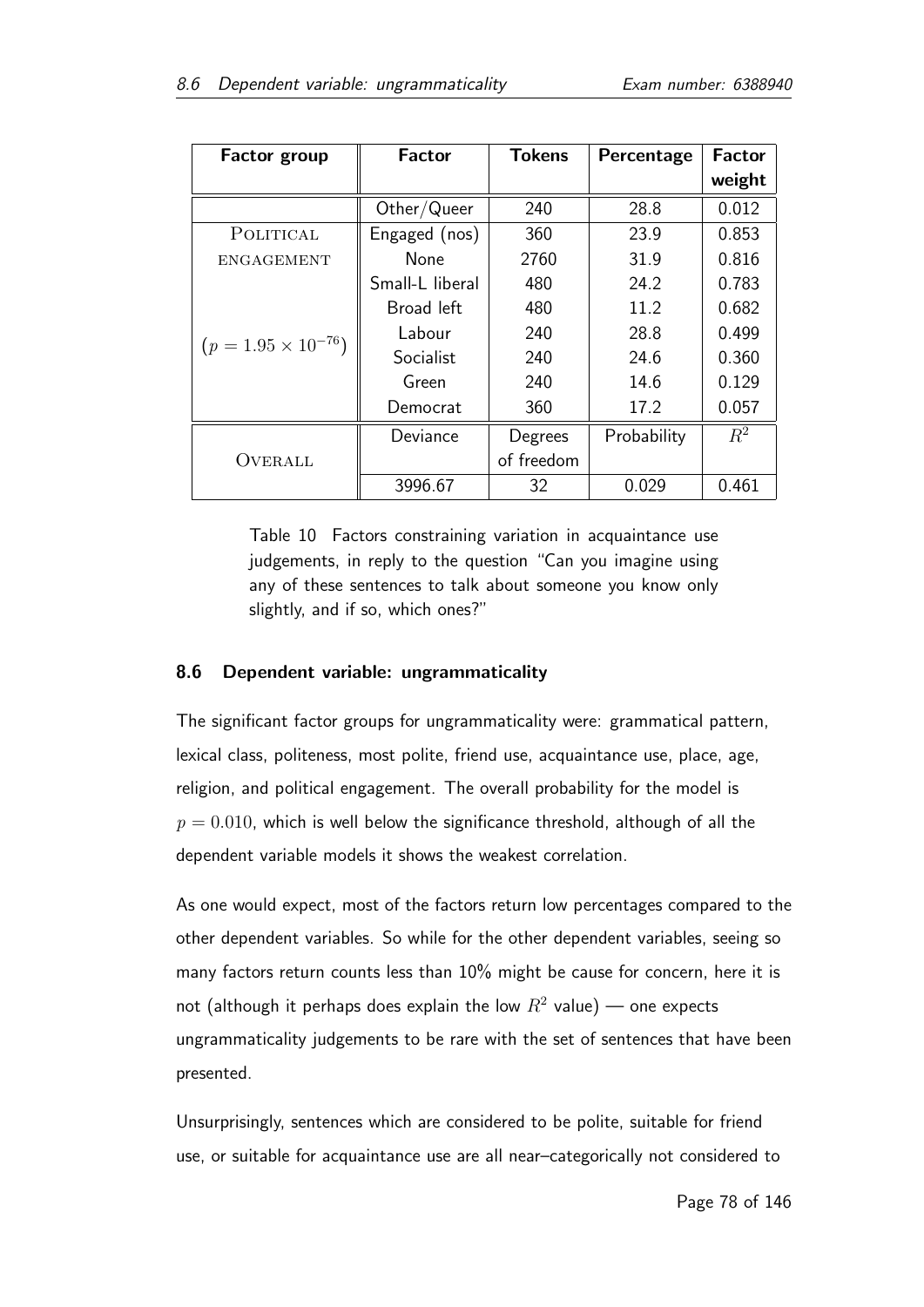be ungrammatical, at 1.5%, 1.0%, and 1.1% respectively.

Three of the grammatical patterns show strikingly high propensity to be judged ungrammatical; these are patterns C((definite-Det + Adj<sub>label</sub> + singular-N<sub>proper</sub>−<sub>name</sub>)<sub>subject</sub>−NP) at 24.0%, A ((indefinite-Det + singular-N<sub>label</sub>)<sub>complement-NP</sub>) at 16.1%, and D ((Adj<sub>label</sub> + singular-N<sub>proper</sub><sub>−name</sub>)<sub>subject</sub>−NP) at 12.4%. Of these, A and C both have strongly favouring factor weights of 0.831 and 0.826 respectively, with D at the slightly lower but still favouring 0.678. Four patterns seem to be near–categorical, returning counts of less than 5.0%, these were patterns G  $(4.8\%)$ , I  $(1.0\%)$ , H  $(1.2\%)$ , and F  $(1.0\%)$ .

Lexical class is significant only for this dependent variable. The Type III ethnonym (Chinese) clocks a high level of ungrammaticality judgements at 17.2% and a factor weight of 0.695, followed after a wide margin by Type I ethnonyms (German, Jew, Scot). Type II ethnonyms (eg, Scottish, Jewish) were the most grammatically acceptable according to the percentage count, but the factor weight of 0.473 is close to neutral. Type 0 is the category for non-ethnonym labels that have the same formal properties as Type I ethnonyms (eg vegetarian, emo), and unsurprisingly, they behave similarly.

Scottish and Canadian participants were the most likely to consider sentences ungrammatical, producing ungrammaticality judgements  $13.3\%$  (factor weight = 0.628) and 13.9% (factor weight  $= 0.687$ ) of the time, respectively. Participants from the USA were the least likely to consider the sentences ungrammatical, producing ungrammaticality judgements in 4.0% of cases, which is near–categorical. English participants are only slightly more likely to consider the sentences ungrammatical, at 5.8%.

It is difficult to draw conclusions based on age as some of the percentages are near–categorical, but this again seems to be a U-shaped curve, with the participants in the  $54+$  group (who judged sentences ungrammatical in 12.1% of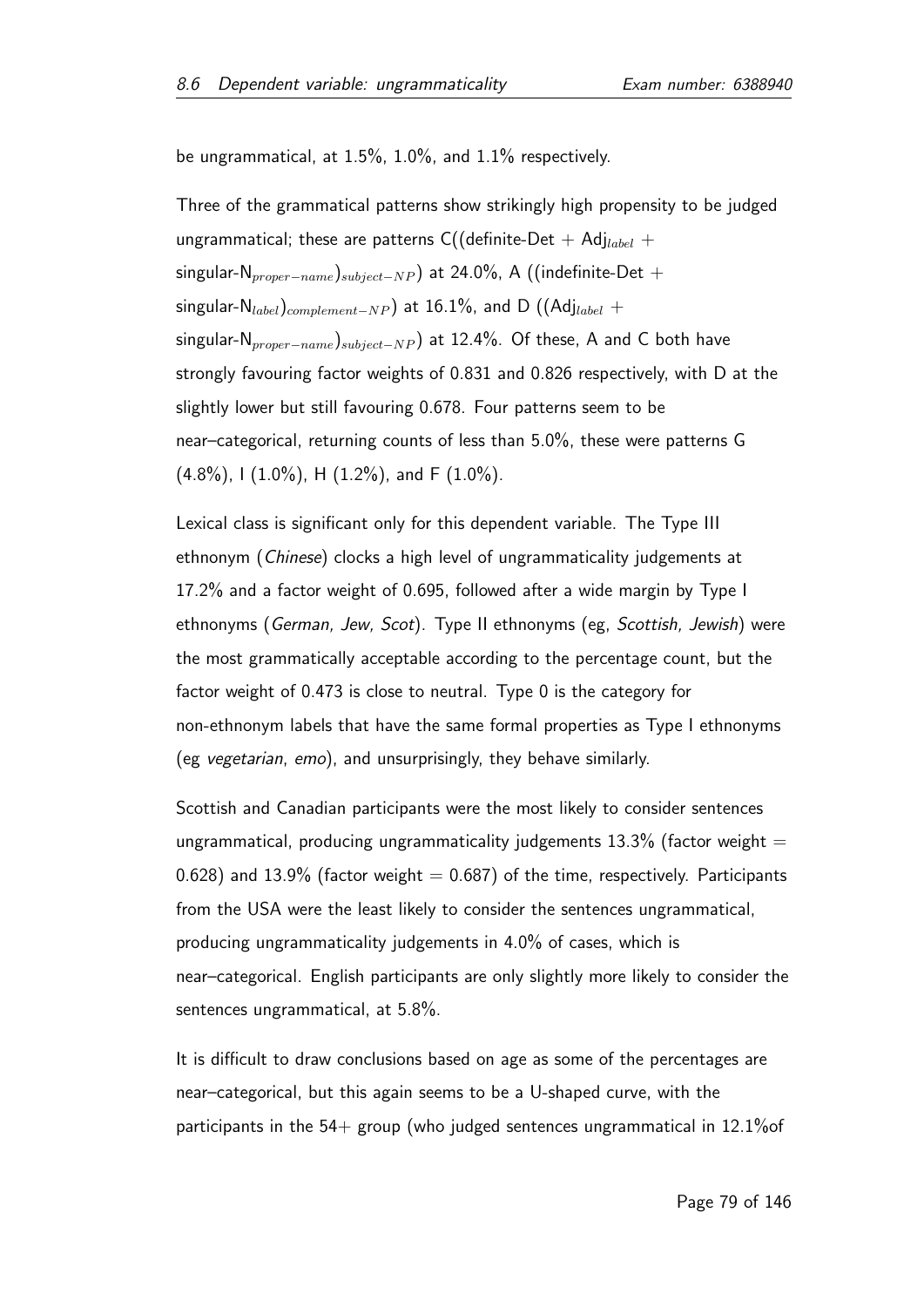cases) behaving most like the participants in 17–22 group (who judged sentences ungrammatical in 10.5 % of cases), rather than like the participants who are chronologically closest to them. This does not look like a change over time, since the line of best fit is nearly level, and the correlation is extremely weak  $(R^2 = 0.00319)$ . This U-shaped curve is much more characteristic of age–grading.

Catholic and Jewish participants were most likely to consider one of the sentences to be ungrammatical, at 13.1% (factor weight  $= 0.815$ ) and 10.4% (factor weight  $= 0.756$ ). Participants who described themselves as having no religion, atheist, or agnostic, pattern closely together; with all three groups returning percentages at 8.1% or lower, and disfavouring factor weights.

Participants who fall into the engaged (not otherwise specified) category returned the highest levels of ungrammaticality judgements, at  $13.3\%$  (factor weight = 0.772), followed by Labour Party members at 10.0% (factor weight  $= 0.652$ ), and participants who were not politically engaged at  $9.7\%$  (factor weight  $=$ 0.679). Democrats and broad left participants were near–categorical non-users of ungrammaticality judgements at only 3.3% (factor weight  $= 0.228$ ) and 1.0% respectively (factor weight  $= 0.086$ ).

| <b>Factor group</b>          | Factor | <b>Tokens</b> | Percentage | <b>Factor</b> |
|------------------------------|--------|---------------|------------|---------------|
|                              |        |               |            | weight        |
| MOST POLITE                  | 0      | 4514          | 8.9        | 0.657         |
| $(p = 7.63 \times 10^{-5})$  | yes    | 646           | 1.5        | 0.343         |
| <b>FRIEND USE</b>            | 0      | 3881          | 10.3       | 0.733         |
| $(p = 9.37 \times 10^{-13})$ | yes    | 1279          | 1.0        | 0.267         |
| ACQUAINTANCE USE             | 0      | 3798          | 10.5       | 0.631         |
| $(p = 0.000143)$             | yes    | 1362          | 1.1        | 0.369         |
| <b>GRAMMATICAL</b>           | A      | 516           | 16.1       | 0.831         |
| <b>PATTERN</b>               | C      | 516           | 24.0       | 0.826         |
|                              | B      | 516           | 5.8        | 0.750         |
|                              | D      | 516           | 12.4       | 0.678         |
|                              | E      | 516           | 8.5        | 0.572         |
|                              |        | 516           | 5.0        | 0.437         |
| $(p = 4.03 \times 10^{-58})$ | G      | 516           | 4.8        | 0.422         |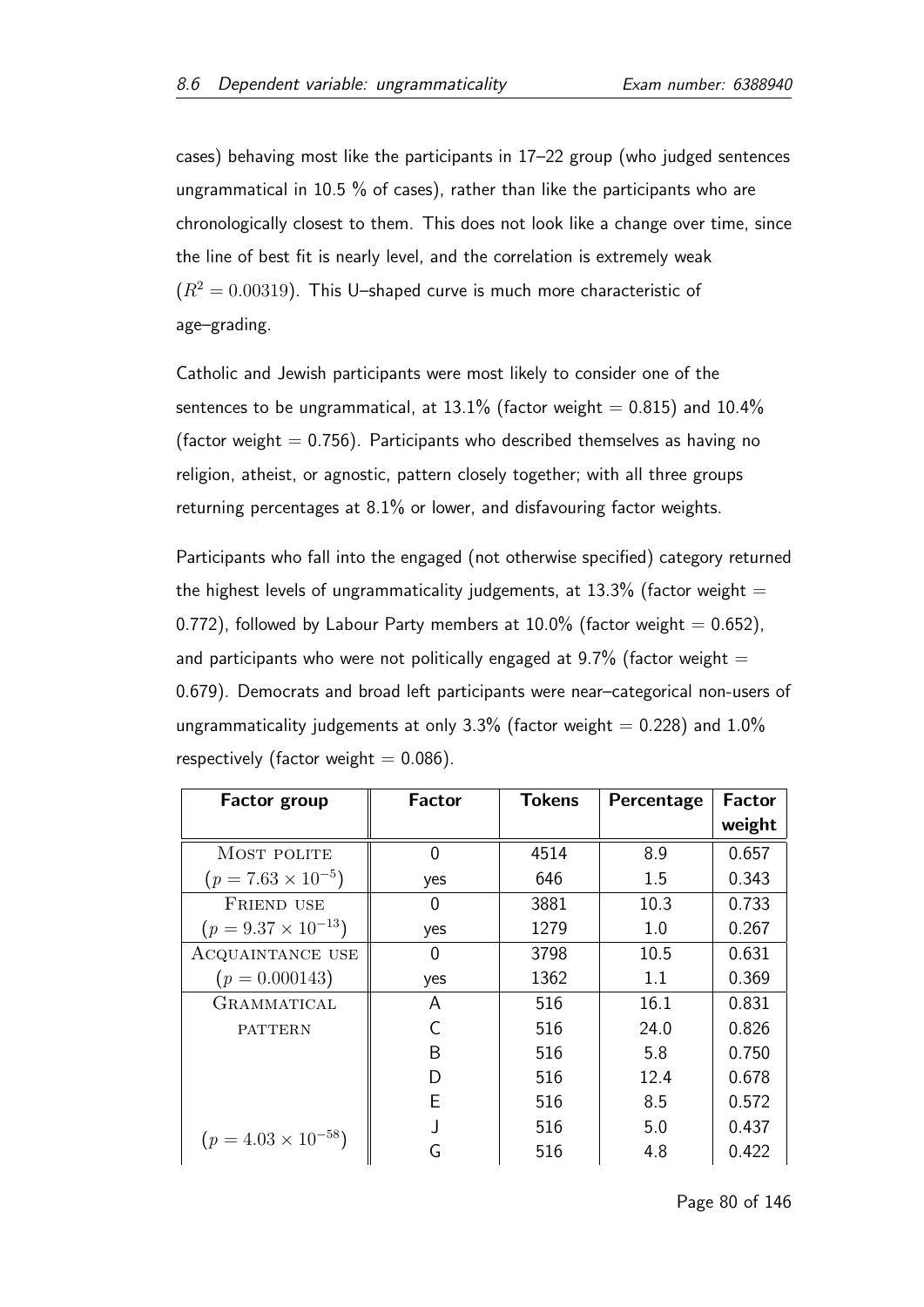| <b>Factor group</b>          | <b>Factor</b>   | <b>Tokens</b> | Percentage  | <b>Factor</b> |
|------------------------------|-----------------|---------------|-------------|---------------|
|                              |                 |               |             | weight        |
|                              | L               | 516           | 1.0         | 0.217         |
|                              | H               | 516           | 1.2         | 0.161         |
|                              | F               | 516           | 1.0         | 0.143         |
| LEXICAL CLASS                | Type III        | 430           | 17.2        | 0.695         |
|                              | Type II         | 516           | 4.1         | 0.473         |
| $(p = 4.96 \times 10^{-10})$ | Type I          | 1634          | 9.2         | 0.431         |
|                              | (Type 0)        | 2580          | 6.5         | 0.393         |
| <b>PLACE</b>                 | Canada          | 360           | 13.9        | 0.687         |
|                              | Scotland        | 1200          | 13.3        | 0.628         |
| $(p = 1.25 \times 10^{-10})$ | UK (nos)        | 600           | 6.8         | 0.427         |
|                              | England         | 2280          | 5.8         | 0.400         |
|                              | <b>USA</b>      | 720           | 4.0         | 0.352         |
| AGE                          | $54+$           | 240           | 12.1        | 0.669         |
|                              | $17 - 22$       | 1680          | 10.5        | 0.665         |
| $(p = 2.42 \times 10^{-11})$ | $23 - 28$       | 1680          | 7.1         | 0.522         |
|                              | $41 - 53$       | 720           | 2.6         | 0.385         |
|                              | $29 - 40$       | 840           | 8.2         | 0.266         |
| <b>RELIGION</b>              | Catholic        | 360           | 13.1        | 0.815         |
|                              | Jewish          | 240           | 10.4        | 0.756         |
|                              | Protestant      | 480           | 7.1         | 0.436         |
| $(p = 2.16 \times 10^{-13})$ | Atheist         | 1080          | 6.7         | 0.372         |
|                              | None            | 2520          | 8.1         | 0.307         |
|                              | Agnostic        | 480           | 6.0         | 0.266         |
| POLITICAL                    | Socialist       | 240           | 5.4         | 0.790         |
| <b>ENGAGEMENT</b>            | Engaged (nos)   | 360           | 13.3        | 0.772         |
|                              | None            | 2760          | 9.7         | 0.679         |
|                              | Labour          | 240           | 10.0        | 0.652         |
| $(p = 1.42 \times 10^{-24})$ | Green           | 240           | 5.8         | 0.581         |
|                              | Small-L liberal | 480           | 5.6         | 0.341         |
|                              | Democrat        | 360           | 3.3         | 0.228         |
|                              | Broad left      | 480           | 1.0         | 0.086         |
|                              | Deviance        | Degrees       | Probability | $R^2$         |
| OVERALL                      |                 | of freedom    |             |               |
|                              | 2001.078        | 36            | 0.010       | 0.364         |

Table 11 Factors constraining variation in friend use judgements, in reply to the question "Can you imagine using any of these sentences to talk about a friend, and if so, which ones?""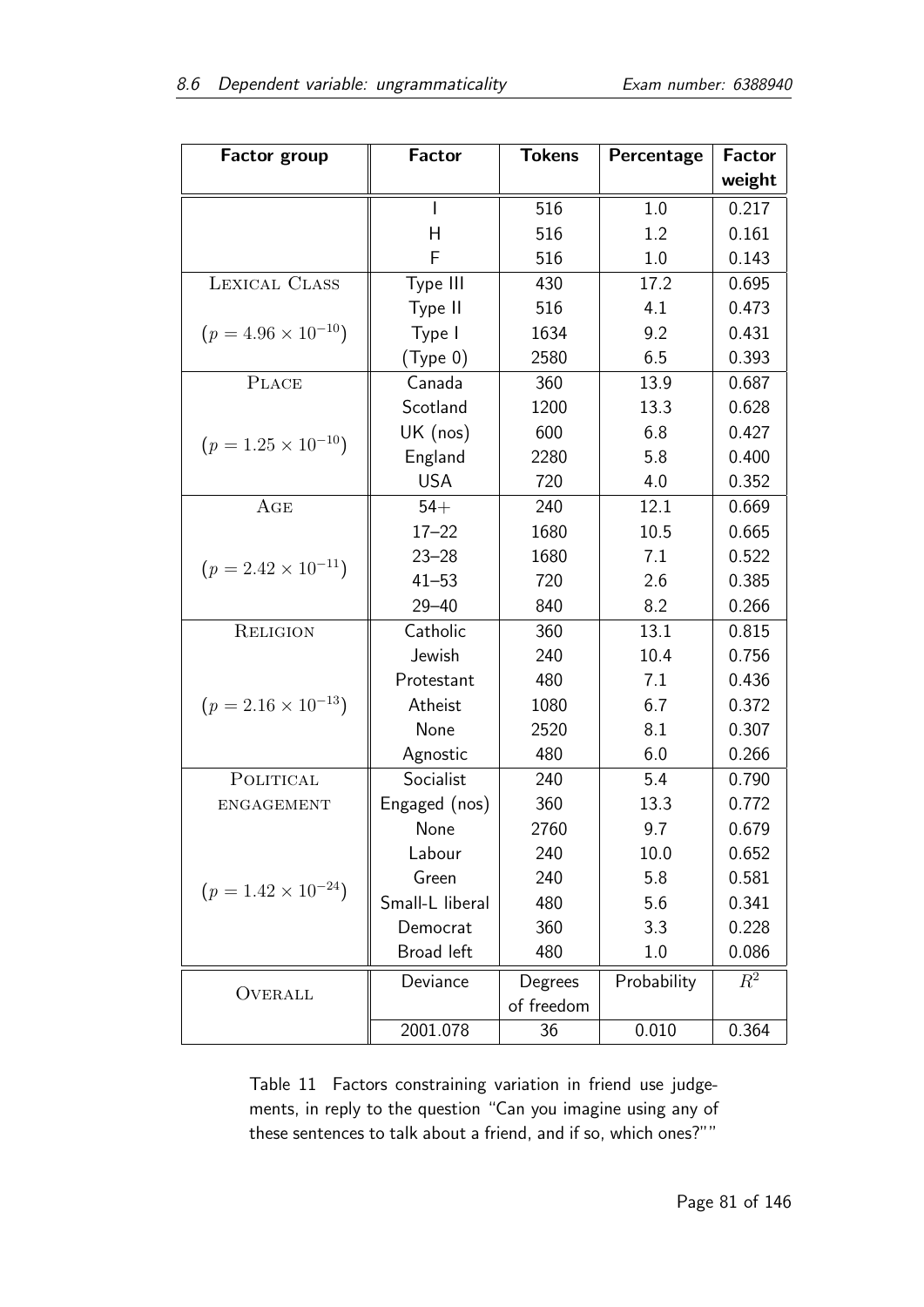# 9 Discussion

### 9.1 The dependent variables

Although ungrammaticality is not a significant factor group for offensiveness,  $(p = 0.278)$ , ungrammatical sentences are judged to be offensive in 37.6% of cases, and the focus group participants give discursive evidence that grammatically anomalous sentence seem "off" to them in Extract 4. It is unclear why participants would consider ungrammatical sentences to be offensive, rather than value–neutral, but this is in keeping with Schütze's (2010) observation that lay speakers' grammaticality judgements may be influenced by pragmatic factors, and Hall-Lew and Norcliffe's finding that ungrammaticality and offensiveness may be proxies for one another to some extent (2006).

Politeness, friend use, and acquaintance use are all strong predictors for each other. Offensiveness and ungrammaticality seem to correlate negatively with these three, as one might expect. The non-independence of the variables suggests that they are multicolinear. However, it seems that participants distinguish between what is not polite and what is offensive, since only 15.0% of sentences that are not judged offensive are judged polite. It also seems that many participants do distinguish between friend use and acquaintance use, since some factors patterned differently between the two groups, and notably, lexical cluster is significant for friend use but not for acquaintance use.

#### 9.2 Distal and proximal use

In order to claim evidence of distal use — forms that mark social distance — one would expect to see a notable difference between forms that are judged suitable for friend use, and forms that are judged suitable for acquaintance use. The evidence for this is somewhat mixed.

The predictors for friend use and the predictors for acquaintance use are extremely similar, and acquaintance use is an extremely strong predictor for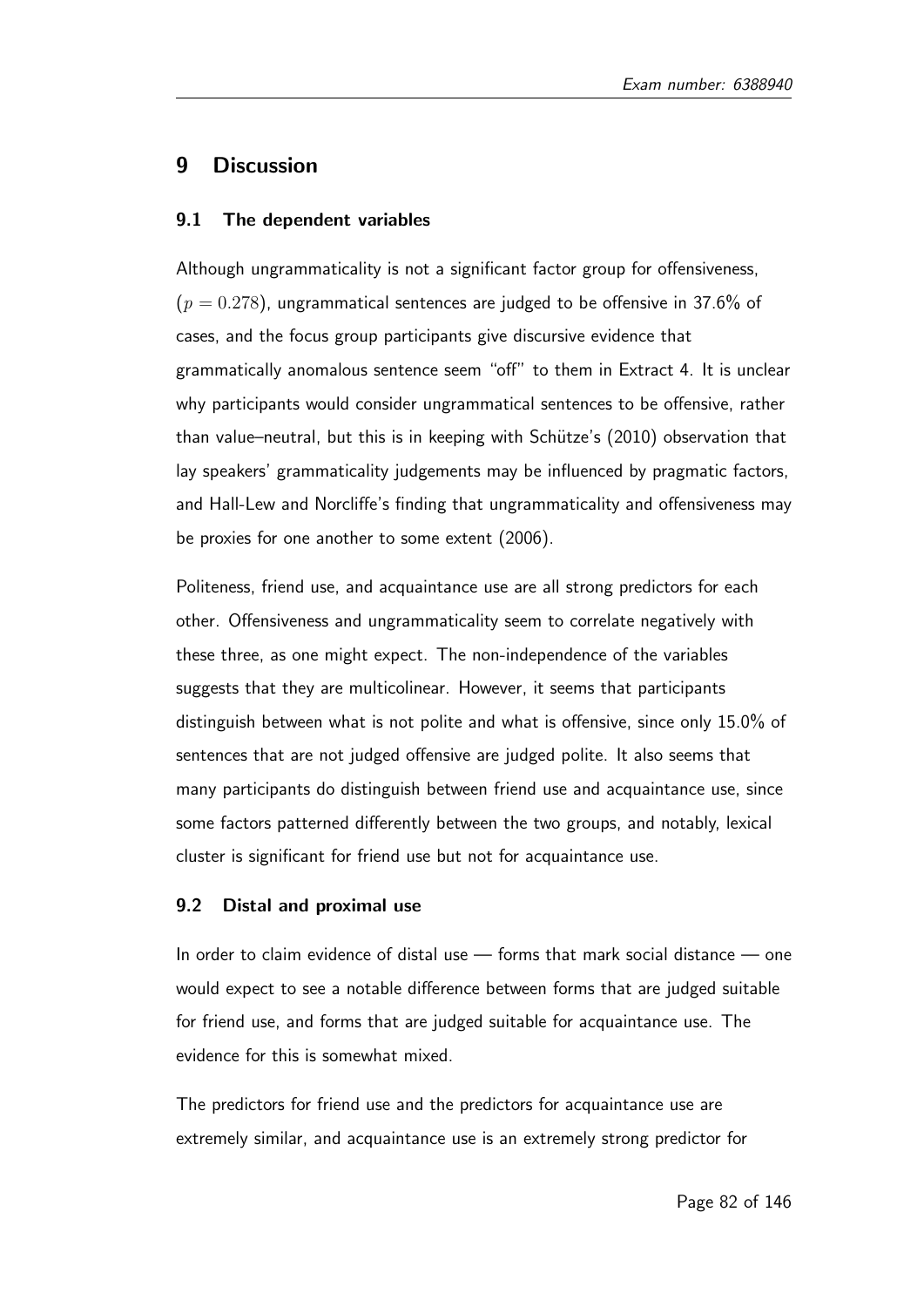friend use  $(p = 4.82 \times 10^{-279})$  suggesting that participants are treating them similarly. However, if friend use and acquaintance use are plotted against grammatical pattern, there appears to be some interaction. Notably, grammatical pattern F appears to behave differently in the friend use and acquaintance use environment; it is only rarely judged suitable for friend use (11.9% of cases are judged suitable for friend use), but it is judged as suitable for acquaintance use in 29.1% of cases. It is possible, therefore, that pattern F is specifically associated with social distance uses, and not with social proximity. This is tentative, at best.



Figure 5: Showing friend use and acquaintance use judgments by grammatical pattern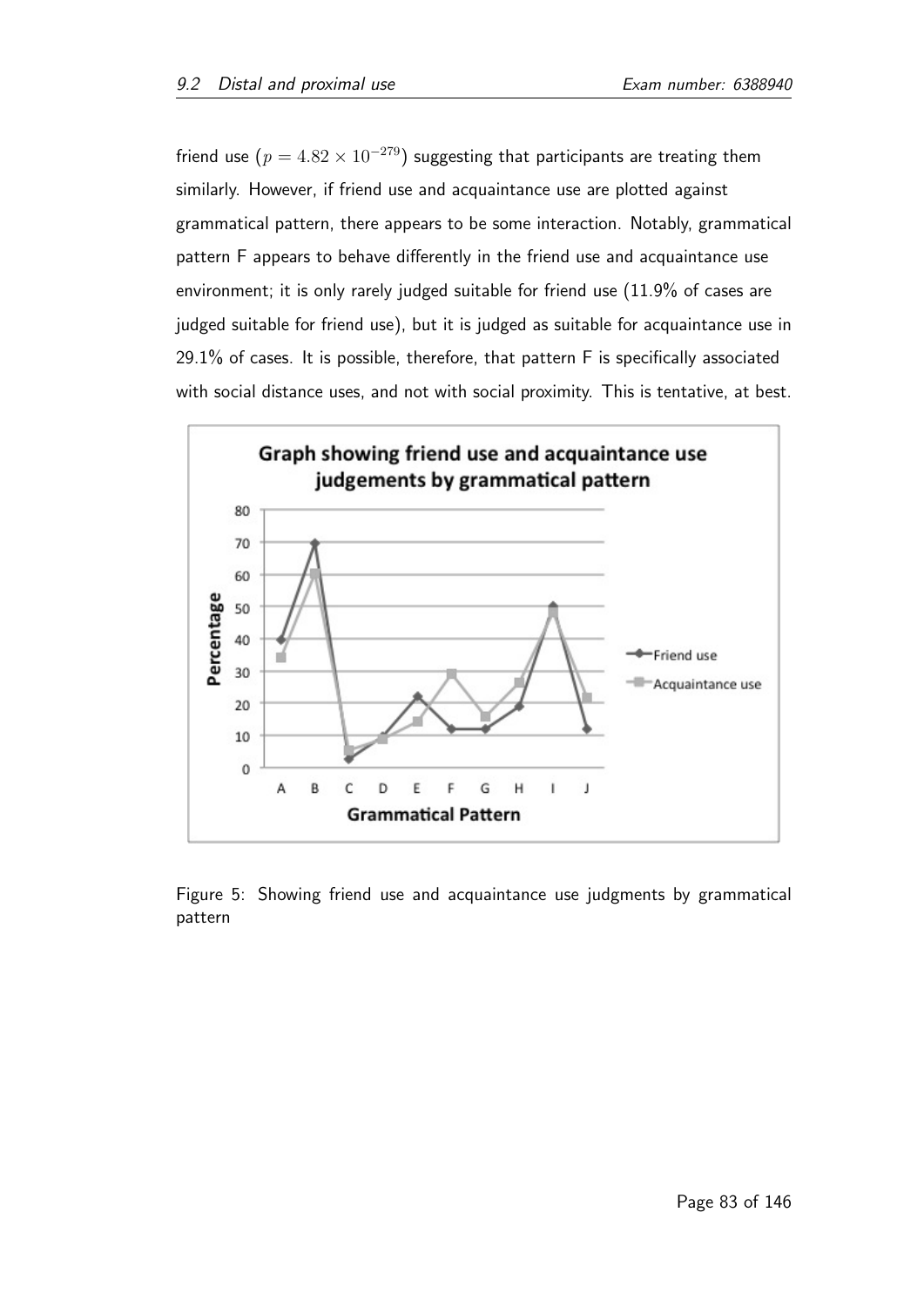



In the discourse evidence from Extract 11, participants do note that forms that would ordinarily be offensive can be suitable for use with people they are close to, suggesting that some forms can mark social proximity in particular contexts. However, there is not enough statistical evidence to generalise this observation, since, according to the statistical analysis, offensive forms are almost categorically not judged suitable for friend use — only 2.6% of offensive sentences are judged suitable for friend use.

## 9.3 Zero response

The responses for the politeness, friend use, acquaintance use, offensiveness, and ungrammaticality factor groups were tallied by, for each sentences a participant was shown, considering whether the participant had selected the sentence for one (or more) of the five judgement types. I use the term "zero response" for when a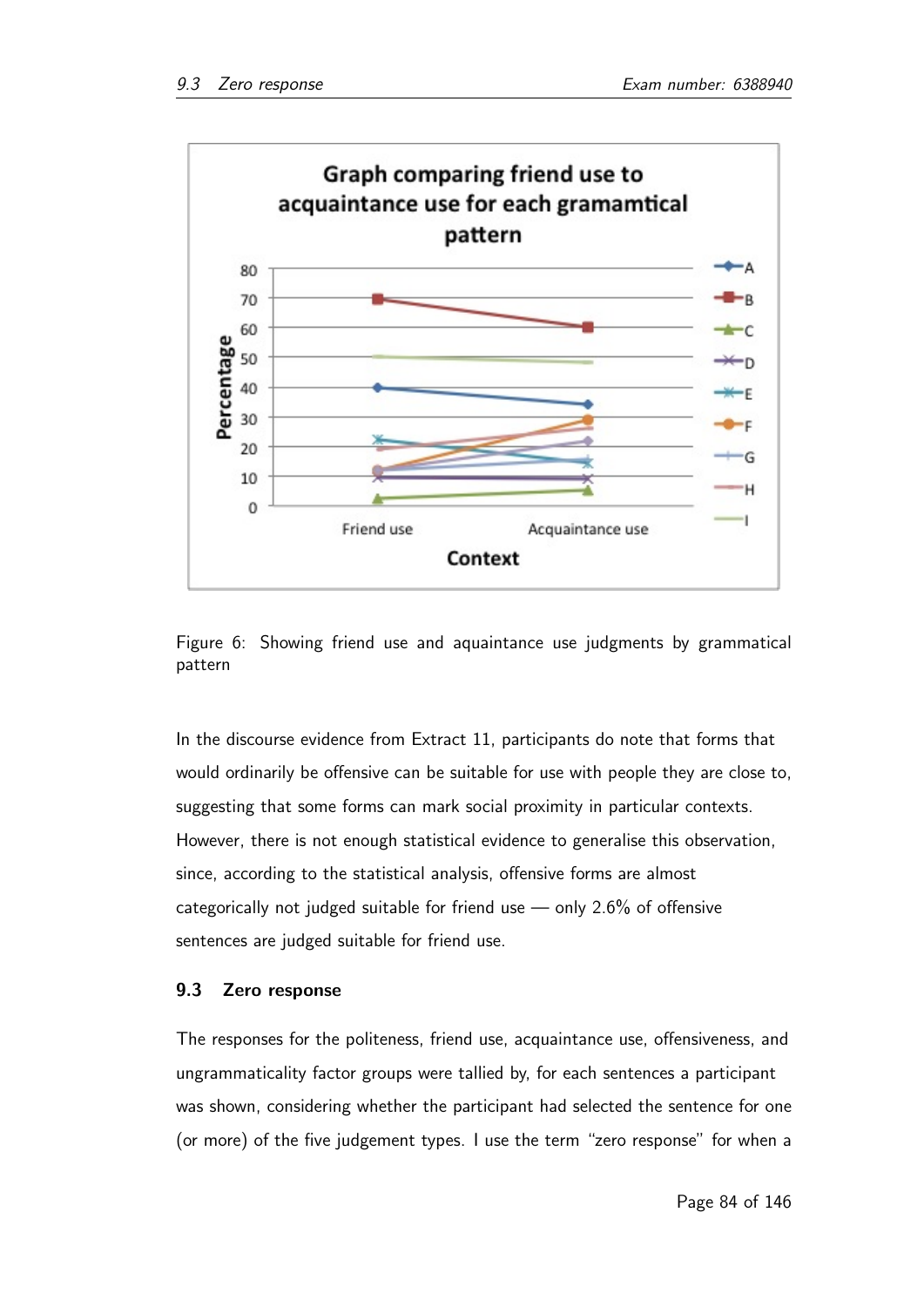sentence was not selected.

There is a high rate of zero response for all the dependent variables, and a number of participants remarked that they simply would not use the options on offer. Some of the survey responses exemplify this sentiment:

"[T]here wasn't an option of ""I wouldn't say this"" not that I find it offensive, or necessarily polite, just that I would never say it." [Response 24]<sup>13</sup>

"[M]any of the sentences, while grammatically correct, are quite forced and would never occur in real life. I can't imagine the circumstances when I would say 'The Xs go to the library' or 'X Bob goes to the library' for any X. Not because such sentences are necessarily offensive, they're just odd things to say." [Response 59]

"What about a category ""Would never say this!""" [Response 142]

The three participants above all report that there are some sentences they simply would not say, even though they are not necessarily offensive. This is consistent with Schütze's observation that ordinary speakers do not necessarily make a bivalent distinction between "acceptable" and "unacceptable" sentences, but rather may view acceptability as a spectrum, with some sentences being best described as "not ones that I would say" but neither "ungrammatical" nor fully acceptable.

It seems possible, therefore, this is not an anomalous result, but rather suggestive of participants treating options as something approaching an ordinal scale,

<sup>&</sup>lt;sup>13</sup>Here and in all quotes from written responses, I have kept kept the participants' original spelling, capitalisation, and punctuation in quotes. This is partly because non-standard usage sometimes conveys differences in meaning and affective content and also to preserve the original "flavour" of participants' comments, as one would with a conversation analysis or discourse analysis transcription.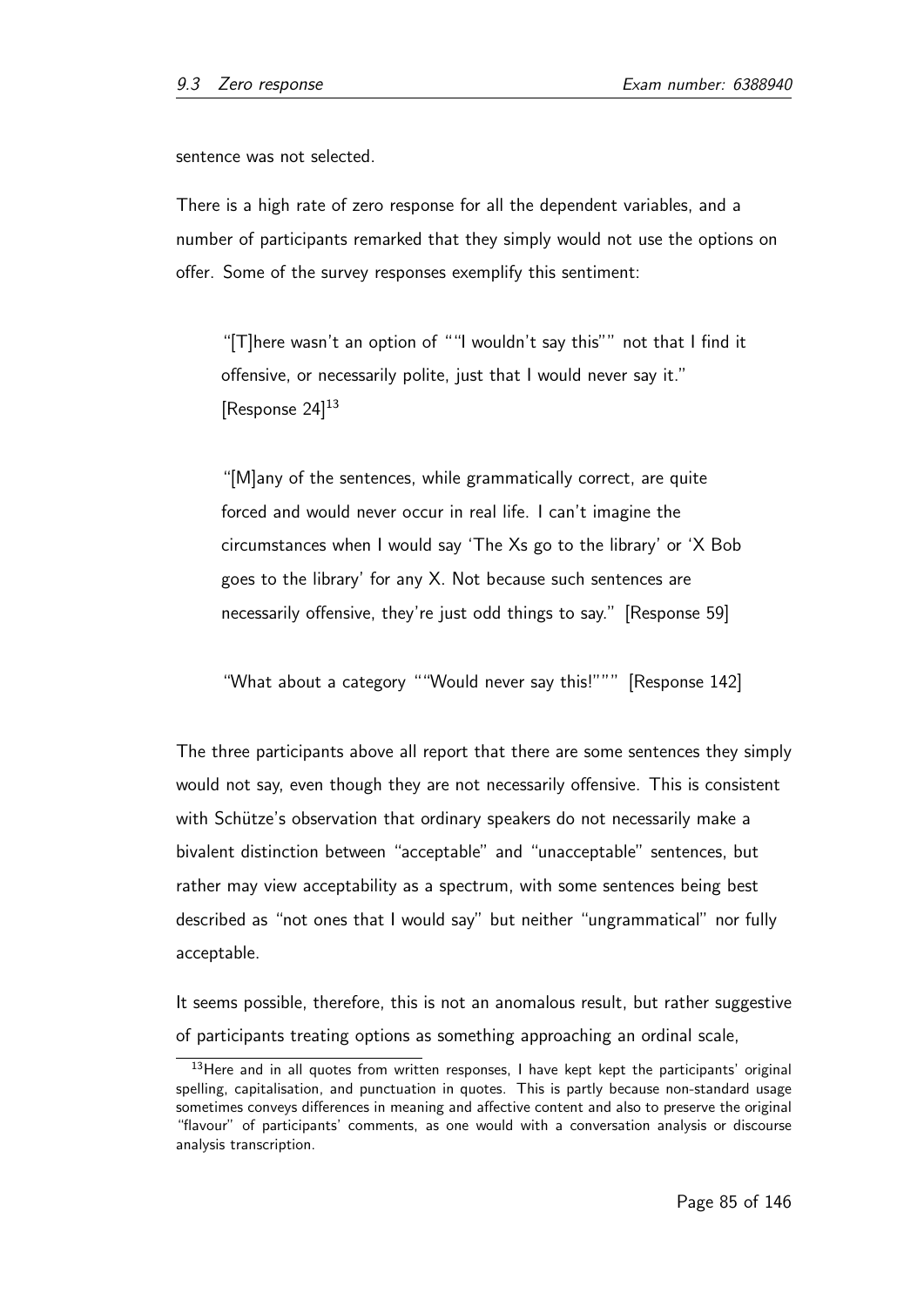ranging from offensive' or ungrammatical (or both simultaneously) to polite, with friend use and acquaintance use and zero responses somewhere in the middle. However, it is not entirely clear that all the participants conceptualise the ordinal scale in the same way, and indeed it is not clear that all the participants have approached the task as an ordinal task. For example, some participants have only marked sentences as either polite or offensive, not selecting any other options, and never selecting more than one option at a time; suggesting that they regard the options as bivalent rather than as a spectrum. Additionally, even assuming some participants had approached the task as ordinal, it is not at all clear what they consider to be at the two extremes — some participants have marked nearly all the sentences they considered to be offensive as also being ungrammatical, whereas other participants have treated grammaticality and offensiveness more independently, so it is unclear whether the extreme should be taken to be offensiveness, or ungrammaticality, or offensive and ungrammatical. For these reasons I have treated the data as ratio data rather than ordinal data.

Some participants also reported that they would not use certain sentences except in very particular contexts, such as in the comment below:

"There are some phrases I just wouldn't say in general, but in a specific context, I might say them. For example, I would tend not to use the term ""white"" to describe someone, but if I knew that the other person in the conversation was talking about two different Janets and was in a hurry, she might say ""is it white Janet or black Janet?"". Knowing she is not using the term in a derogatory way, but just as a quick shorthand, I would resist the term, but might just find myself saying ""black Janet"" even though it would not sit well or be my choice." [Response65]

In such a case, zero response does not appear to be indicative of an ordinal approach to the questions, but rather a reaction to "a specific context" and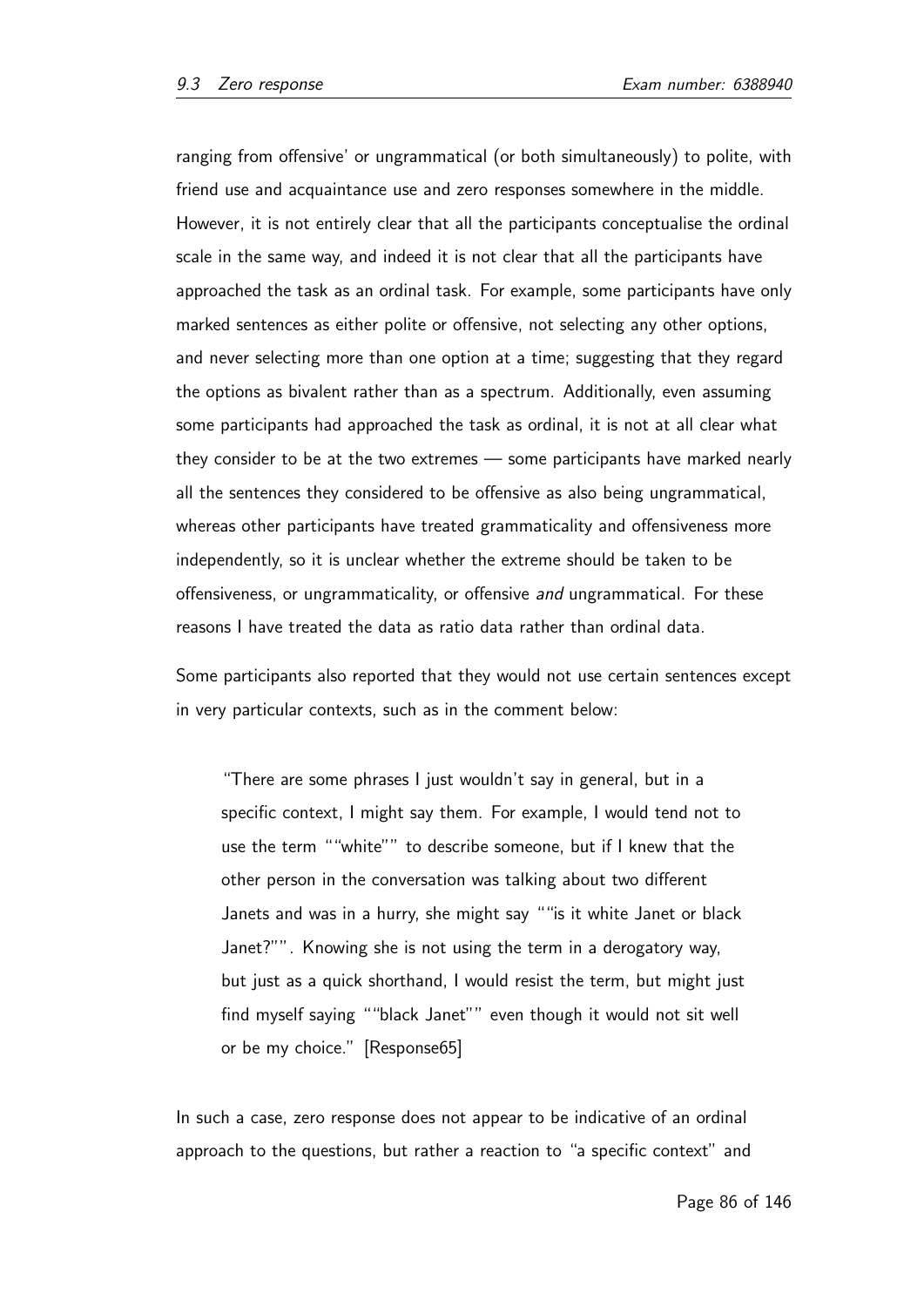whether accommodation is appropriate in that context: that is, a decision as to whether to "resist the term" or use it "even though it would not sit well or be [her] choice".

Some participants also reported discomfort with the use of demographic labels, either for certain demographic groups, or for particular contexts, as a reason for zero-response:

"With the exception of those that were offensive, I didn't think I would use the sentences involving going to the library because I felt that in such cases, the adjectives: lesbian, gay, black, white, chinese, protestant, catholic etc were simply not relevant information." [Response 182]

"Typically, I would not use racial or cultural qualifiers unless it was relevant to the discussion." [Response 196]

Here, as in Response 65, there seems to be requirement for the identity label to be "relevant" in the context, and the absence of obvious relevance seems to render a sentence unusable. Response 185 below explains how relevance might affect usage:

"[I]t's not clear whether the context is 'a group of gay students are headed to the library now' or 'gay students often frequent the library'. This makes a difference in usage, since the first is an observation ('the jewish students have left synagogue and are going to the library') and the second is a generalisation and thus liable to stereotyping ('those nerdy chinese kids hang around in libraries all the time'). [Response 185]

While the participant does not say whether there is affective difference between her observation case and her generalisation case, or which one she considers more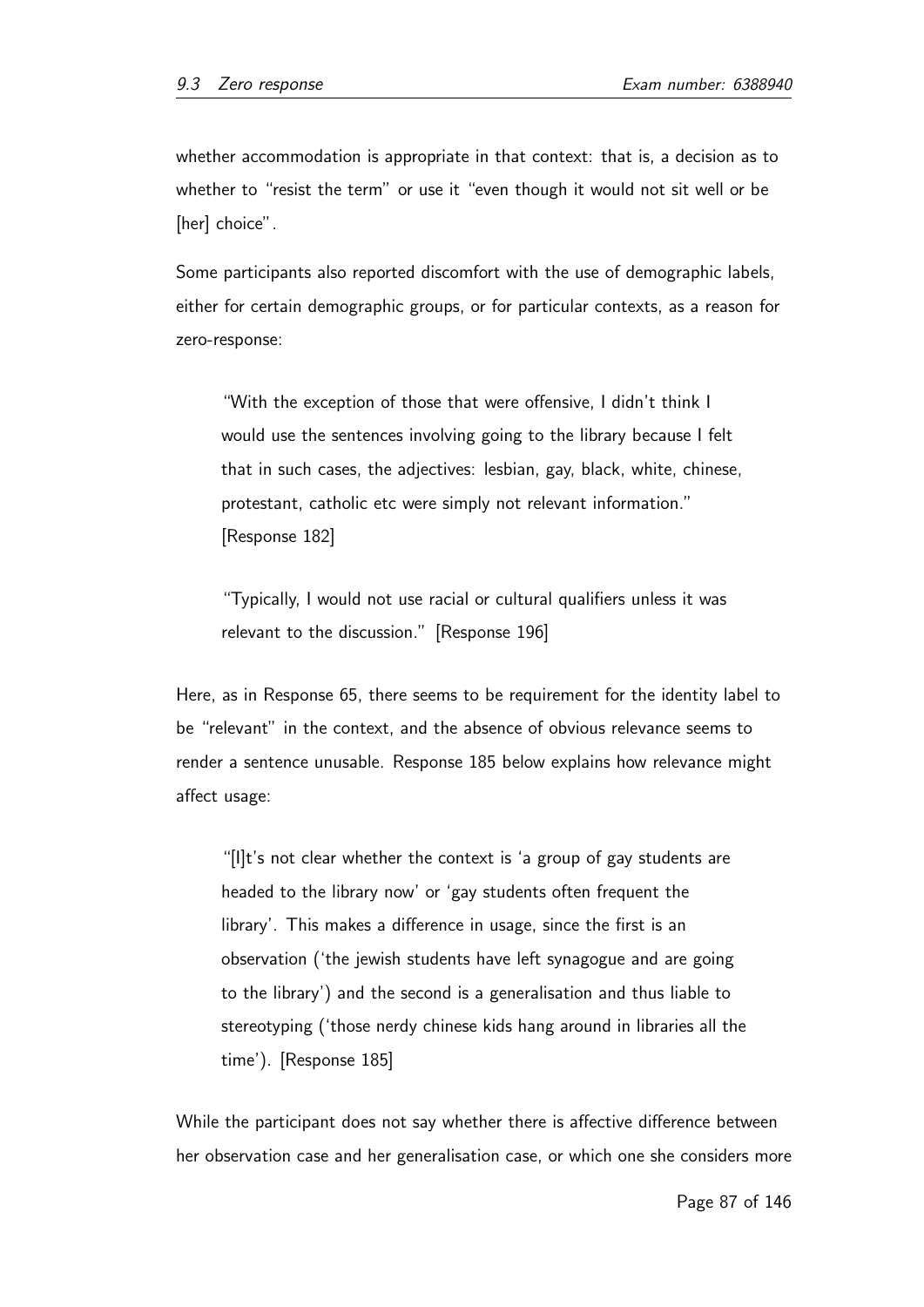acceptable, she does does note that it "makes a difference in usage". Some speakers have strong taboos against both generalisations and stereotyping, or may not make a distinction between the two, particularly for certain social characteristics (eg, race).<sup>14</sup> Because of this usage difference, there was a risk that, if the sentences were highly stereotyped, participants' responses might be due to whether or not they recognised the stereotype and thought it acceptable to stereotype, as well as to the factors currently in play. For that reason, I attempted to make the sentences as neutral as possible with respect to stereotyping; this introduces the risk that the sentences will be judged unacceptable because the identity labels are not "relevant", as response 182 and 196 show, but it was important to control for the stereotyping effect. However, the manipulation of stereotype versus generalisation might be an important direction for future research.

#### 9.4 Grammatical patterns

Pattern B ((sing adj<sub>label</sub>)<sub>complNP</sub>) is consistently selected as a preferred pattern, as shown by its by it being the most commonly selected pattern for the politeness variable (50.2% polite judgement responses, factor weight of 0.907), and the most strongly favoured pattern for friend use (69.4% friend use judgement responses, factor weight of 0.907) and acquaintance use (60.1% acquaintance use judgement responses, factor weight of 0.788). This shows a strong positive association with politeness and suitability for use. A negative association with unsuitability can also be seen in pattern B being very rarely selected as offensive (3.3% offensive judgement responses, factor weight of 0.228) or ungrammatical (5.8% ungrammaticality judgement responses).

Pattern I ((indef det+ adj<sub>label</sub> + sing N)  $_{complNP}$ ) shows a very similar pattern. It

<sup>&</sup>lt;sup>14</sup>In my own schooling in the South of the USA, which to some extent remains de facto segregated in education, it was strongly inculcated in young children that any statement about a racial group was racist. This included factual claims such as "This is a majority–white school", and, to an equal extent, factually inaccurate and negatively biased descriptions of majority– black schools as violent. In other words, the language ideology that I was then taught did not distinguish race–based generalisations from stereotypes.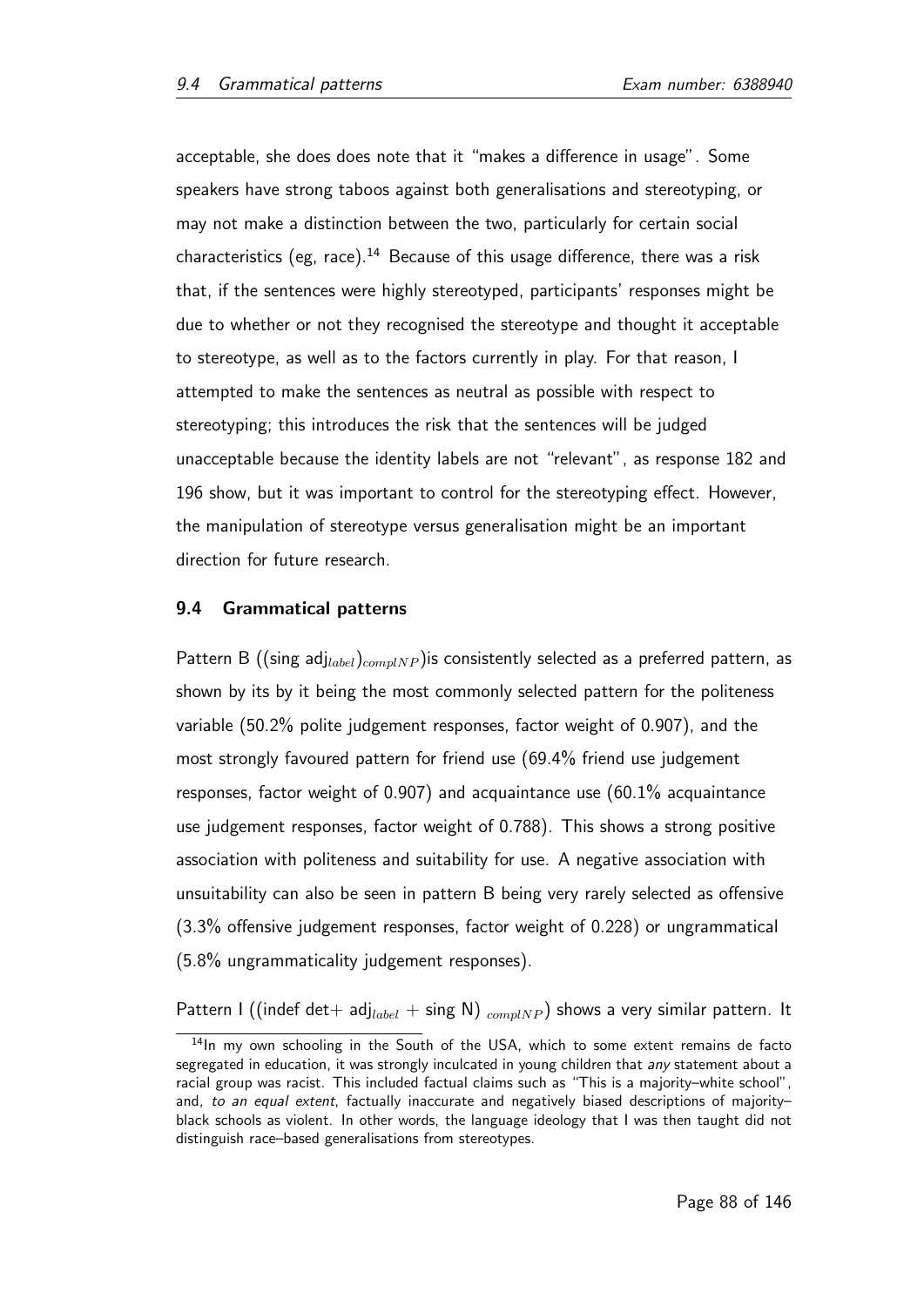is the second most commonly selected construction for the politeness variable  $(21.7%)$ , the friend use variable  $(50.0%)$ , and the acquaintance use variable  $(48.1\%)$ ; showing a positive association with politeness and suitability for use. It's negative correlation with unsuitability for use is extremely strong — indeed it seems to be almost invariant, and is selected on only 1.0% of cases as ungrammatical, and is the least selected factor for the offensiveness variable, at only 3.1%.

By contrast, pattern A ((indef det + sing  $N_{label}$ )<sub>complNP</sub>) appears to have a positive correlation with both suitability and unsuitability for use. It is selected 21.5% of the time as the most polite option (behaving much like pattern I); 39.7% of the time for friend use, and 34.1% of the time for acquaintance use, consistently ranking as the third most used pattern after patterns B and I for these variables. However, it is also the most favoured option for ungrammaticality (factor weight of 0.831) and for offensiveness (factor weight of 0.756).

Patterns C, D, E, and G all return near–categorically low percentages in the politeness and acquaintance use analyses, and the four lowest percentages in the friend use analysis. This suggests that they are either invariant, or have a strong negative correlation with suitability for use. The latter interpretation is reinforced by these four patterns returning the four highest percentages in the offensiveness analysis. Of these four patterns, all except C return relatively low percentages for ungrammaticality judgements, but C returns a 24.0%, the second highest percentage for that variable.

Patterns F, H, and J all pattern closely together. They return low percentages for politeness (11.0%, 7.0%, 6.4%, respectively), middling scores for friend use (22.1%, 18.8%, 12.0%, respectively), and middling scores again for acquaintance use (29.1%, 26.2%, 21.9%, respectively). They also return near–categorically low percentages for ungrammaticality, and relatively low percentages for offensiveness  $(10.1\%, 11.6\%, 8.9\%,$  respectively). It may be that these patterns simply are not commonly used by the participants.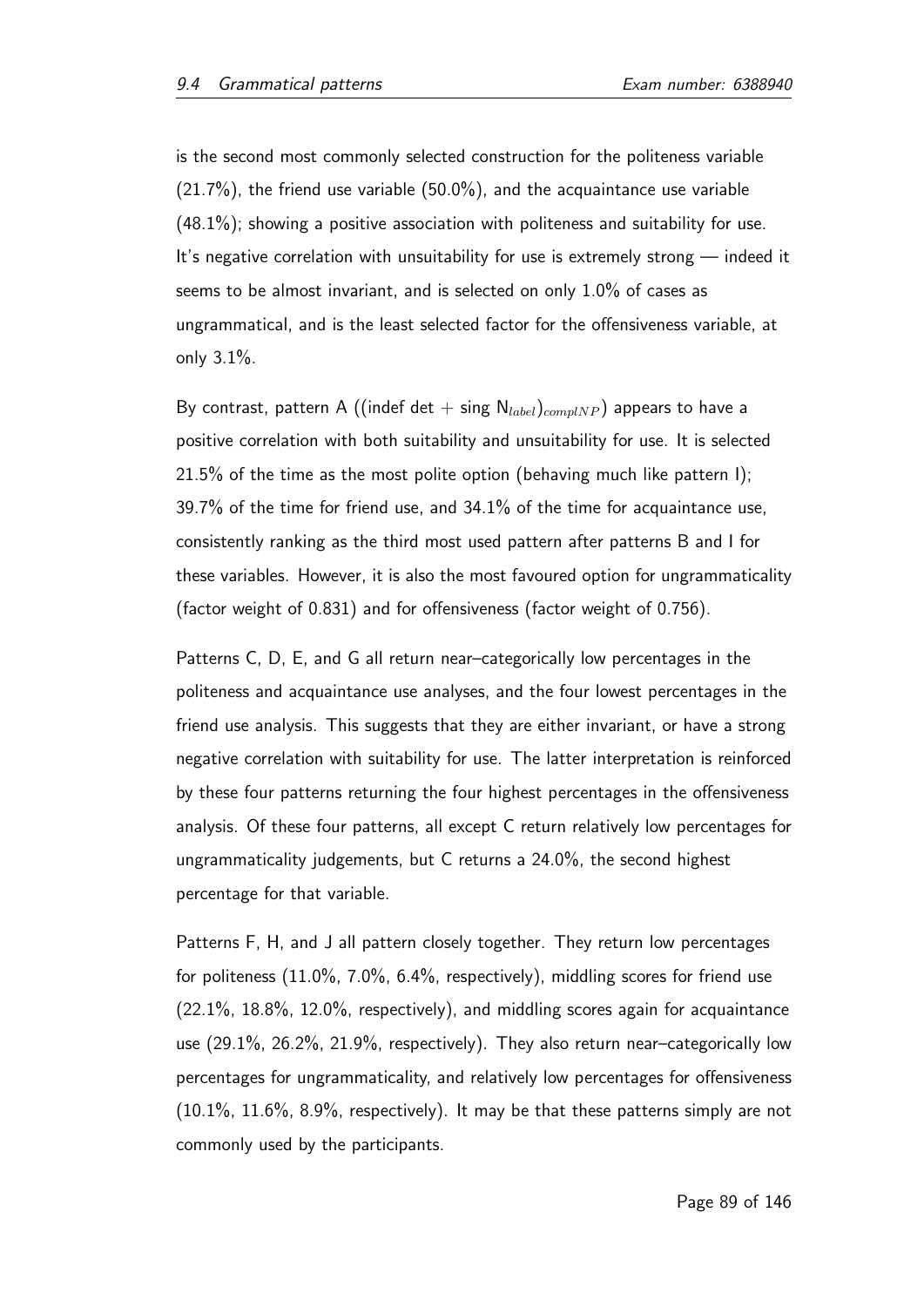Most of the grammatical patterns are judged similarly for friend use and acquaintance use, but a few are judged differently. Notably, pattern F shows a dramatic difference between the two: it judged as suitable for friend use in 11.9% of cases, which is relatively low, but suitable for acquaintance use in 29.1% of cases — nearly three times as often. No other pattern shows such a dramatic change between the two contexts. It is possible, therefore, that pattern F is specifically associated with social distance.

## 9.5 Cluster

Cluster is only significant in the friend use analysis, where it has a probability of  $p = 0.000282$ . The *black* cluster is selected for friend use suitability in only 15.8% of cases, whereas the other clusters are selected in 25.6% of cases.

In the discourse section, participants select certain constructions containing "black" as being unacceptable, because of grammatical constraints (in line 76 of the transcript, Gareth remarks that "a black" is not acceptable for him), but also because of ideologies about using race as a distinguishing feature (see Extract 7). If cluster is plotted against grammatical pattern, it because clear that patten A shows a much greater disparity by cluster than the other grammatical patterns do.

The unacceptability of  $x$  is a black compared to other pattern A constructions may explain provide at least a partial explanation for the *black* cluster patterning differently from other clusters.

## 9.6 Lexical class

This factor group is only significant for the ungrammaticality variable. Chinese, which is the Type III ethnonym receives the highest levels of ungrammaticality judgements. Hall-Lew and Norcliffe's results (2006) should lead us to expect singular constructions (that is, patterns A, B, C, D, I, and J) to be more likely to be considered ungrammatical.

If lexical class and grammatical pattern are cross-tabulated, Chinese shows much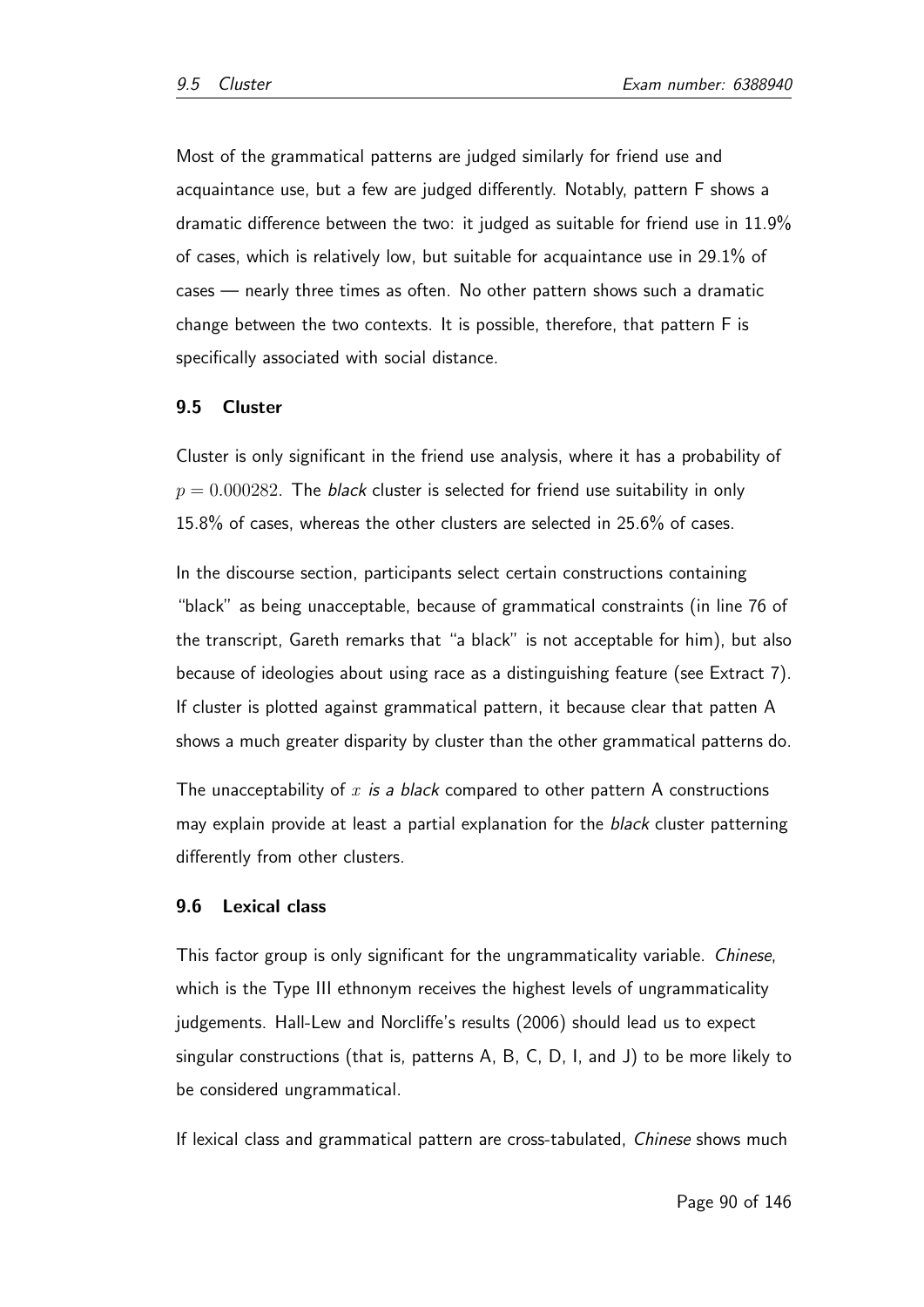higher ungrammaticality judgements than the other lexical classes for grammatical patterns A, C, and E:

- A) (indefinite-Det + singular- $N_{label}$ )<sub>complement-NP</sub>
- C) (definite-Det + Adj<sub>label</sub> + singular-N<sub>proper</sub><sub>−name</sub>)<sub>subject</sub>-NP
- E) (plural-N<sub>label</sub>)  $_{subject-NP}$

Patterns A and C are singular constructions, and the ungrammaticality judgements for Harry is a Chinese and The Chinese Harry goes to the library fit with Hall-Lew and Norcliffe's findings (2006) and with what the participants reported in the focus group. They report that Chinese Harry can be used as contrastive, to distinguish two Harrys, but is not permissible if one only knows one person called Harry (see Extract 5)  $-$  this probably also explains the slightly elevated ungrammaticality levels for all the lexical classes for pattern D. Hall-Lew and Norcliffe found that non-adjectival Type II and III ethnonyms "gain[ed] acceptability as the number approaches a 'mass'–like, non-individuating quantity" (2006, p. 22), and since Harry is a Chinese is highly individuating, this explains the the high ungrammaticality rating.

Pattern E, however, is plural and "non-individuating" (Hall-Lew & Norcliffe 2006, p. 22), but does not fit with the expected pattern from Hall-Lew and Norcliffe's findings. It seems, therefore, that the Type III ethnonym requires a determiner in its plural nominal form. Because there is only one Type III ethnonym in the sentence list, it is impossible to tell for certain whether this property is specific to the lexeme Chinese, or whether it is a property of the whole Type III class.

Patterns B, I, and J, which are all also singular, do not show a notable difference between the behaviour of the Type II and III ethnonyms and Type I ethnonyms (although pattern B shows a difference between ethnonyms and non-ethnonyms). However, pattern B  $(x \text{ is } \text{[label]})$  is consistently selected as the most polite pattern, and since grammaticality and politeness are connected, this may explain why it is not considered to be ungrammatical. Patterns I and J show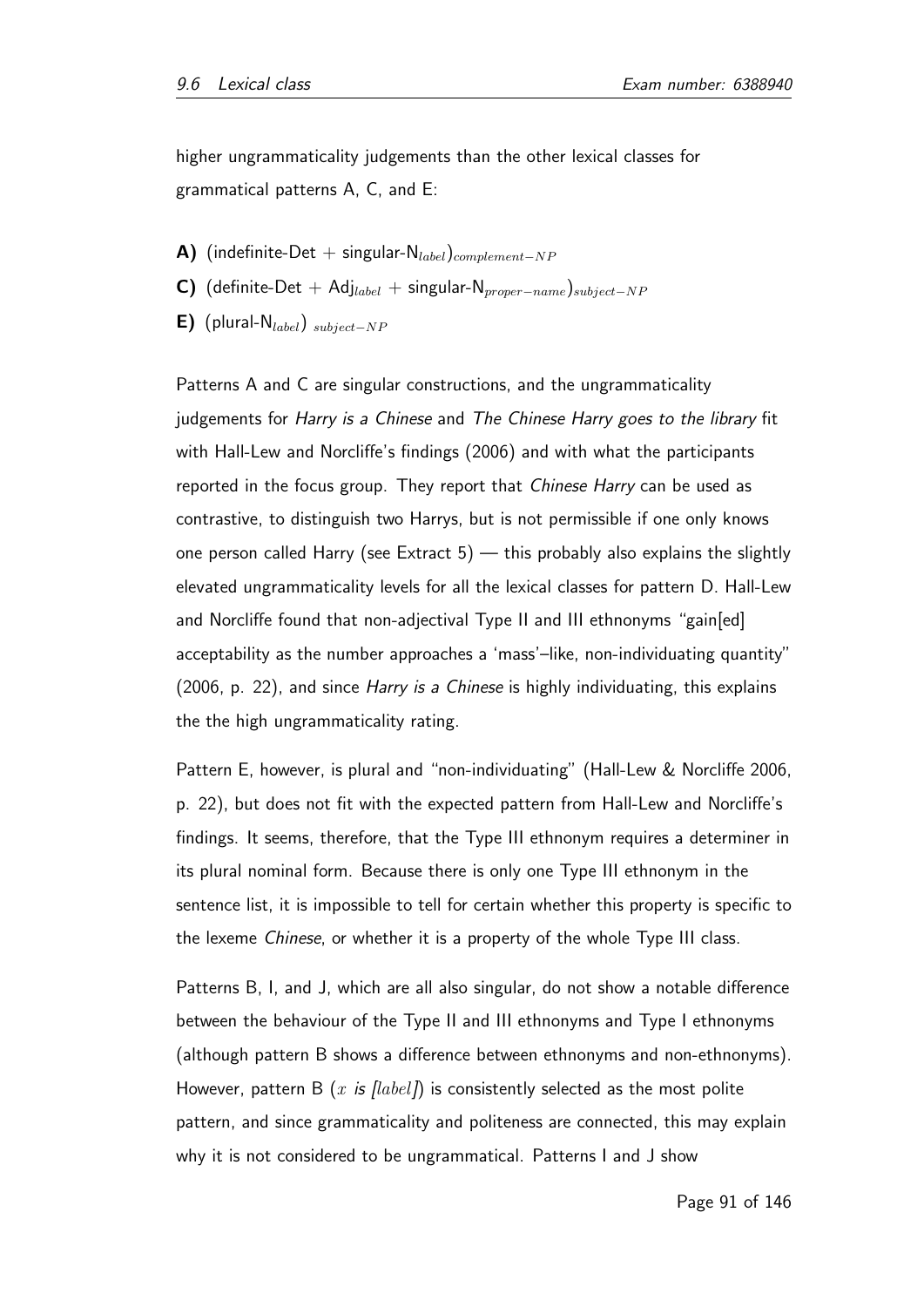near–categorically low levels of ungrammaticality judgements for all the formal classes, and are among the patterns that do not seem to show much variation overall, and I posited that they might be less ideologically–laden; however, it still is strange that patterns that seem to be less ideologically laden would be less likely to be considered ungrammatical.

For all patterns except pattern D Type II ethnonyms otherwise pattern closely with Type I ethnonyms and non-ethnonyms (marked as Type 0); although this is not consistent with Hall-Lew and Norcliffe's findings (2006), it is not unexpected since both of the Type II ethnonyms used here  $-$  Jewish and Scottish  $-$  also appeared in their Type I forms Jew and Scot, although patterning by cluster was not significant for these two lexemes overall.

Overall, these results show some correlation with Hall-Lew and Norcliffe's findings, but there are some inconsistencies too. Tuite's original claim that Type III ethnonyms have a formally identical singular and plural (1995); and that Type II ethnonyms can be used as collective plurals only, seem insufficient to explain this pattern; since there does seem to be evidence that both Type II and Type III ethnonyms can be used politely and grammatically with pattern B in the singular, and grammatically if not politely with patterns I and J.

# 9.7 Grammatical category, plurality, determiner presence

None of grammatical category, plurality, determiner presence were significant for any dependent variable. It may be that none of these can successfully convey stance on their own, and that it is crucial to stance that it is conveyed by clusters of linguistic resources (Moore & Podesva 2009, p. 448, make a similar point about style).

# 9.8 Sociolinguistic factors

Place, and political engagement are non-independent, due to the place-specificity of political affiliation. So only North American participants describe themselves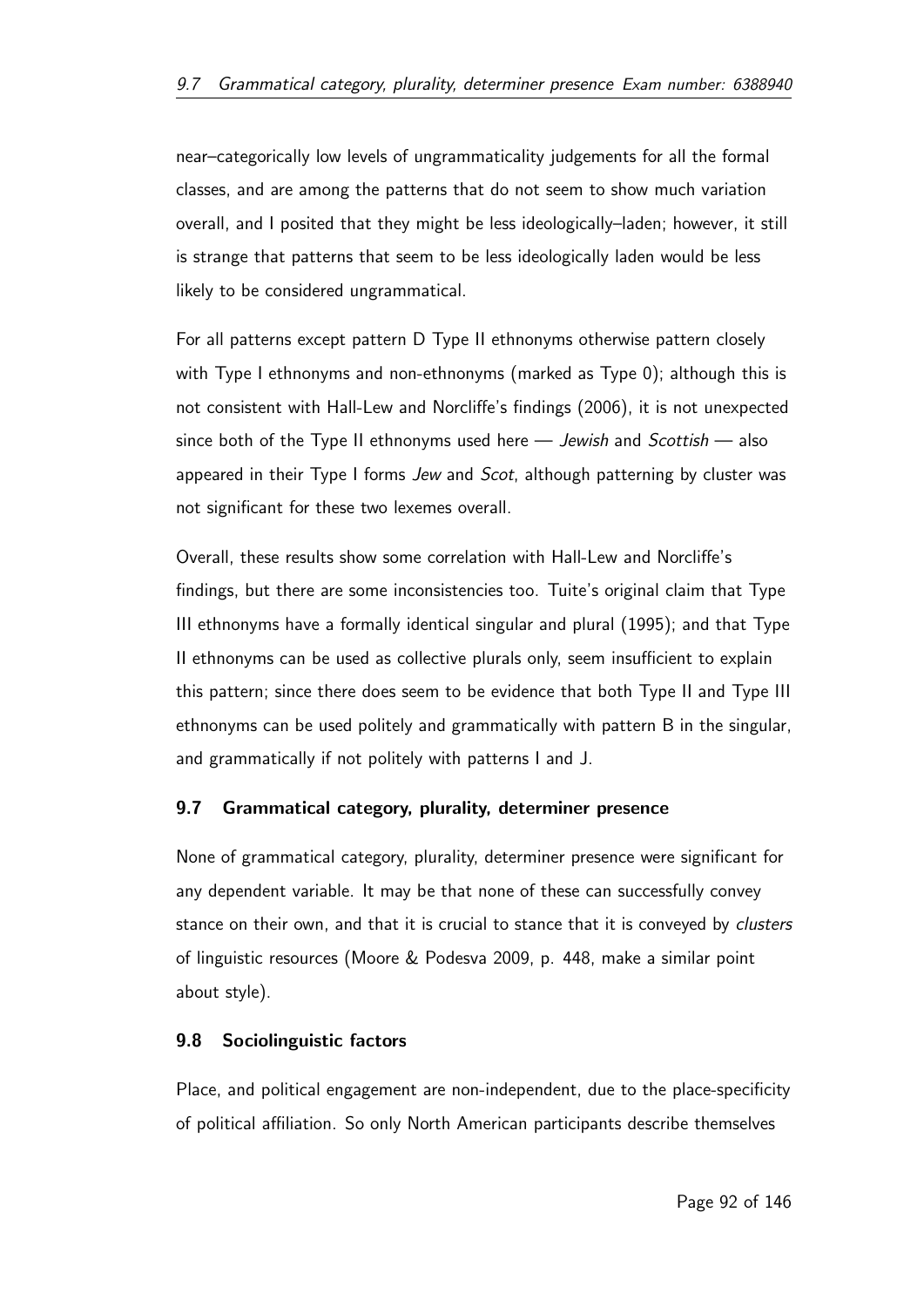as Hispanic (a category that does not appear to be very salient in the UK), only British participants describe their political engagement in terms of Scottish Green Party membership, or indeed as the following:

"Non–partisan but liberal, as in left not as in the Liberal Democrats— I hate them with a deep and burning passion" [Response 164]



## 9.8.1 Place

Figure 7: Showing acceptability judgements by place and context

Place is significant for all the dependent variables except for acquaintance use.

On the whole, Scottish and English participants pattern differently for most of the dependent variables, but converge on offensive judgements. North American participants also pattern differently, but converge on friend use.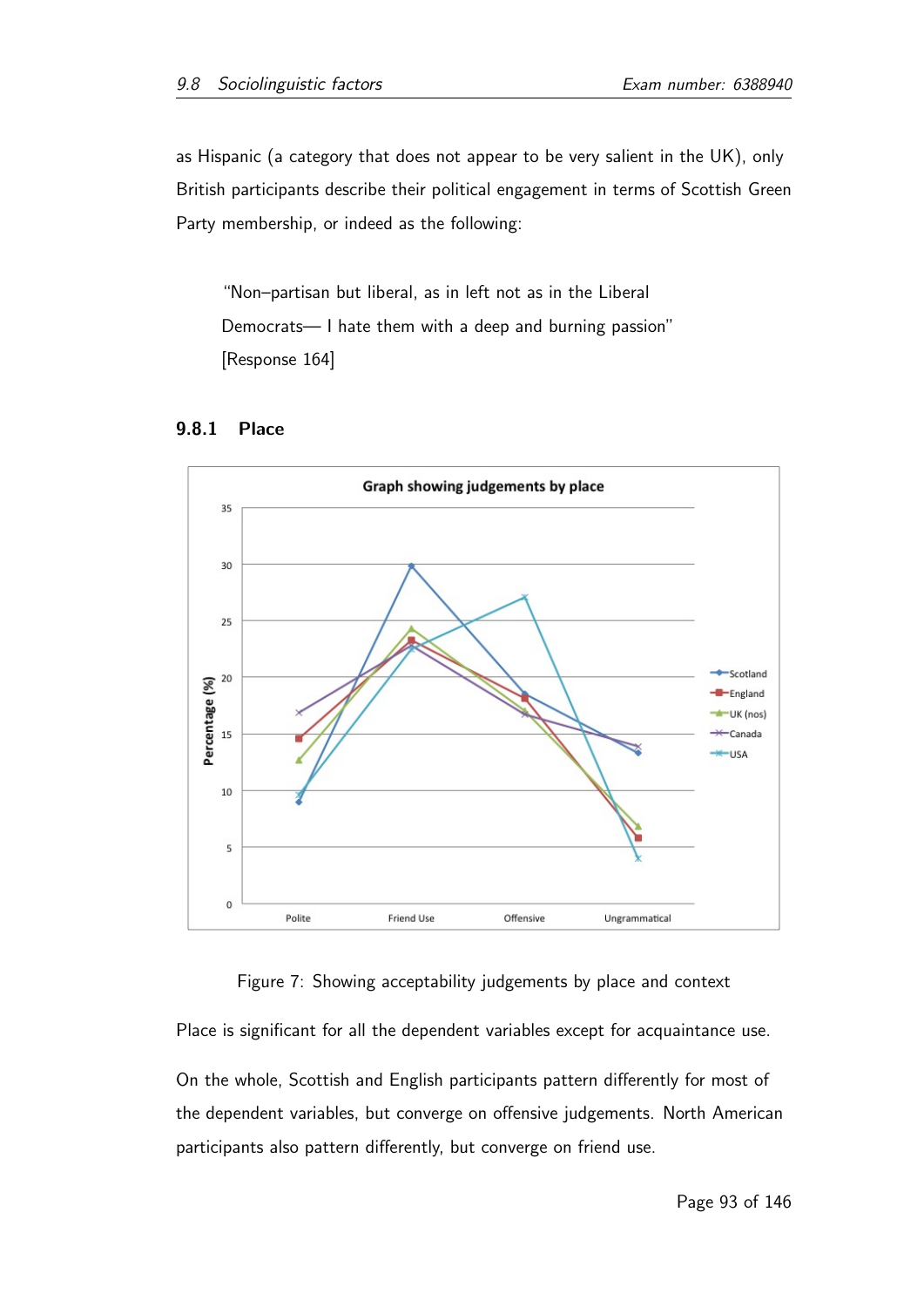Participants from the USA may have perceived the sentences as overall more offensive (but not more ungrammatical) than other speakers, since they returned least politeness and friend use judgements, but the most offensiveness judgements. Canadian participants seem to show the least affective responses towards the sentence, since their responses show relatively little variation between contexts compared to the other participants, on the figure, the line for Canda, shown in purple, is relatively flat compared to the sharp peaks for Scotland, England, and the USA. It may be that the sentences were more stance–conducing for participants from Scotland, England, and the USA, but this is highly tentative, and would need to be much more rigorously tested with a sample that is more balanced by place.

## 9.8.2 Religion

Participants who described themselves as atheist, agnostic or as having no religion follow a similar pattern for all the dependent variables, converging for offensiveness and ungrammaticality. Catholic participants patterned more closely to atheist participants than they did to Protestant participants; and Jewish participants patterned closely with Protestant participants. As two of the three of Catholic participants were, in their own words, "somewhat lapsed" or "not religious", this split between the behaviour of Protestant and Catholic participants might reflect a difference between religiously practicing and non-practicing participants, rather than between Catholic and Protestant speakers, but there is insufficient data to tell (this data is based on small groups of speakers), and these possibilities should be taken as highly speculative.

It would therefore be interesting to see whether active involvement in a religious community (as opposed to merely having a religious affiliation) influences the results that people might give. That is, whether, someone who considers religious or secular affiliation and involvement, including perhaps involvement in secular Humanism or radical atheism (as popularised by Richard Dawkins) to be a major component of their life, produces substantially different results from people who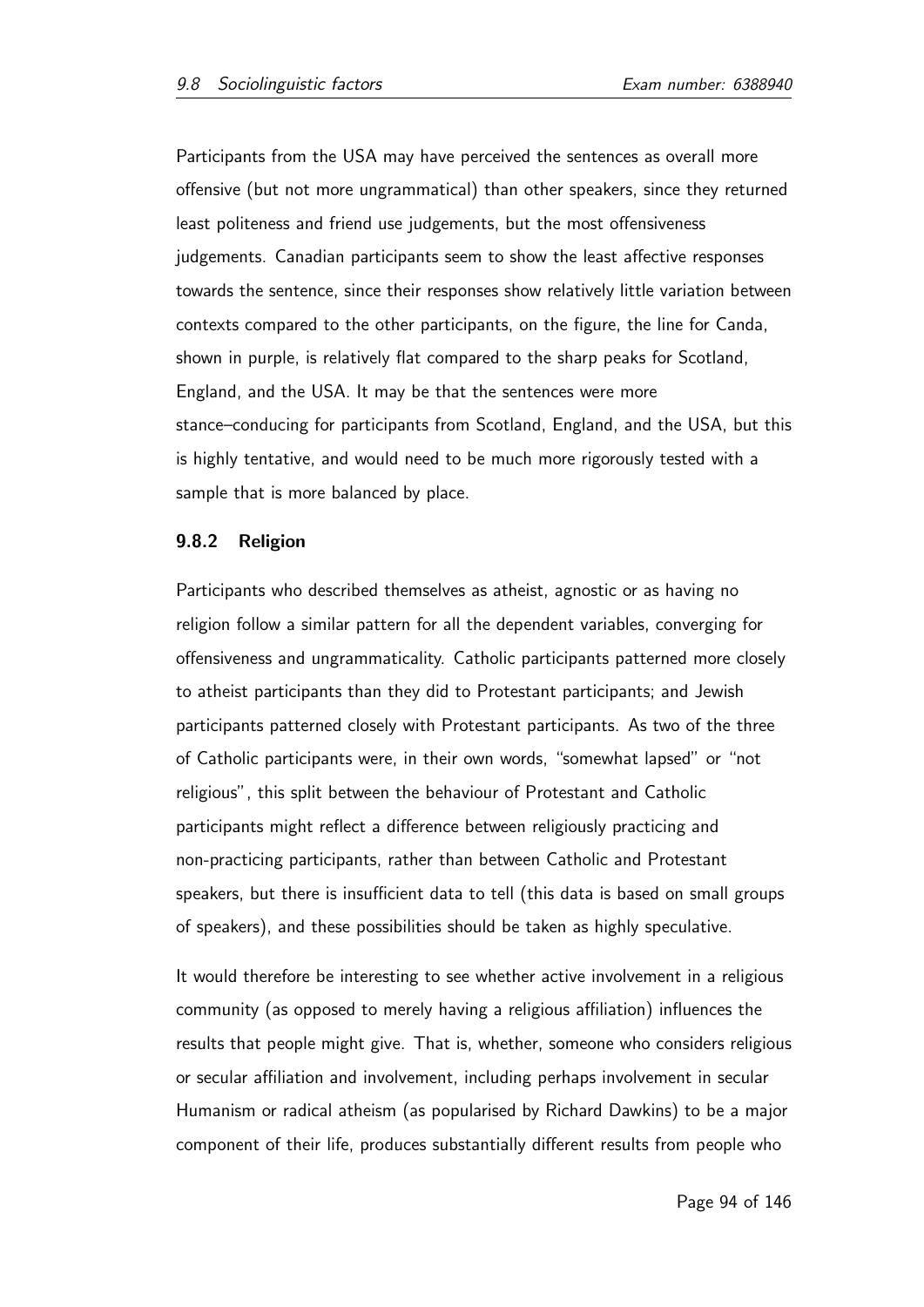

Figure 8: Showing acceptability judgements by religion and context

consider religious involvement or background to be minor components of their lives, or those who consider secularity to be a major component to their lives.

# 9.8.3 Sexuality

Of all the sexuality groups, the other/queer group returns far more offensiveness judgements; so they may be perceiving the sentences as worse overall, since they produce very few friend use and politeness judgements; alternatively, as they show the greatest difference between their politeness judgements and offensiveness judgements (28.7 percentage points, compared to only 0.8 percentage points for straight participants), the sentences may be more stance–conducing for them than for other participants. Like bisexual and gay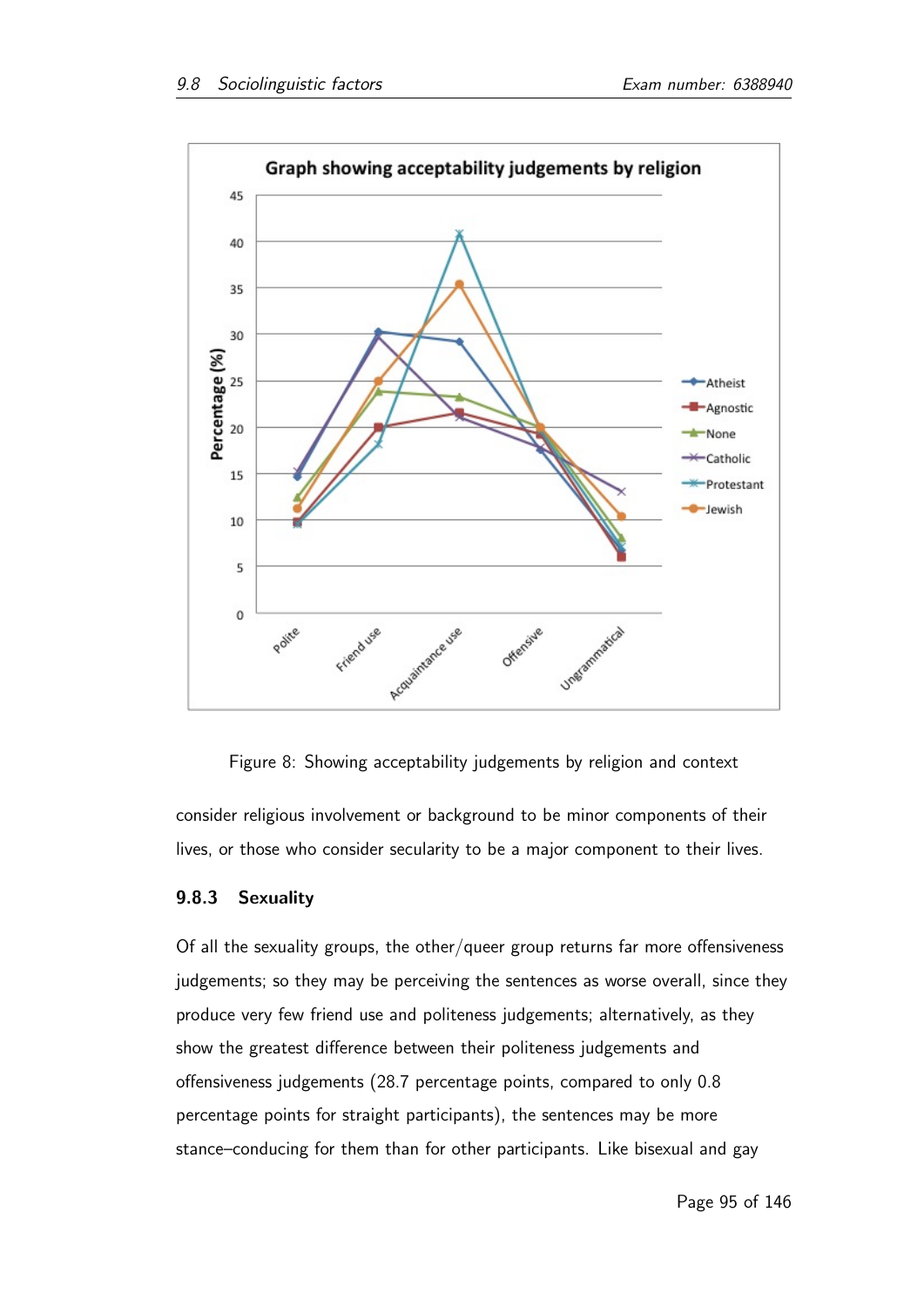

Figure 9: Showing acceptability judgements by sexuality and context

participants, the other/queer group show an S-shaped curve: they give few politeness and friend use judgements, but rather higher levels of acquaintance use and offensive judgements. This is unexpected, since acquaintance use and friend use are strongly non-independent, and one would expect to see similar levels of use reported for both friend use and acquaintance use.

Lesbian participants show almost the opposite pattern to gay and bisexual participants: they give relatively high friend use judgements, but lower acquaintance use judgments; again, this is unexpected.

If straight participants and heterosexual participants are compared to each other, with the other participants taken out of the equation and compared directly to each other, we see that the pattern differently, and that the difference is significant ( $\chi^2=73.9$ , degrees of freedom  $=$  3,  $\,p=0.000$  to 3 decimal places). It is unclear why straight participants and heterosexual participants pattern differently.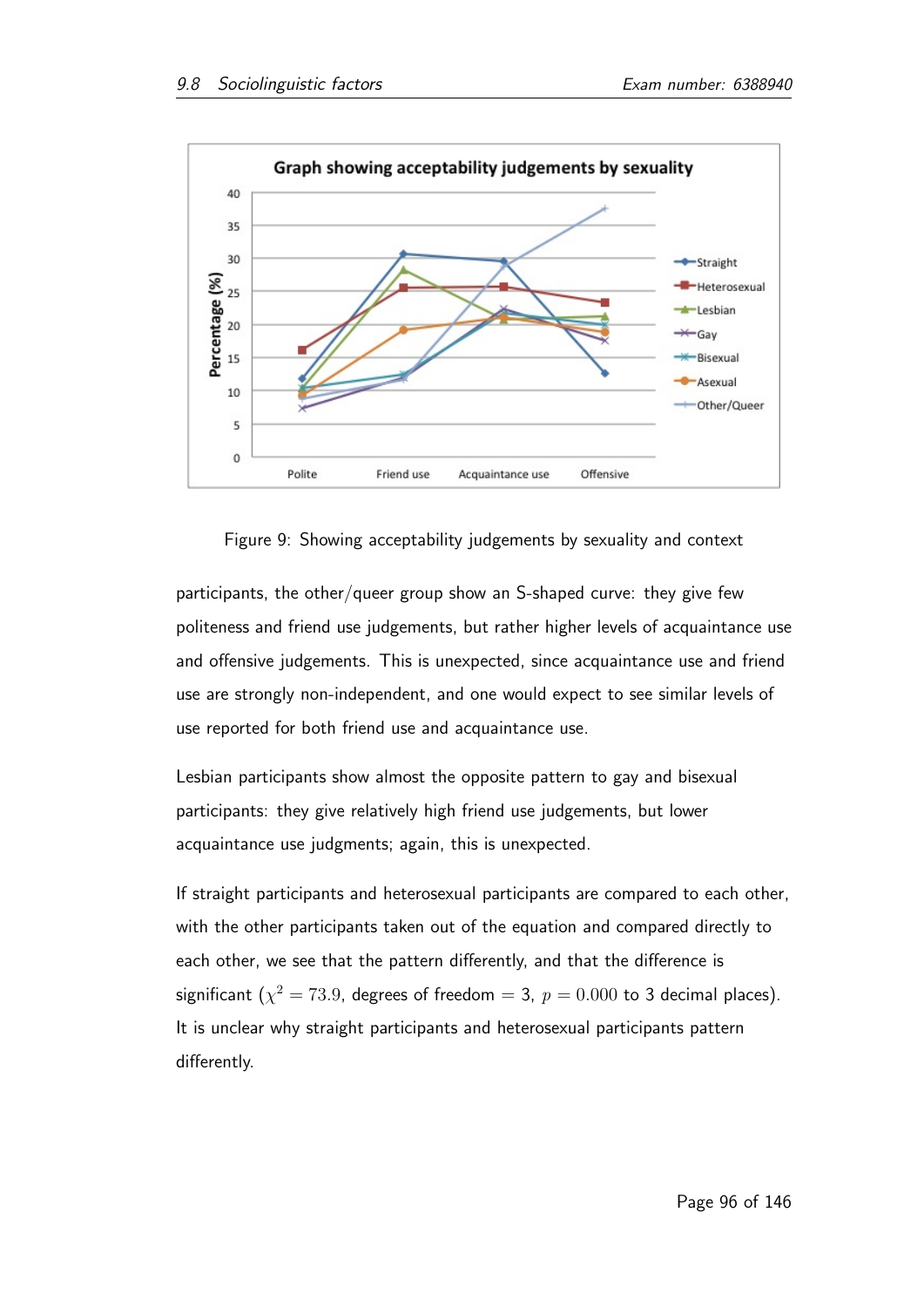



# 9.8.4 Political engagement

Political engagement is something of a mixed bag in terms of results; the factor group is significant for all the dependent variables but it is difficult to draw conclusions about clear trends.

Nearly all the engagement groups show fewer politeness judgements than friend use, but green participants and Democrats show little difference between the two. Four of the eight groups (Labour, engaged not otherwise specified, socialist, and green) show little difference between friend use judgements and acquaintance use judgements; Democrats, small-L liberals, and participants who are not engaged all return more acquaintance use judgements than friend use judgements, and an even higher percentage of offensiveness judgements than acquaintance use judgements.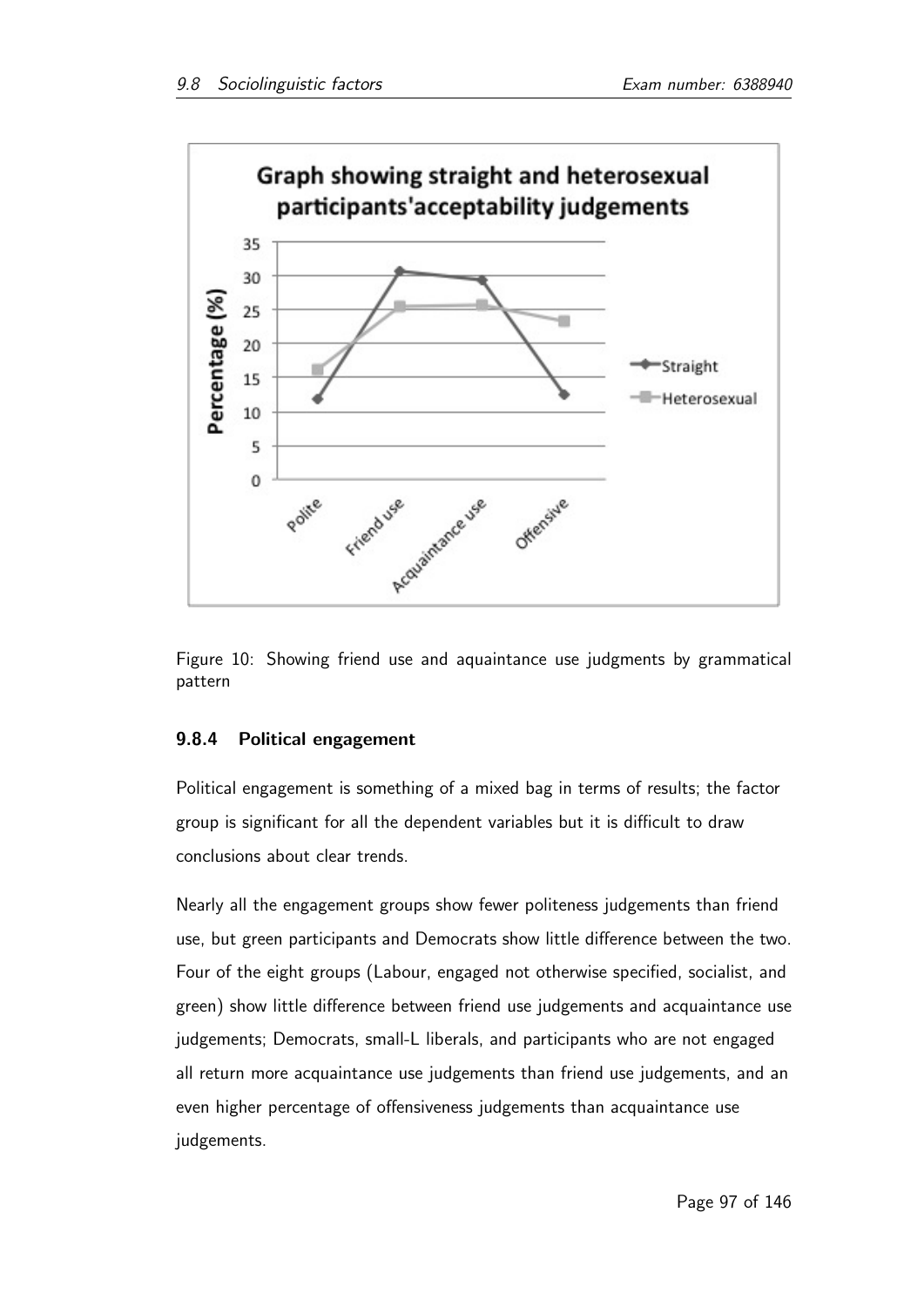



There does appear to some interaction between engagement and grammatical pattern: when the dependent variables are cross-tabulated against grammatical pattern and grouped according to political engagement, we see that Labour is an produces far higher politeness, friend use, and acquaintance use judgements for pattern I, and relatively high ungrammaticality judgements for pattern G.

It would be interesting to see the survey repeated with participants who described themselves as being actively involved in, for example, racial justice or queer/LGBTQIAetc rights campaigns, since such campaigns often have extensive language ideologies about how one ought to speak (or not) about particular social groups.

# 9.8.5 Age

For a change in progress, one would expect to see an S–shaped curve when a dependent variable is plotted against age; whereas age–grading patterns typically show high use of a feature in younger and older speakers. However, due to low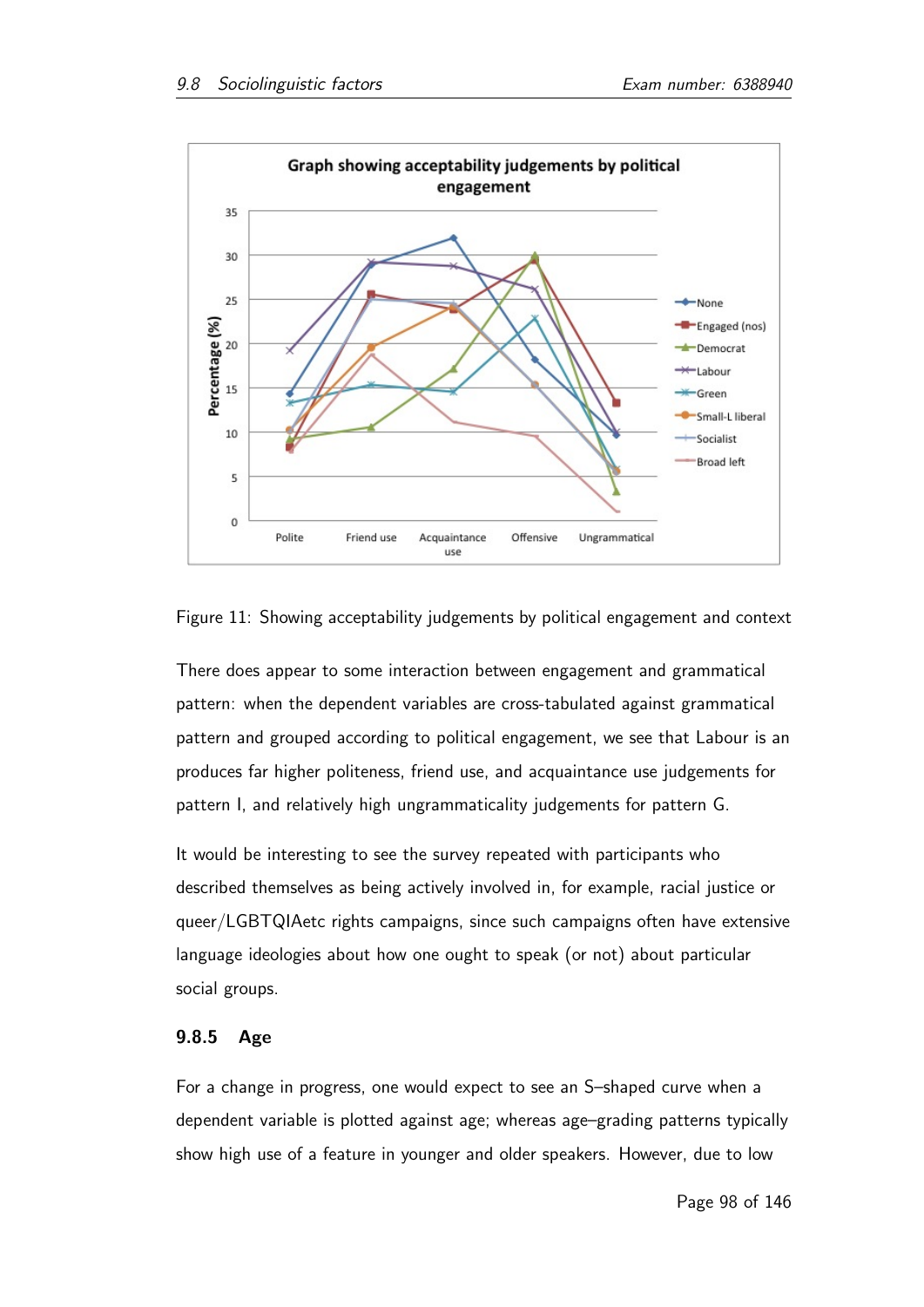numbers of participants in the higher age brackets, it is difficult to draw clear conclusions about variation according to age, since the very highest bracket which contains only two participants, could be anomalous.

Politeness shows a steady increase for the first three age groups, but then lower percentages for the higher age groups — it is unclear whether this is anomalous or due to age grade. Friend use shows an upward trend as age increases, and could be said to show the S-shaped curves with respect to age that would be expected for a change in progress. Offensiveness seems to show a downward trend as age increases, apart from the highest age bracket. This last point could be anomalous, or it could be that this variable is age–graded, and not a change in progress. Ungrammaticality also shows the U-shaped curve more commonly associated with age–grading.

There does not therefore appear to be adequate evidence for a change in progress, but a larger sample that is more balanced with respect to age will be needed to test this.

# 9.8.6 Ethnicity/race

It was not possible to include ethnicity/race in the statistical analysis due to the number of singleton groups that could not be collapsed or recoded. However, the discursive construction of ethnicity/race may affect usage, and for that reason, I will comment on construction briefly here.

Participants were asked "How would you describe your race/ethnicity?", and many participants responded with terms that were nationality–focused such as "Scottish", "British", or "Chinese". Eight of 54 participants<sup>15</sup> (14.8%) gave their ethnicity/race in these purely nationality–focused terms, and a further 16 participants (29.6%) giving a combination of color  $+$  nationality terms such as "White Scottish" or "White Southern English". Nine participants (16.7%) give

 $15$ For the discussion of ethnicity/race, I will consider also those responses that had been excluded from the statistical analysis, since my focus here is discursive construction, not statistics. For this reason, the number of participants is given as 54, not 43.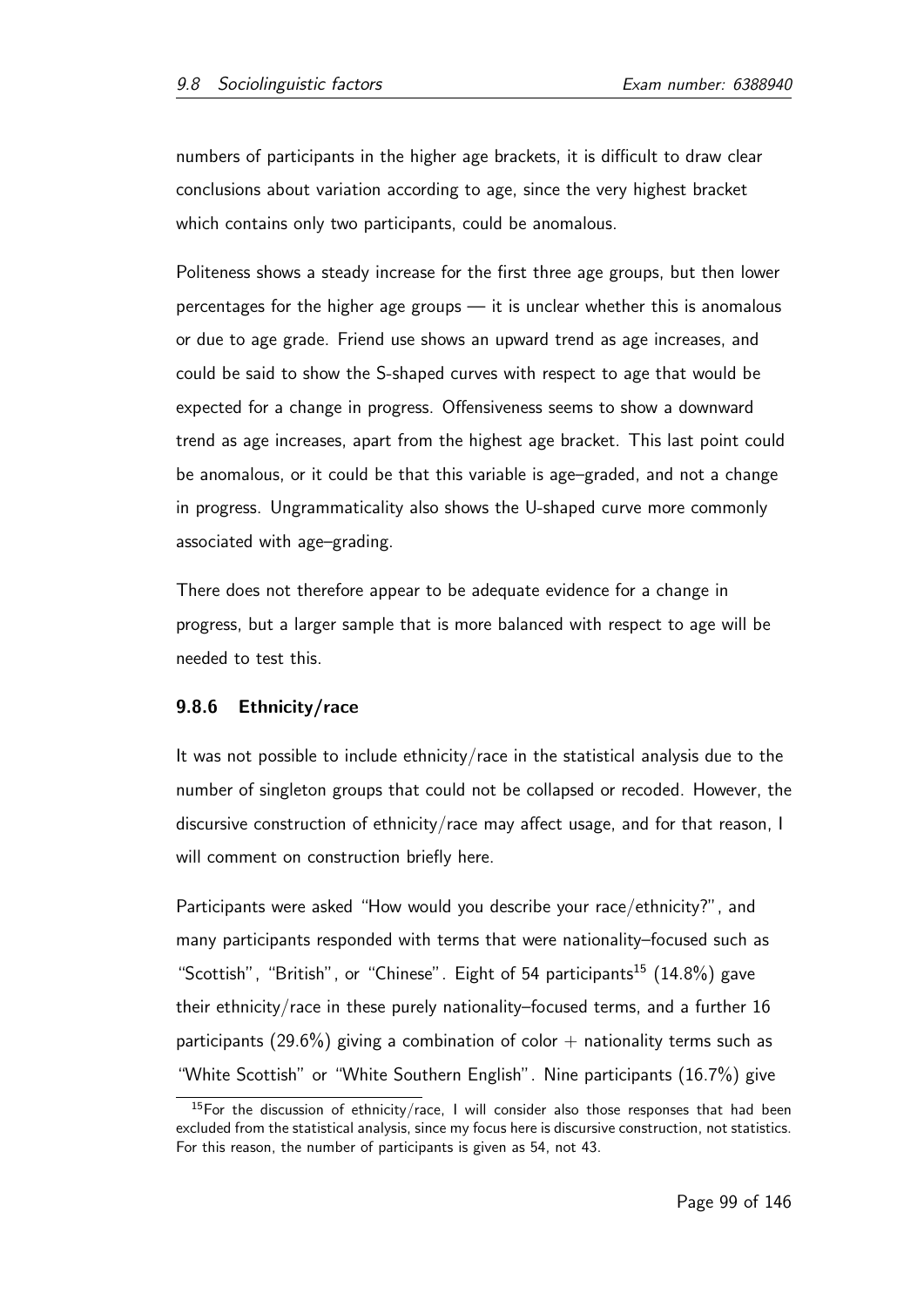

Figure 12: Showing acceptability judgements by age and context

their race/ethnicity in ancestry terms (eg, "Euro-American", "Caucasian", "Hispanic"), and 16  $(29.6\%)$  use only colour terms ("white"). A few other types of description are used  $-$  a full list is given in 12.

The focus group participants described a usage distinction between Jew and Jewish in terms of a difference between race and religion (Extract 8). While it is impossible to gather statistical evidence on whether this is a widespread usage distinction, it may be noteworthy that one participant gave their race/ethnicity information as "White/Jewish", suggesting that for at least some speakers, Jewishness can be an ethnicity, although another Jewish participant gave their race/ethnicity as "British", so the view of Jewishness as an ethnicity is not necessarily universal.

These subtleties in the construction of ethnicity/race mean that language ideologies about which attributes are appropriate to use as distinguishing features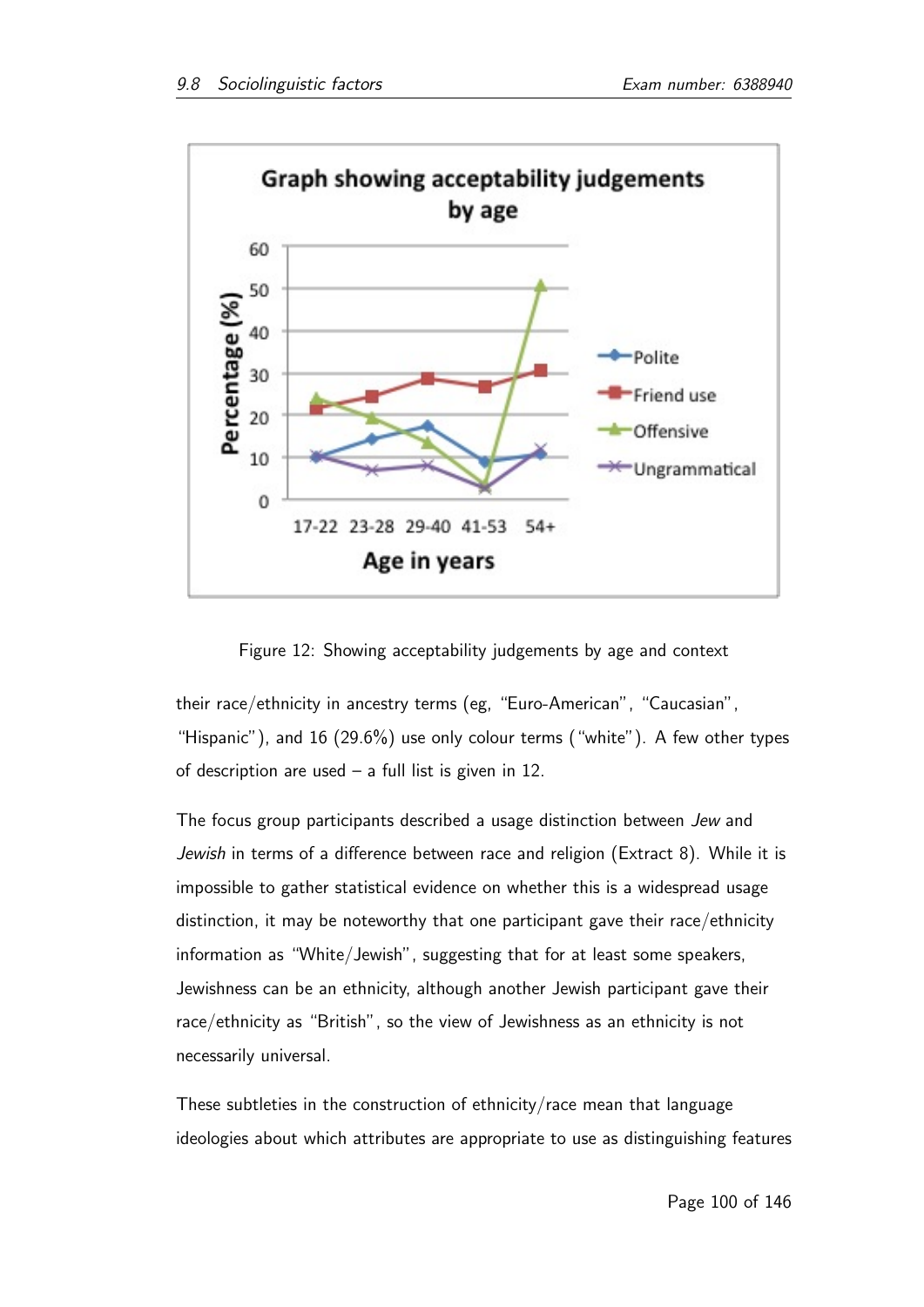in Extract 7, may be affected by ambiguous cases, such as whether  $Jew(ish)$  is considered to be an ethnicity/race term or a religion term (see Extract 8), or whether Chinese and Scottish are ethnicity/race terms or nationality terms. For that matter, since several of the participants use nationality–focused terms as ethnicity/race terms, so German could potentially be ambiguous in this respect too.

Further work would be required to draw any conclusions from this data, but there seems to be some evidence to tentatively suggest that construction affects usage, so this seems a valuable direction for future work.

## Nationality–focused terms:

British Sudanese Greek/ English Chinese British Indian **Scottish** Canadian with Spanish background (parents are from Spain)<sup>16</sup>

## Color + Nationality–focused terms:

White British white british white (british) White/UK white/british White Irish White Scottish White English White Southern English White American

#### Ancestry–focused terms:

Euro-American European Caucasian Caucasion

 $16$ It is unclear whether this should be classed with nationality–focused terms or ancestry– focused, as it has properties of both.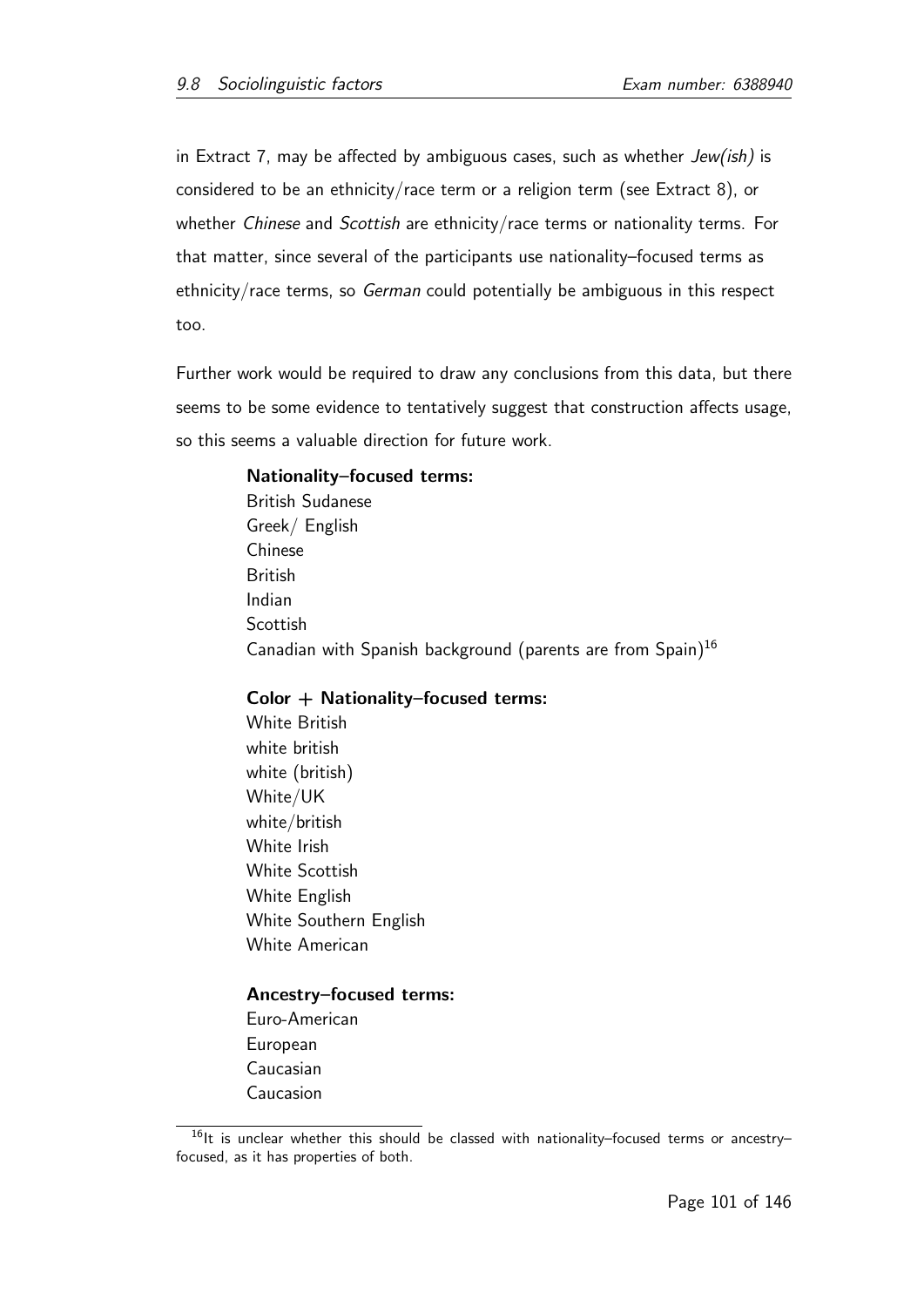caucasian Hispanic Mixed black, white and Indian

Color terms: **White** white

# Other terms:

```
White/Jewish
unwanted priviledge
I wouldn't, but am usually pigeonholed in surveys to
  ""caucasion"" or ""white"" or ""other"" if the only choice
   is ""White British"" or ""Black British""
```
Table 12 List of ethnicity/race terms used by survey participants in response to the question "How would you describe your race/ethnicity?"

## 9.8.7 Inter-speaker variation

It was not possible to include inter-speaker variation in the statistical analysis.

# 9.8.8 Gender

Gender was not significant for any of the dependent variables. This is in keeping with Hall-Lew and Norcliffe's finding that there was no apparent difference by sex for either politeness or gramamticality judgements (2006, p. 19).

# 9.9 Problematisation of labels

Several participants seem to resist "naive" demographic categorisation. For example, in reply to the question "How would you describe your sexuality/sexual orientation?" the following replies do not fall comfortably within the dominant narrative of everyone having a sexual orientation that is stable over time and according to which they can be categorised:

"I don't" [Response 38]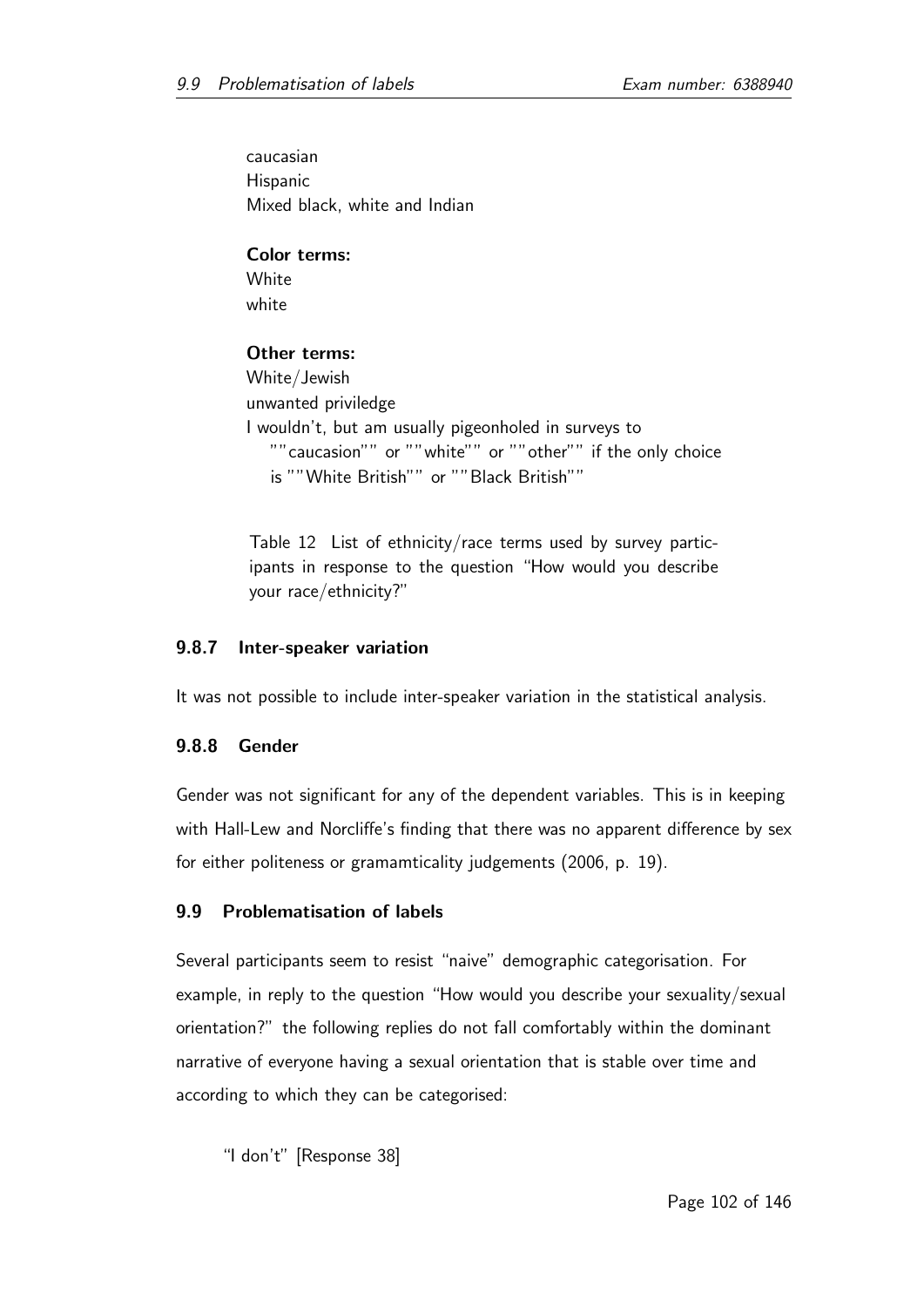"Other" [Response 187]

Similarly for ethnicity; in reply to the question "How would you describe your race/ethnicity?", one participant replied,

"I wouldn't, but am usually pigeonholed in surveys to ""caucasion"" or ""white"" or ""other"" if the only choice is ""White British"" or ""Black British"" " [Response 65]

And in reply to the question "How would you describe your religion, if any?":

Tricky one. ""Theist"" is the most straightforward, but doesn't really fall into any ""religion"" as it tends to be defined. Not Christian. Tricky. [Response 65]

Cameron and Kulick's critique (2003) of relying on broad identity groupings such as bisexual and lesbian is therefore directly relevant, as at least a few participants do not seem to claim these labels for themselves when given a choice. Even if such participants represented a small proportion of the total group of participants, they had a disproportionate effect on the statistical analysis and methodology: coding such responses for use with Rbrul turned out to be a tricky balance between ethnographic and statistical responsibility. On the one hand, ethnographic and and ethical concerns require me to take seriously the terms that participants use for themselves; on the other, coding such responses for the statistical analysis raised a number of questions as to whether to treat such responses as singleton groups in the statistical analysis, or recode them together with other responses (and whether this would constitute the "pigeonholing" from Response 65)

It might please these participants to know, therefore, that they raise a number of methodological questions, since there is a large extent to which regression

Page 103 of 146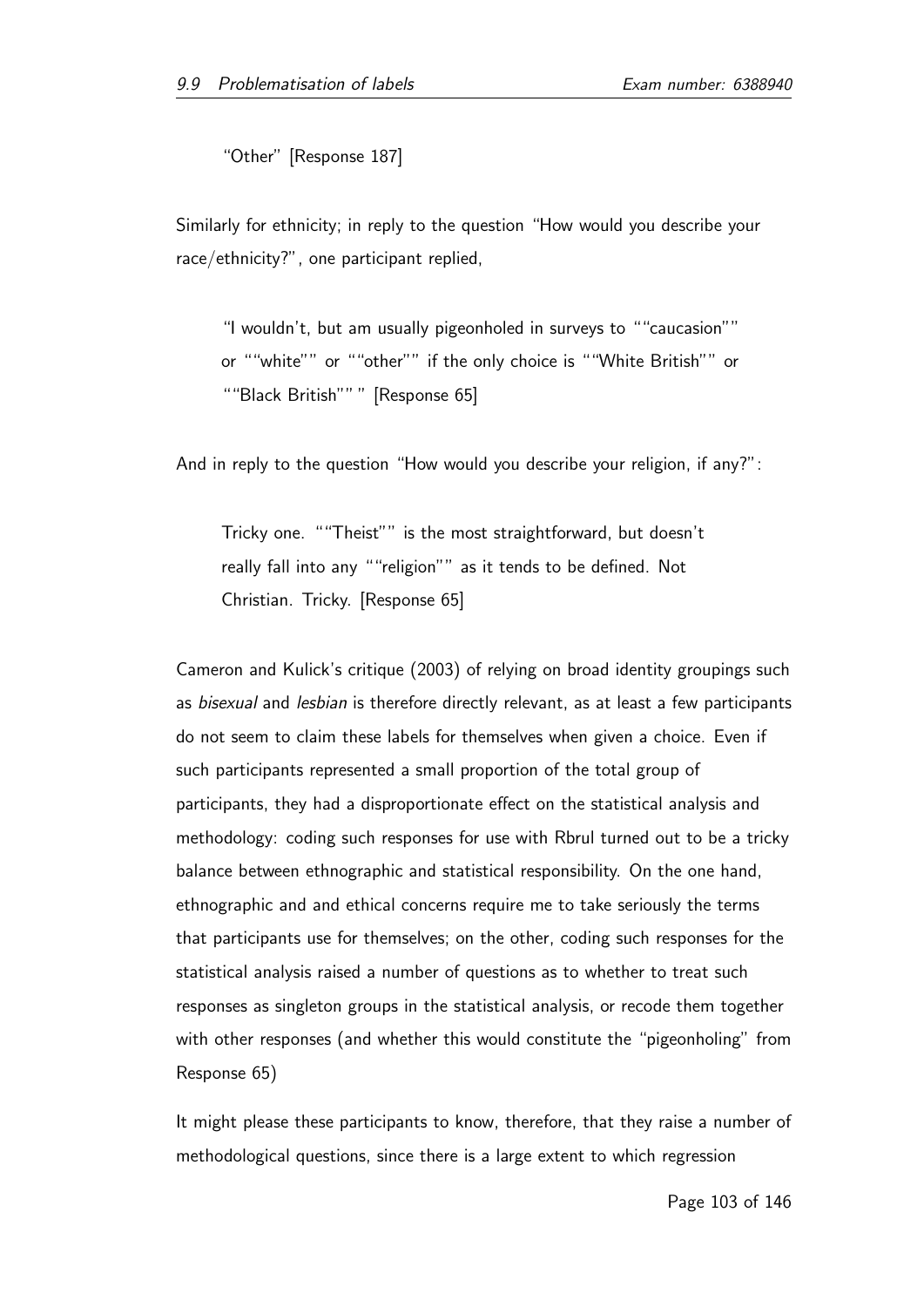modelling depends on speakers being categorisable into the factor groups that are then used in the statistical analysis. I would not wish to discount statistical methods entirely (quite the contrary!); but it may be that linguists must always be prepared to combine statistical analysis with discursive methods, or must consider more carefully how to gather demographic data for statistical analysis.

While some of these response were integrated into the statistical analysis, they are also worth examining in purely discursive terms. Compared to whom or what is the participant who wrote response 187 "Other"? Response 38 runs contrary to the dominant discourse in most Anglo-European culture that everyone has a sexuality/sexual orientation that is broadly categorisable in terms such as heterosexual, bisexual, gay, etc. While this amount of data is not sufficient to make the kind of shift in focus from identity to social construction that Kulick & Cameron advocate (2003), nor is it clear how that would work for a project such as this one which is specifically about the lexicosyntactic and pragmatic properties of identity labels, it is worth noting the effect nonetheless, as it suggests that a number of lay speakers are actively engaged in problematising identity labels.

## 9.10 Evidence for reclamatory use?

There is no robust evidence for reclamatory use in the statistical analysis, since offensive sentences are only judged suitable for friend use in 2.0% of cases, which is near–categorically. However, this may be due to limitations of the survey method: it is that it is difficult to know how a speaker would judge a sentence they believed to be reclamatory, and whether the correct test really is to look to offensive sentences that are suitable for friend use, or whether a better measurement would be whether someone would use a traditionally–offensive term of themselves (if referentially accurate), rather than whether they would use an offensive term for a friend. I had opted not to ask participants if they would use the terms for themselves, since this might require a counterfactual conditional ("if you were a member of this social group, would you use this sentence about yourself?" and I was concerned this might be confusing. However, it may be that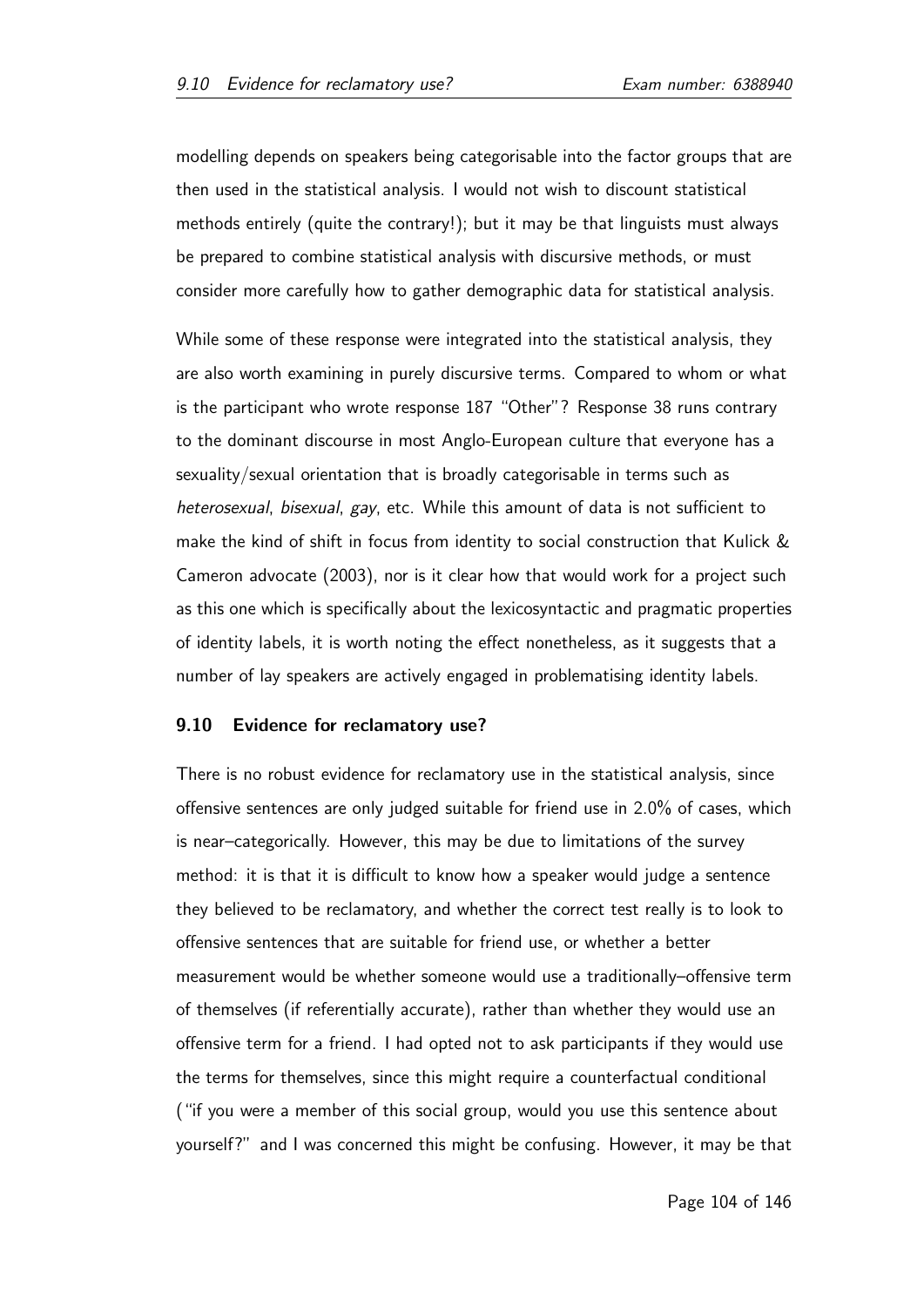this is the only way to gather the relevant data for statistical purposes.

There is some discursive evidence for reclaiming, however. One survey participant did indicate in the free text option that:

"As a Jewish lesbian, I feel I should point out that I have a personal pet hate of being referred to as 'the Jews' when out with other Jewish people. But, that frequently myself and my LGBTQIAP friends will refer to our group of friends as 'the gays'." [Response 164]

This suggests that the participant finds it acceptable in certain circumstances to use a construction that is otherwise offensive, about themselves.

This is not robust evidence for reclaiming however, and it seems that this methodology is not ideally suited to collected the relevant data.

## 9.11 Explanatory adequacy

Having raised questions about what would constitute explanatory adequacy, it would be more than little methodologically question–begging to accept the statistical analysis results as connecting straightforwardly with stances that speakers orient to in interaction. To some extent, I accept the "cheat" that if lay speakers explicitly take particular features to be orienting to particular attitudes, then it is acceptable for linguists to do so in analyses, and the discourse from the focus group does show a striking correspondence to the findings of the statistical analysis. However, there are also points of difference. And in particular, there are affect–laden points from the discourse that cannot be explained from the statistical analysis, such as Laura's remark that certain forms are "depersonalising" in Extract 1. Stance research has attempted to map frequencies and statistical results to social significance. In this case, seeking to map the statistical results in this case to their social significance of "depersonalis[ation]" would not be a departure from standard practice in stance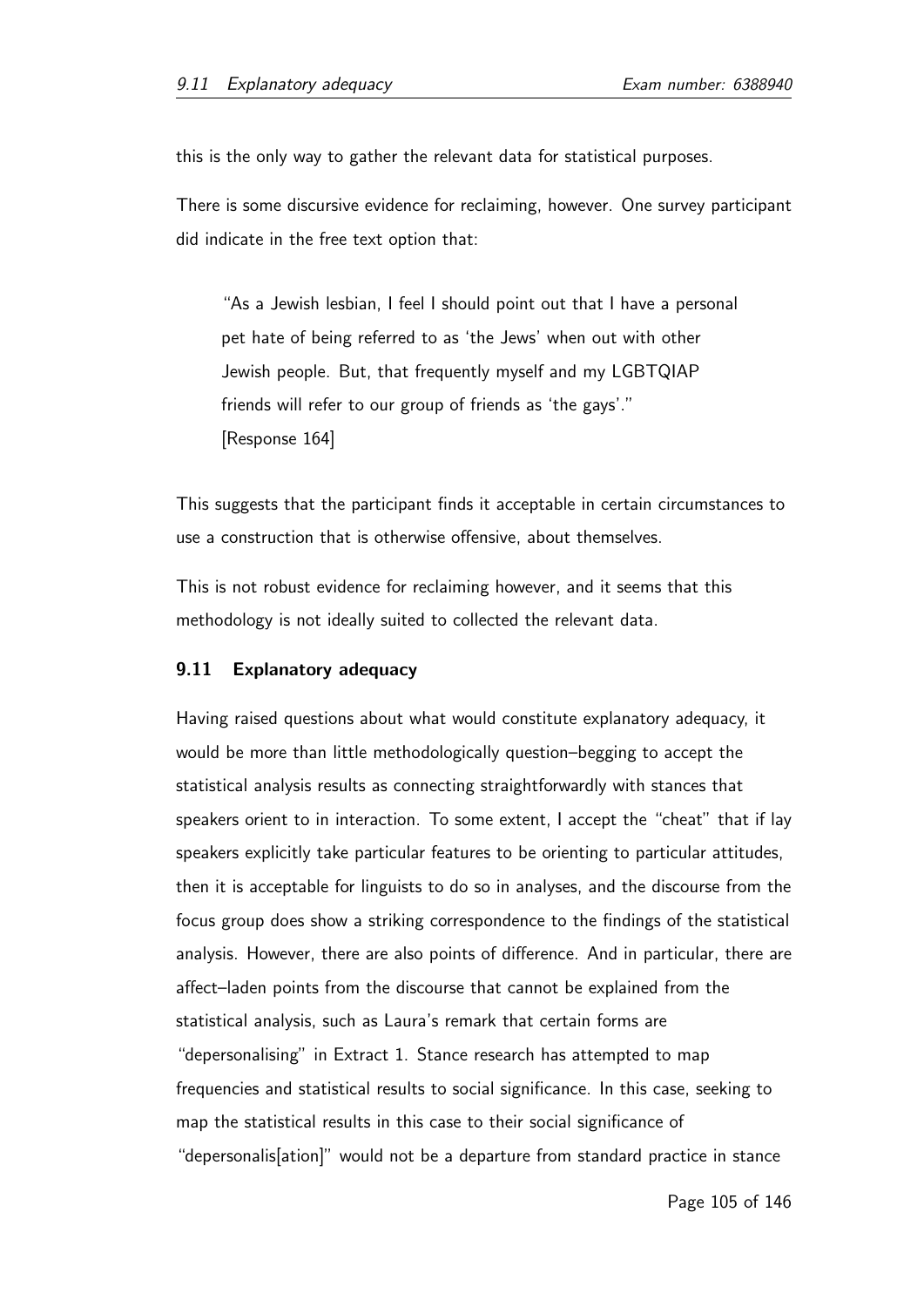research, but it is unclear whether the standard practice provides adequate explanation.

### 9.12 Hypotheses revisited

It is now possible to revisit the hypotheses, and consider whether they should be accepted or rejected.

My hypotheses, each with its corresponding  $H_0$  formulation, are as follows:

- Hypothesis 1: I expect to see consistent, and statistically significant, association between intra-linguistic features and acceptability judgements  $H_{0_1}$ : There will be no statistically significant pattern in participants' identification of intra-linguistic features and acceptability judgements.
- Hypothesis 2: I expect intra-linguistic features that are identified as polite not to be identified as offensive and vice-versa; and for intra-linguistic features that are identified as polite to also be selected for friend use and acquaintance use.

 $H_{0_2}$ : There will be no statistically significant relationship between intra-linguistic features that are judged as polite, and how those features are judged for offensiveness, friend use, and acquaintance use.

Grammatical pattern is a significant factor group for all the dependent variables, and shows consistent acceptability patterns across the five dependent variables, as discussed above. The  $H_{0_{1}}$  and  $H_{0_{2}}$  and can therefore be rejected, as the evidence seems to confirm Hypothesis 1 and Hypothesis 2.

Hypothesis 3: I expect to see evidence of linguistic features being used to mark social distance: that is, consistent, and statistically significant, distinctions between intra-linguistic features that are judged as being suitable for friend use and those judged as being suitable for acquaintance use in the statistical analysis, and reports of differential use for friends and acquaintances in the discourse analysis.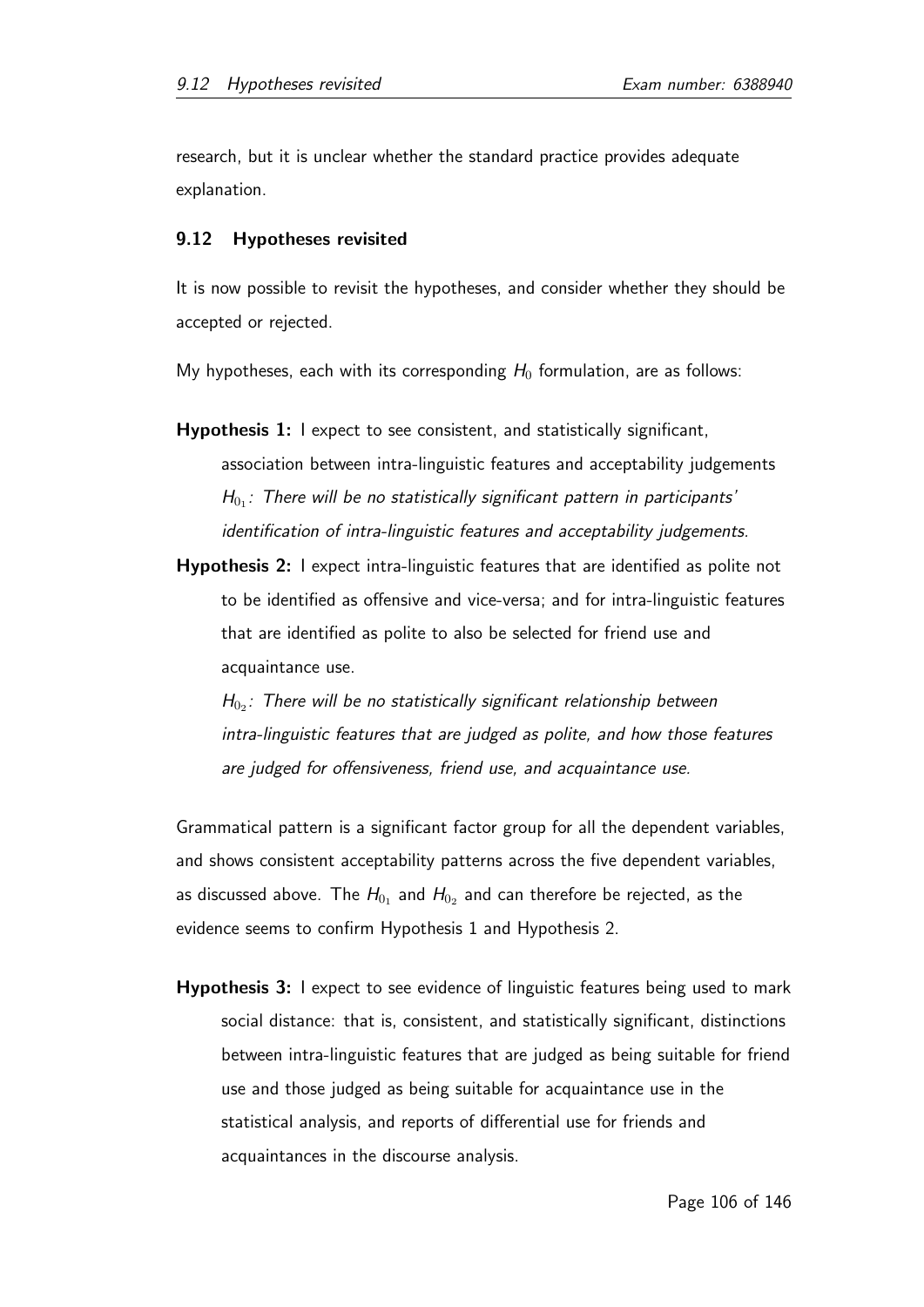$H_{0_3}$ : There will be no evidence of a significant relationship between intra-linguistic features and social distance, in either the statistical analysis or the discourse analysis.

The evidence for this hypothesis is mixed. As discussed above, there is some evidence for distal use, but it is unclear how robust this data is. There is discourse evidence for proximal use in the form of focus group participants saying that they would use forms that would ordinarily be considered offensive if they were speaking with someone they are close to, but there is no statistical evidence to support generalising this observation.

In other words, there appears to be discursive evidence, but not statistical evidence, for proximal use; and statistical, but not discursive, evidence for distal use.

Hypothesis 4: I expect to see a statistically significant correlation between number and politeness or ungrammaticality judgements for labels that belong to the Type II (Jewish, Scottish) and Type III (Chinese) formal lexical classes.

 $H_{0_4}$ : There will be no statistically significant correlation according to formal lexical class and number.

The evidence for this hypothesis is mixed. Formal lexical class is significant for ungrammaticality, and some singular individuating constructions with Type II and III ethnonyms are judged ungrammatical to a greater extent than in plural constructions or with Type I ethnonyms, but there appears to be interaction with other factors.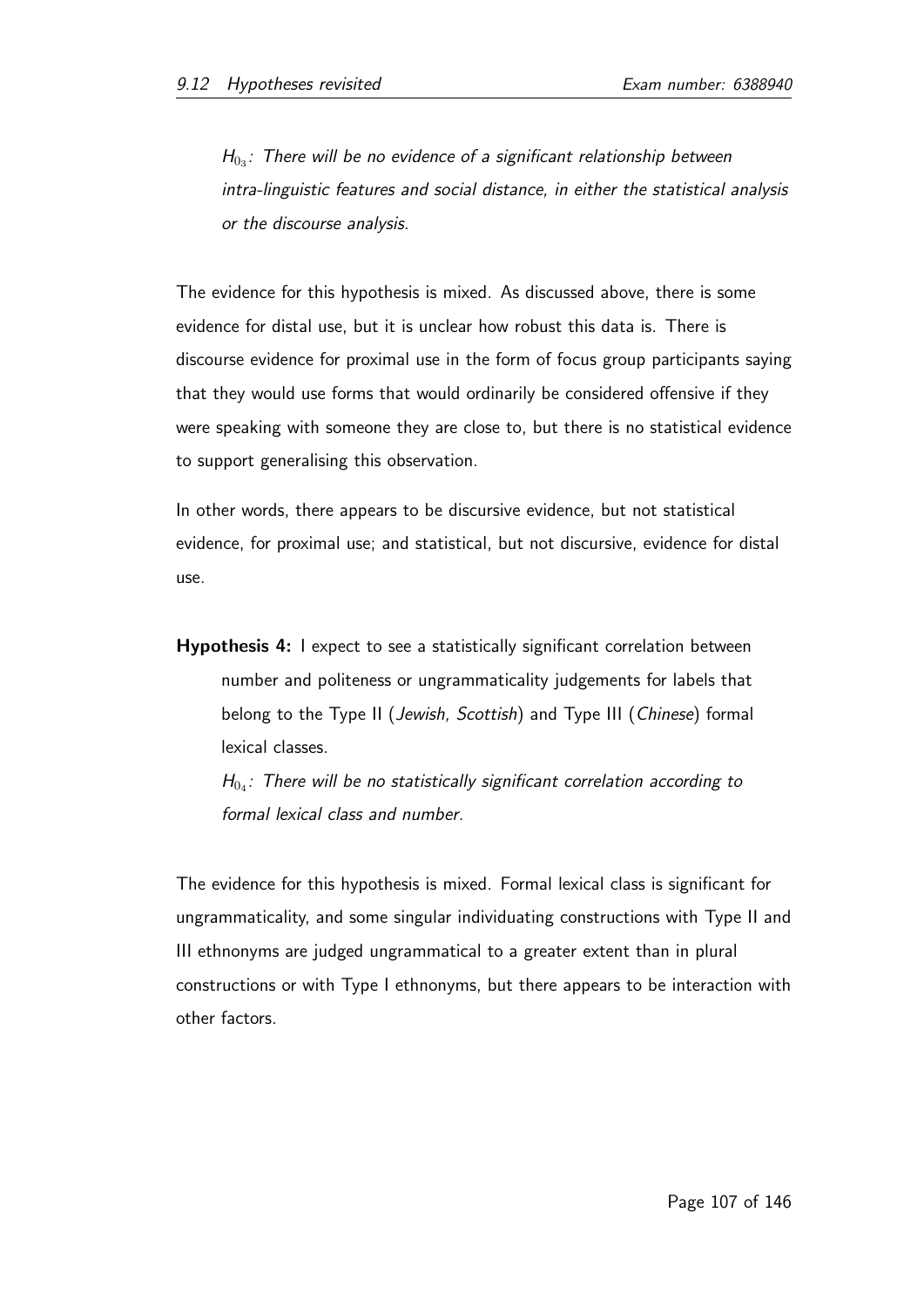# 10 What is the status of stance–commitments? The semanticpragmatic distinction, and "what is said"

The discourse in Section 6 shows that ordinary language users have strong intuitions that speakers are expressing commitments in using certain kinds of lexicosyntactic constructions. However, it is not clear what the status of these stance commitments are, and whether they should be thought of as semantic or pragmatic content. In this section, I will explore whether we should consider stance–commitments to be semantic commitments, or pragmatic discourse strategies, and how they should be classified with regard to the Gricean dichotomy between "what is said" and "what is implicated" or inferred (Grice 1989, pp. 24-25).

The semantic–pragmatic distinction is a fixture of linguistics literature, although many accounts have sought to problematise a strict demarcation. The semantic–pragmatic distinction has been described in terms of:

- "what is said" versus "what is is implicated" or inferred (Grice 1989 pp. 24-25)
- "literal" meaning versus use (Bach, No Date; Grice 1989; and others)
- truth conditional content versus non-truth conditional content (Bach, No Date; Grice 1989; and others)
- conceptual versus procedural content (Blakemore 1992; Wilson 2010)

However, it is not at all clear that all of these distinctions are isomorphic to each other. In particular, Steedman and Petrick (2007) argue that, strictly speaking, all utterances require inference; and in fairness, it should be noted that nearly all neo-Griceans acknowledge "pragmatic intrusion" (Horn 2006) in the decoding of utterances, but on Steedman and Petrick's view, "pragmatic intrusion" is the same cognitive process as the inference required for conversational implicature, and so the two are reducible (2007). On this view, it is not clear how we should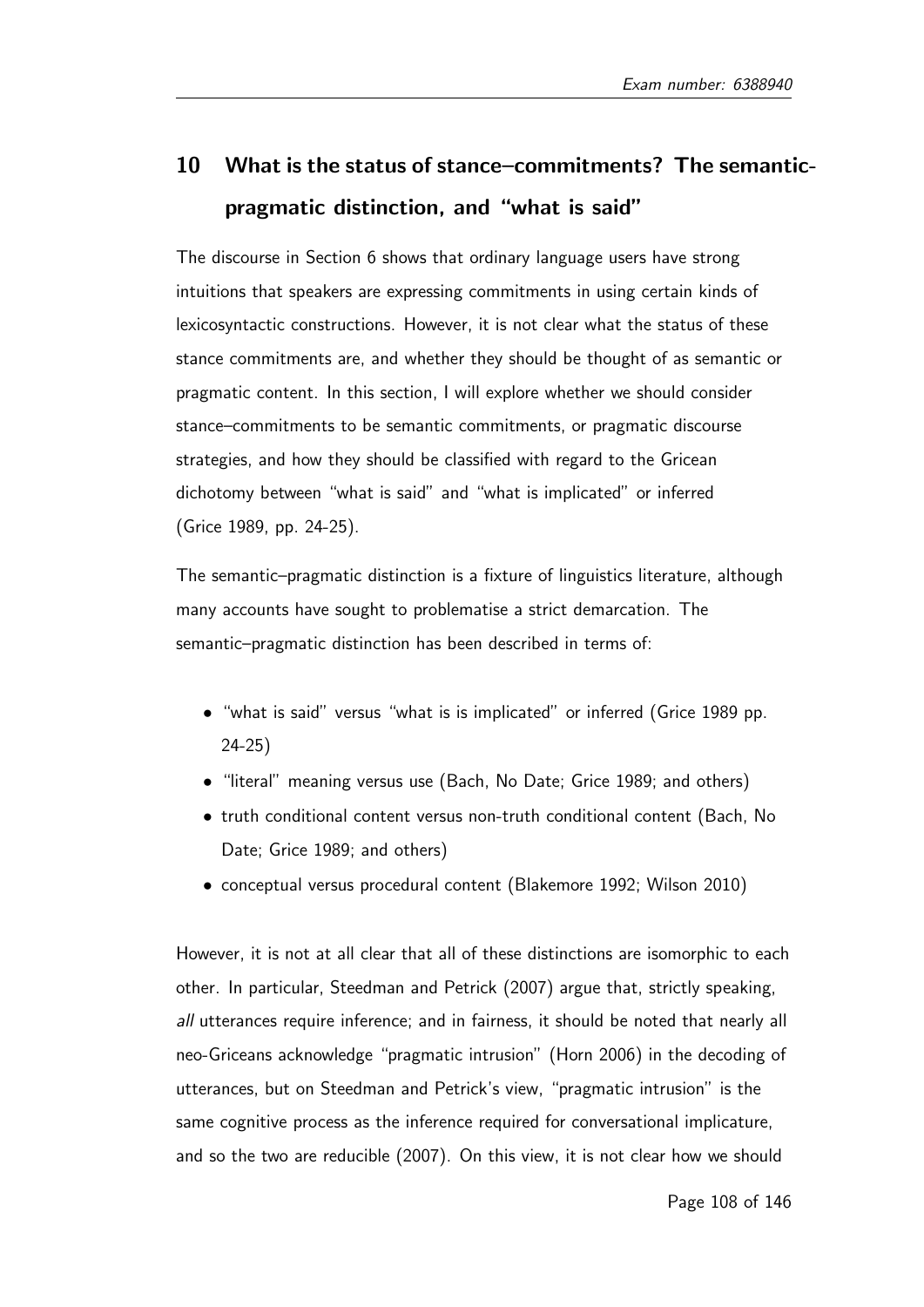interpret the "what is said" versus "what is implicated" distinction, since these seem to be reducible categories, but we might still want to retain a special category for inferences that are calculable, or that seem to be part of lexical significance. McConnell-Ginet's work (2002, 2006, 2008) also problematises the "literal" versus use distinction as we shall see in section 8, by arguing for discursive history to be considered part of a word's semantics.

Relevance-theoretic approaches such as that of Diane Blakemore (1992) and Deidre Wilson (2010) have proposed that some lexical items — especially discourse connectives — may serve to orient interlocutors to a particular argument; that is, the content expressed by such lexical items is procedural, not conceptual. I have not adopted a relevance-theoretic approach here, and for reasons of brevity will not explore all these debates fully. However, it should be noted that relevance-theoretic approaches problematise the relationship between semantics and truth-conditional content.

In the next chapters, I will argue that stance–commitments may problematise an attempt to maintain a strict demarcation between semantics and pragmatics (cf. Bach, No Date). $^{17}$  In particular, I will argue that stance–commitments do contribute to "what is said", and do contribute to lexical significance. In this section, I will explore conventional implicatures, and why these are not appropriate ways to think about stance–commitments.

### 10.1 Conventional implicatures

We might think that stance–commitments are conventional implicatures (henceforth, CIs), because lay speakers have a strong intuition that some forms are insulting by default, sometimes even regardless of the context.

Grice defines CIs as implicatures that arise because of the conventionalised meaning of an expression, and which are not truth-conditional (1989, p. 25), and gives the example

<sup>&</sup>lt;sup>17</sup>Hat tip to Ronnie Cann for helpful comments on this section.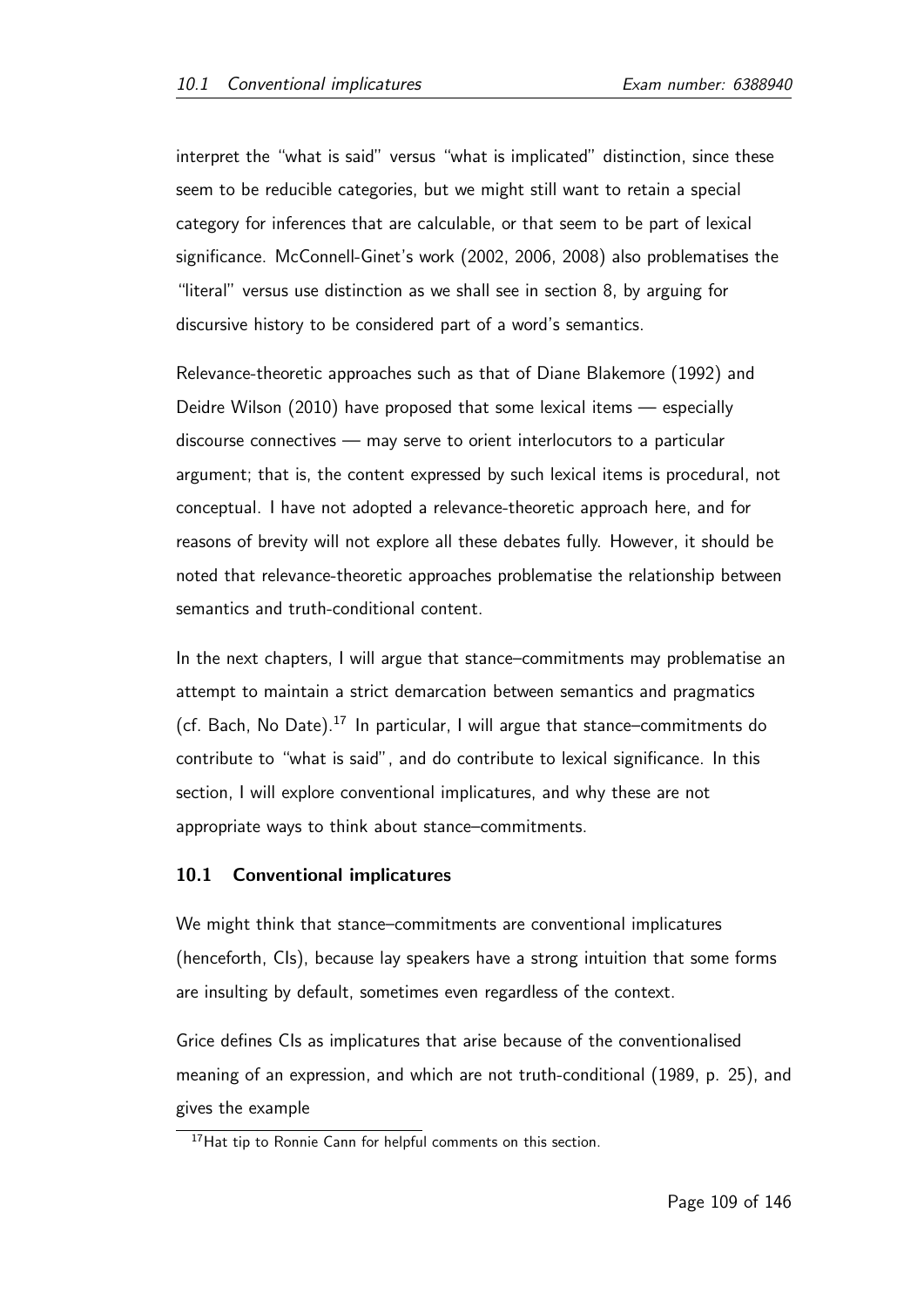(8) He is an Englishman; he is, therefore, brave. (1989, p. 25.)

However, later approaches have generally considered cases like therefore to be truth-conditional, rather than CIs — that is, if bravery is not connected to Englishness, then Grice's example seems to be false, rather than simply infelicitous.

Consequently, Potts considers (2003, 2005) that many of the cases that Grice considered CIs are in fact truth-conditional, but that certain classes of expressions might still be CIs. In particular, he considers parentheticals and expressives, and it is this latter class that is relevant here. However, it is worth noting that the class of expressives<sup>18</sup> Potts considers are "contentless", such as  $d$ amn and  $lovely$  — that is, they serve only to express affect.

Following Potts (2003, 2005), one could argue that CIs express stance. For example (from Potts 2005, p. 7), the following sentence expresses a negative stance towards lawn-mowing

(9) I have to mow the damn lawn.

Potts argues that if someone said (2) and did like mowing the lawn, one would not respond by saying "that's not true!", and this shows that the negative stance is not part of the truth-conditions of the sentence. However, he does note that this negative stance is a commitment of sorts, as one would be unwise to respond to the speaker by telling them that they really do love lawn-mowing.

However, we might reasonably question Potts's claims with regard to the challengeability of sentences containing CIs. Potts seems to be correct in the intuition that challenging the truth or falsity of a sentence containing high affect terms seems pragmatically problematic. For example, if we take the gays as expressing a negative stance — following the discourse evidence in Section 6 —

<sup>&</sup>lt;sup>18</sup> Although Potts speaks of expressive content, and other linguists and philosophers of language speak of *affective content*. I assume that any difference between these terms is negligible.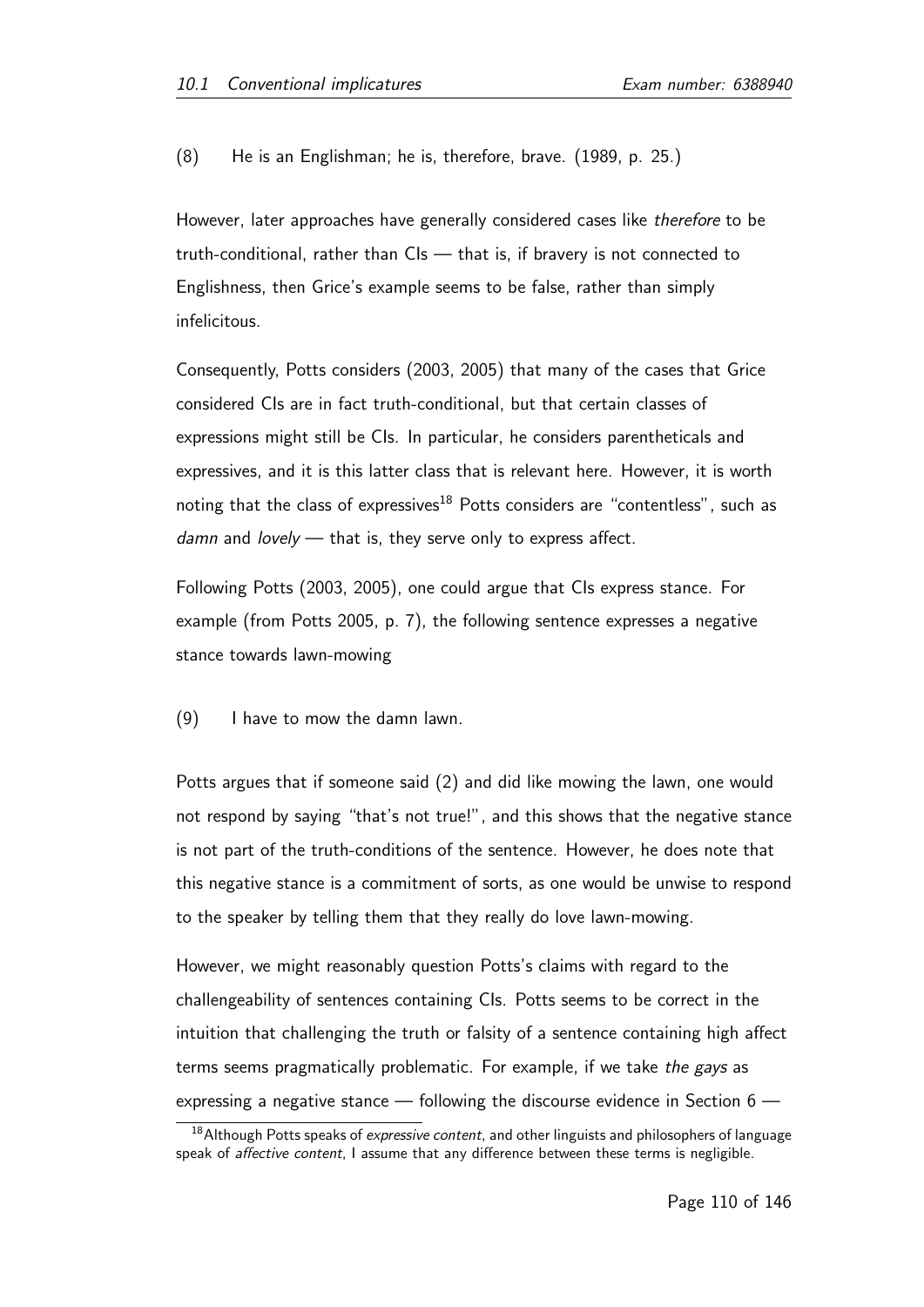none of speaker B's responses are highly problematic if they are attempts to contradict speaker A's negative stance.

(10) A: The gays are having a Pride march. B: (i)  $#That's not true!$ (ii)  $#$ They're not gay!  $(iii)$  #No they aren't!

We should note that the objection presented here is a different one from that noted by Donnellan 1966, Strawson 1950, and others who note that the "that's not true!" diagnostic does not apply in cases of where an ordinary referring expression simply fails. So it would be perfectly acceptable to say:

- (11) A: The gays are having a Pride march.
	- B: (i) No they aren't  $-$  it's actually an impromptu folk music festival.
		- (ii) That's not true they couldn't get Council permission this year.

I should be noted that in these examples what is challenged is the whether or not the referent set of the gays are in fact having a Pride march, not speaker A's stance.

However, there does not appear to be anything wrong with challenging the stance that a speaker is committed to, rather than the truth-value. Potts seems to be conflating the pragmatic unacceptability of "that's not true!" with utterances that are pragmatically acceptable but possibly interactionally dispreferred because of politeness norms, expectations of formality or informality, attention to face, or similar concerns. If speaker B thinks that speaker A is not in fact anti-gay, then the following examples all seem to be pragmatically and semantically acceptable, although in certain contexts they might be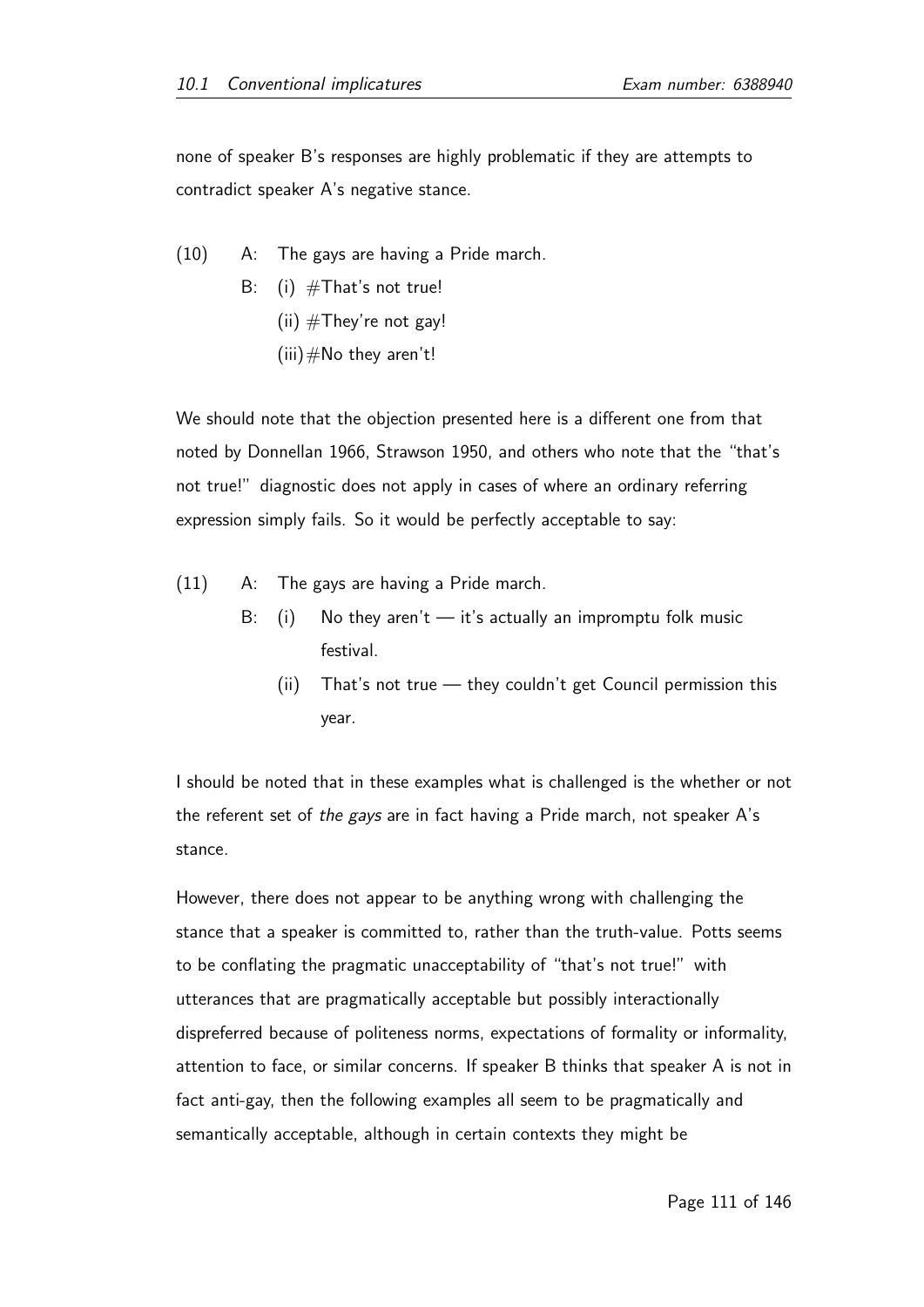face-threatening or inappropriately formal/informal:

- (12) A: The gays are having a Pride march.
	- B: (i) But you're not anti-gay.
		- (ii) I don't think that's an appropriate way to speak.
		- (iii) Dude, not cool.

This suggests that the problem with the "that's not true!" diagnostic is not one of presupposition (cf Strawson 1950 and others) or of attributive uses (cf Donnellan 1966), but a specific problem with attempting to use "that's not true!" to challenge the whole sentence containing an apparent–CI.

So, contra Potts, perhaps the "that's not true!" diagnostic is not conceptually adequate for CIs. This diagnostic seems to be relying on the assumption that each sentence expresses only one at-issue proposition. It may not be felicitous to challenge the truth of something that is not the main point of a given sentence, but that need not mean that the expression is not truth-conditional. Arguing this view Bach (1999), gives the CI thesis in terms of the relationship to truth conditions:

(13) CI thesis: "A proposition is a conventional implicature of an utterance just in case (a) the speaker (speaking seriously) is committed to the truth of the proposition, (b) which proposition that is depends upon the (or a) conventional meaning of some particular linguistic device in the utterance, but (c) the falsity of that proposition is compatible with the truth of the utterance" (Bach 1999, p. 331).

Bach's formulation of the CI thesis highlights a degree of ambiguity regarding what is meant by "what is said" and how we should know if a something is part of "what is said", since the "that's not true!" diagnostic does not seem to be adequate. He proposes a different diagnostic instead, the IQ test, noting that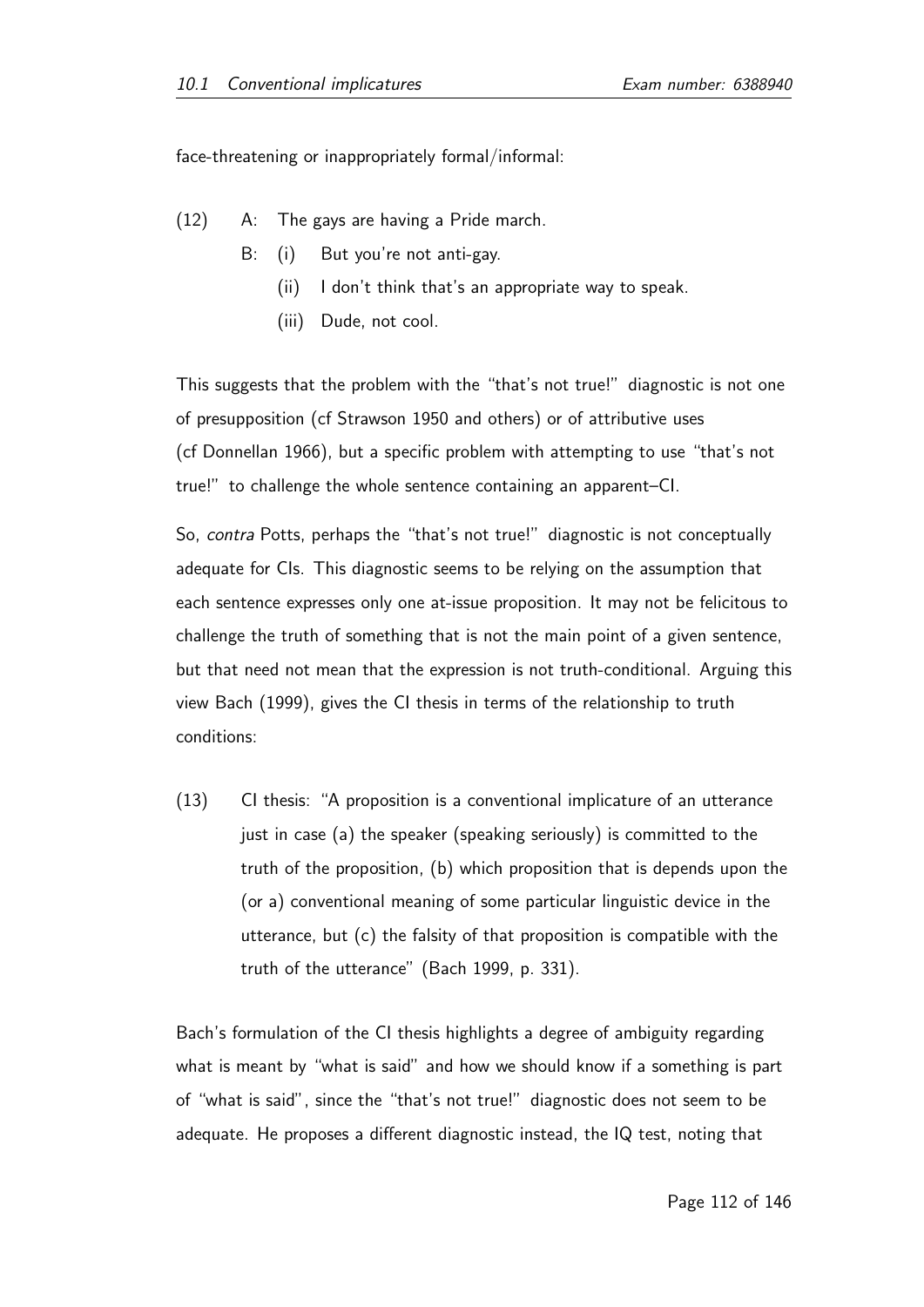apparent–CIs are preserved in indirect quotation:

(14) IQ test: An element of a sentence contributes to what is said in an utterance of that sentence if and only if there can be an accurate and complete indirect quotation of the utterances (in the same language) which includes that element, or a correspondent element, in the 'that'-clause that specifies what is said (Bach 1999, p. 340).

Bach argues that apparent–CIs are in fact truth conditional and part of "what is said", but it may be infelicitous to attempt to challenge the whole sentence with "that's not true!" because sentences containing apparent–CIs express more than one proposition, and the proposition being challenged may not be the main point of the sentence (the at-issue content). This argument explains examples (3) and (4) above. On Bach's view, the gays are having a Pride march expresses both that the referent set of The gays are engaging in Pride march, and that the speaker disapproves. Parenthetically, we should perhaps note a degree of ambiguity: it is unclear whether the negative stance is restricted to the referent set of the gays or whether it extends to the Pride march as well.<sup>19</sup>

Bach also notes that some of the content expressed by a sentence containing apparent–CIs may be second–order speech acts: that is, speech acts which modify that manner of delivery. Bach does not argue that these are part of "what is said", but he does note that these are reducible, through Speech Act Theory. Other apparent–CIs, he argues, are reducible to "what is said".

Potts gives a rule for CI and at-issue meaning which suggests he is committed to a strict dichotomy between the two types of lexical content.

(15) "No lexical item contributes both an at-issue and a CI meaning" (2005, p. 7)

 $19$ Of course there is also a common-sense constraint on the ambiguity — people who have a negative stance towards gay people are likely to also have a negative stance towards Pride, but the reverse need not be true.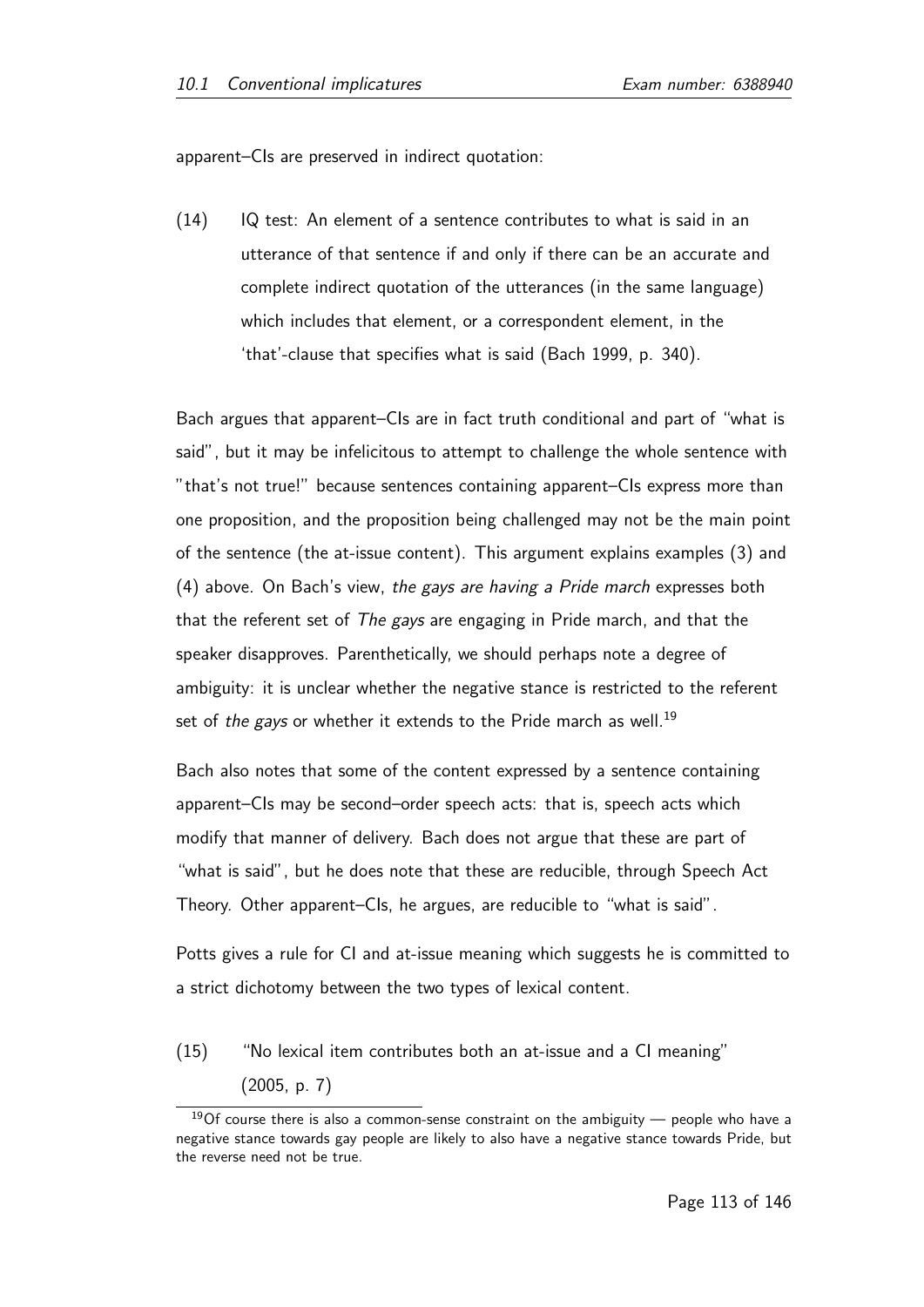However, it seems that, for example, lexical items which are "semantically double-barreled" (Zwicky 2003, p. 83) are precisely the kind of terms that could be contributing both affective and at-issue meaning.<sup>20</sup>

It seems that a crucial question here is what sort of content Potts imagines at-issue content to be, and whether types of content are reducible, as Bach suggests.

#### 10.2 Are stance–commitments reducible?

I will adopt Bach's analysis of the reducibility of CIs here. The question then arises of whether Bach's IQ test applies to the lexicosyntactic constructions that are taken as expressing stance:

(16) a. Ada: The gays are having a Pride march.  $b_{IO}$  Emmy: Ada said that the gays are having a Pride march.

And a "real-life" example (from Daily Mail 2009):

(17) Carol Thatcher, speaking about Jo-Wilfried Tsonga: You also have to consider the frogs. You know, that froggy golliwog guy. Adrian Chiles<sub>IQ</sub>: Carol Thatcher said that Jo-Wilfried Tsonga is a froggy golliwog.

Since it is possible to read (8)b such that Emmy is not committed to sharing Ada's negative stance<sup>21</sup>, it seems that this example passes the IQ test. This point seems to be reinforced by the example with higher affect terms such as froggy golliwog, where we do not take Adrian Chiles to be sharing Carol Thatcher's stance.

 $20$ It should be noted that Zwicky 2003 does not comment on the semantic or pragmatic mechanisms that might underpin "double-barrel[ling]" (2003, p. 83).

 $21$  Examples (8)a and (8)b do show the scope ambiguity that is noted above but, but since it is present in (8)a, rather than introduced by the indirect quotation, it does not seem fatal to my argument.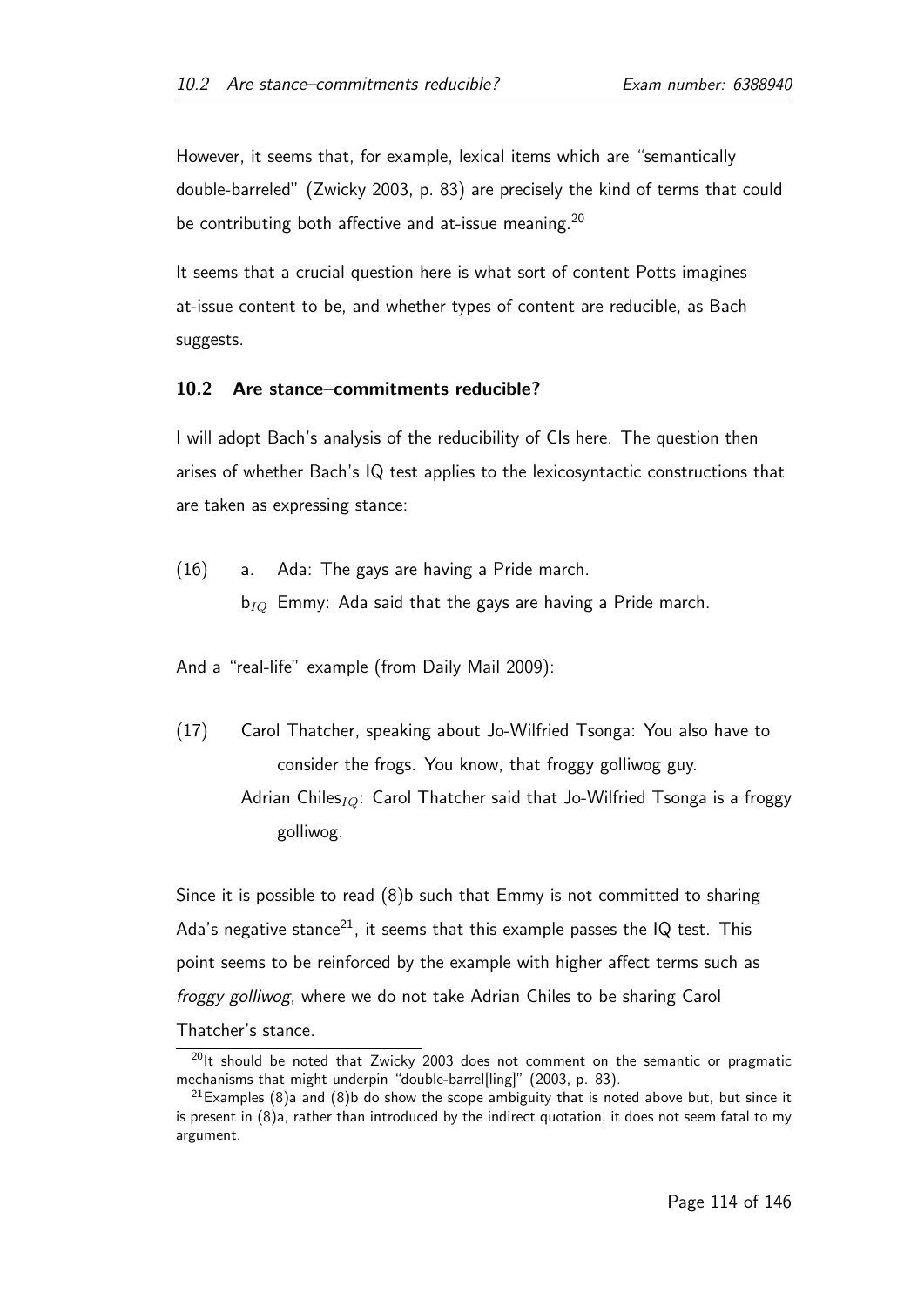Zwicky also notes that lexical "double-barrel[ling]" (2003, p. 83) has the effect of expressing multiple propositions, as Bach suggests:

"The guys in the pickup truck who shouted 'Faggot!' at me in front of the Palo Alto post office one day were saying, to rephrase it all in milder terms, that I was a gay man ... and that they disapproved of gay men" (Zwicky 2003, pp. 82-82).

Consequently, since it seems that Bach's argument applies to the lexicosyntactic constructions that express stance, such as those in Sections 5 and 6, as well as to Potts's examples, it seems reasonable to consider them to be part of "what is said" — that is, a truth-conditional semantic commitment. As we noted above, however, there is considerable ambiguity as to what this means, especially if the "what is said" versus what is inferred categories are reducible. In the next section, I will consider how discursive history impacts on this question.

# 11 What is the status of stance–commitments? A look at discursive history

McConnell-Ginet 2002, 2006, 2008 argues that the semantic of many words are underspecified and shaped by discursive history. In particular, she focuses on definitions of *marriage* such as:

- $(18)$  Marriage<sub>1</sub>: "[T] he word 'marriage' means only a legal union between one man and one woman as husband and wife, and the word 'spouse' refers only to a person of the opposite sex who is a husband or a wife" (Defense of Marriage Act 1996, Section 3).
- $(19)$  Marriage<sub>2</sub>: "Marriage, for civil purposes, is the lawful union of two persons to the exclusion of all others" (Civil Marriage Act 2005 [Loi sur le mariage civil], Section 2).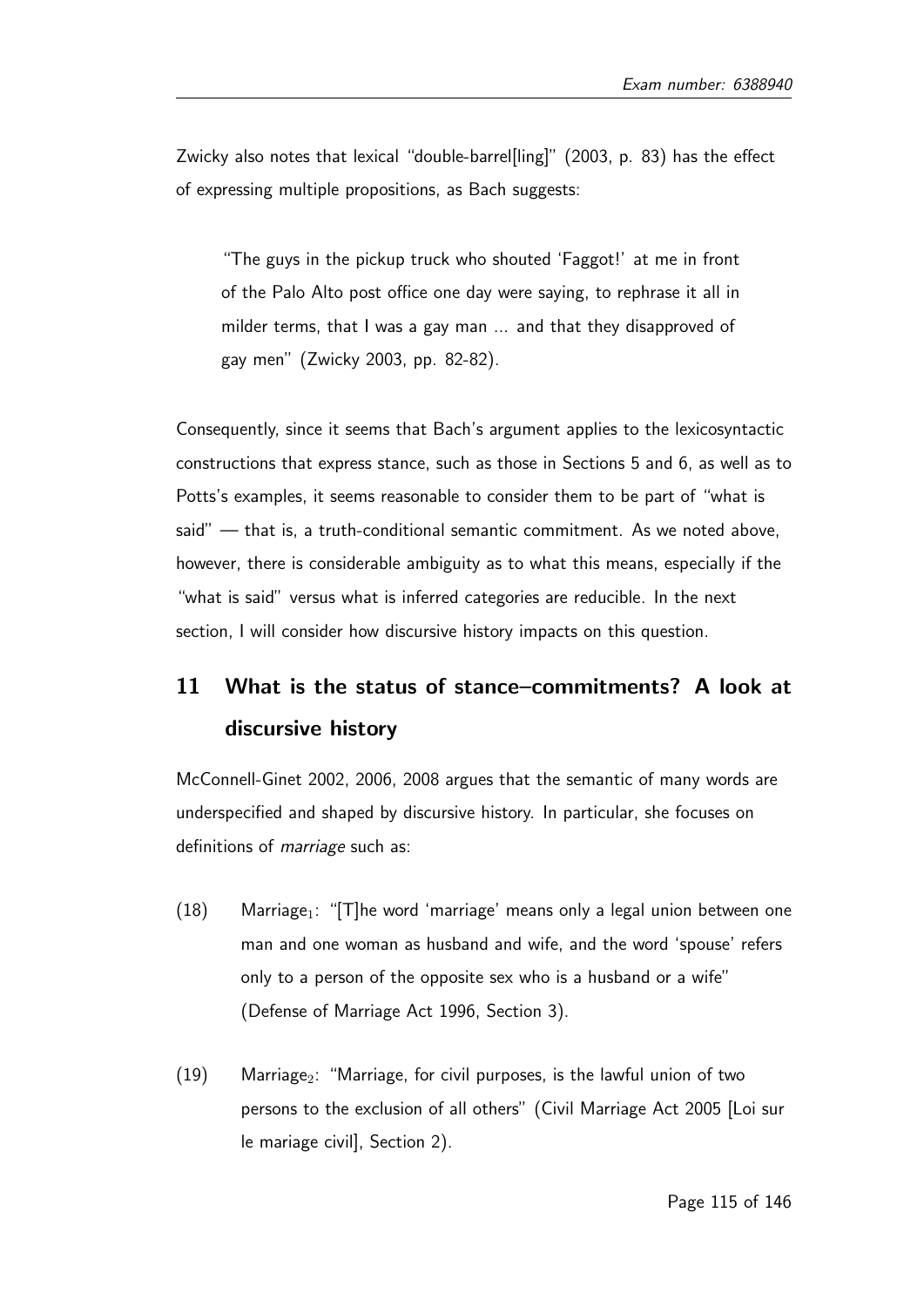$(20)$  Marriage<sub>3</sub>: "A marriage is always made up of two people who are prepared to swear that only the other one snores" (Pratchett 2000, p. 122).

Some of the definitions listed above would include marriages that other definitions exclude. McConnell-Ginet argues that struggles over the semantics of marriage are also struggles over the institution of marriage (2002, 2006, 2008), which accords certain legal rights and responsibilities to married people that unmarried people do not have. Struggles over marriage carry with them sociopolitical baggage which has become discursively associated with the word *marriage*, and which people may have strong investments in claiming or rejecting (2006, 2008).

A comparable case would also be the struggles over the meaning of queer, which for some speakers is synonymous with gay, and for other speakers, it can act as an umbrella term which can refer not only gay, lesbian, and bisexual people, but also includes number of non– or anti–heteronormative identities and behaviours, such as trans people, gender binary nonconformers, polyamory/polyfidelity, asexual people, intersex people, and so on (cf Anon. 1990, p. 10; Cameron & Kulick 2003, p. 28; Zwicky 1997a, p. 23). The association of queer with a move to "repackage" categories that were traditionally associated with "preference" to categories that are defined in terms of positions with regard to heteronormativity associated *queer* with a particular type of political discourse for many speakers (cf Anon 1990, Zwicky 1997b).

In other words, the claim is that many words' referents cannot be thought of as "moderate-sized specimens of dry goods" (Austin 1962, p. 8), but rather that "In a real sense, [...] many words are queer; that is, they resist definition and it is their definitional intractability that gives them much of their real bite." (McConnell-Ginet 2002 p. 138).

Motivated by the need to consider the baggage associated with sociopolitical and discursive history, McConnell-Ginet proposes a framework for analysing lexical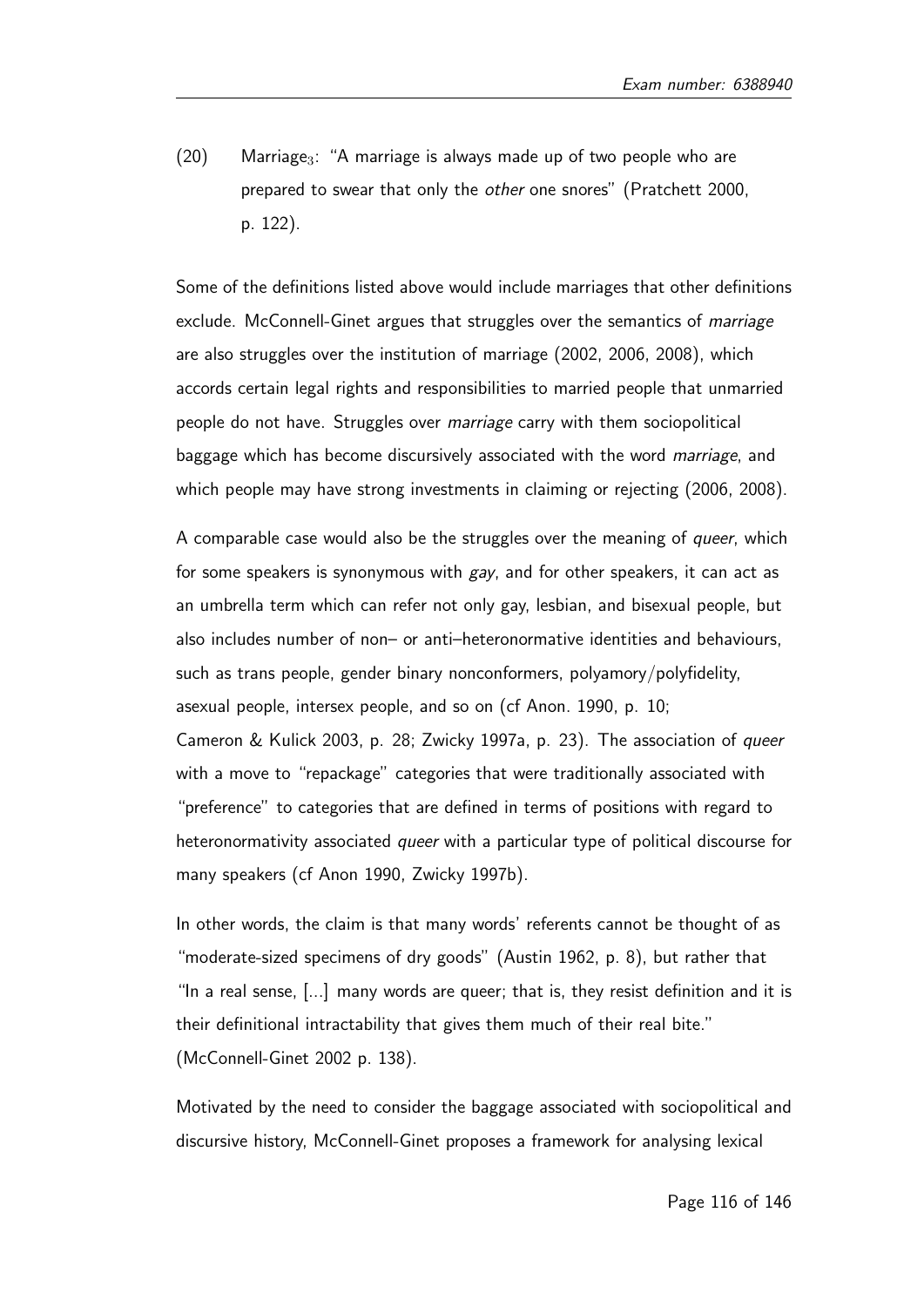significance in terms of three underlying components (2008, p. 508):

- semantic representation: "part of what language users 'know' when they have fully acquired words" (p. 508).
- reference: the selction of an object in the external world by a linguistic expression.
- conceptual baggage: social significance which becomes discursively associated with a linguistic expression.

This leaves the question of which component best describes stance–commitments.

### 11.1 Semantic representations

As McConnell-Ginet notes (2008), what semantic representations look like is controversial among linguists, but they probably include some consideration of truth-conditions (2008, p. 509), and,

Linguists have often assumed that semantic representations (or semantic knowledge more generally) would include all that would be needed to calculate ENTAILMENTS licensed by sentences in which a word occurs (2008, p. 509. Emphasis original.).

An argument that stance–commitments are truth-conditional would commit one to the view that they belong at least partly to the realm of semantic representation. It should be noted that a semantic externalist view complicates this model significantly, as McConnell-Ginet notes: on the view of folks like Putnam who argue that meaning is fixed by a weighted division of linguistic labour, in which "experts" determine the meaning of terms such as beech and elm, (Putnam 1981, p. 18). However, a queer-theoretic response to such a view would be to ask what sort of person would count as an "expert" in determining the meaning of terms such as *marriage*, queer, wife, and others. Kitzinger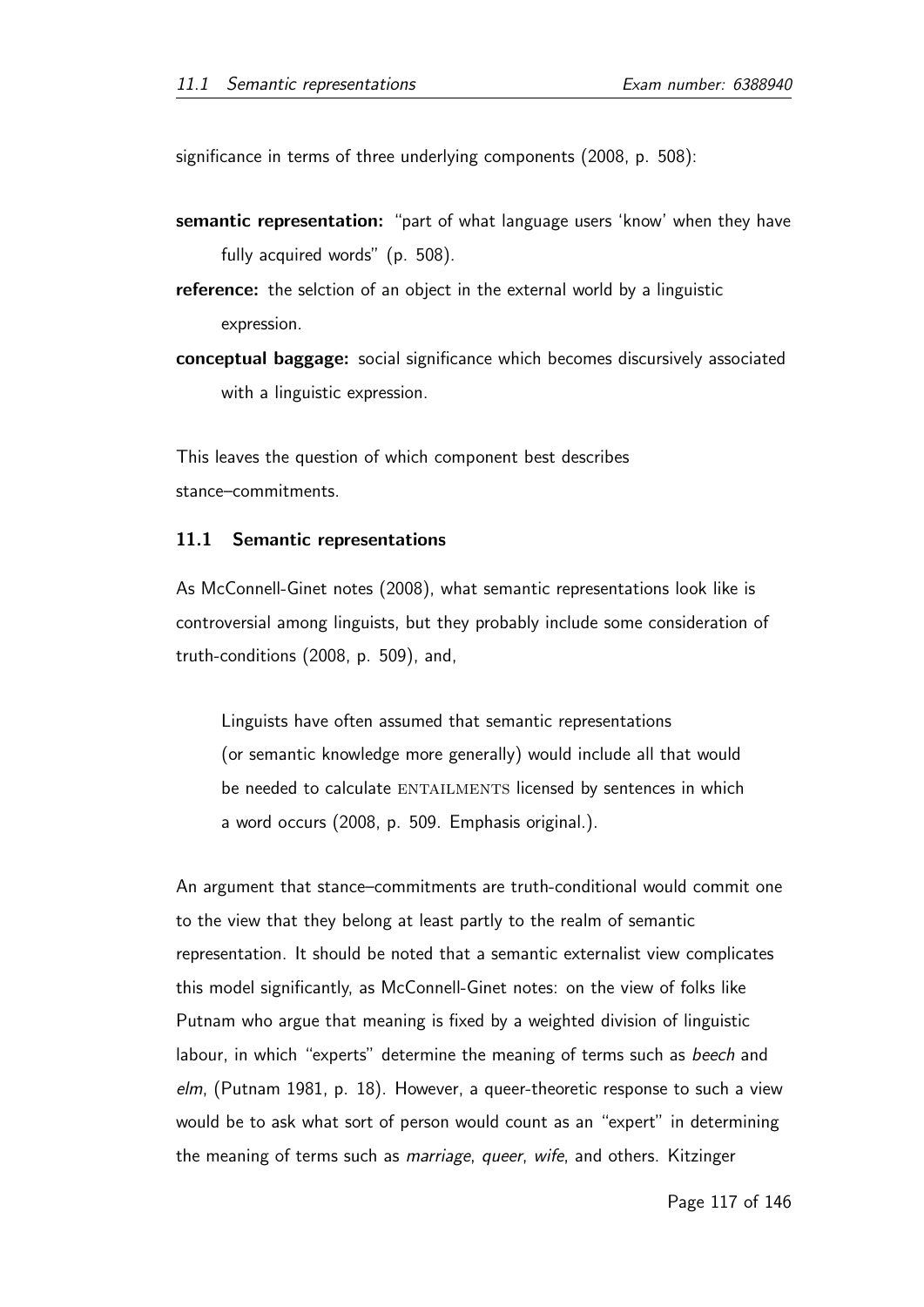(2005), for example, notes that a woman speaking of "my wife" can cause major interactional difficulties.

### 11.2 Reference

The relationship between stance and reference is somewhat complex. In the case of *marriage* discussed above, it seems that, at least some of the time, stance might fix the referent, in that at least part of the dispute over the meaning of marriage is whether its refers to only to partnerships involving different-sex partners; or whether it can refer to same-sex partners also.

In other cases, however, it does not seem that stance affects reference at all. For example, the referents set to be the same in both pairs of sentences below, although each sentence seems to convey a different stance:

- (21) a. Edith, who is a Catholic, goes to the library.
	- b. The Catholic, Edith, goes to the library.
- (22) a. The black students write essays.
	- b. Black students write essays.

Similarly, the poll results below suggest that people have dramatically different response to *homosexuals* and *gay men and lesbians*, even though it seems implausible to suggest that respondents imagine the referent sets of these lexical items to be different. The poll was done in the United States in the run up to the repeal of the "Don't Ask, Don't Tell" rule that prevented LGBT people from serving openly in the US armed forces. Respondents were asked either "Do you think homosexuals should be allowed to serve openly in the military?", or "Do you think gay men and lesbians should be allowed to serve openly in the military?", with rather more people answering that they favoured "gay men and lesbians" serving openly.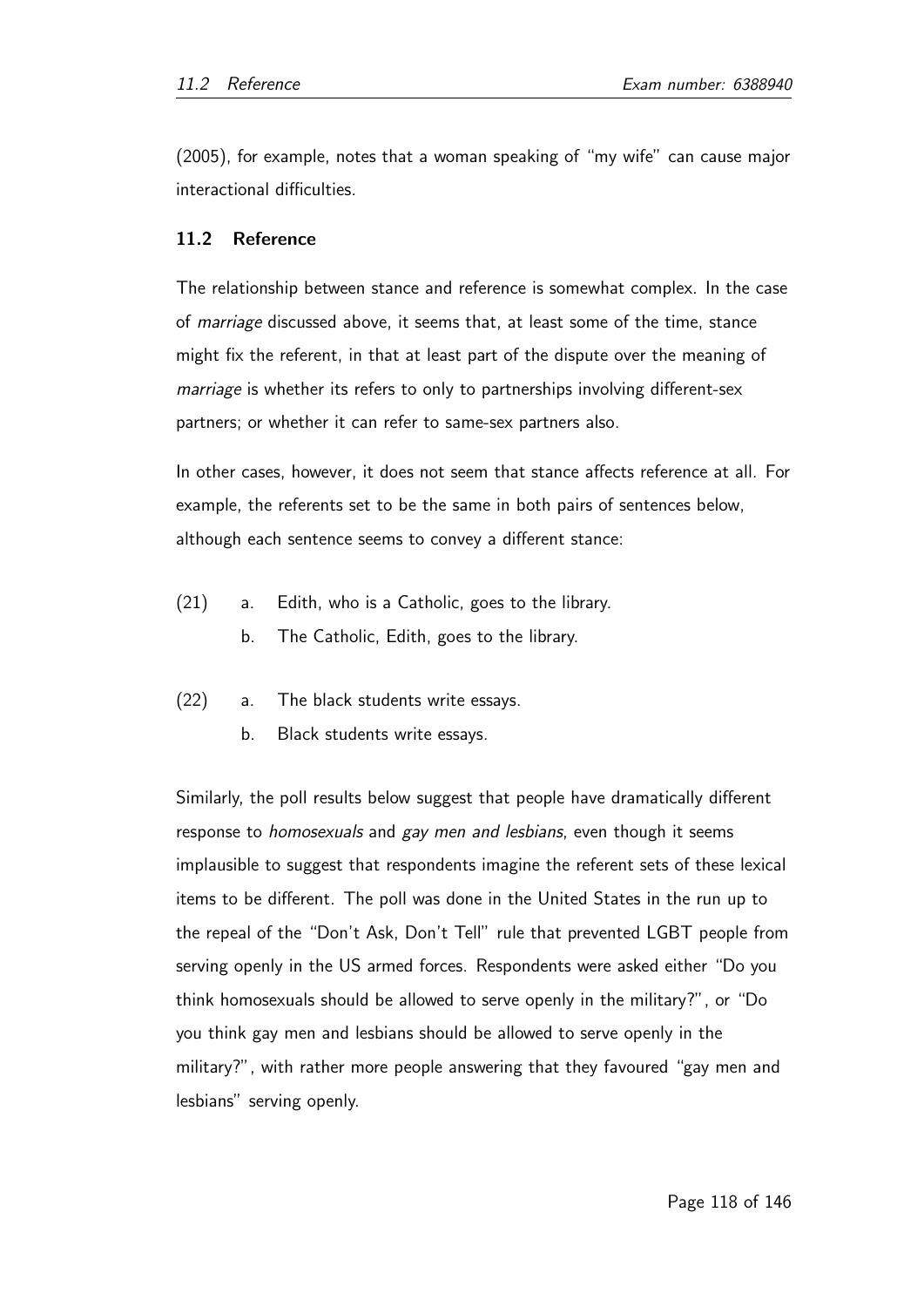|        |        | Homosexuals Gay Men $&$ Lesbians |
|--------|--------|----------------------------------|
| Favor  | $44\%$ | 58%                              |
| Oppose | 42%    | 28\%                             |

Allowed to serve openly

Table 13: From CBSNews/New York Times Poll, 2010

### 11.3 Conceptual baggage

This may be the most appropriate description for stance–commitments.

According to McConnell-Ginet's argument (2002, 2006, 2008), conceptual baggage consists of the set of assumptions that is discursively as socially associate with a term, but is not part of what that term is taken to mean truth-conditionally. This set of assumptions are part of a salient sociopolitical discourse,

For example, when David Laws was discovered to have been claiming parliamentary expenses in order to pay rent for in a home he shared with his partner, he fell foul of parliamentary rules that prevent parliamentarians from renting accommodation from a partner or family member. His defence depended on the definition of partner, which is defined in the The Green Book, which governs how Members of Parliament may claim expenses, as:

"Partner means one of a couple, whether of the same sex or of the opposite sex (the other being a Member [of Parliament]) who although not married to each other or civil partners are living together and treat each other as spouses" (The Green Book 2009, p. 17).

Laws claimed that

"At no point did I consider myself to be in breach of the rules which in 2009 defined partner as one of a couple who although not married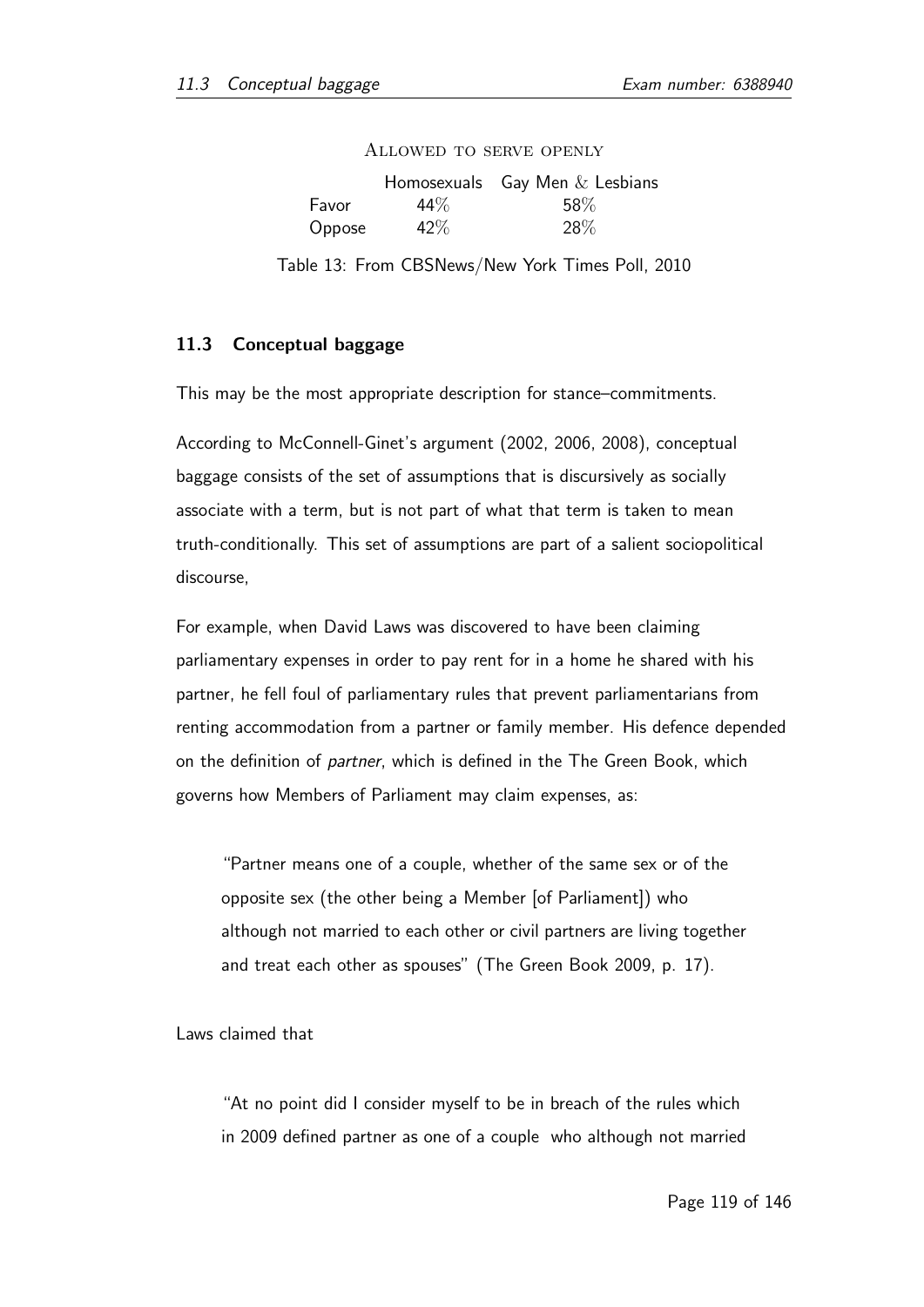to each-other or civil partners are living together and treat each-other as spouses'.

Although we were living together we did not treat each other as spouses. For example we do not share bank accounts and indeed have separate social lives." (The Telegraph 2010).

That is, Laws's claim is much like McConnell-Ginet's (2008) and Kitzinger's (2005): words like *partner* and *spouse* suggest to the hearer that a number of things are the case, for example, that the spouses/partners are in a long-term relationship, that they live together, that they have certain responsibilities towards each other, that they have friends in common, that they do not profit directly from each other's domestic expenses, and so on. However, Laws seems to have been relying on the idea that these are *constitutive* of a partnership, and so since he and his partner had separate social lives, they did not "count" as partners. McConnell-Ginet, however, points out that these discursively associated ideas are not truth-conidtional: that is, many people might consider it slightly surprising, but not contradictory or semantically problematic<sup>22</sup> to say something like:

(23) My partner and I do not live together.

McConnell-Ginet also notes that conceptual baggage is distinct from Gricean or neo-Gricean implicature (2008, p. 513), since the inferences that interlocutors orient to need not be ones they are consciously aware of:

"The parsimonious–minded might well think of saying that such conceptual baggage should be considered a matter of Gricean  $IMPLICATURE$  — what the speaker means as distinguished from

 $^{22}$ It happens to be true in my case that the person I describe as "my partner" is not a person I live with, and I find no particular interactional difficulty arises from this point, which contrasts sharply with KITZINGER'S observation of the interactional difficulty that may arise if a woman speaks of "my wife". It may be that some inferences are more salient than others.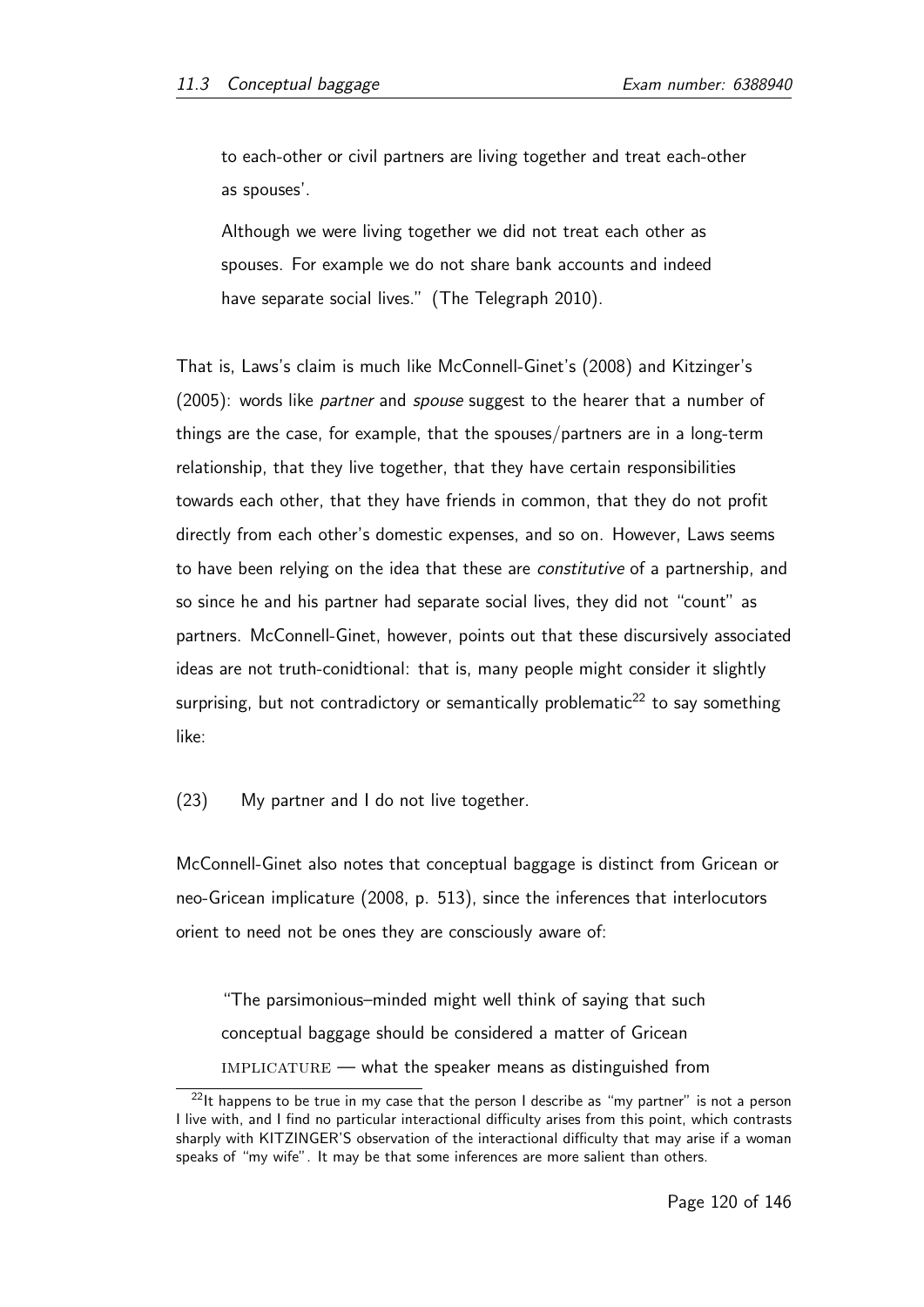what she says. After all, we need the notion of speakers meaning for other reasons. But this move will not do the trick in general, because conceptual baggage can trigger inferences even if the speaker does not intend those inferences to be drawn, perhaps has not even considered them explicitly" (2008, p. 513. Emphasis original).

That is, it seems to be a crucial aspect of Gricean implicature that implicatures are a matter of communicative *intention*.<sup>23</sup> However, in this case it seems that it would be helpful to have a rigorous account of when inferences are invited, as intention is a mental state and as such interlocutors have no direct access to it.

One advantage of Steedman and Petrick's approach is that it allows us to reduce communicative intention to rule-based inference (2007, Sections 4.6-4.7); they discuss the cases such as You're a fine friend!, and how the hearer can infer, without needing to be told explicitly, that what the speaker intends is that they are a lousy friend from rules such as (from 2007, Sections 4.6):

(24) "If X say p to Y and Y suppose  $\neg p$ , then Y continues to suppose  $\neg p$ and supposes that  $\neg p$  is not common ground."

The distinction between conceptual baggage and implicature is clearer in cases such as the following Liz Feldman quote (cited in Zwicky 2011)

 $(25)$  "It's very dear to me, the issue of gay marriage. Or, as I like to call it: 'marriage'. You know, because I had lunch this afternoon, not gay lunch. I parked my car, I didn't gay park it."

Here the comedian Liz Feldman exploits the tension between conceptual baggage and implicature. Gay marriage carries with it the baggage that is associated with socially conservative opposition to same-sex marriage, and that much of that opposition is focussed on opposing the use of marriage for same-sex couples.

<sup>&</sup>lt;sup>23</sup>Thanks to Rob Truswell for helpful comments on this point.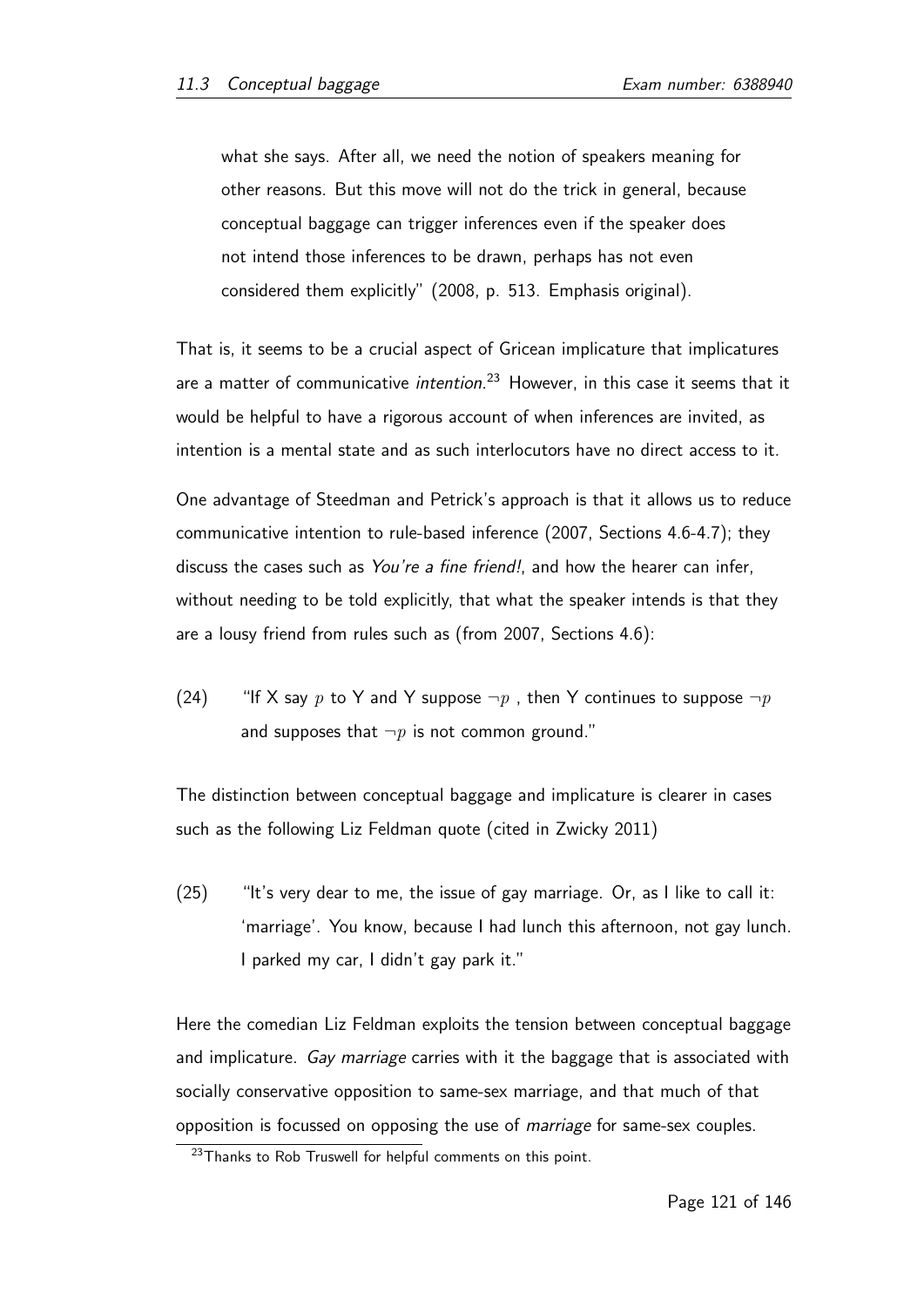However the term gay park has no political currency of a parallel sort, so an inference is triggered that there is a "gay" way of parking, or that the manner in which a person parks their car can be attributed to their being gay.

The tension between the various ways of "packaging" (cf. McConnell-Ginet 2008, p. 516) marriage may be part of a process of semantic change. Political instability of this kind can trigger linguistic instability which can in turn trigger semantic shift. McConnell-Ginet (2008, p. 516) outlines the types of semantic change that can occur when conceptual baggage is contested:

|           | REFERENCE CONCEPTUAL BAGGAGE TYPE OF CHANGE |                        |
|-----------|---------------------------------------------|------------------------|
| same      | different                                   | repackaging/reclaiming |
| different | same                                        | adaptation             |
| different | different                                   | invention              |

Table 14: Typology of (possibly contested) changes in lexical significance (from McConnell-Ginet 2008, p. 516).

If McConnell-Ginet's arguments and mine are both correct, and stance–commitments are a special subcategory of conceptual baggage, then definitional struggles are struggles over stance. This is an empirical claim, not a theoretical one, and it would need to be clarified and tested. That is, it would be important to know whether, for example reclaiming does in fact occur in situations where the conceptual baggage, but not the reference, is contested.

### 11.4 Conversational implicatures

Although McConnell-Ginet argues that conceptual baggage is distinct from conversational implicature (2008, p. 513), it will be important examine the notion of conversational implicatures, and similar approaches, in order to understand how they are distinct, and in order to clarify the question that was raised above regarding the reducibility of "what is said" and "what is implicated".

HP Grice proposes a descriptive framework for inference work in communication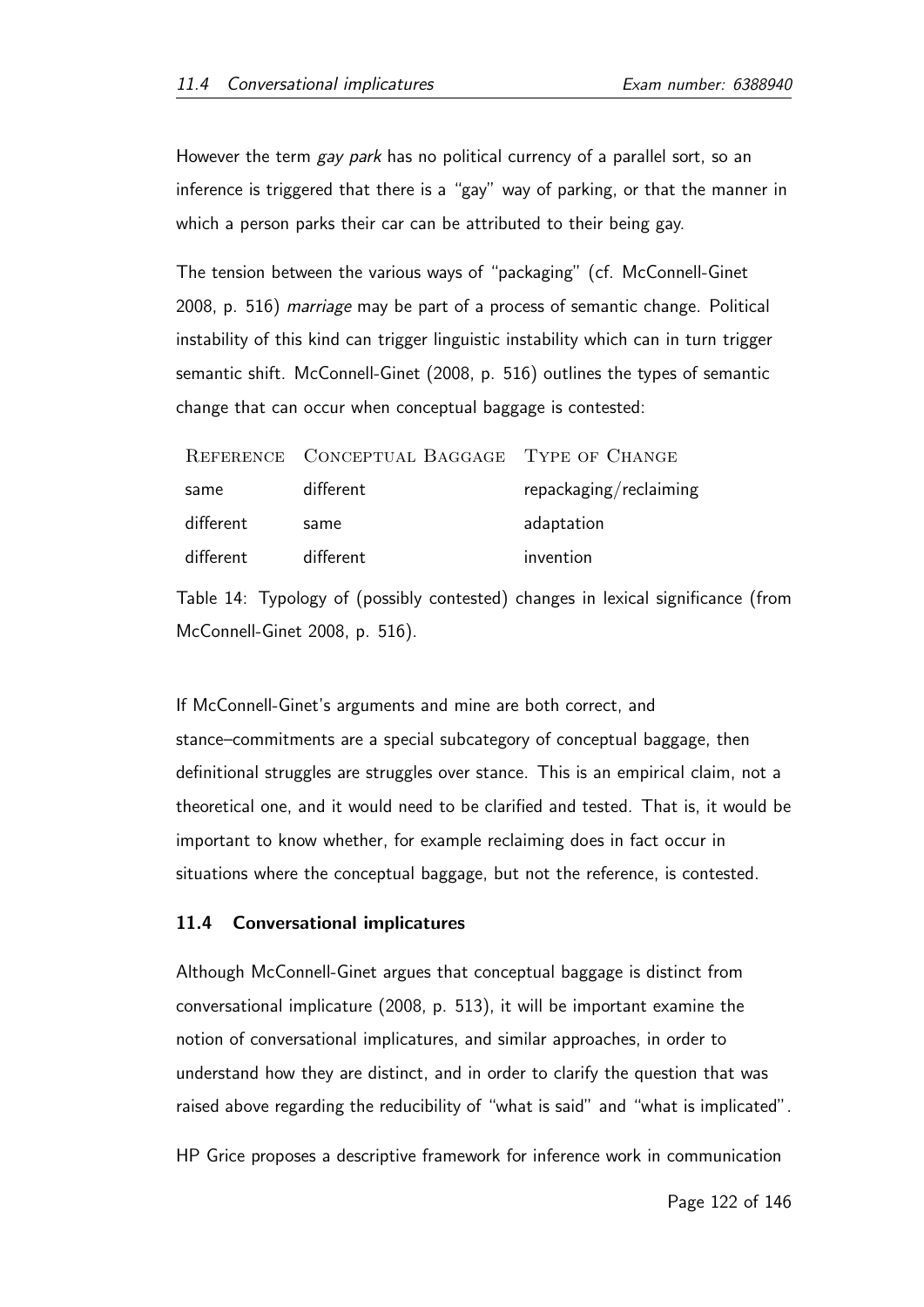(1989). These context-dependent inferences are conversational implicatures (henceforth, simply *implicatures*). They are calculable  $\frac{1}{x}$  is it possible to determine the intended implicature from the context; and defeasible — the implicature can be explicitly cancelled.

In the Gricean paradigm, implicatures are generated through the assumption that speakers adhere to certain maxims which are given as:

- Quantity: Make your contribution as informative as is required. Do not make your contribution more informative than is required.
- Quality: Do not say what you believe to be false, or for which you lack adequate evidence.
- Relation: Be relevant.

Manner: Avoid obscurity of expression. Avoid ambiguity. Be brief. Be orderly.

(From 1989, pp. 26-27.)

Additionally, Grice proposes an overarching descriptive principle:

The Cooperative Principle: "Make your conversational contribution such as is required, at the stage at which it occurs, by the accepted purpose or direction of the talk exchange in which you are engaged" (Grice 1989 p. 26).

On Grice's view, the maxims are descriptive of the assumptions that speakers use to reason about discursive interaction. For example:

(26) A: My member of parliament lacks principle.

B: She is a Liberal Democrat.

In theory, there is no obvious connection between the member of parliament's lack of principle and their party membership. However, Grice argues that the

Page 123 of 146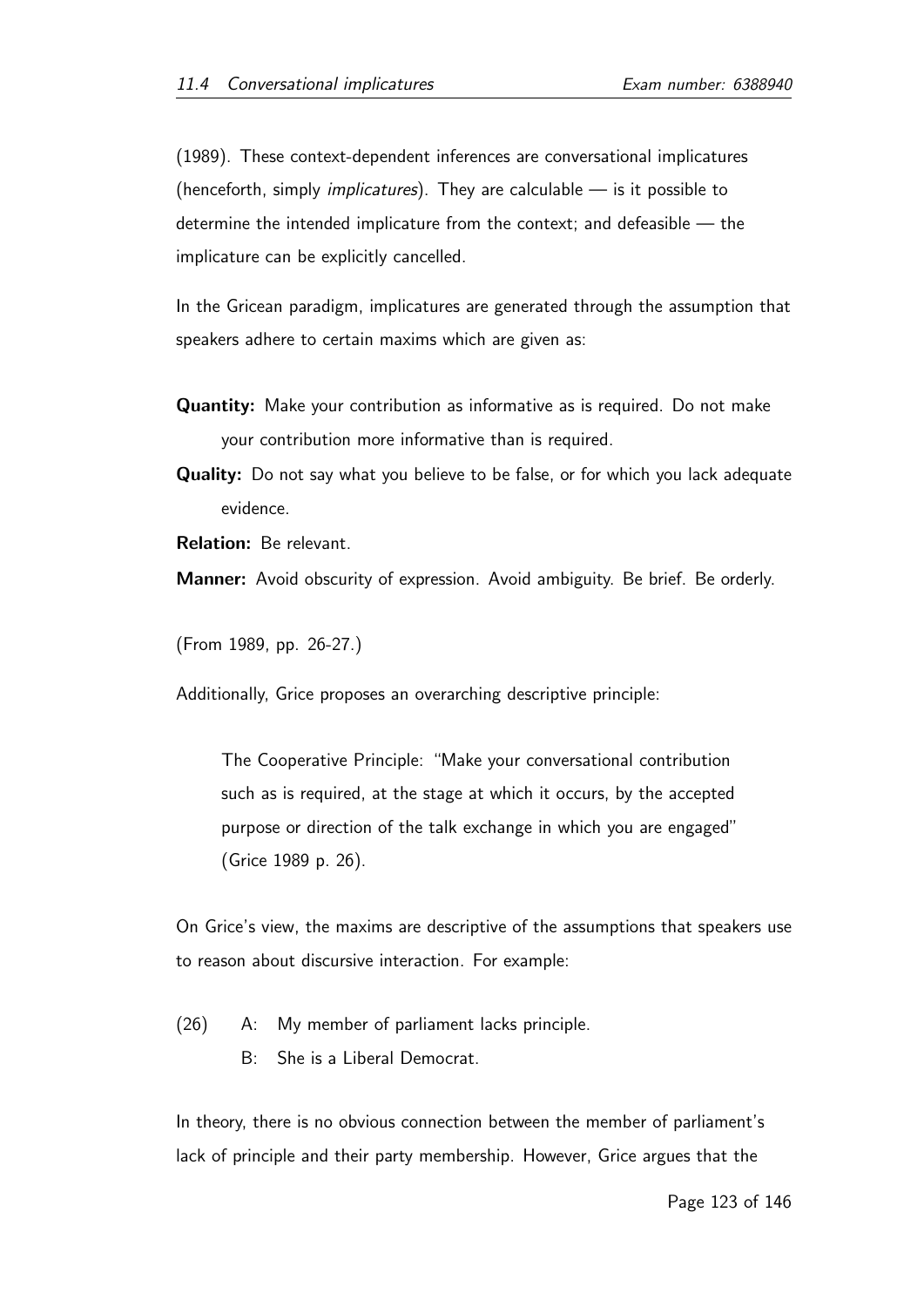co-operative speaker will adhere to the maxims, and say only things that are relevant, informative, and appropriate for the purposes of the talk. The hearer can therefore infer a causal connection between speaker B pointing out the party allegiance in response to the complain about lack of principle; and in the context of widespread public displeasure with the Liberal Democrats' reversal of a number of core election pledges, such an implicature would be highly salient. The implicature is also cancellable — speaker A could reply:

(27) A: It's nothing to do with her party. All politicians are unprincipled!

Other neo-Gricean theorists (cf, for example, Horn 2006) have sought to condense and clarify the maxims. Steedman and Petrick (2007), however, propose a non-Gricean view of inference, according to which all speech acts require rule-based inference, but no maxims — all that is necessary is a procedure for rule-substitution and a notion of affordance. They further suggest that it is not necessary for a speaker to recognise intention or illocutionary force associated with particular discourse moves in order to be able to reason about and plan the next dialogue move.

One might argue that stance–commitments seem like implicatures because they are defeasible depending on what one knows about the speaker (Ronnie Cann, personal communication). Recall Extract 4, in which Laura and James note that proximity may mitigate the insulting sense of "you're a gay" if it is addressed to a friend or sibling, and make it "in jest". If stance–commitments are calculable and defeasible based on communicative intention, this seems like good grounds for considering them to be a special class of implicatures.

However, lay speakers seem to be able to calculate stance–commitments when they have very little knowledge about the speaker, and indeed the stance itself may serve as a basis for beliefs or presumed knowledge about the speaker. For example, when a German newspaper described the then UK Foreign Minister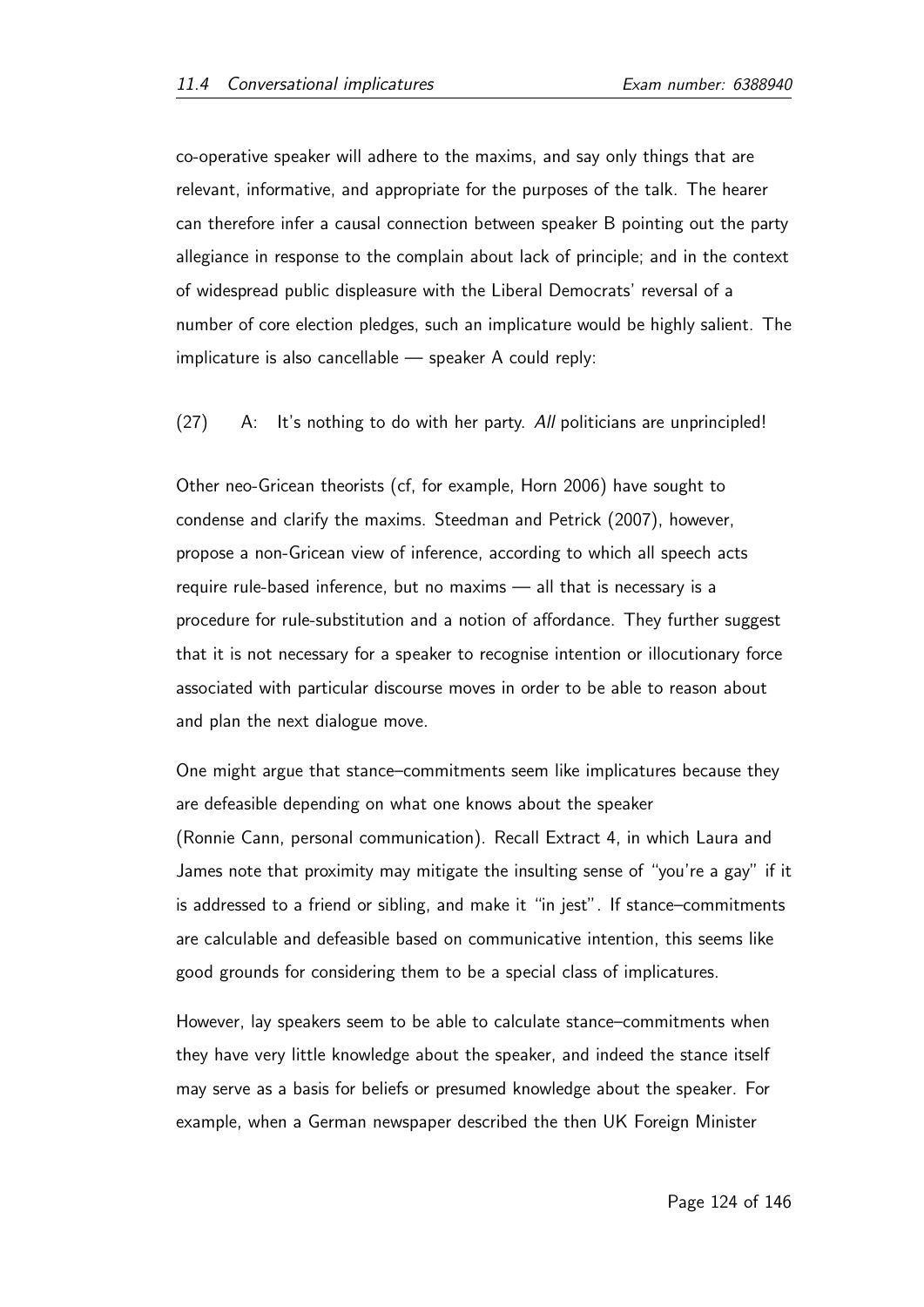Malcolm Rifkind as "der Jude Rifkind" ("the Jew Rifkind"), the report was met with international criticism (New York Times 1997), and both the journalist Michaela Wiegel and the newspaper in which the report originally appeared were accused of anti-semitism and Nazism by media commentators and members of the public who presumably knew very little about her.

(28) "As though he was not fully convinced by his own speech, the Jew Rifkind, ironically apologetic, concluded with the German phrase by Luther: 'Here I stand, I cannot do other'" (cited in New York Times 1997).

So in this case it is not clear that the stance–commitment really is defeasible based on what one knows about the speaker, and indeed. One might also reasonably query what it would mean for the stance–commitment in such an utterance to be defeasible. Traditionally, defeasibility means that a speaker can truthfully claim that the inference is not part of the literal meaning of their utterance, for example:

(29) Speaker A: Jocelyn Bell discovered pulsars. Her male supervisor got a Nobel Prize. Speaker B: So you think gender was a factor? Speaker A: I didn't say that.

Here Speaker A implicates that there is a gendered factor in the allocation of the Nobel Prize, but this is not part of the "narrow" or "literal" meaning of her utterance. She can therefore explicitly deny that she intended such an implicature to be drawn.

However, we perhaps should note that some cancellations are more plausible than others, because of our social knowledge and assumptions, but intention alone does not seem to be an adequate explanation on its own. McConnell-Ginet's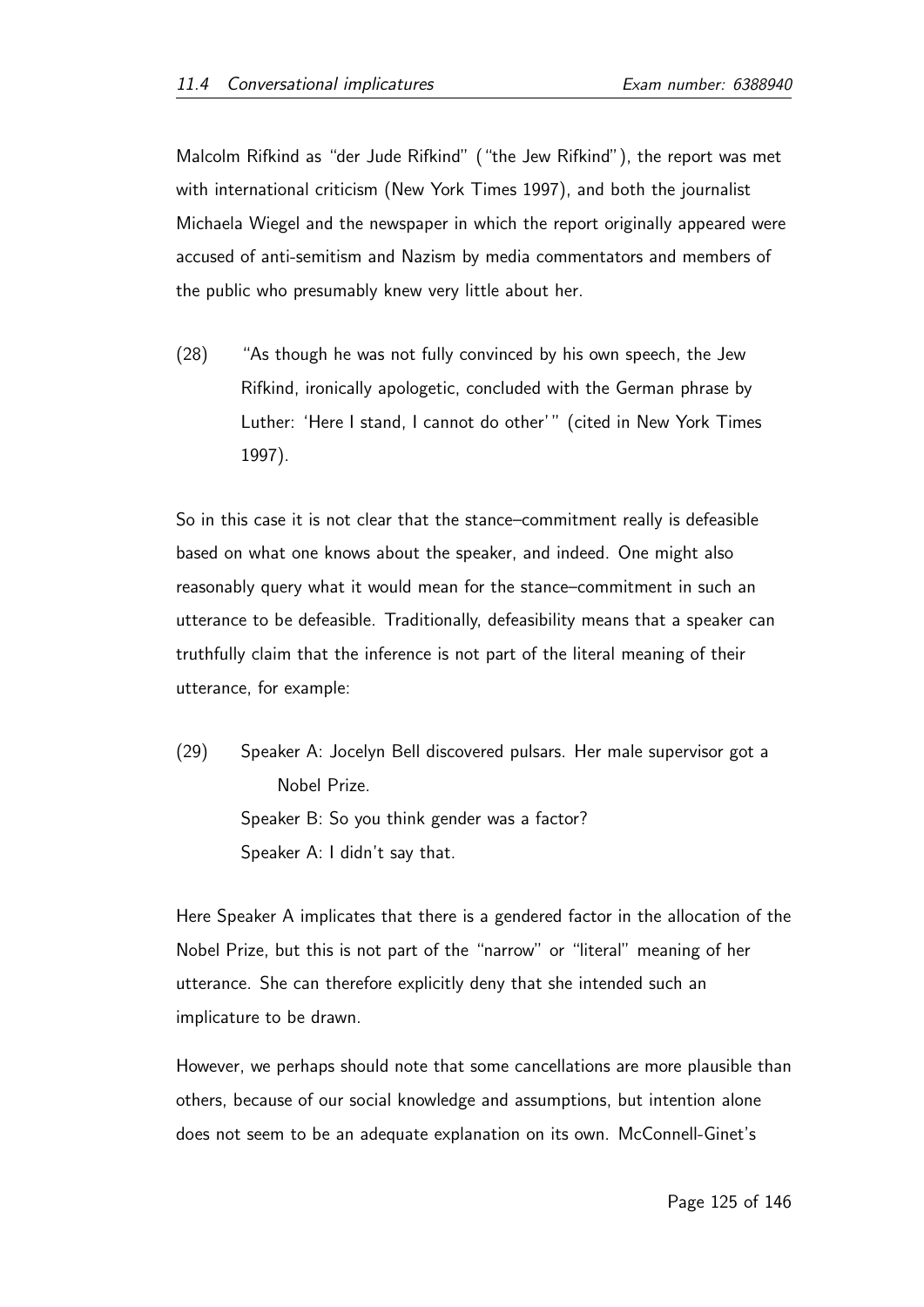approach problematises our understanding of "narrow" or "literal" semantics by introducing conceptual baggage into the mix, which provides the explanatory power that is necessary in these situations. For example, if it is part of the semantics of the Jew Rifkind that such an expression commits the speaker to an anti-semitic stance, then cancellation by the speaker would seem discursively implausible. This complicates our understanding of semantic and pragmatic content, since defeasible utterances are generally taken to be pragmatic.

### 11.5 Reclamatory use

Arnold Zwicky notes that some terms, eg *faggot* that have high affective content are semantically "double-barreled" (Zwicky 2003, p. 84) in that they incorporate both a referential sense and a disparaging sense. In particular, Zwicky focuses on positive, or reclamatory, uses of *faggot*, and their connection with the disparaging and referential components. Zwicky argues that reclamatory uses of faggot are possible in that "lingering nastiness in the word can be a source of power, even strength" (2003, p. 84). For this use to be possible, however, the disparaging use must also, at the very least, be in circulation, because the reclamatory use depends on the disparaging use. This example highlights that reclaiming relies on the continued sting of disparaging words. It seems to be crucial to reclaiming that there is an element of using "the enemy's words":

"...QUEER can be a rough word but it is also a sly and ironic weapon we can steal from the homophobe's hands and use against him" (Anon. 1990, p. 10. Emphasis original.)

Queer present an example of the mainstreaming of a term which was once used almost exclusively as a term of abuse. We now have queer theory, queer linguistics, and queer studies: these are all mainstream usages in which queer seems to have lost its derogatory sting, and consequently also to have lost its "transgressive" edge (Zwicky 1997b) in certain contexts (but see Queen 2001, pp. 82-4) although, queer can still be used to insult in other contexts.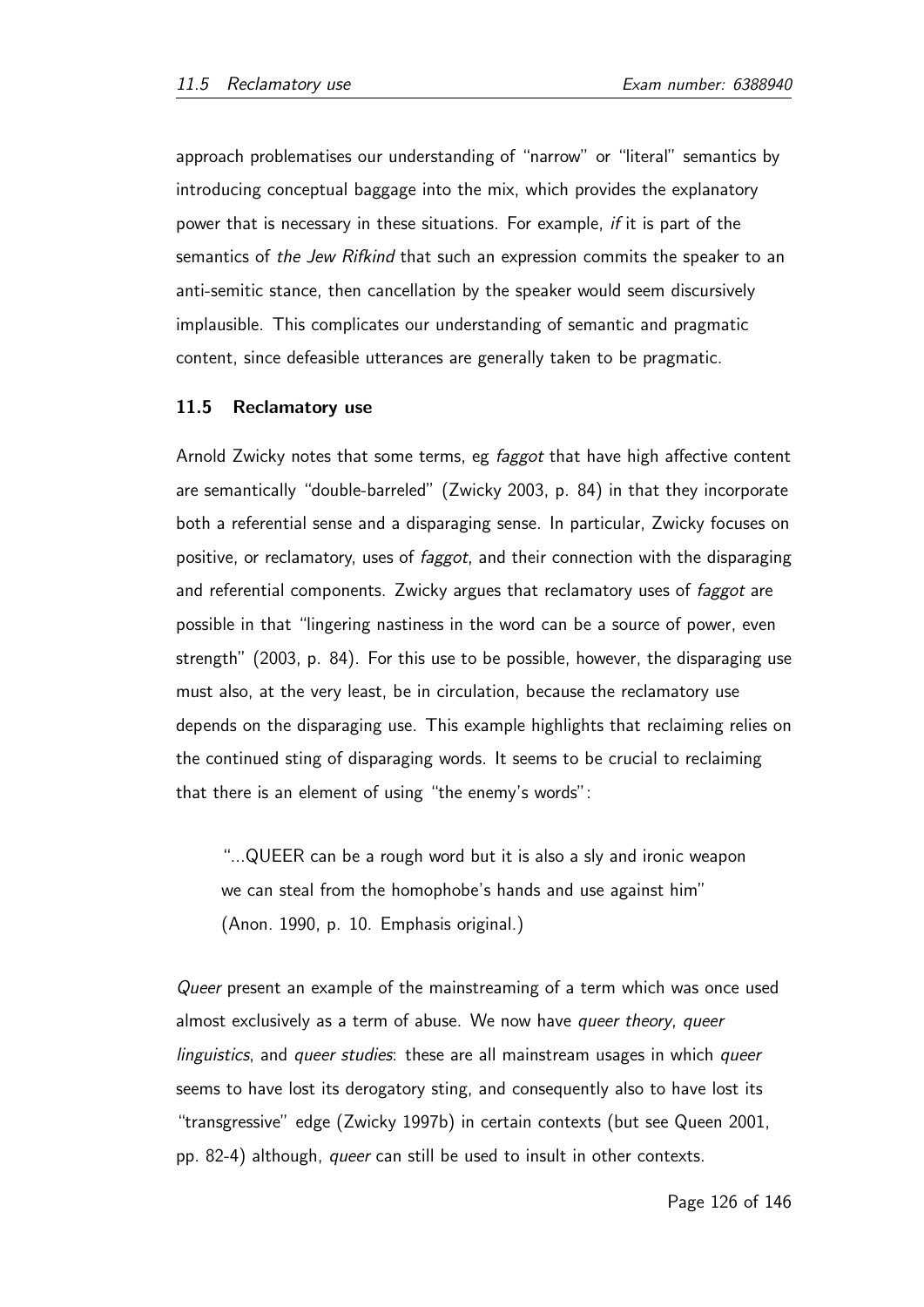This raises a curious double bind. If reclamatory force is derived from disparaging sting, the mainstreaming of reclaimed words may make them less confrontationally useful  $-$  they may not longer be "sly ironic weapon[s]" (Anon. 1990, p. 10). Cameron writes:

"An important part of the meaning of an insult is [...] what the receiver takes the speaker's intention to have been. We [...] can reclaim certain words amongst ourselves without touching their status as insults" (Cameron 1985, p. 78).

On Cameron's view, it seems impossible to reclaim with complete success, since the words one might seek to reclaim are intended to hurt; but the other side of this coin is that if a word does lose its hurtful sting in certain contexts, it may lose its confrontational power.

Reclamatory language can be explained by applying McConnell-Ginet's (2002, 2006, 2008) analysis to lexical items that have traditionally been seen as insulting. If McConnell-Ginet is correct in her analysis of the influence of stance on semantic shift, then reclamatory language use might be fertile ground for empirical study to verify her argument.

# 12 "What have experts ever done for us?" Speech acts, knowledge, and performativity

Since Austin's analysis of speech acts (1975), it is no longer possible to maintain a strict dichotomy between speech and action. On Austin's analysis, utterances of the form I bet, I promise cannot be described in narrowly literal or truth-conditional terms, but also comprises what they do in context. Crucially, in saying them, an action is effected. Speech acts have three components:

Locutionary act: conveying information (eg, that a promise/bet has been made)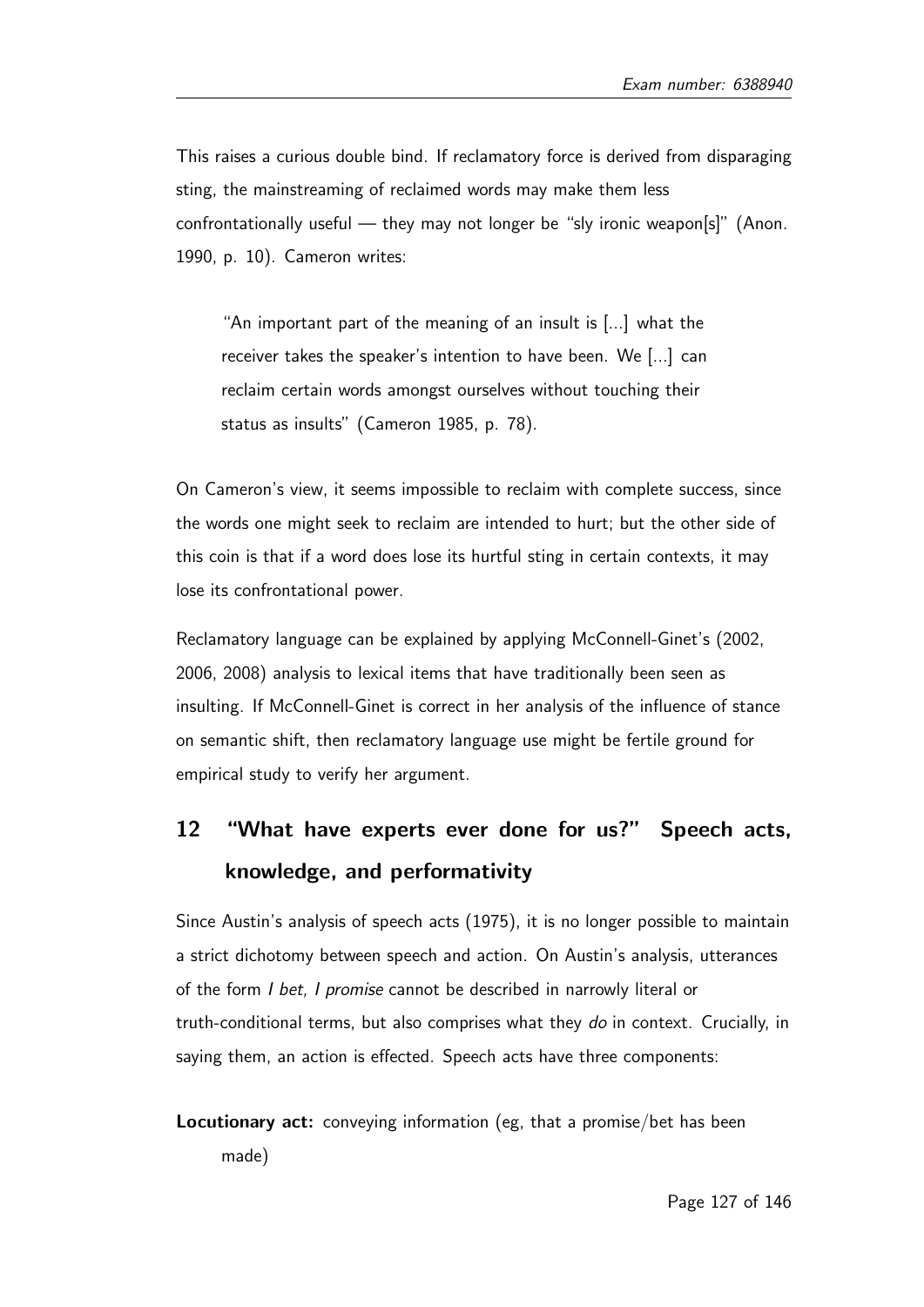Illocutionary act: the action done by the utterance (betting, promising).

- Perlocutionary effect: intended or unintended consequence of the speech act on the thoughts and feelings of the hearers (eg, surprising the hearer with your promise.)
- (Austin 1975).

Later work in speech act theory and pragmatics more broadly have problematised the relationship between these three components, and between utterances and speech acts. In particular, they have argued that speech acts cannot necessarily be clearly individuated. For example, depending on the relationship between the interlocutors and the context of the interaction, the utterance below could either some friendly advice (if the interlocutors are speaking informally), or a threat (if the speaker is the employer of the hearer).

(30) I advise you not to be late again.

Geis (1995) also argues that the individuation of speech acts depends on social factors — such as the relationship between speakers, the context of the interaction — not linguistic ones, and so speech acts are more correctly viewed as social acts. However, previous work on stance and indexicality shows that social features such as speaker relationships and attitudes as well as demographic information can influence linguistic features, especially phonetic features, lexical choice, and as my current work shows, lexicosyntactic features. This being the case, it is perhaps more correct to say that the individuation of speech acts depends on *sociolinguistic*, but not *intralinguistic* conditions.

In this chapter and the subsequent one, I will attempt to sketch out how one might think of the connection between the sociolinguistic notions that have been discussed so far, and semantic and pragmatic accounts of speech acts (Austin 1975, Geis 1995)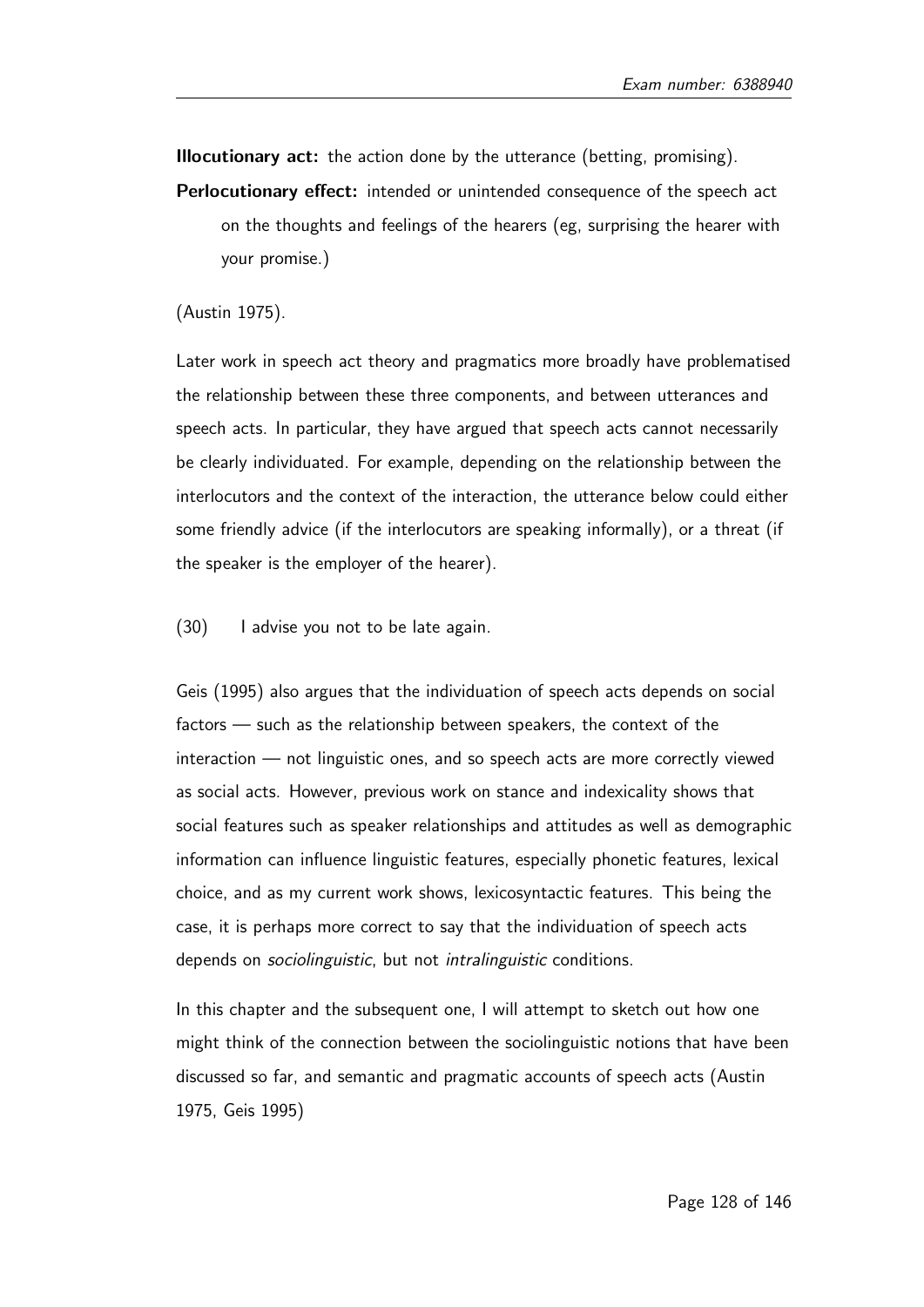### 12.1 Speech act structure and the distribution of knowledge

Grice (1989) and neo-Gricean approaches to discourse are based on speakers exploiting social and real-world knowledge in various ways to make implicit connections between statements (Horn 2006). Hearers must then notice that there is an anomaly in what has been said, and supply the missing information. However, Steedman (Steedman & Petrick 2007) and McConnell-Ginet (2002, 2006, 2008), although working from rather different approaches, reach a similar conclusion, which is that salience is a crucial notion in discourse.

Steedman, working from a computational semantics and pragmatics perspective, argues for a rule-driven computational account of discourse in which the relevant rules are determined by what is salient in a given context.

McConnell-Ginet, working at the intersection of semantics and queer linguistics, argues that some words index particular politically salient stances. and it is reasonable to consider these as part of a word's semantics.

In both of these accounts, saliences plays a crucial role. While it is difficult to speak of queer linguistics as being a cohesive body of theory with agreed principles (see, for example, the debates Campbell-Kibler et al 2002), it is worth noting the idea that ordinary speakers can dispute the meanings of words, which pervades the work of linguists working in this tradition such as McConnell-Ginet (2006, 2008). This is in sharp contrast to the work of philosophers of language such as Putnam who argue that the division of linguistic labour within speech communities is such that experts have a special role in fixing the meanings of particular roles (Putnam 1981). Putnam argues that, if an ordinary speaker uses elm of a tree that a botanist would call a beech, then the ordinary speaker is incorrect, because the botanist has a privileged role in the fixing of words like elm and beech (1981).

However, it is unclear what sort of person would be an expert about the meaning of marriage, or queer, or the words used in this the present research: black,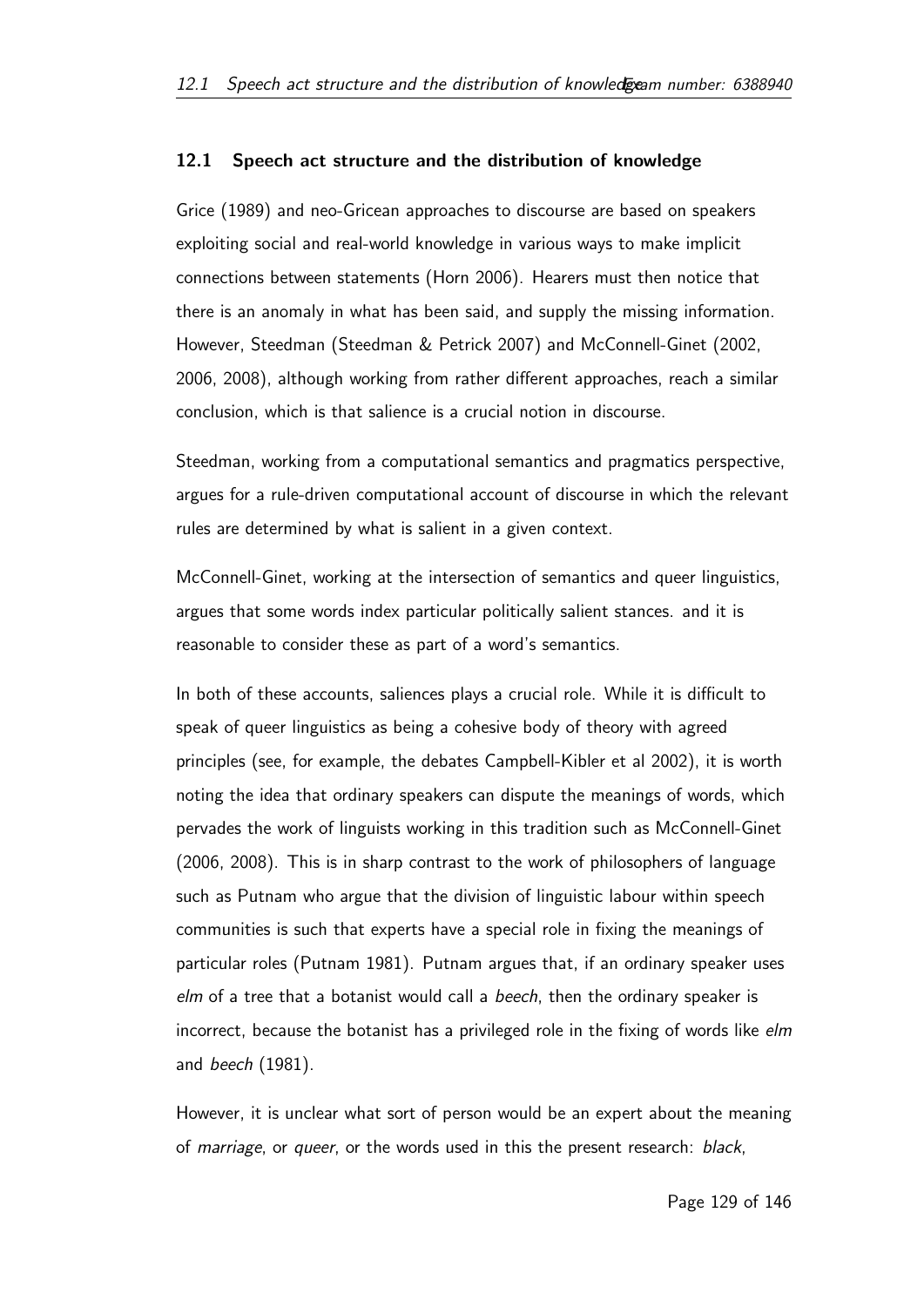Jewish, gay, etc. A point highlighted by McConnell-Ginet 2006 is that part of the political dispute with regard to the semantics of *marriage* is who is licensed to comment on the meaning of marriage, with opponents of same-sex marriage often arguing that same-sex marriage is impossible or oxymoronic by definition, and pointing to, as they see it, authorities such as dictionaries, the Bible, clergy, etc. Proponents of same-sex marriage, by contrast, may argue that such definitions are outdated or simply incorrect. In other words, the dispute is at least in part about who is licensed to provide a definition of marriage; and more broadly, of social kind terms in general.

It is not clear that this dispute extends to natural kind terms, and this would require further research. However, in the present empirical and discourse enquiry, we are concerned with terms such as gay, black and so on, which are social kind terms. So my argument here is restricted to social kind terms, and I make no claims about terms which might be regarded as natural kind terms (but see Haslanger 2000).

In other words, disputes over lexical significance can occur at multiple levels, and in order to make testable claims about these disputes, we must refine what is meant by "disputes" and at what level we are seeking to investigate the claim.

# 13 Directions for future work

#### Reclamatory use

As discussed in Section 11.5, reclamatory language may be fertile ground for future work, with a view to clarifying and testing McConnell-Ginet's argument and their consequences for the role of stance in semantic shift.

### Computable models

I have attempted here to outline some of the problems with our current approaches to stand research; a logical next step would be to attempt to clarify stance further with a view to formalising the notion of stance and making it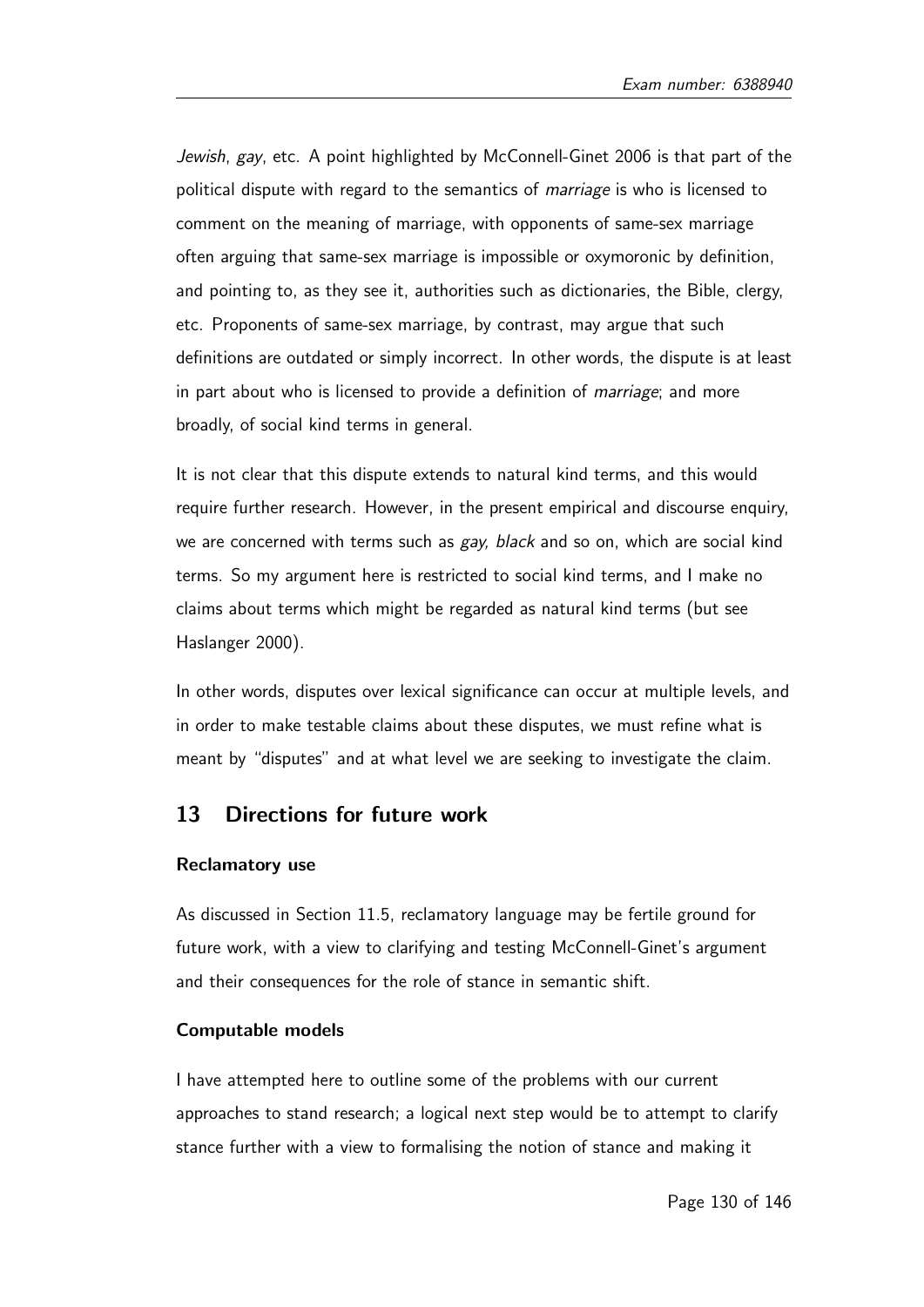computable, so that it can be integrated into current ongoing research programs of making discourse relations computable (see, for example, Jurafsky 2004, Webber 2009).

#### Generics

Kamp and Reyle discuss the semantic difference between generics and ordinary indefinite noun phrase constructions, in terms of propositions about "typical" cases. (1993, p. 294). Since lay speaker ideologies may focus on whether or not it is appropriate to consider certain social groups as cohesive or as having "typical" members, it is possible that generics may constrain affect, and this might be a fruitful avenue of further research.

### Performativity and third–order indexicals

One might reasonably ask what counts as explanatory adequacy for saying that something is a third–order indexical. On Johnstone & Kiesling's schema, performativity is achieved through the use of second– and third– order indexicals (2008). The evidence they give for /aw/-monophthogization being third–order is a combination of discursive and empirical evidence,and they specifically point to stereotyping as evidence of performative use. However, this merely shifts the question sideways, so to speak, since one might still reasonably ask what counts as adequate proof that a feature has been stereotyped. Johnstone and Kiesling offer the presence of "dahntahn" on lists of "Pittsburghese" lexemes on T-shirts and other souvenirs.

It seems that there is much to be gained by clarifying the notion of indexicality with regard to salience and explanatory adequacy. There may be evidence for third–order indexical identity labels in mass media usage; for example, T-shirts with the slogan "Marriage is so gay" or the use of the Twitter hashtag "#sogay".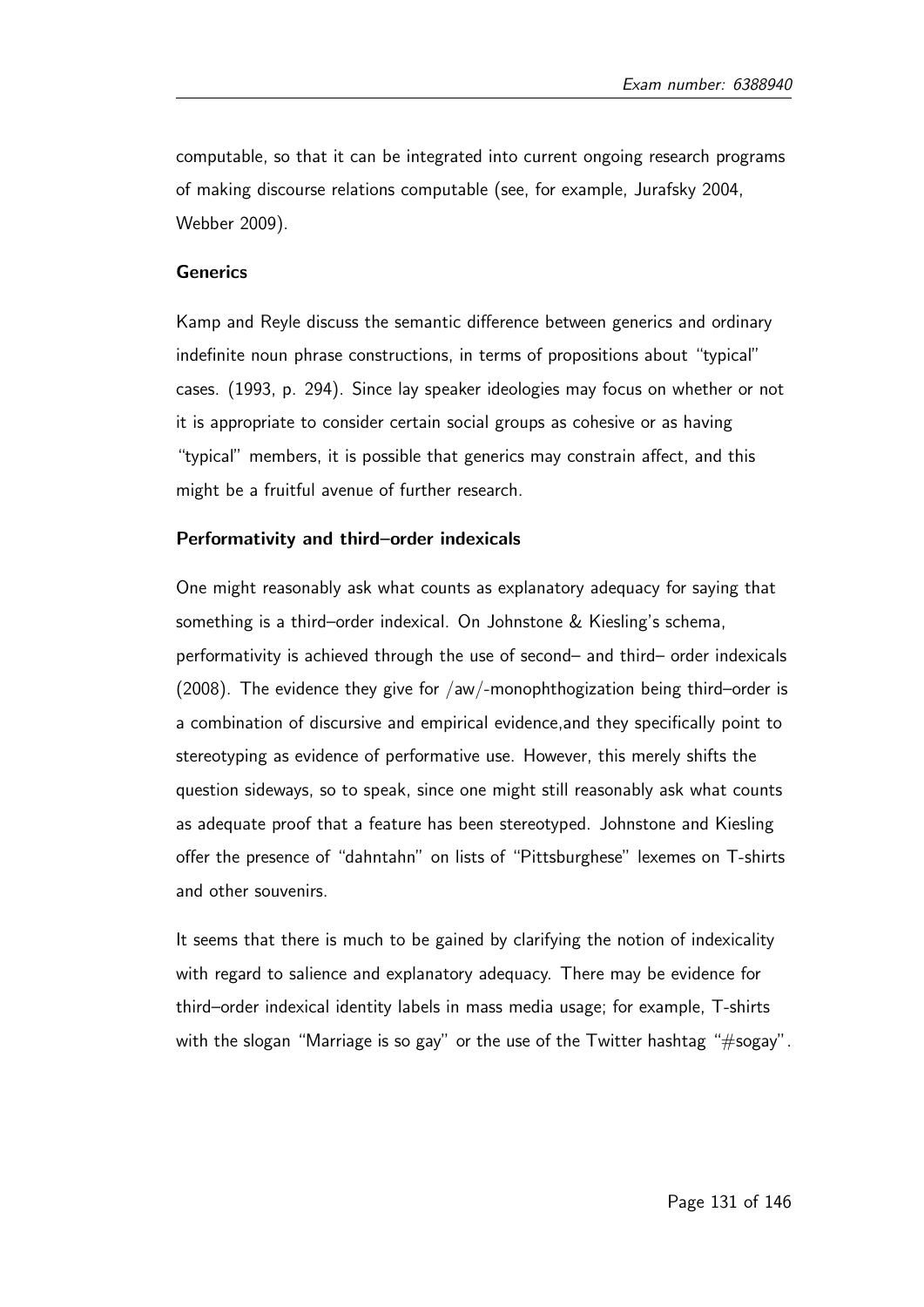# 14 Conclusion

The empirical evidence from lexicosyntactic variation and discourse analysis suggests that stance is part of what speakers commit themselves to when they utter a statement containing a semantically double-barrelled term, and the degree of consistency with which affect seems to be associated with certain grammatical patterns is particularly striking.

I have sketched out some methodological worries for researchers working on stance, and enumerated some of definitional problems with our current notion of stance. These methodological concerns serve as motivation to integrate stance into semantic/pragmatic description.

I have also considered and what sorts of semantic/pragmatic description can accommodate stance–commitments, and in particular, argued that we should take seriously the idea that stance forms part of a word's semantics by constituting part of the "conceptual baggage" of a term, on McConnell-Ginet's tripartite analysis (2002, 2006, 2008). This in turn has consequences for knowledge distribution for social kind terms, and disputes over meaning.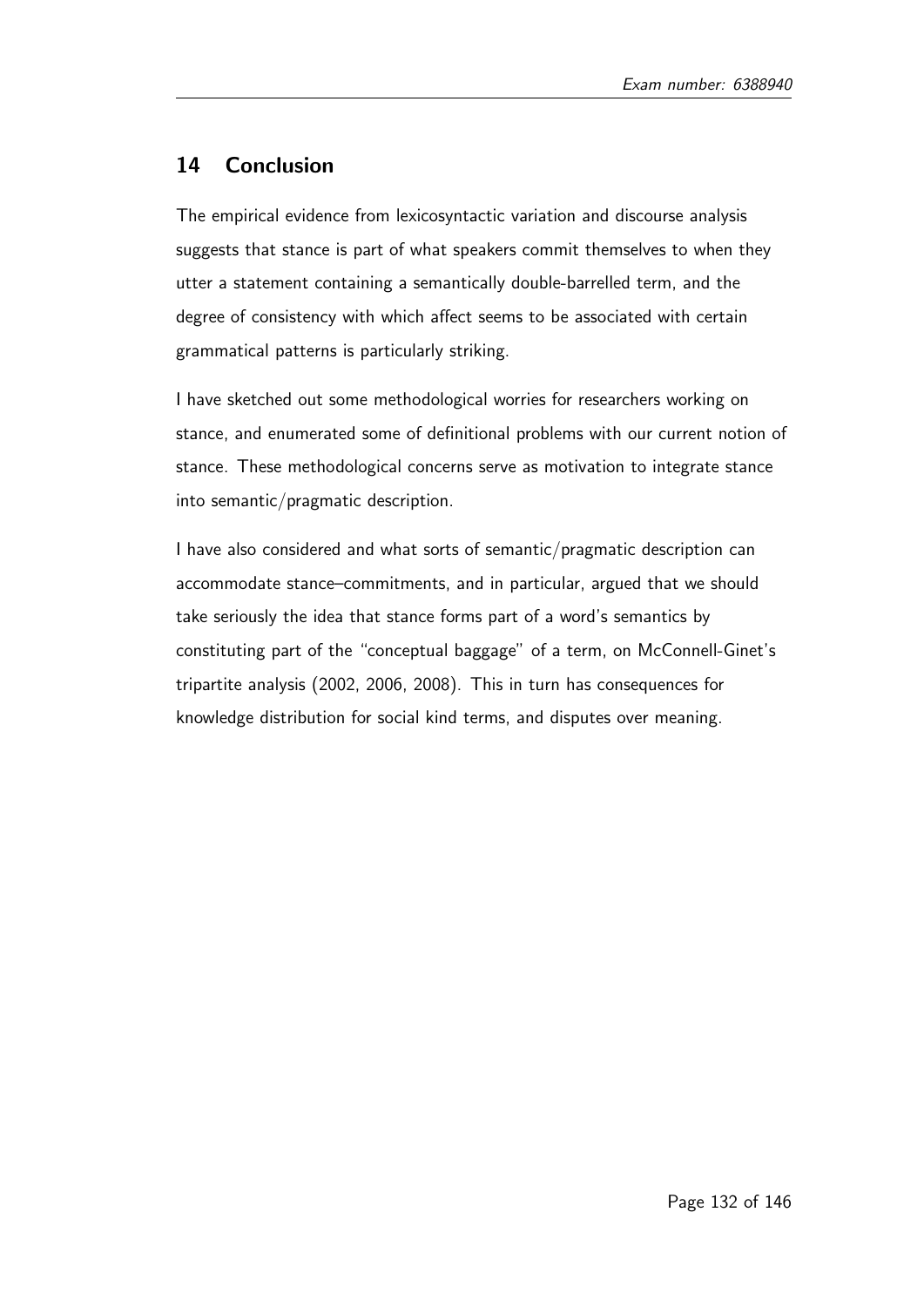## 15 Acknowledgements

Many thanks to Mark Steedman and Claire Cowie for their unfailing level-headedness, guidance, and support. Thanks are also due to Lauren Hall-Lew, Rob Truswell, Bonnie Webber, Dan Wedgwood, the Sociolinguistics Reading Group and the Syntax & Semantics Research Group for insightful discussion. Special thanks go, as always, to Eddie Dubourg, Mike Bennett, Ziggy Campbell, Mateo Obregon Sargent for technical assistance. Jeffrey Ketland, whose offhand comment became the title, and who introduced me to "vegetarian" as a double-barrelled term also gets a tip of the hat.

Special mention also goes the folks who provided workspace, kept me from starving, proofread, and provided practical support: Xenia de la Ossa, Philip Candelas, David M. A. Renton, Astrid Jahn, and the cafes of Broughton Street.

My undying gratitude also goes to the anonymous and pseudonymous participants who took part in the focus group and completed a lengthy survey your names deserve to be in lights, and it's the one thing I can't give you.

Finally, the people whose reckless inhumanity and lack of understanding made it all take longer: it is tempting to write "no thanks to you". But the truth is that it was not *despite* the obstacles to my work, the suggestions that queer theory and other "gay topics" were not serious topics of research, or the suggestions that such work was without value and I should quit  $-$  but *because* of them, that I became convinced that it wasn't and I won't. Of course, I owe a different kind of debt to the people who offered support, and whose discussion improved my work.

All errors are, of course, my own.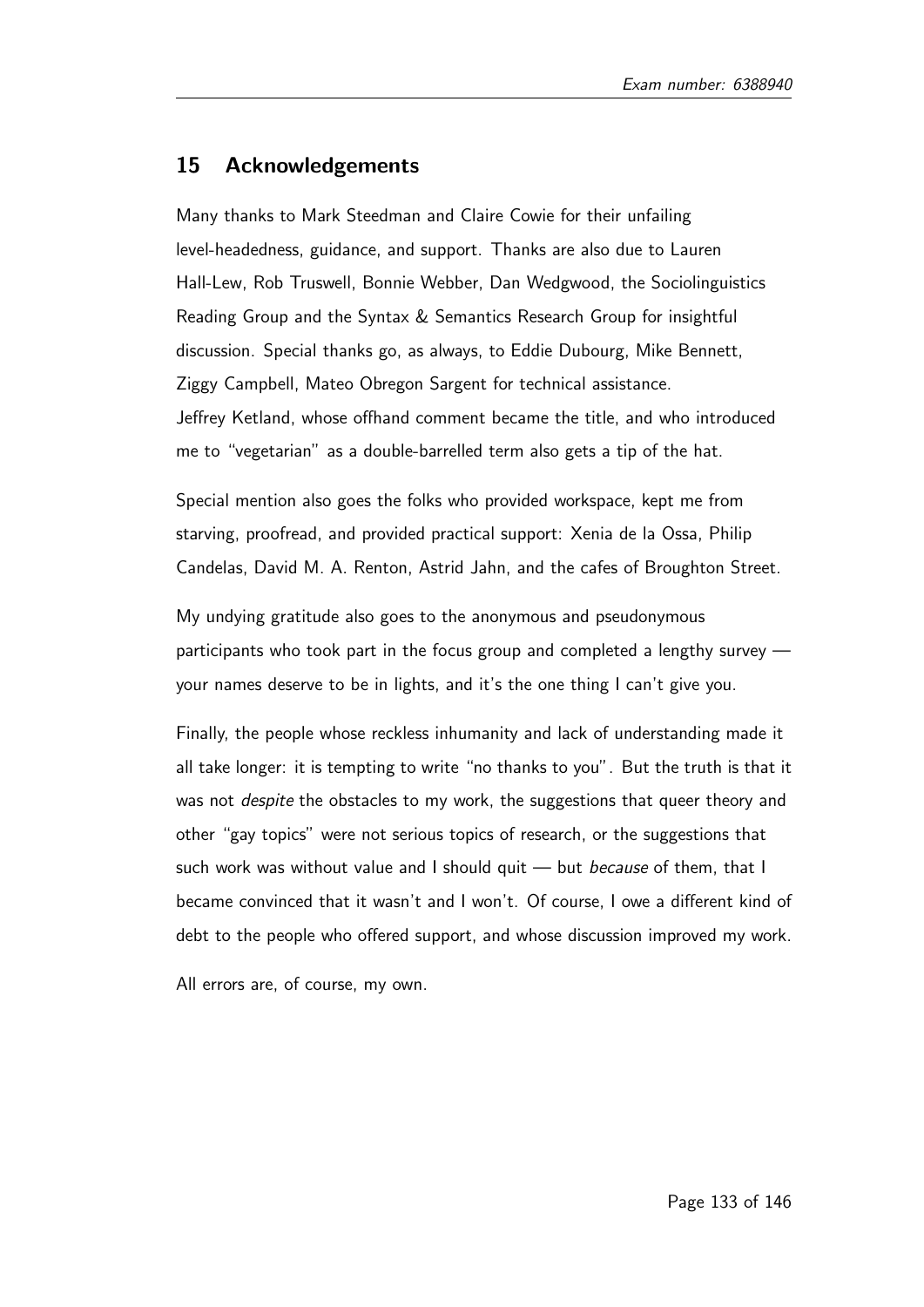### 16 References

Adachi, C. 2011. "A Sociolinguistic Investigation of Compliments and Compliment Responses among Young Japanese". Unpublished PhD Thesis, University of Edinburgh. 2011.

Agha, A. 2005. "Voice, Footing, Enregisterment". Journal of Linguistic Anthropology. Vol. 15, Issue 1. pp. 38–59.

Anon. 1990. "Queers Read This: A leaflet distributed at pride march in NY. Published anonymously by Queers". Queer Resources Directory. Accessed 23 Feb 2010. URL: http://www.qrd.org/qrd/misc/text/queers.read.this

Austin, J. L. 1962. Sense and Sensibilia. Reconstructed from the manuscript notes by G. J. Warnock. Oxford and London: Oxford University Press.

Austin, J. L. 1975. How to do Things With Words. The William James Lectures. (Second edition), J. O. Urmson  $& M.$  Sbisà (Eds.). Oxford and New York: Oxford University Press.

Bach, K. 1999. "The Myth of Conventional Implicatures". Linguistics and Philosophy. Vol. 22. pp. 327–366.

Bach, K. 2006. "Christopher Potts, The logic of conventional implicatures (Oxford Studies in Theoretical Linguistics 7). Oxford: Oxford University Press, 2005. Pp.  $xii + 246$ ." Journal of Linguistics. Vol. 22, Issue 2. pp. 490-494.

Bach, K. No Date. "The Semantics-Pragmatics Distinction: What it is and why it matters". Accessed 14 April 2011. URL: http://userwww.sfsu.edu/ kbach/spd.htm

Barrett, R. 2001. "Is Queer Theory Important for Sociolinguistic Theory?" In Kathryn Campbell-Kibler, Robert J. Podesva, Sarah J. Roberts, & Andrew Wong (Eds.) 2002. Language and Sexuality: Contesting meaning in theory and practice. Leland Stanford Junior University: Center for the Study of Language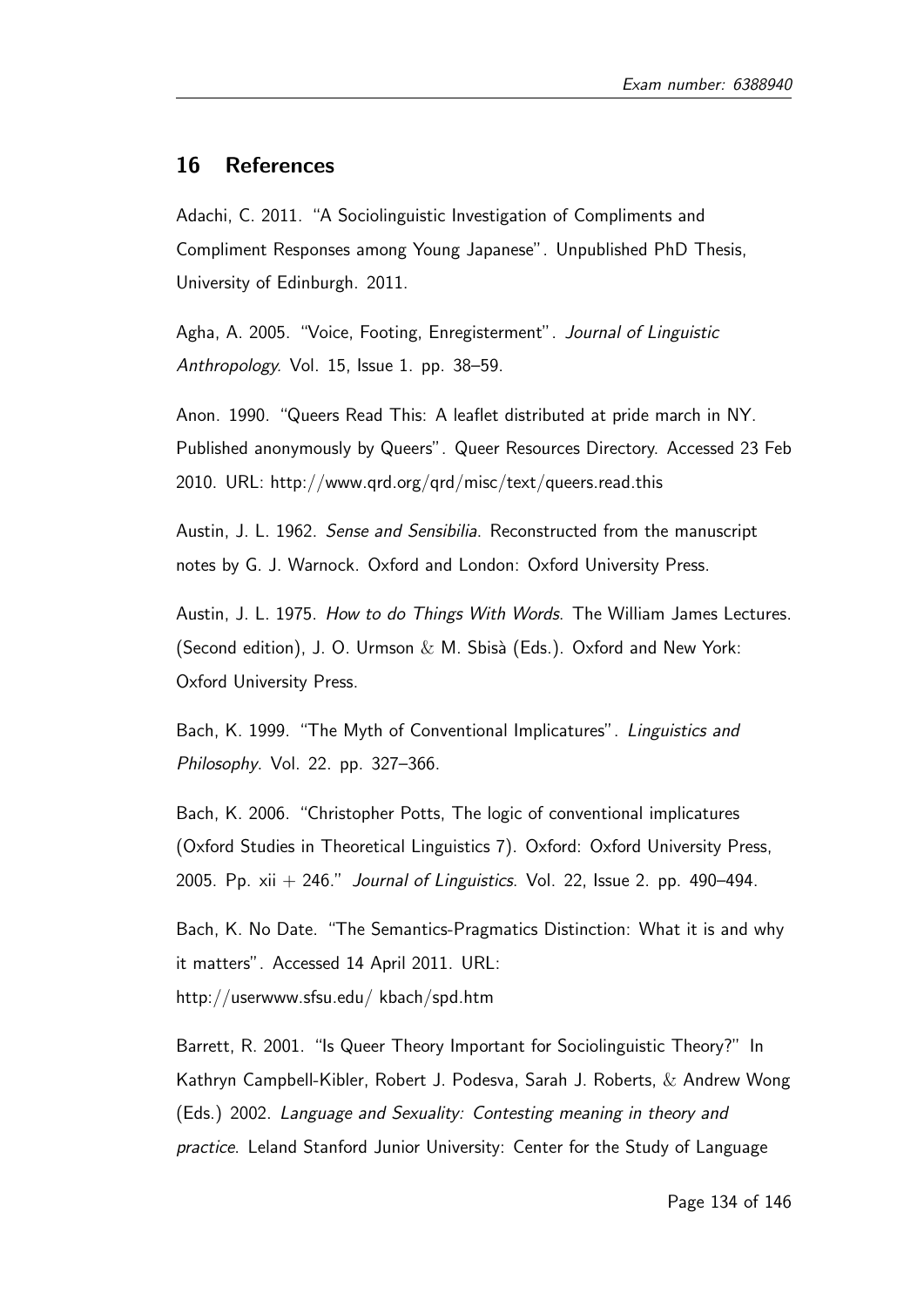and Information. pp. 25-44.

Blakemore, D. 1992. Understanding utterances. Oxford: Blackwell.

Blommaert, J. 2005. Discourse: A Critical Introduction. Cambridge: Cambridge University Press. Chapter 3.

Burrell, N. & Fitzpatrick, Mary Anne. 1989. "The psychological reality of marital conflict." In Dudley D. Cahn (Ed.). Intimates in Conflict: A Communication Perspective. Hillsdale, New Jersey: Erlbaum. pp.167–186.

Cameron, D. 1985. Feminism and Linguistic Theory. London: Macmillan Press.

Cameron, D. 1997. "Performing Gender Identity: Young men's talk and the construction of heterosexual masculinity". In Deborah Cameron, 2006. On Language and Sexual Politics. Abingdon and New York: Routledge. pp. 61–74.

Cameron, D. 2001. Working with spoken discourse. London: SAGE.

Cameron, D.  $\&$  Kulick, D. 2003. Language and Sexuality Cambridge: Cambridge University Press.

Campbell-Kibler, K, Robert J. Podesva, Sarah J. Roberts, & Andrew Wong (Eds.). 2002. Language and Sexuality: Contesting meaning in theory and practice. Leland Stanford Junior University: Center for the Study of Language and Information.

CBSNews/New York Times Poll, 2010. "Gays in the Military". Feb 11 2010.

Civil Marriage Act 2005 [Loi sur le mariage civil]. Canadian Legal Information Institute. S.C. 2005, c. 33. C-31.5. Accessed 4 April 2011. URL: http://www.canlii.org/en/ca/laws/stat/sc-2005-c-33/latest/sc-2005-c-33.html#sec1

Daily Mail. 2009. Revoir P., Thomas, L., & Grant, C. 7 Feb 2009. "Chiles reveals EXACTLY what Carol Thatcher said in 'golliwog' chat as she insists she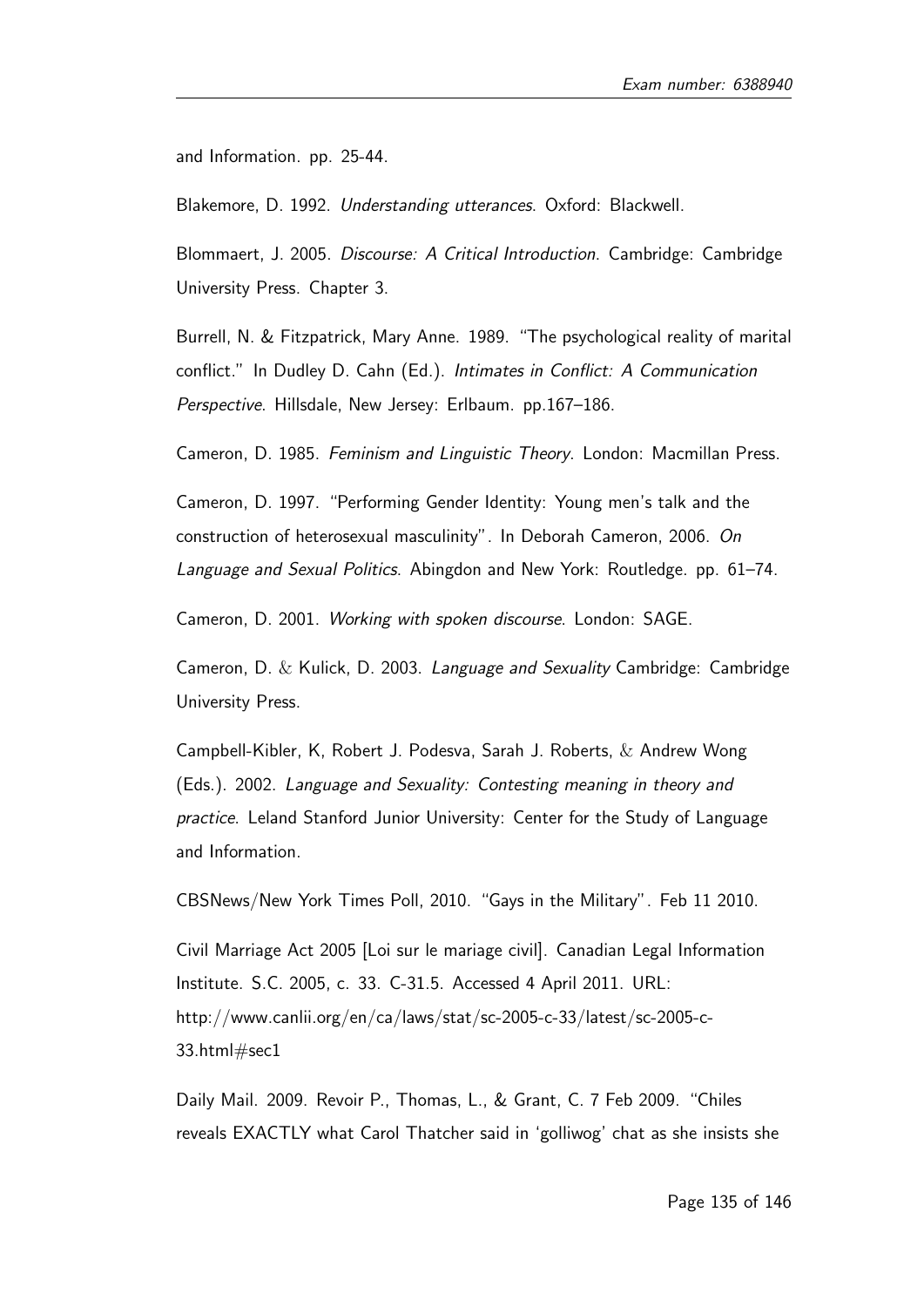did say sorry before she was fired". Daily Mail. Accessed 10 April 2011. URL: http://www.dailymail.co.uk/news/article-1136005/Chiles-reveals-truth-Carol-Thatchers-golliwog-gaffe.html

Defense of Marriage Act: An act to define and protect the institution of marriage. 1996. US Government Printing Office. Public Law 104-199. Accessed 4 April 2011. URL: http://www.gpo.gov/fdsys/pkg/PLAW-104publ199/html/PLAW-104publ199.htm

Descartes, R. 1996. John Cottingham (Ed.). Meditations on first philosophy: with selections from the Objections and Replies. New York: Cambridge University Press.

Donnellan, K. S. 1966. "Reference and Definite Descriptions". The Philosophical Review. Vol. 75. Issue 3. pp. 281–304.

Eckert, P. 1996. "Vowels and nailpolish: The emergence of linguistic style in the preadolescent heterosexual marketplace". In Deborah Cameron & Don Kulick (Eds.) The Language and Sexuality Reader. New York and London: Routledge. pp. 189-195.

Eckert, P. 2005. "Variation, convention, and social meaning". Paper Presented at the Annual Meeting of the Linguistic Society of America. Oakland CA. Jan. 7, 2005.

Ehrlich, S. 2007. "Legal discourse and the cultural intelligibility of gendered meanings". Journal of Sociolinguistics. 11/4. pp. 452-477.

Geis, M. L. 1995. Speech acts and conversational interaction. Cambridge: Cambridge University Press.

The Green Book: A guide to members' allowances. March 2009. London: House of Commons.

Grice, H. P. 1989. "Logic and Conversation". In Paul Grice Studies in the Ways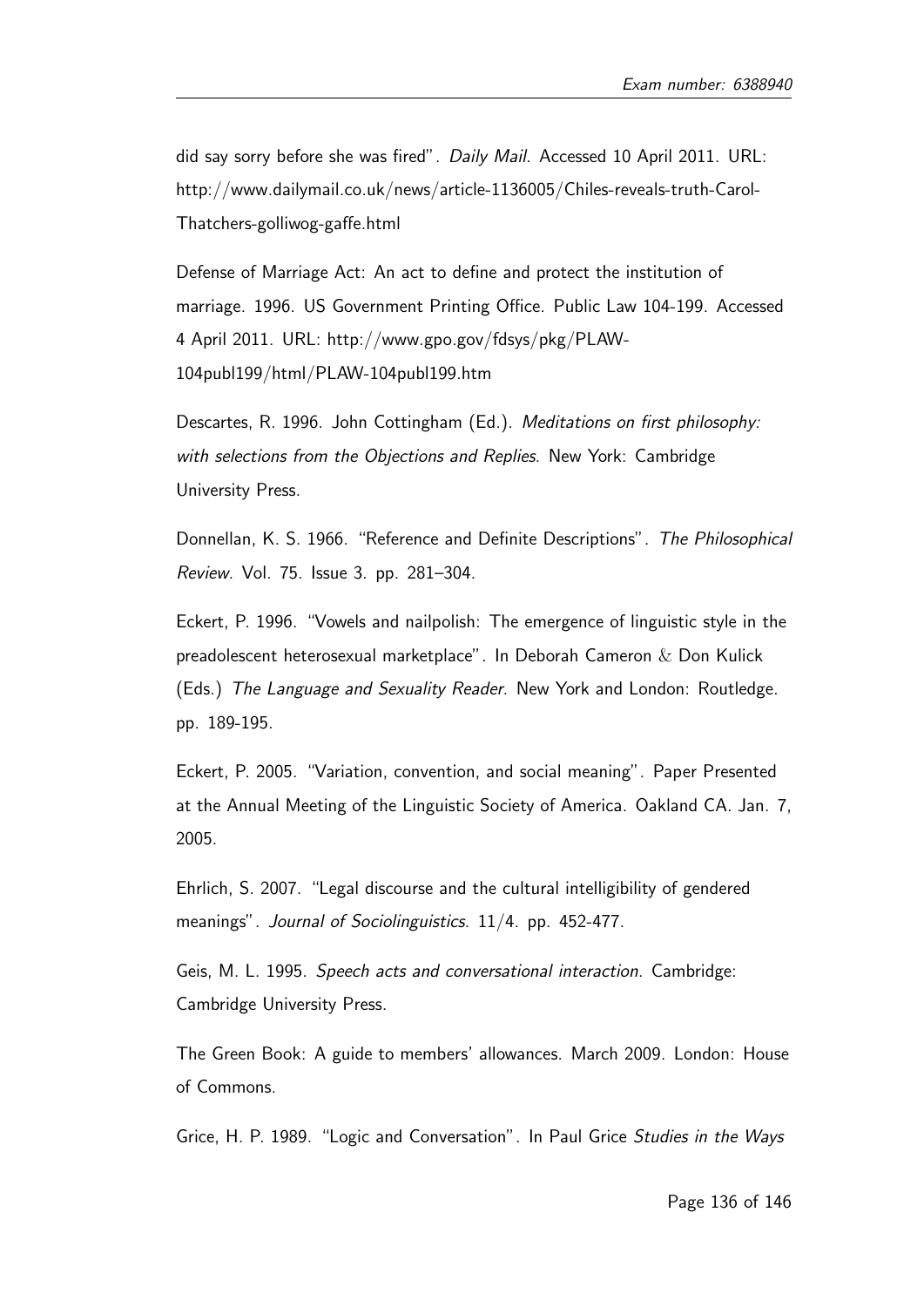of Words. Cambridge, Massachusetts and London: Harvard University Press.

Hall, K. 2003. "Exceptional Speakers: Contested and Problematized Gender Identities. In Janet Holmes & Miriam Meyerhoff (Eds.) 2005. The Handbook of Language and Gender. Oxford: Blackwell Publishing Ltd. pp. 353–380.

Hall-Lew, L. & Elisabeth Norcliffe. 2006. "'A Chinese walks into a bar...': English Ethnonym Ideologies". New Ways of Analyzing Variation 35 (NWAV35). 9-12 November, The Ohio State University, Columbus, OH, USA.

Haslanger, S. 2000. "Gender and Race: (What) Are They? (What) Do We Want Them To Be?" Noûs. Vol. 34, Issue 1, pp. 31-55.

Horn, L. R. 2006. "Implicature". In Laurence R. Horn  $\&$  Gregory Ward (Eds.), 2006. The Handbook of Pragmatics. Malden, Massachusetts and Oxford: Blackwell Publishing Ltd. pp. 3-28.

Jaffe, A. 2009. "Introduction: The Sociolinguistics of Stance". In Alexandra Jaffe (Ed.). 2009. Stance: sociolinguistic perspectives. Oxford: Oxford University Press.

Jurafsky, D. 2004. "Pragmatics and Computation Linguistics". In Laurence R. Horn & Gregory Ward (Eds.), 2006. The Handbook of Pragmatics. Malden, Massachusetts and Oxford: Blackwell Publishing Ltd. pp. 578-604.

Kamp, H. & Uwe Reyle. 1993. From Discourse to Logic: Introduction to Modeltheoretic Semantics of Natural Language, Formal Logic and Discourse Representation Theory. Dordrecht: Kluwer Academic Publishers.

Kitzinger, C. 2005. "Speaking as a heterosexual: (How) does sexuality matter for talk-in-interaction?" In Deborah Cameron  $&$  Don Kulick (Eds.) The Language and Sexuality Reader. New York and London: Routledge. pp, 169-188.

Kulick, D. 2000. "Gay and Lesbian Language". Annual Review of Anthropology 29. pp. 243–85.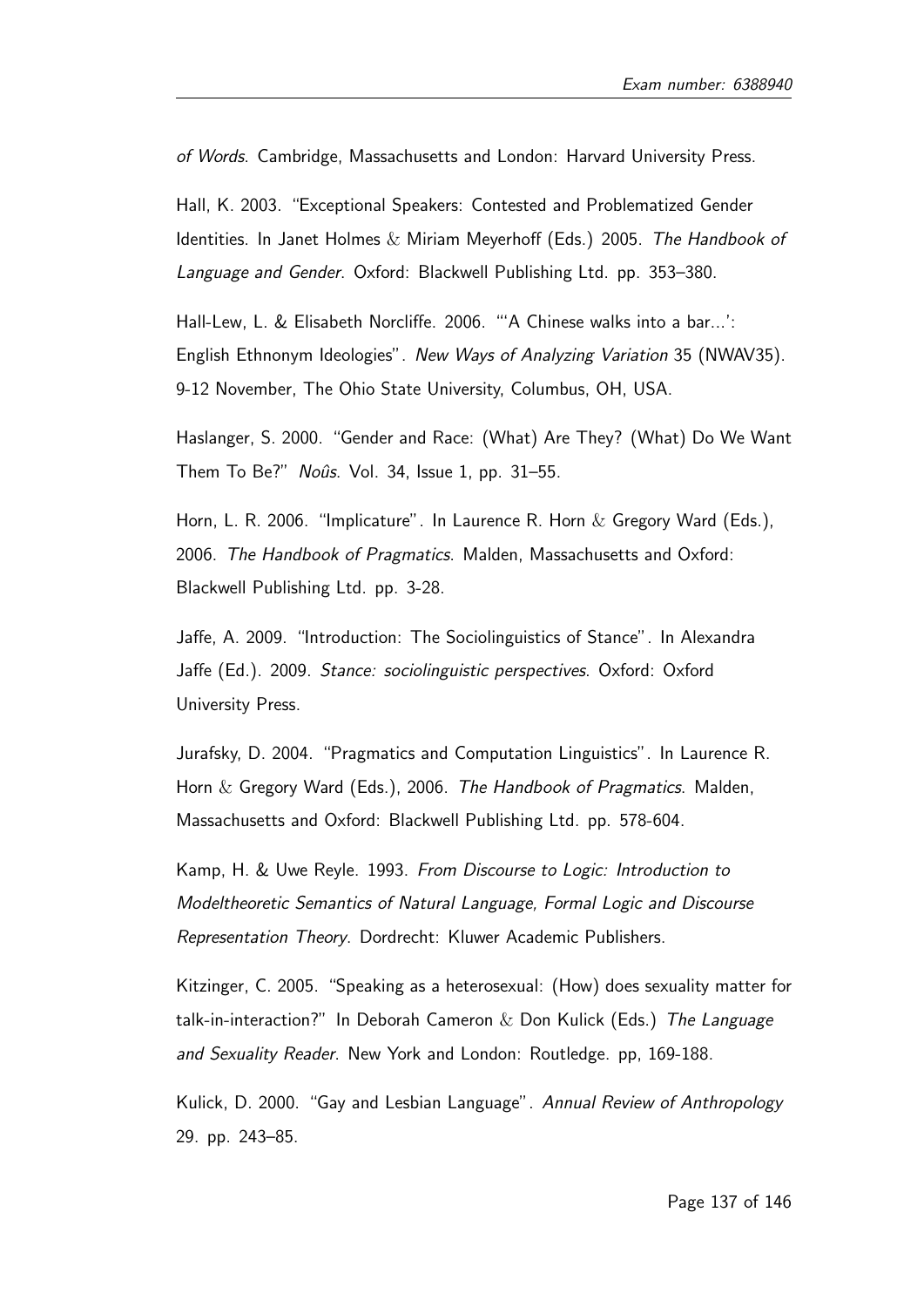Kulick, D. 20002. "Queer Linguistics?" In Kathryn Campbell-Kibler, Robert J. Podesva, Sarah J. Roberts, & Andrew Wong (Eds.) 2002. Language and Sexuality. Leland Stanford Junior University: Center for the Study of Language and Information. pp. 65-68.

Kulick, D. 2003. "No" Language and Communication 23(2). pp. 139–51.

Kulick, D. & Margaret Wilson (Eds.). 1995. Taboo: Sex, identity, and erotic subjectivity in anthropological fieldwork. London: Routledge.

Kuhn, T. S. 1996. The Structure of scientific revolutions. Chicago and London: University of Chicago Press.

Labov, W. 2010. "The social motivation of a sound change". In Miriam Meyerhoff & Erik Schleef (Eds.). 2010. The Routledge Sociolinguistics Reader. London and New York: Routledge. pp. 292–322.

Marx, K. "Estranged Labour". Economic and Philosophical Manuscripts of 1844. Marxists Internet Archive. Accessed 9 March 2009. URL: http://www.marxists.org/archive/marx/works/1844/manuscripts/labour.htm

McConnell-Ginet, S. 2002 "Queering Semantics: Definitional struggles". In Kathryn Campbell-Kibler, Robert J. Podesva, Sarah J. Roberts, & Andrew Wong (Eds.) 2002. Language and Sexuality: Contesting meaning in theory and practice. Leland Stanford Junior University: Center for the Study of Language and Information. pp. 137-160.

McConnell-Ginet, S. 2006. "Why defining is seldom 'just semantics': marriage and *marriage*". In Deborah Cameron  $&$  Don Kulick (Eds.) The Language and Sexuality Reader. New York and London: Routledge. pp. 227-240.

McConnell-Ginet, S. 2008. "Words in the World: How and Why Meanings Can Matter". Language, Vol 84, No. 3, Sept 2008, pp. 497-527.

Meyerhoff, M. Forthcoming. "Place and purpose: Indexicality in ecological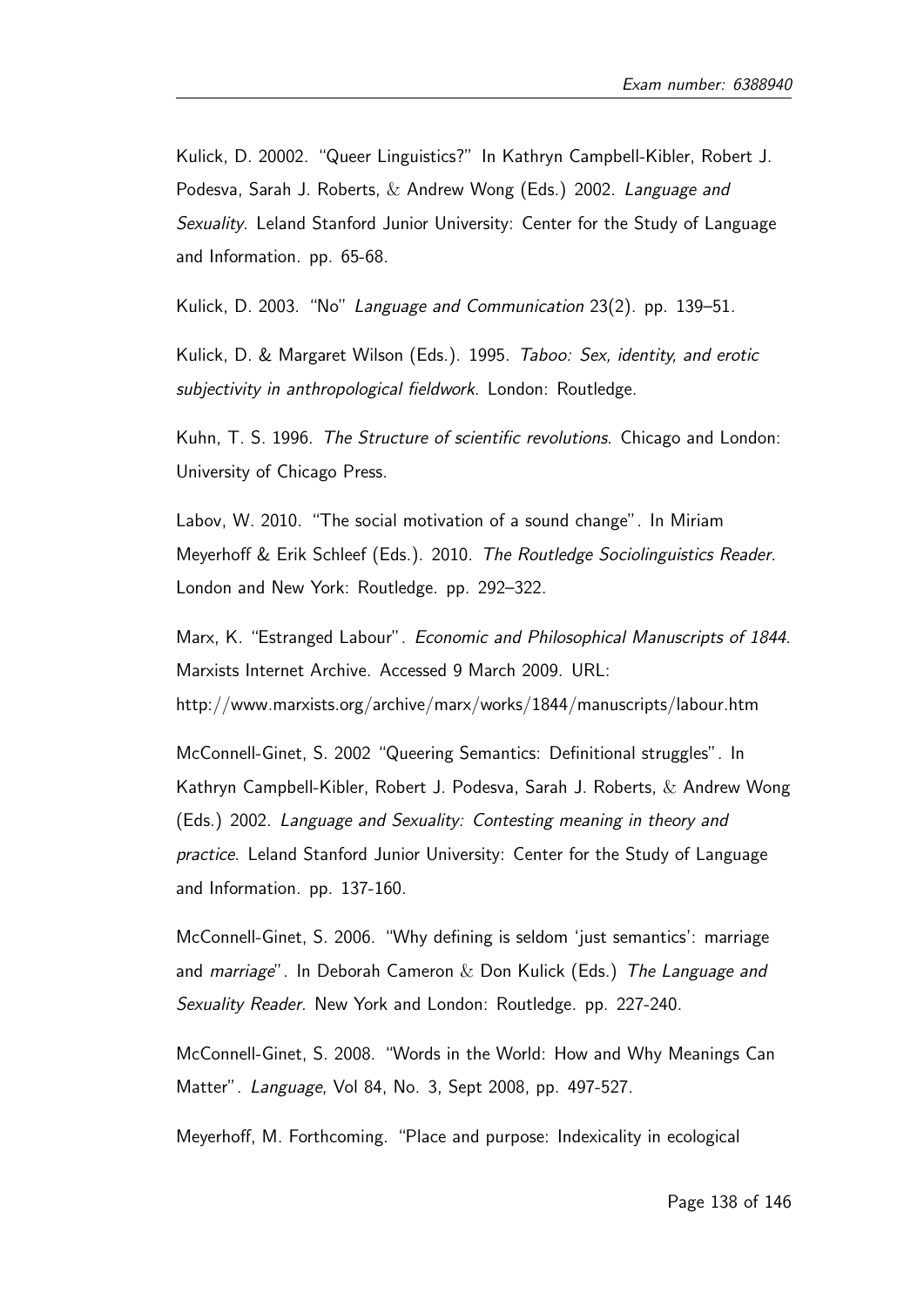perspective". In Ernst-Håkon Jahr, Peter Trudgill, Wim Vandenbussche. (Eds.) Forthcoming. Language Ecology of the 21st Century: Social Conflicts in their Linguistic Environment.

Milroy, L. & James Milroy. 2010. "Social network and social class: toward an integrated sociolinguistic model". In Miriam Meyerhoff & Erik Schleef (Eds.). 2010. The Routledge Sociolinguistics Reader. London and New York: Routledge. pp. 392–407.

Moore, E. & Robert Podesva. 2009. "Style, indexicality, and the social meaning of tag questions". Language in Society. Vol. 38. pp.44–485.

New York Times. Feb 21 1997. "German Daily Refers To Rifkind as a Jew". New York Times. Accessed 5 April 2011. URL: http://www.nytimes.com/1997/02/21/news/21iht-rif.t.html?pagewanted=all

Ochs, E. 1992. "Indexing gender" in A. Duranti & C. Goodwin (Eds.), Rethinking context: language as an interactive phenomenon. Cambridge: Cambridge University Press, pp. 335-358.

Podesva, R. J., Jermay Jamsu, Patrick Callier, & Jessica Heltman. 2008. "The Social Meaning of Released /t/ Among U.S. Politicians: Insights from production and perception". New Ways of Analysing Variation 37, Houston.

Popper, K. 1998. "Science: Conjectures and Refutations". In Martin Curd & J. A. Cover Philosophy of Science: The Central Issues. New York and London: W. W. Norton & Company.

Potts, C. 2003. "Expressive content as conventional implicature." In Makoto Kadowaki and Shigeto Kawahars (Eds.), Proceedings of the North East Linguistic Society. 33, 303-322. UMass Amherst: GLSA.

Potts, C. 2005. The Logic of Conventional Implicatures. Oxford: Oxford University Press.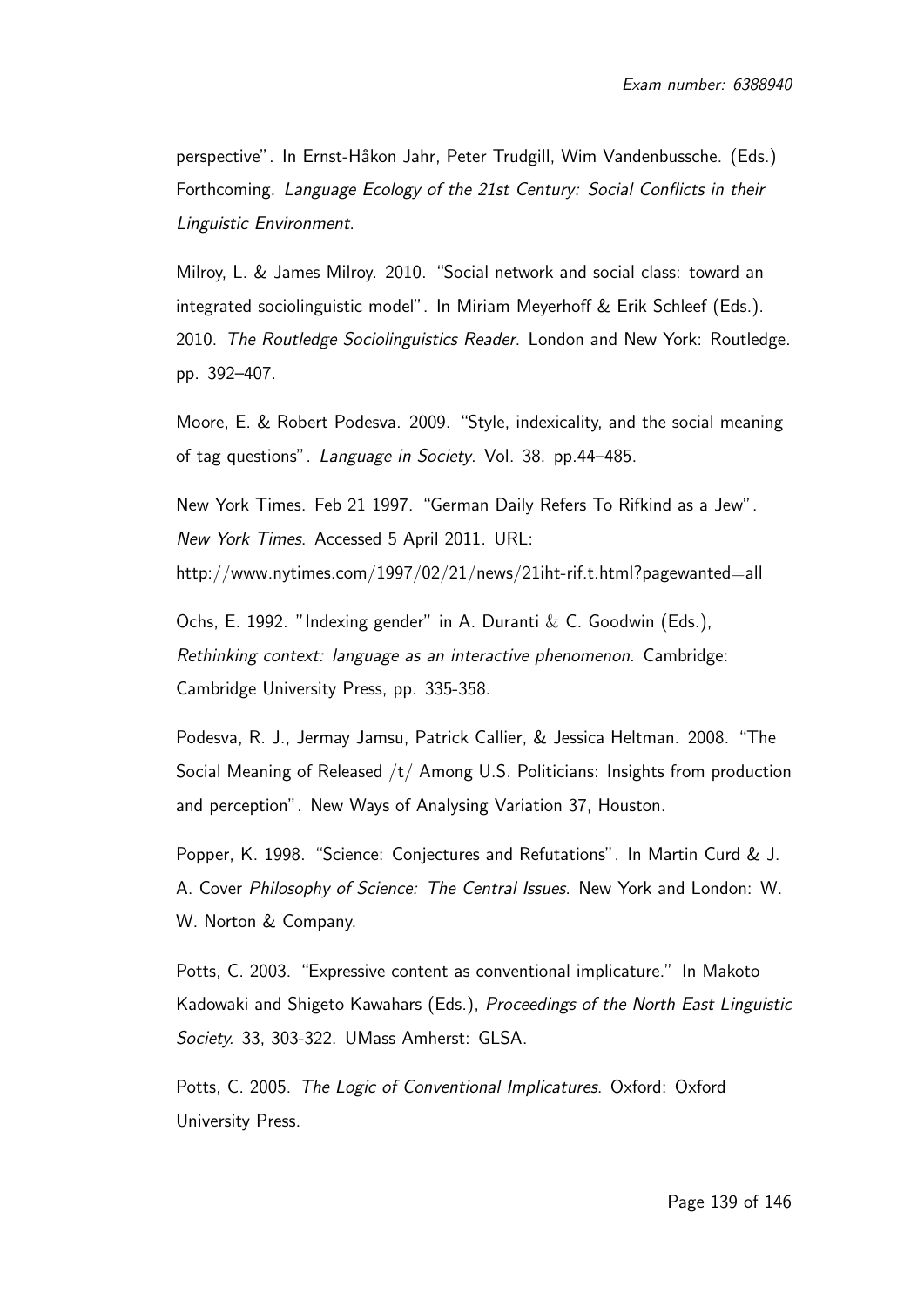Pratchett, T. 2000. The Fifth Elephant. London: Corgi.

Putnam, H. 1981. Reason, Truth and History. Cambridge: Cambridge University Press.

Russell, B. 1905. "On Denoting". Mind. Vol. 14, No. 56. pp.479–493.

Sadock, J. M. & Arnold M. Zwicky. 1985. "Speech act distinctions in syntax." In Shopen, Timothy (Ed.). 1985b. Language typology and syntactic description: Clause structure. Volume 1. Cambridge: Cambridge University Press. pp. 155196.

Saul, J. M. 2006, "Philosophical Analysis and Social Kinds: Gender and Race" Proceedings of the Aristotelian Society. Supplementary Vol. 80, pp. 119–144.

Schegloff, E. A. 1997. "Whose text? Whose context?". Discourse & Society. Vol. 8, Issue 2. pp. 165–187.

Schulz, M. R. 1975. "The Semantic Derogation of Women". In Deborah Cameron (Ed.) 1990. The Feminist Critique of Language: A reader. London and New York: Routledge. pp.134-148.

Schütze, C. T. 2010. "Linguistic evidence and grammatical theory". Wiley Interdisciplinary Reviews: Cognitive Science. Vol. 2, Issue 2. pp. 206–221

Somasundaran, S. & Janyce Wiebe 2010 "Recognizing Stances in Ideological On-Line Debates". Proceedings of the NAACL HLT 2010 Workshop on Computational Approaches to Analysis and Generation of Emotion in Text. pp. 116–124.

Steedman, M. & Petrick, R. 2007 "Planning Dialog Actions" Proceedings of the 8th SIGdial Workshop on Discourse and Dialogue, Antwerp, Sept. 2007, 265-272.

Strawson, P. F. 1966. "On Referring". The Philosophical Review. Vol. 75, No 3. pp. 281–304.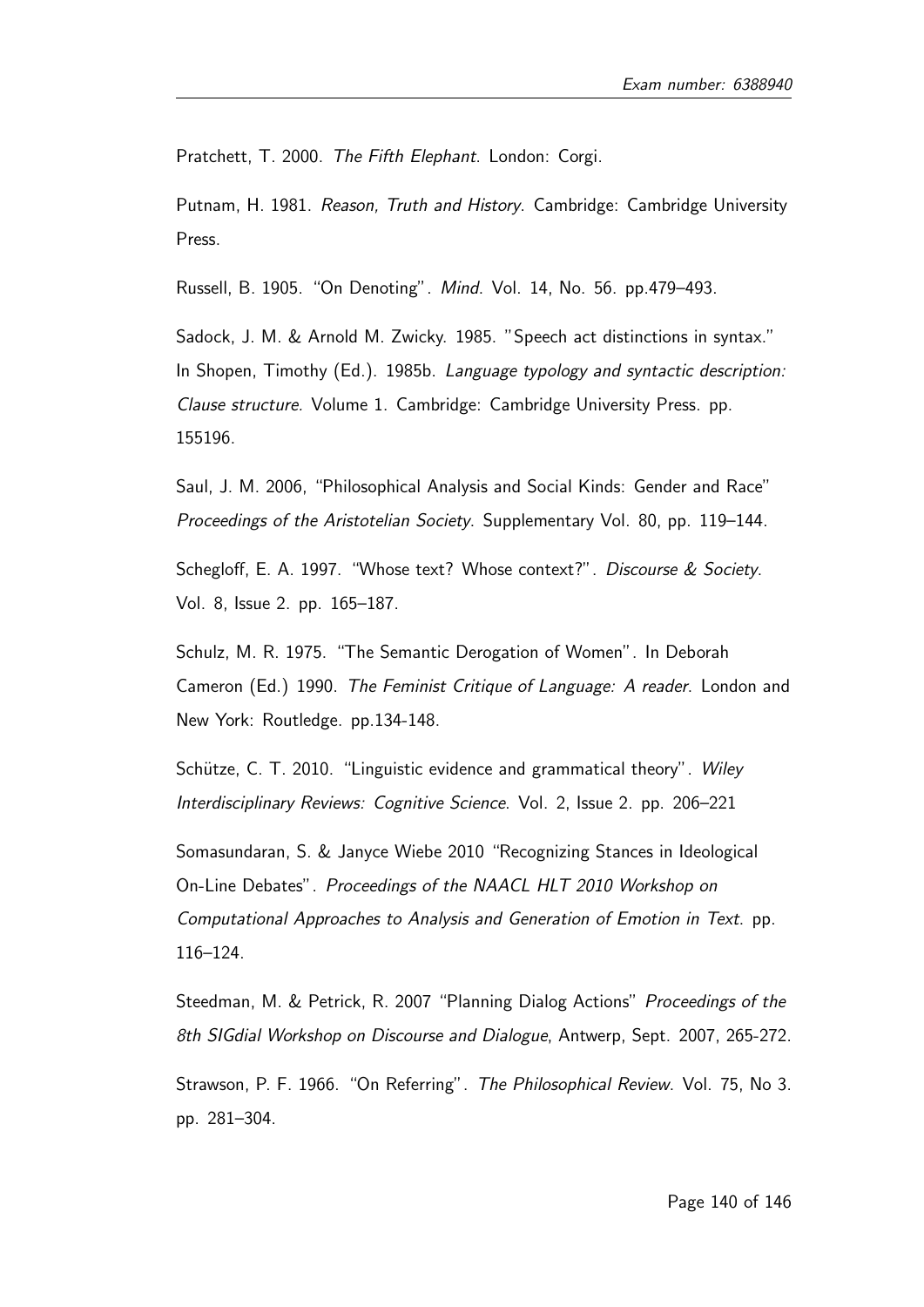Stuart-Smith, J. 2010. "Style and stance and the influence of television on sound change". Presented at the University of Edinburgh Linguistic Circle, 14 January 2010.

Tannen, D. 1986. That's Not What I Meant!: How Conversational Style Makes or Breaks Relationships. New York and Canada: Ballantine Publishing Group.

Thomas v London Underground 2011. Employment Tribunal. Judgement on Application for Interim Relief. Case Number: 2358477/2010.

Tuite, K. 1995. "The declension of ethnonyms in English". Proceedings of the 21st annual meeting of the Berkeley Linguistics Society (BLS 21). pp. 491–502.

The Telegraph. 2010. Watt, H. and Winnett, R. 28 May 2010. "MPs' Expenses: Treasury chief David Laws, his secret lover and a 40,000 claim". Accessed 28 April 2011. URL:

http://www.telegraph.co.uk/news/newstopics/mps-expenses/7780642/MPs-Expenses-Treasury-chief-David-Laws-his-secret-lover-and-a-40000-claim.html

Webber, B. L. 1979. A Formal Approach to Discourse Anaphora. Outstanding dissertations in linguistics. New York and London: Garland Publishing.

Webber, B. 2009. "Discourse – Early problems, current successes, future challenges". Presented at the Institution for Communicating and Collaborative Systems and Human Communication Research Center Seminar Series, 28 October 2009.

Wierzbicka, A. 1987. English Speech Act Verbs: A semantic dictionary. Marrickville: Academic Press Australia.

Wilson, D. 2010 "Word Meaning, Concepts and Procedures". Presented at the University of Edinburgh Linguistic Circle.

Wilson, D.  $\&$  Sperber, D. 2004. "Relevance Theory". In Laurence R. Horn  $\&$ Gregory Ward (Eds.), 2006. The Handbook of Pragmatics. Malden,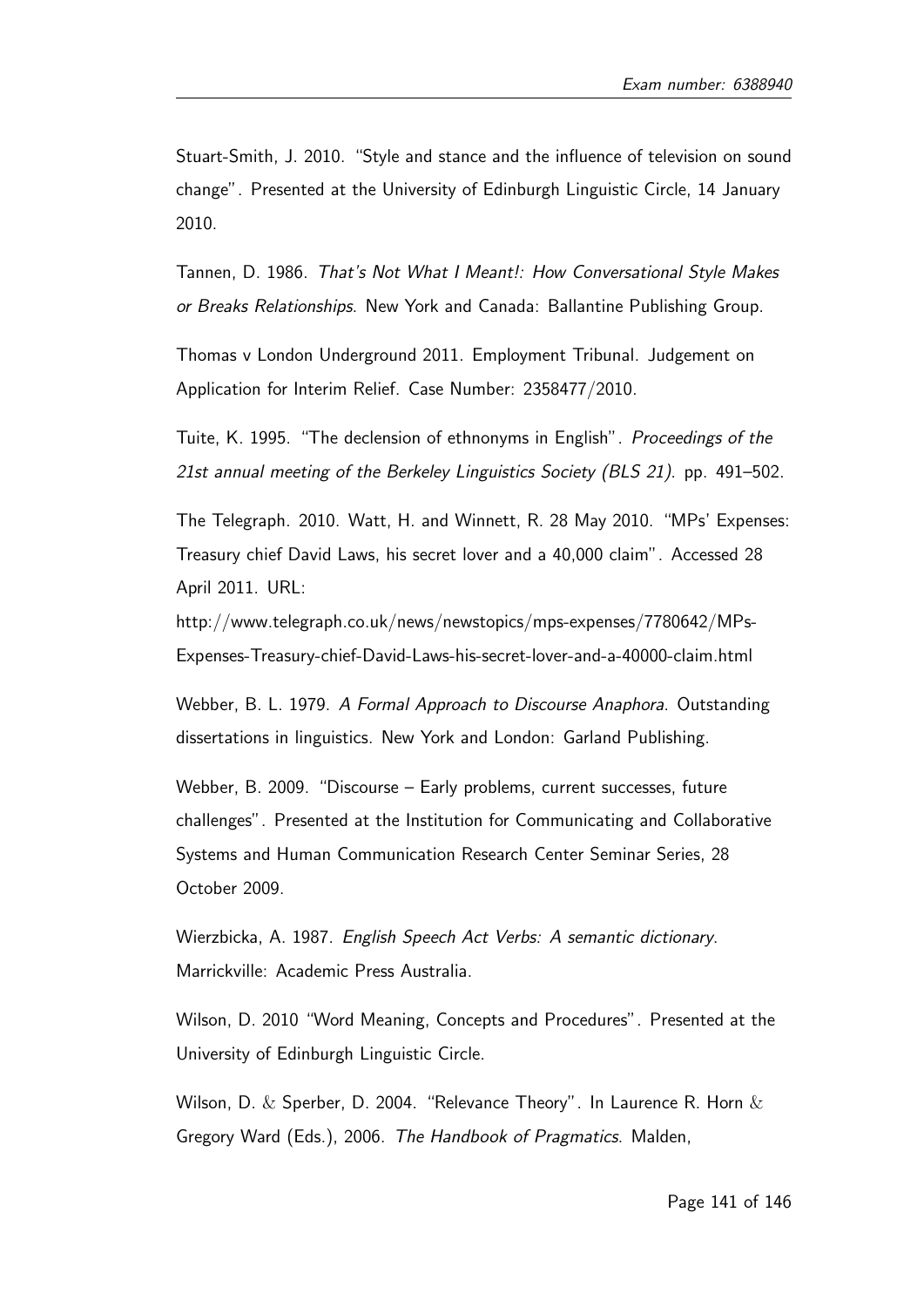Massachusetts and Oxford: Blackwell Publishing Ltd. pp. 607-632.

Wong, A. 2002. In Kathryn Campbell-Kibler, Robert J. Podesva, Sarah J. Roberts, & Andrew Wong (Eds.) 2002. Language and Sexuality: Contesting meaning in theory and practice. Leland Stanford Junior University: Center for the Study of Language and Information. PAGES

Zwicky, A. M. 1997a. "Two Lavender Issues for Linguists". In Anna Livia  $\&$  Kira Hall (Eds.), 1997. Queerly Phrased: Language, gender, and sexuality. New York and Oxford: Oxford University Press. pp. 21-34.

Zwicky, A. M. 1997b. "On "Queer" 16 Apr 1997. Accessed 13 Apr 2010. URL: http://www.soc-motss.org/doc/motss\_posts\_amz\_970416a.html

Zwicky, A. M. 2003. "The Other F- Word". Out. June 2003. pp. 82-84, 140.

Zwicky, A. M. 2011. "Very dear to me" . Arnold Zwicky's Blog. Posted on 17 April 2011. Accessed April 21, 2001 URL:

http://arnoldzwicky.wordpress.com/2011/04/17/very-dear-to-me/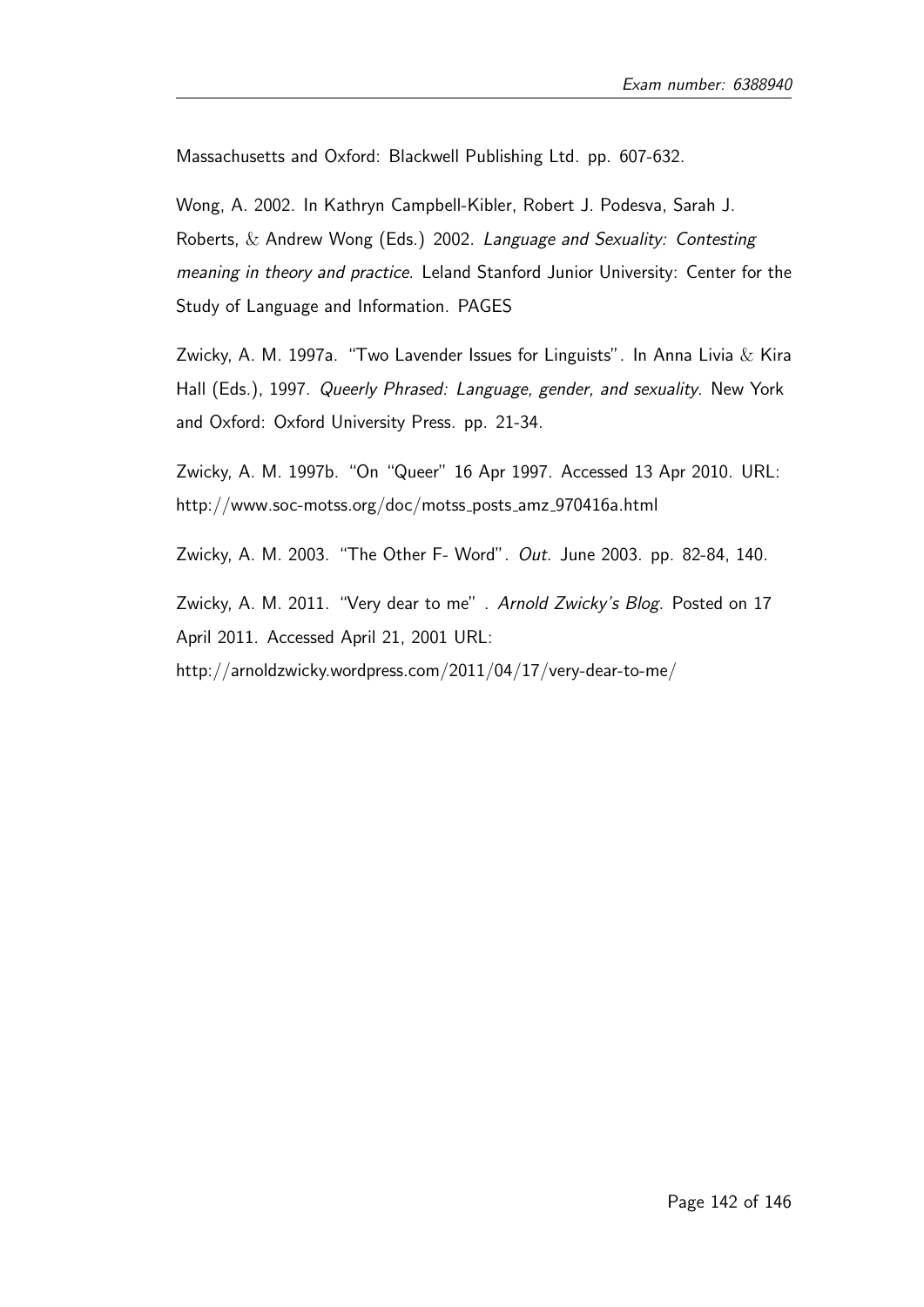# 17 Appendix I: Focus group sentence list

- 1. (a) Edith is a Catholic.
	- (b) Edith is Catholic.
	- (c) The Catholic, Edith, celebrates Christmas.
	- (d) Catholic Edith celebrates Christmas.
	- (e) Catholics celebrate Christmas.
	- (f) The Catholic people celebrate Christmas.
	- (g) The Catholics celebrate Christmas.
	- (h) Catholic people celebrate Christmas.
- 2. (a) Jack is a German.
	- (b) Jack is German.
	- (c) The German, Jack, celebrates New Year's.
	- (d) German Jack celebrates New Year's.
	- (e) German celebrate New Year's.
	- (f) German people celebrate New Year's.
	- (g) The German people celebrate New Year's.
	- (h) The Germans celebrate New Year's.
- 3. (a) Harry is a Chinese.
	- (b) Harry is Chinese.
	- (c) The Chinese, Harry, celebrates Chinese New Year.
	- (d) Chinese Harry celebrates Chinese New Year.
	- (e) Chinese celebrate Chinese New Year.
	- (f) Chinese people celebrate Chinese New Year.
	- (g) The Chinese people celebrate Chinese New Year.
	- (h) The Chinese celebrate Chinese New Year.
- 4. (a) Kim is an emo.
	- (b) Kim is emo.
	- (c) The emo, Kim, goes to gigs.
	- (d) Emo Kim goes to gigs.
	- (e) Emos go to gigs.
	- (f) Emo people go to gigs.
	- (g) The emo people go to gigs.
	- (h) The emos go to gigs.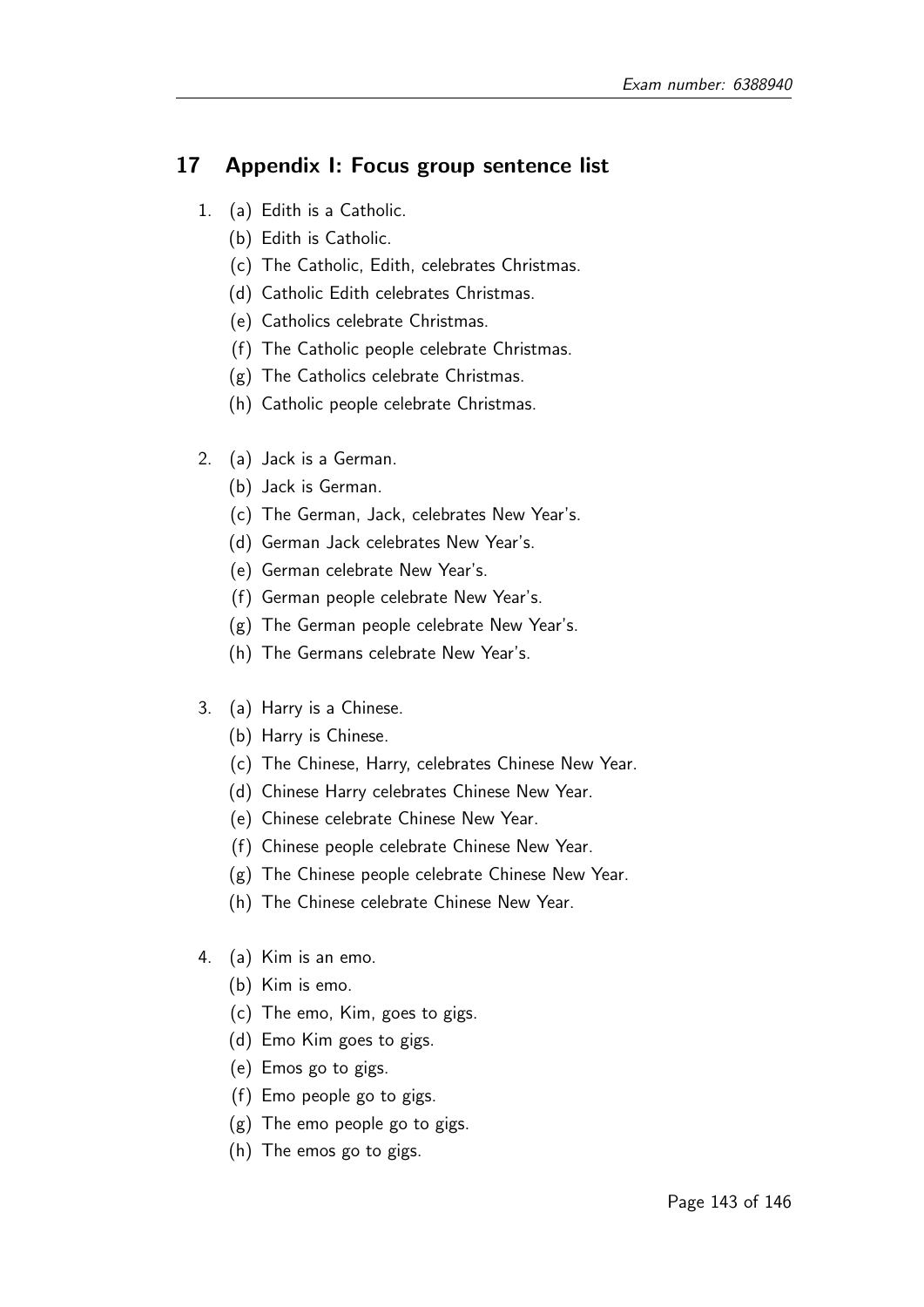- 5. (a) Alice is a Jew.
	- (b) Alice is Jewish.
	- (c) The Jew, Alice, celebrates Hanukkah.
	- (d) Jewish Alice celebrates Hanukkah.
	- (e) Jews celebrate Hanukkah.
	- (f) Jewish people celebrate Hanukkah.
	- (g) The Jewish people celebrate Hanukkah.
	- (h) The Jews celebrate Hanukkah.
- 6. (a) Charlotte is a lesbian.
	- (b) Charlotte is a lesbian woman.
	- (c) Charlotte is lesbian.
	- (d) The lesbian, Charlotte, celebrates Pride.
	- (e) Lesbian Charlotte celebrates Pride.
	- (f) The lesbian woman, Charlotte, celebrates Pride.
	- (g) The lesbians celebrate Pride.
	- (h) Lesbians celebrate Pride.
	- (i) The lesbian women celebrate Pride.
	- (j) Lesbian women celebrate Pride.
- 7. (a) Bob is a Scot.
	- (b) Bob is Scottish.
	- (c) The Scot, Bob, celebrates Hogmanay.
	- (d) Scottish Bob celebrates Hogmanay.
	- (e) Scots celebrate Hogmanay.
	- (f) Scottish people celebrate Hogmanay.
	- (g) The Scottish people celebrate Hogmanay.
	- (h) The Scots celebrate Hogmanay.
- 8. (a) Georgina is a black.
	- (b) Georgina is black.
	- (c) The black, Georgina, celebrates Hogmanay.
	- (d) Black Georgina celebrates Hogmanay.
	- (e) Blacks celebrate Hogmanay.
	- (f) Black people celebrate Hogmanay.
	- (g) The black people celebrate Hogmanay.
	- (h) The blacks celebrate Hogmanay.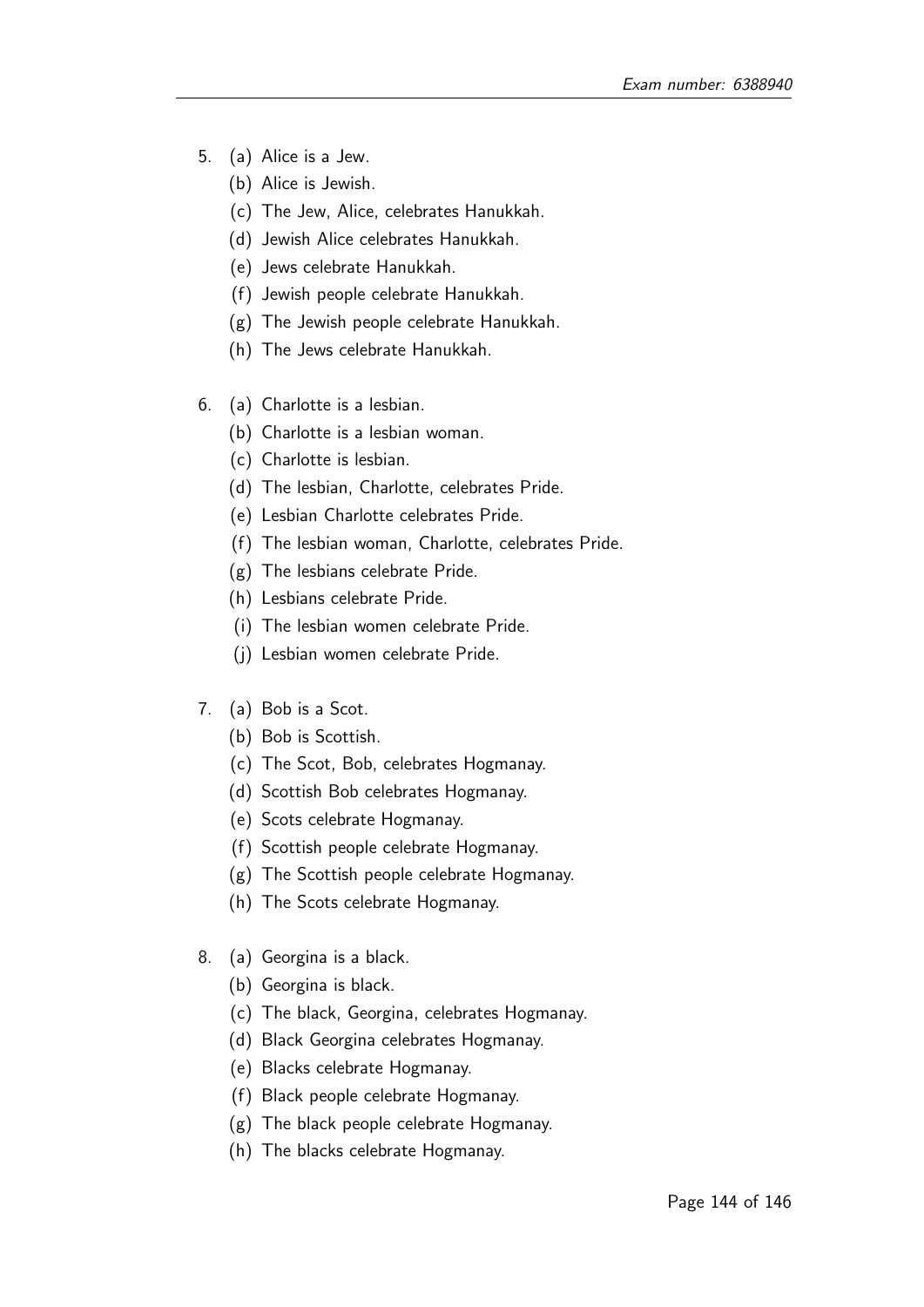- 9. (a) Darren is a gay.
	- (b) Darren is a gay man.
	- (c) Darren is gay.
	- (d) The gay, Darren, celebrates Pride.
	- (e) Gay Darren celebrates Pride.
	- (f) The gay man, Darren, celebrates Pride.
	- (g) The gays celebrate Pride.
	- (h) Gays celebrate Pride.
	- (i) The gay men celebrate Pride.
	- (j) Gay men celebrate Pride.
- 10. (a) Imogen is a white.
	- (b) Imogen is white.
	- (c) The white, Imogen, celebrates Hogmanay.
	- (d) White Imogen celebrates Hogmanay.
	- (e) White celebrate Hogmanay.
	- (f) White people celebrate Hogmanay.
	- (g) The white people celebrate Hogmanay.
	- (h) The whites celebrate Hogmanay.
- 11. (a) Fred is a Protestant.
	- (b) Fred is Protestant.
	- (c) The Protestant, Fred, celebrates Christmas.
	- (d) Protestant Fred celebrates Christmas.
	- (e) Protestants celebrate Christmas.
	- (f) Protestant people celebrate Christmas.
	- (g) The Protestant people celebrate Christmas.
	- (h) The Protestants celebrate Christmas.
- 12. (a) Louise is a gay.
	- (b) Louise is a gay woman.
	- (c) Louise is gay.
	- (d) The gay, Louise, celebrates Pride.
	- (e) Gay Louise celebrates Pride.
	- (f) The gay woman, Louise, celebrates Pride.
	- (g) The gay women celebrate Pride.
	- (h) Gay women celebrate Pride.